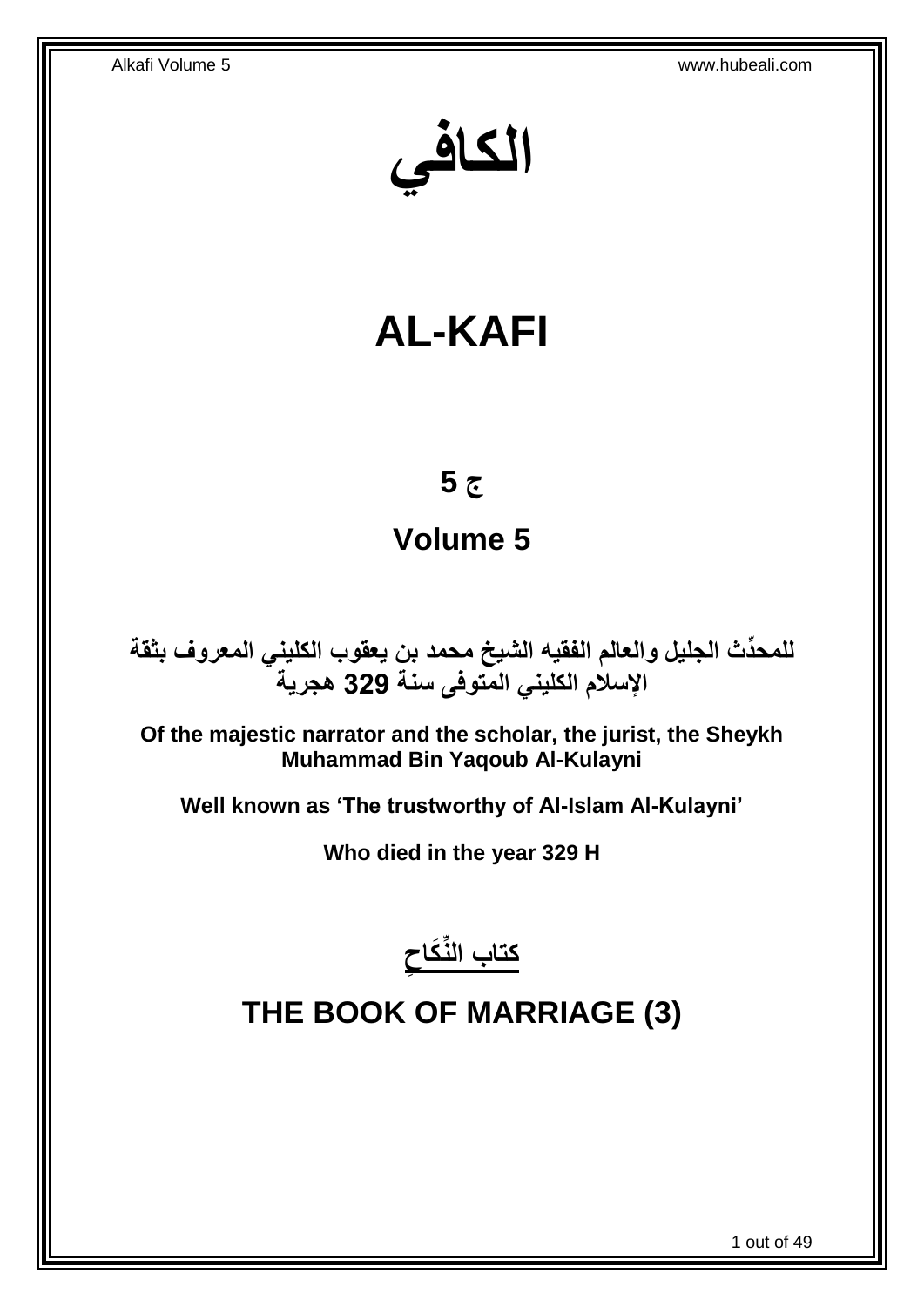## **TABLE OF CONTENTS**

| Chapter 49 - The man who agrees the dower but does not intend its payment 5                |
|--------------------------------------------------------------------------------------------|
| Chapter 50 – The man marries the woman with a specified dower and makes something to       |
|                                                                                            |
| Chapter 52 - Differing of the husband, and the wife, and her family regarding the dower. 7 |
|                                                                                            |
| Chapter 54 – What was Permissible for the Prophet <sup>saww</sup> from the women 10        |
|                                                                                            |
| Chapter 56 – Permission of (marriage of) the virgin and the one Obligated upon permitting  |
| Chapter 57 - The man wants to get married off, and his father wants her to get married to  |
| Chapter 58 – The woman is married off by two guardians, apart from the father and the      |
| Chapter 59 - The woman turn her affair to a man to get her married off to a man, but he    |
| Chapter 60 - The young ones, when they are married off, would not be harmonising  23       |
| Chapter 61 - The (age) limit which the woman can be copulated with  23                     |
| Chapter 62 - The man marries the woman, and his son marries her daughter  24               |
|                                                                                            |
| Chapter 64 – The man desires a woman, and his parents desire (him to marry) someone        |
| Chapter $65$ – The stipulation regarding the marriage, and what is allowed from it, and    |
| Chapter 66 – The deceptive woman in the marriage and what the woman can be rejected        |
|                                                                                            |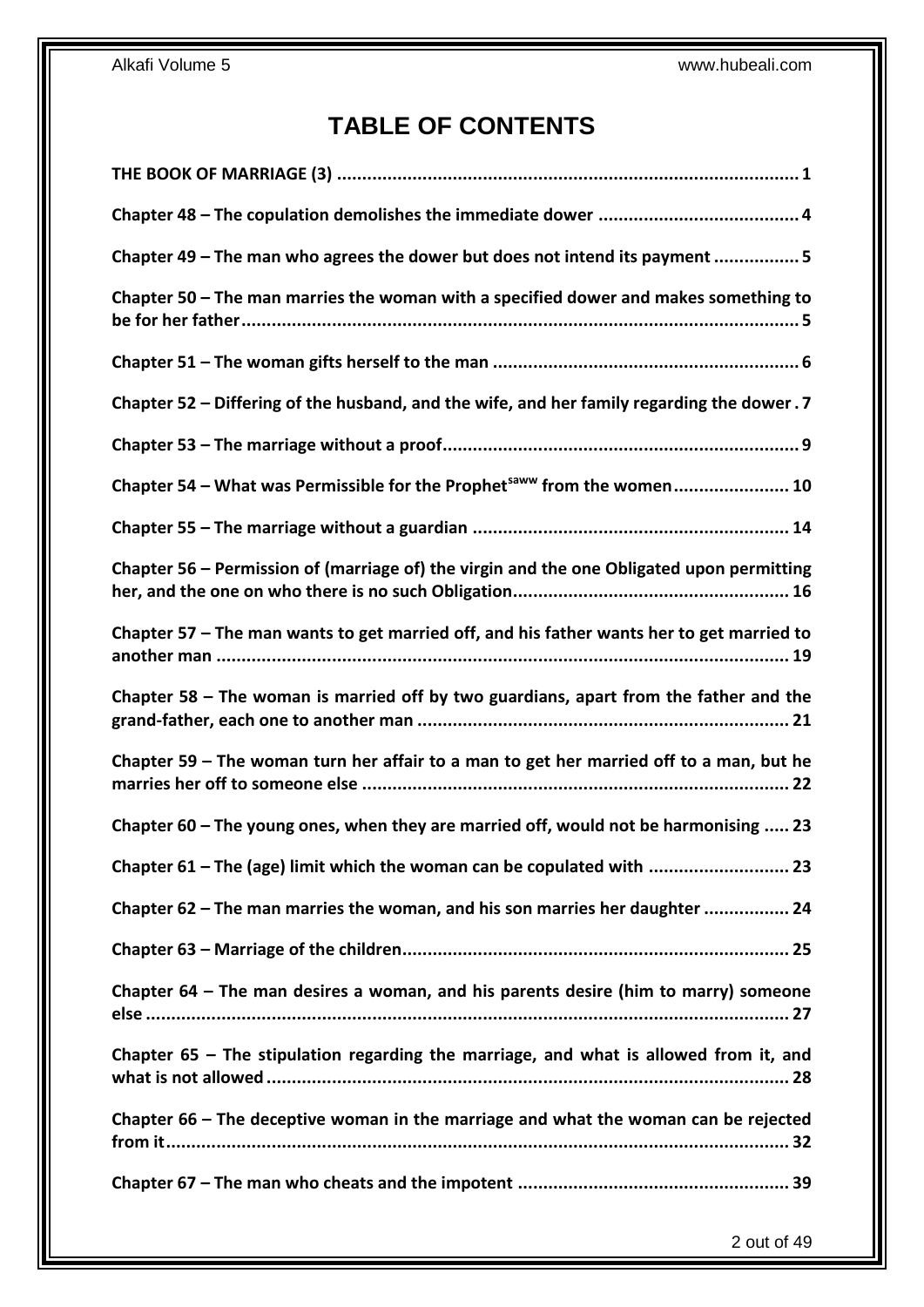| Chapter 69 – The man marries with the woman upon a stipulation that she is a virgin, so |  |
|-----------------------------------------------------------------------------------------|--|
| Chapter 70 – The man marries the woman, so he copulates with her before he gives her    |  |
|                                                                                         |  |
| Chapter 72 – Regarding the one who gets married, then comes his news of death  46       |  |

**Chapter 73 – [The man is immoral with the woman, so he marries her mother, or her](#page-45-1)  [daughter, or he is immoral with a mother of his wife, or her daughter............................](#page-45-1) 46**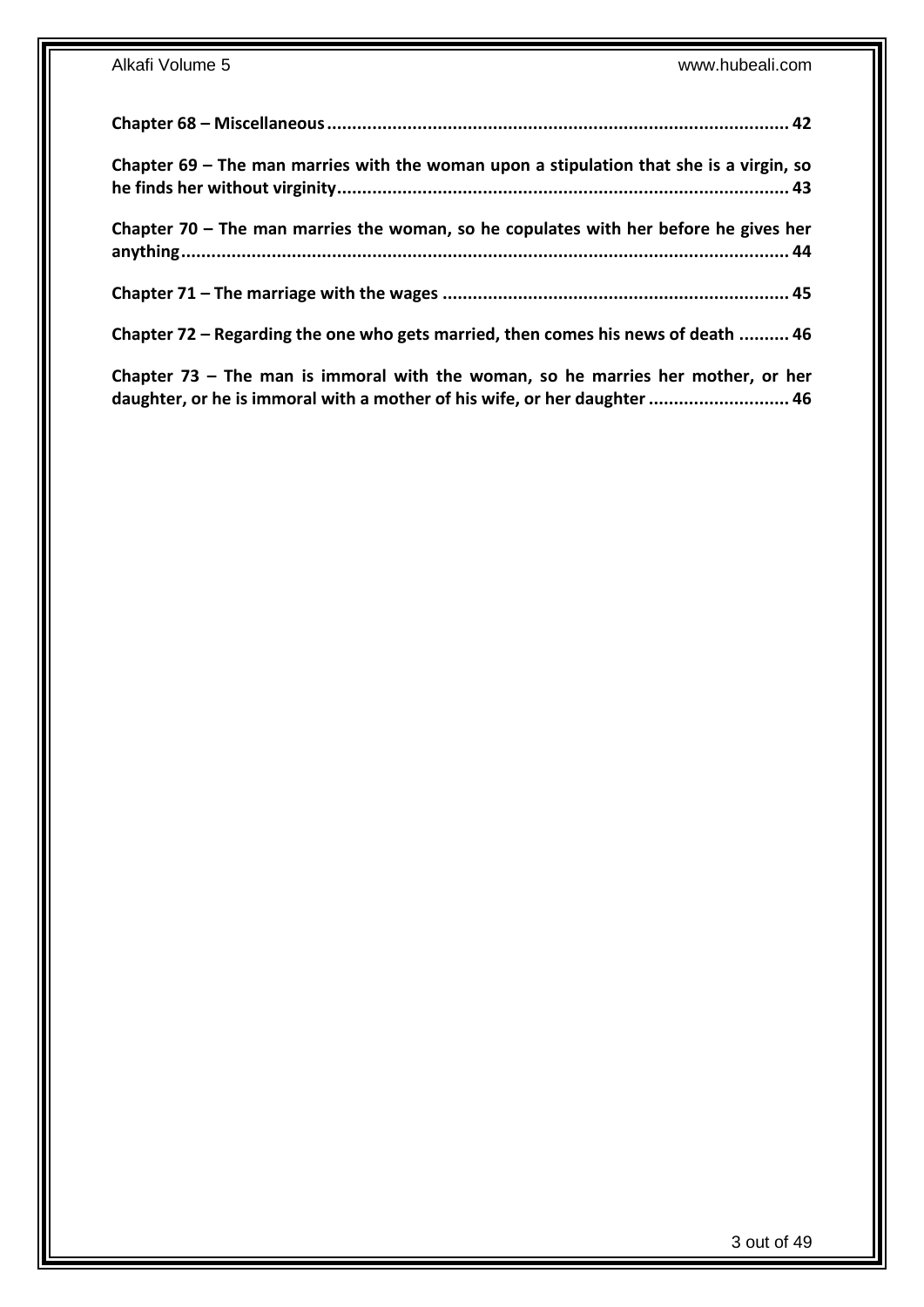بسم الله الرحمن الرحيم الحمد لله رب العالمين، وصلى الله على سيدنا محمد وآله الطاهرين، وسلم تسليما.

In the Name of Allah<sup>azwj</sup> the Beneficent, the Merciful. The Praise is for Allah<sup>azwj</sup> Lord<sup>azwj</sup> of the Worlds, and Blessing be upon our Chief Muhammad<sup>saww</sup> and his<sup>saww</sup> Purified Progeny<sup>asws</sup>, and greetings with abundant greetings.

> **َّن الُّد ُخولَ َي ْه دُم جلَ باب أ َعا الْ َ**

## <span id="page-3-0"></span>**Chapter 48 – The copulation demolishes the immediate dower**

عَلِيُّ بْنُ مُحَمَّدٍ عَنْ صَالِحٍ بْنٍ أَبِي حَمَّادٍ عَنِ ابْنِ فَضَّالٍ عَنِ ابْنِ بُكَيْرٍ عَنْ عُبَيْدِ بْنِ زُرَارَةَ عَنْ أَبِي عَبْدِ اللَّهِ ( عليه السلام )<br>-َ ِ َ قَالَ دُخُولُ الرَّجُلِ عَلَى الْمَرْ أَةِ يَهْدِمُ الْعَاجِلَ َ. ْ َ ا<br>ا

Ali Bin Muhammad, from Salih Bin Abu Hammad, from Ibn Fazzal, from Ibn Bukeyr, from Ubeyd Bin Zurara,

(It has been narrated) from Abu Abdullah<sup>asws</sup> having said: 'Copulation of the man with the woman demolishes the immediate (dower) (i.e. renders it irrelevant)'.<sup>1</sup>

عِدَّةٌ مِنْ أَصْحَابِنَا عَنْ سَهْلِ بْنِ زِيَادٍ عَنْ عَبْدٍ الرَّحْمَنِ بْنِ أَبِي نَجْرَانَ عَنِ الْعَلَاءِ بْنِ رَزِينٍ عَنْ مُكَّدِ بْنِ مُسْلِمٍ عَنْ أَبِي ِ ْ َ ِ ِ ِ َ م ِ جَعْفَرٍ ( عليه السلام ) فِي الْرَّجُلِ يَتَزَوَّجُ الْمَرْأَةَ وَ يَدْخُلُ بِهَا ثُمَّ تَدَّعِي عَلَيْهِ مَهْرَهَا فَقَالَ إِذَا دَخُلَ بِهَا فَقَدْ هَدَمَ الْعَاجِلَ . ا⊶<br>ا ِ َ ْ ْ ِ

A number of our companions, from Sahl Bin Ziyad, from Abdul Rahman Bin Abu Najran, from Al A'ala Bin Razeyn, from Muhammad Bin Muslim,

(It has been narrated) from Abu Ja'far<sup>asws</sup> regarding the man who married the woman and copulated with her, then she claimed upon him for her dower. So he<sup>asws</sup> said: 'When he copulated with her, it demolished the immediate (dower) (i.e. rendered it irrelevant)<sup>'.2</sup>

مُحَمَّدُ بْنُ يَجْيَى عَنْ أَجْمَدَ بْنِ مُحَمَّدٍ عَنِ ابْنِ فَضَّالٍ عَنِ ابْنِ بُكَيْرٍ عَنْ عُبَيْدِ بْنِ زُرَارَةَ عَنْ أَبِي عَبْدِ اللَّهِ ( عليه السلام ) فِي<br>مَعَدَّدُ بِنُ يَجْيَى عَنْ أَجْمَدَ بْنِ مُحَمَّدٍ عَ َ الرَّجُلِ يَدْخُلُ بِالْمَرْ أَةِ ثُمَّ تَدَّعِيَ عَلَيْهِ مَهْرَهَا فَقَالَ إِذَاً دَخَلَ بِهَا فَقَدْ هَدَمَ الْعَاجِلَ . ْ ِ ُ َ ْ **∶** 

Muhammad Bin Yahya, from Ahmad Bin Muhammad, from Ibn Fazzal, from Ibn Bukeyr, from Ubeyd Bin Zurara,

(It has been narrated) from Abu Abdullah<sup>asws</sup> regarding the man who copulated with the woman, then she claimed upon him for her dower. So he<sup>asws</sup> said: 'When he copulated with her, so it demolished the immediate (dower) (i.e. rendered it irrelevant)<sup>'3</sup>

 $1$  Al Kafi – V 5 – The Book of Marriage Ch 48 H 1

 $2$  Al Kafi – V 5 – The Book of Marriage Ch 48 H 2

 $3$  Al Kafi – V 5 – The Book of Marriage Ch 48 H 3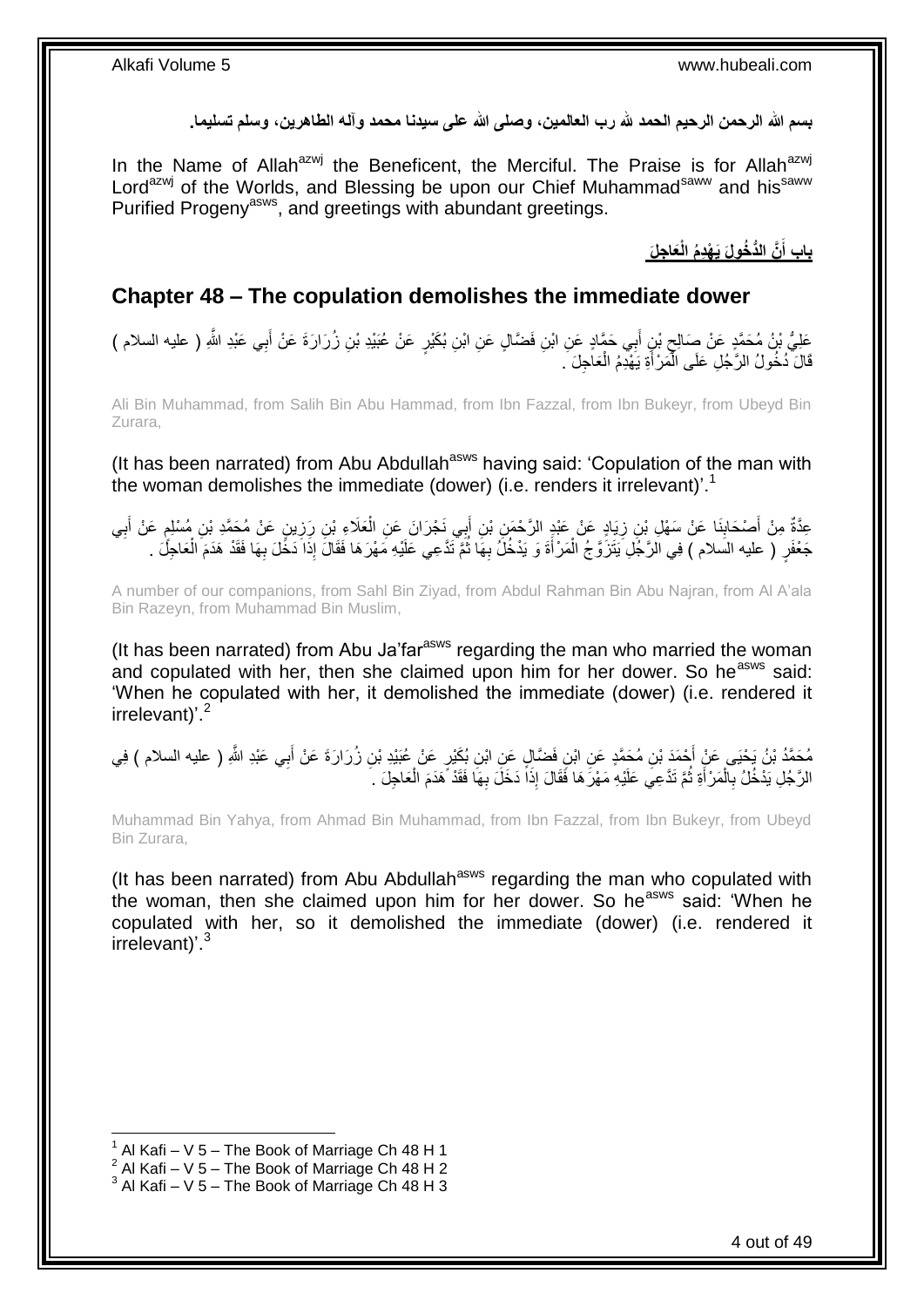## **ه ُر باب َم ْن ُي ْم َضا ُه وي قَ َم ْه َر َو ََل َيْن الْ**

## <span id="page-4-0"></span>**Chapter 49 – The man who agrees the dower but does not intend its payment**

عَلِيُّ بِنُ مُحَمَّدٍ عَنْ صَالِحِ بْنِ أَبِي حَمَّادٍ عَنِ ابْنِ فَضَّالٍ عَنْ بَعْضِ أَصْحَابِنَا عَنْ أَبِي عَبْدِ اللَّهِ ( عليه السلام ) قَالَ مَنْ أَمْهَرَ َ َ َ ِ َ مَهْراً ثُمَّ لَا يَنْوِي قَضَاءَهُ كَانَ بِمَنْزِلَةِ السَّارِقِ . لَ ِ ِ ُ

Ali Bin Muhammad, from Salih Bin Abu Hammad, from Ibn Fazzal, form one of our companions,

(It has been narrated) from Abu Abdullah<sup>asws</sup> having said: 'The one who agrees a dower, then he does not intend to pay it, would be at the status of the thief'.<sup>4</sup>

الْحُسَيْنُ بْنُ مُحَمَّدٍ عَنْ مُعَلَّى بْنِ مُحَمَّدٍ عَنِ الْحَسَنِ بْنِ عَلِيٍّ عَنْ حَمَّادِ بْنِ عُثْمَانَ عَنْ أَبِي عَبْدِ اللَّهِ ( عليه السلام ) قَالَ مَنْ َ ْ ْ ْ نَزَوَّجَ الْمَرْأَةَ وَ لَا يَجْعَلُ فِي نَفْسِهِ أَنْ يُعْطِيَهَا مَهْرَهَا فَهُوَ زِنَّمِي . ِ اُ َ ْ

Al Husayn Bin Muhammad, from Moalla Bin Muhammad, from Al Hasan Bin Ali, from Hammad Bin Usman,

(It has been narrated) from Abu Abdullah<sup>asws</sup> having said: 'The one who marries the woman but does not make it in his self that he would be giving her dower to her, so he is an adulterer'. $5$ 

عِدَّةٌ مِنْ أَصِدْحَابِنَا عَنْ أَحْمَدَ بْنِ أَبِي عَبْدِ اللَّهِ عَنْ إَبِيهٍ عَنْ خَلَفٍ بْنِ حَمَّادٍ عَنْ ِ ِ َ َ َ **ِ** ْ أَبِي عَبْدِ اللَّهِ ( عَليه السلام ) فِيَ الَرِّجُلِ يَتَزَرَّ جُ الْمَرْأَةَ وَ لَا يَجْعَلُ فِيَ نَفْسِهِ أَنْ يُغَطِيَهَا مَهْرَهَا فَهُوَ زِنَّى . َ َ ْ َ ِ

A number of our companions, from Ahmad Bin Abu Abdullah, from his father, from Khalaf Bin Hammad, from Rabie Bin Abdullah, from Al Fuzayl Bin Yasaar,

(It has been narrated) from Abu Abdullah<sup>asws</sup> regarding the man who married the woman but did not make it within himself that he would be giving her dower to her, so he is an adulterer'.<sup>6</sup>

> باب الرَّجُل يَتَزَوَّجُ الْمَرْأَةَ بِمَهْرٍ مَعْلُومٍ وَ يَجْعَلُ لِأَبِيهَا شَيْناً  **ٍ ٍ َ**

### <span id="page-4-1"></span>**Chapter 50 – The man marries the woman with a specified dower and makes something to be for her father**

الْحُسَيْنُ بْنُ مُحَمَّدٍ عَنْ مُعَلَّى بْنِ مُحَمَّدٍ وَ مُحَمَّدُ بْنُ يَحْيَى عَنْ أَحْمَدَ بِنِ مُحَمَّدٍ جَمِيعاً عَنِ الْوَشَّاءِ عَنِ الرِّضَا ( عليه السلام )<br>يَذْ يَسْمُدُ مُنْ يَمْسَعَ الْمَسْمَعِينَ عَلَيْهِ مِ ْ َ قَالَ سَمِعْتُهُ يَقُولُ لَوْ أَنَّ رَجّلًا تَّزَوّجَ اَمْرَأَةً وَ جَعَلَ مَهْرَهَا عِشْرِينَ أَلْفًا وَ جَعَلَ لِأَبِيهَا غَشَرَةَ آلَافٍ كَانَ الْمَهْرُ جَائِزاً وَ الَّذِي ِ ْ َ **∶** َ اً َّ ْ جَعَلَ لِأَبِيهَا فَاسِداً \_ **∣** 

Al Husayn Bin Muhammad, from Moalla Bin Muhammad, and Muhammad Bin Yahya, form Ahmad Bin Muhammad, altogether from Al Washa,

(It has been narrated) from Al-Reza<sup>asws</sup>, said, 'I heard him<sup>asws</sup> saying: 'If a man were to marry a woman and make her dower to be as twenty thousand, and makes ten

 $4$  Al Kafi – V 5 – The Book of Marriage Ch 49 H 1

 $5$  Al Kafi – V 5 – The Book of Marriage Ch 49 H 2

 $6$  Al Kafi – V 5 – The Book of Marriage Ch 49 H 3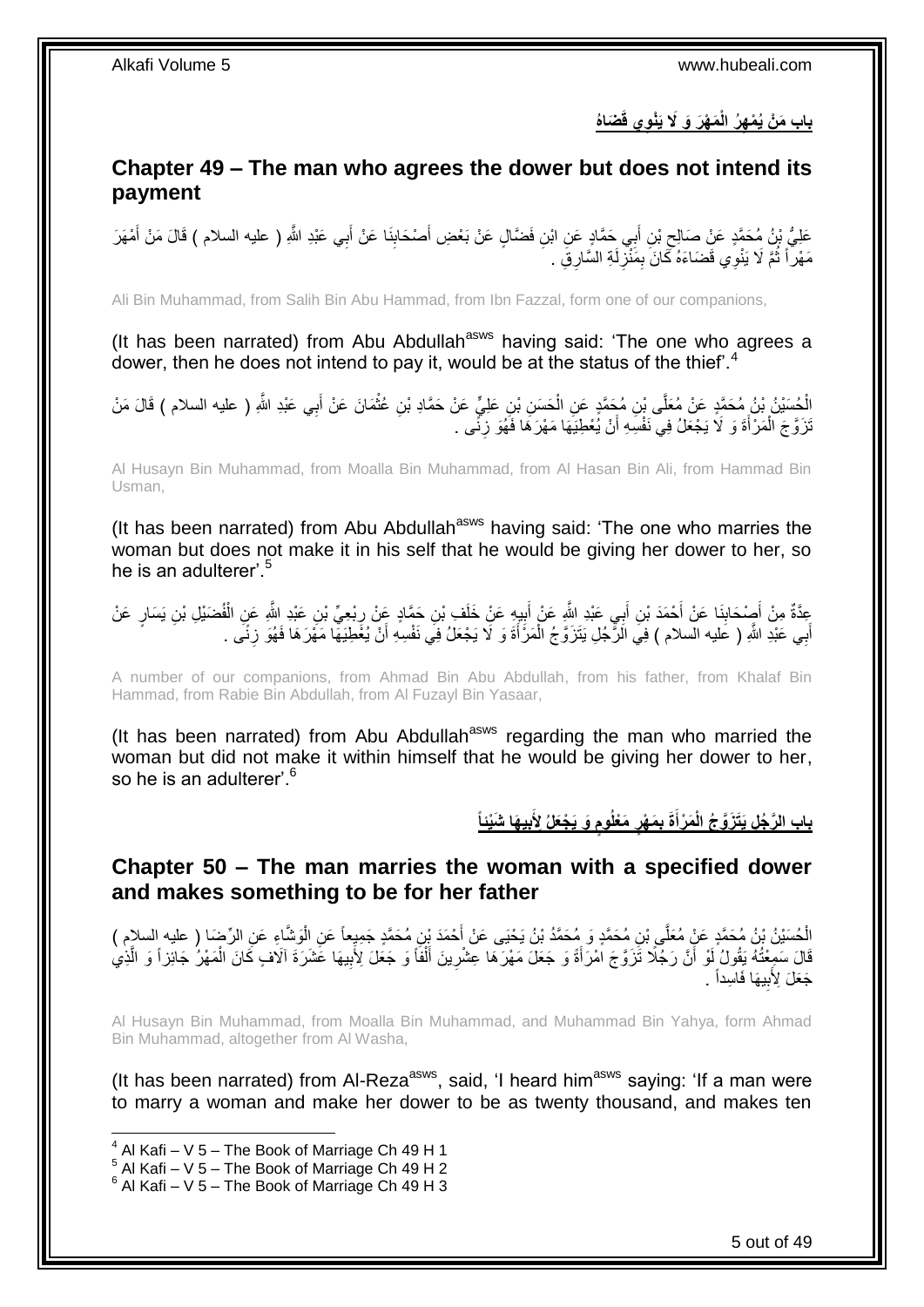thousand to be for her father, the dower would be allowed, and that which he has made to be for her father is void'.<sup>7</sup>

> **ة َم ْرأ باب ال َس َها ل ل َّر ُج ل ْ َت َه ُب َنفْ َ**

### <span id="page-5-0"></span>**Chapter 51 – The woman gifts herself to the man**

أَبُو عَلِيٍّ الْأَشْعَرِيُّ عَنْ مُحَمَّدِ بْنِ عَبْدِ الْجَبَّارِ عَنْ صَفْوَانَ وَ مُحَمَّدُ بْنُ إِسْمَاعِيلَ عَنِ الْفَضْلِ بْنِ شَاذَانَ عَنْ صَفْوَانَ وَ مُحَمَّدِ ْ ِ ِ ْ ِ بْنِ سِنَانٍ جَمِيعاً غَنِ ابْنِ مُسْكَانَ عَنِ الْحَلَبِيِّ قَالَ سَأَلْتُ أَبَا عَبْدِ اللَّهِ ( عَلِيه السلام ) عَنِ الْمَرْأَةِ تَهَبُ نَفْسَهَا لِلرَّجُلِ يَنْكِحُهَا َ ْ َ ْ َ **∶** ْ بَغَيْرِ مَهْرٍ فَقَالٍ إِنَّمَا كَانَ هَذَا لِلنَّبِيِّ (صلى الله عليه وآله ) وَ أَمَّا لِغَيْرِهِ فَلَا يَصْلُحُ هَٰذَا حَتَّى يُعَوِّضَهَا شَيْئاً يُقَدِّمُ إِلَيْهَا قَبْلَ أَنْ َ ¦ ֺ֧֖֧ׅ֧ׅ֧֧ׅ֧ׅ֧ׅ֧֧ׅ֧֧֧֧֧ׅ֧֦֧֧֧֧֧֧֚֚֚֚֚֚֚֚֚֚֚֚֚֚֚֚֚֚֚֚֚֝֝֓֡֡֡֟֓֡֟֓֡֟֓֡֟֡֟֡֡֟֡֡֟֓֡֓֞֓֝֬֝֝֬֝֬֝֬֝֬ ِ ِ َ لَ ِ ُ **∶** يَّدْخُلَ بِهَأَ قَلَّ أَوْ كَثُرَ وَ لَوْ نُوْبٌ أَوْ دِرْهَمٌ وَ قَالَ يُجْزِئُ الدِّرْهَمُ . ِ ٔ, روبو<br>1 َ ِ

Abu Ali Al Ashary, from Muhammad Bin Abdul Jabbar, from Safwan and Muhammad Bin Ismail, from Al Fazl Bin Shazaan, from Safwan and Muhammad Bin Sinan, altogether from Ibn Muskan, from Al Halby who said,

'I asked Abu Abdullah<sup>asws</sup> about the woman who gifts herself to the man who marries her without a dower. So he<sup>asws</sup> said: 'But rather, this was for the Prophet<sup>saww</sup>, and as for the others, so this is not correct until he places something for her and sends it to her before he copulates with her, be it little or more, and even if it is a garment, or one Dirham'. And he<sup>asws</sup> said: 'The Dirham suffices'.<sup>8</sup>

عِدَّةٌ مِنْ أَصْحَابِنَا عَنْ سَهْلِ بْنِ زِيَادٍ عَنْ أَحْمَدَ بْنِ مُحَمَّدٍ بْنِ أَبِي نَصْرٍ عَنْ دَاوُدَ بْنِ سِرْحَانَ عَنْ زُرَارَةَ عَنْ أَبِي جَعْفَرٍ ( َ **∶** ِ َ َ عليه السلام ) قَالَ سَأَلْتُهُ عَنْ قَوْلَ اِللَّهِ عَنَّ وَ جَلَّ وَ إِمْرَأَةً مُؤْمِنَةً إِنْ وَهَبَتْ نَفْسَها لِلنَّبِيِّ فَقَالَ لَا تَحِلُّ الْهِبَةُ إِلَّا لِرَسُّولِ اللَّهِ ( ֺ֦֦֦֦֧֦֧֦֦֧֦֧֦֧֦֧֦֧֦֧֦֧֦֧֦֧֦֧֝֟֟֓֕֓֕֓֕֓֕֓֓֡֓֓֡֟֓֡֟֓֡֟֓֡֟֓֡֟֓֡֟֩֓֓֞֓֞֓֞֓֞֟֓֡֟֩֓֓֟֓֡֟֩֓֟֓֟֩֓<br>֧ׅ֧֧֪ׅ֧֖֧֦֧֦֧֜֘֩֞֟֘֩֞֩֞ َ ِ ُ ْ ِ ِ ً َ ان<br>ا صلى الله عليه وأله ) وَ أَمَّا غَيْرُهُ فَلَا يَصْلُحُ نِكَاحٌ إِلَّا بِمَهْرٍ. َ ِ ِ

A number of our companions, from Sahl Bin Ziyad, from Ahmad Bin Muhammad Bin Abu Nasr, from Dawood Bin Sirhan, from Zurara,

(It has been narrated) from Abu Ja'far $a_{\text{sws}}$ , said, 'I asked him $a_{\text{sws}}$  about the Words of Allah<sup>azwj</sup> Mighty and Majestic **[33:50] and a believing woman if she gave herself** *to the Prophet*. So he<sup>asws</sup> said: 'The gifting is not Permissible except for Rasool-Allah<sup>saww</sup>, and as for others, so a marriage is not correct except with a dower'.<sup>9</sup>

ْ مُحَمَّدُ بْنُ يَحْيَى عَنْ أَحْمَدَ بْنِ مُحَمَّدٍ عَنْ مُحَمَّدِ بْنِ إِسْمَاعِيلَ عَنْ مُحَمَّدِ بْنِ الْفُضَيْلِ عَنْ أَبِي الصَّبَّاحِ الْكِنَانِيِّ عَنْ أَبِي عَبْدِ الثَّهِ ِ َ َ ْ ِ َ ( عليه السلام ) قَالَ لَا تَحِلُّ الْهِبَةُ إِلَّا لِرَسُولِ اللَّهِ ( َصلى الله عليه وأله ) وَ أَمَّا غَيْرُهُ فَلاَ يَصْلُحُ نِكَأْحٌ إِلَّا بِمَّهْرٍ . ُ َ ِ ِ ْ ِ ِ

Muhammad Bin Yahya, from Ahmad Bin Muhammad, from Muhammad Bin Ismail, form Muhammad Bin Al Fuzayl, from Abu Al Sabbah Al Kinani,

(It has been narrated) from Abu Abdullah<sup>asws</sup> having said: 'The gifting is not Permissible except for Rasool-Allah<sup>saww</sup>, and as for others, so a marriage is not correct except with a dower'.<sup>10</sup>

عَلِيُّ بْنُِ إِبْرَاهِيمَ عَنْ أَبِيهِ عَنْ بَعْضٍ أَصْحَابِهِ عَنْ عَبْدِ اللَّهِ بْنِ سِنَانٍ عَنْ أَبِي عَبْدِ اللَّهِ ( عليه السلام ) فِي امْرَأَةٍ وَهَبَتْ نَفْسَهَا **∶** َ **!** َ ِ َ لِرَجْلٍ أَوْ وَهَبَهَا لَمُه وَلِيُّهَا فَقَالَ لَا إِنَّمَا كَانَ ذَلِكَ لِرَسُولِ اللَّهِ (َصلـىً الله عليه وألـه ) وَ لَيْسَ لِغَيْرِهِ إِلَّا أَنْ يُعَوِّضَهَا شَيْئاً قَلَّ أَوْ َ َ ِ ِ ِ َ َر . َكث :<br>أ

 7 Al Kafi – V 5 – The Book of Marriage Ch 50 H 1

 $8$  Al Kafi – V 5 – The Book of Marriage Ch 51 H 1

 $^9$  Al Kafi – V 5 – The Book of Marriage Ch 51 H 2

 $10$  Al Kafi – V 5 – The Book of Marriage Ch 51 H 3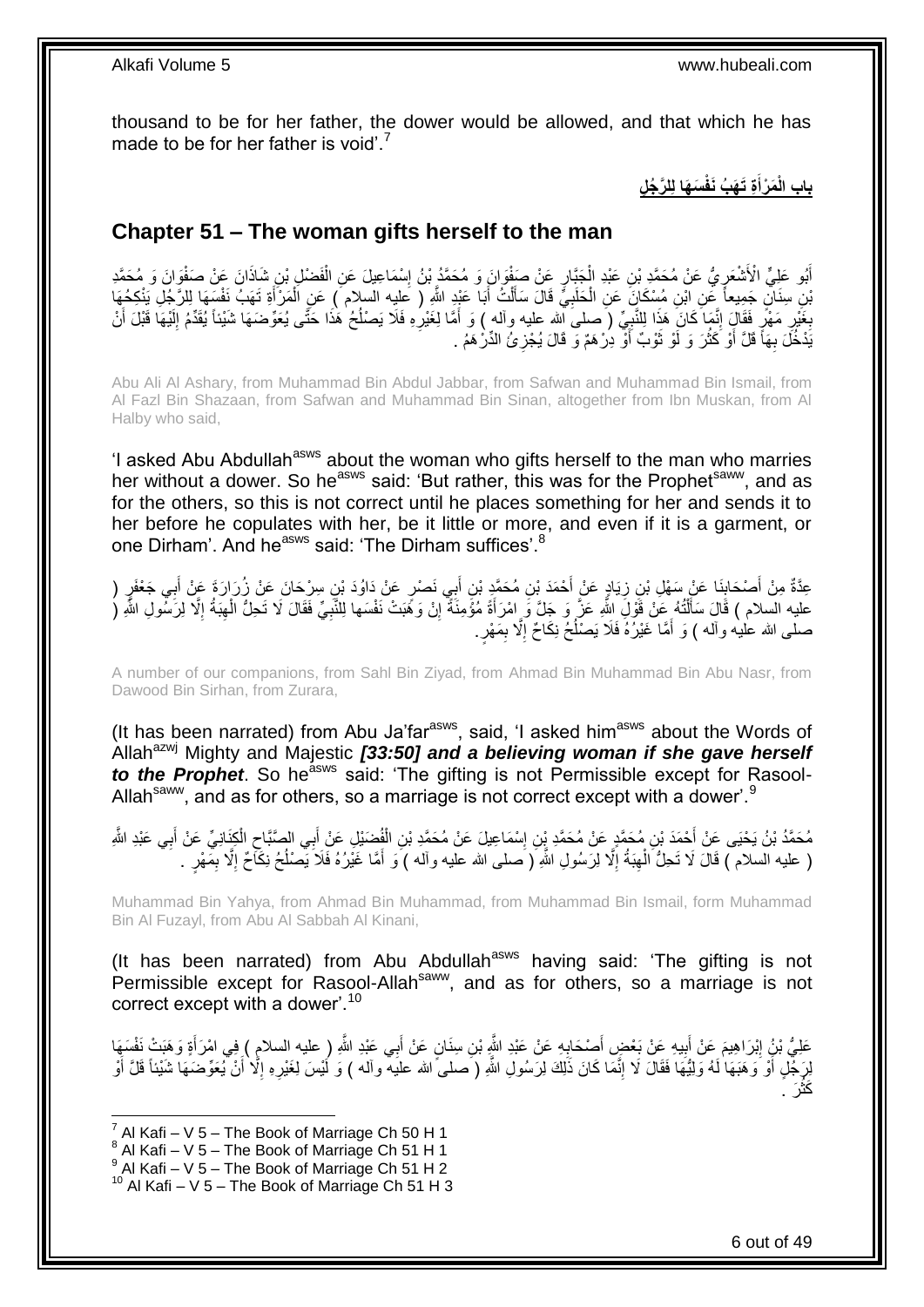Ali Bin Ibrahim, from his father, from one of his companions, from Abdullah Bin Sinan,

(It has been narrated) from Abu Abdullah<sup>asws</sup> regarding a woman who gifts herself to a man, or her guardian gifts her to him. So he<sup>asws</sup> said: 'But rather, that was for Rasool-Allah<sup>saww</sup> and it is not for others except if he were to place something to be for her, be it little or more'.<sup>11</sup>

عِدَّةٌ مِنْ أَصْحَابِنَاٍ عَنْ أَحْمَدَ بْنِ مُحَمَّدٍ عَنْ أَبِي الْقَاسِمِ الْكُوفِيِّ عَنْ عَبْدِ النَّهِ ب<br>جَدَّةٌ مِنْ أَصْحَابِنَاٍ عَنْ أَحْمَدَ بْنِ مُحَمَّدٍ عَنْ أَبِي الْقَاسِمِ الْكُوفِيِّ عَنْ عَبْدِ اسْمِهِ ْ ِ ْ َ َ **∣** َ َ السلام ) فِي امْرَأَةٍ وَهَبَتْ نَفْسَهَا لِرَجُلٍ مِنَ الْمُسْلِمِينَ قَالَ إِنْ عَوَّضَهَا كَانَ ذَلِكَ مُسْتَقِيماً . ِ ْ َ

A number of our companions, from Ahmad Bin Muhammad, form Abu Al Qasim Al Kufy, from Abdullah Bin Al Mugheira, from a man,

(It has been narrated) from Abu Abdullah $a<sup>asws</sup>$  regarding a woman who gifted herself to a man from the Muslims. He<sup>asws</sup> said: 'If he were to offset it (with a payment), so that would be straight (correct)'. $12$ 

> **ق ْهل َها ف ي ال َّصَدا ة َو أ َم ْرأ َو الْ َال ف ال َّزْوج باب ا ْخت َ َ**

### <span id="page-6-0"></span>**Chapter 52 – Differing of the husband, and the wife, and her family regarding the dower**

مُحَمَّدُ بْنُ يَحْيَى عَنْ أَحْمَدَ بْنِ مُحَمَّدٍ وَ عَلِيُّ بْنُ إِبْرَاهِيمَ عَنْ أَبِيهِ جَمِيعاً عَنِ ابْنِ مَحْبُوبٍ عَنْ عَلِيٍّ بْنِ رِئَابٍ عَنْ أَبِي عُبَيْدَةَ وَ ِ َ ِ **∶** َ ِ جَمِيلِ بْنِ صَالِحٍ عَنِ الْفُصَيْلَِ عَنْ أَبِي جَعْفَرٍ (َ عليهِ السلامَ ) فِي رَجُلٍ تَزَوَّجَ امْرَأَةً وَ دَخَلَ بِهَا وَ أَوْلَدَهَا ثُمَّ مَاتَ عَنْهَا ْ ٍ ُ َ ِ َ فَادَّعَتْ شَيْئٍاً مِنْ صِدَّاقِهَا عَلَى وَرَّثَةِ زَّرْوجِهَا فَجَاءَتْ تَطْلُبُهُ مِنْهُمْ فَرِ تَطْلُبُهُ الْمِيرَاثَ فَقَالَ أَمَّا اِلْمِيرَاثُ فَلَهَا أَنْ تُطْلُبُهُ وَ أَمَّا َ ْ ُ ا<br>ا َ َ ُ َ ْ الصَّدَاقُ فَالَّذِي أَخَذَتْ مِنَ الزَّوْجِ قَبْلَ أَنْ يَذْخُلَ بِهَا هُوَ الَّذِي حَلَّ لِلزَّوْجِ بِهِ فَرْجُهَا قَلِيلًا كَانَ أَوْ كَثِيراً إِذَا هِيَ قَبَضَتْهُ مِنْهُ وَ ِ ِ َّ **∶** اً ِ َ َ قَبِلَتْ وَ دَخَلَتْ عَلَيْهِ وَ لَا شَيْءَ لَّمَهَا بَعْدَ ذَلِكَ . ِ

Muhammad Bin Yahya, from Ahmad Bin Muhammad and Ali Bin Ibrahim, from his father, altogether from Ibn Mahboub, from Ali Bin Raib, from Abu Ubeyda, and Jameel Bin Salih, from Al Fuzayl,

(It has been narrated) from Abu Ja'far $a<sup>asws</sup>$  regarding a man who married a woman and copulated with her, or made her a mother, then died from her. So she claimed something from her dower upon the inheritors of her husband. So she came over seeking from them and sought the inheritance (as well). So he<sup>asws</sup> said: 'As for the inheritance, so it is for her if she were to seek it, and as for the dower, so it is that which she took from her husband before he had copulated with her, it being that which made her to be Permissible for her husband, whether it was little or more. When she took possession of it from him, and accepted, and went over to him (to live with him), and there is nothing for her after that  $13$ 

أَبُو عَلِيٍّ الْأَشْعَرِيُّ عَنْ مُحَمَّدِ بْنِ عَبْدٍ الْجَبَّارِ عَنْ صَفْوَانَ عَنْ عَبْدِ الرَّحْمَنِ بْنِ الْحَجَّاجِ قَالَ سَأَلْتُ أَبَا عَبْدِ اللَّهِ ( عليه السلام  $\zeta$ ْ ِ ْ ِ َ َ ْ ِ وَلَا الْزَوْجِ وَ الْمَرْأَةِ يَهْلِكَانِ جَمِيعاً فَيَأْتِي وَرَثَةُ الْمَرْأَةِ فَيَدَّعُونَ عَلَى وَرَثَة الْرَجُلِ الصَّدَاقَ فَقَالَ وَ قَدْ هَلَكَا وَ قُسِمَ الْمِيرَاثُ َ َ ْ َ ْ َ ْ ِ ْ فَقُلْتُ نَعَمْ فَقَالَ لَيْسَ لَهُمْ شَيْءٌ ْ

Abu Ali Al Ashary, form Muhammad Bin Abdul Jabbar, from Safwan, from Abdul Rahma Bin Al Hajjaj who said,

<sup>&</sup>lt;sup>11</sup> Al Kafi – V 5 – The Book of Marriage Ch 51 H 4

 $12$  Al Kafi – V  $5$  – The Book of Marriage Ch 51 H 5

 $13$  Al Kafi – V 5 – The Book of Marriage Ch 52 H 1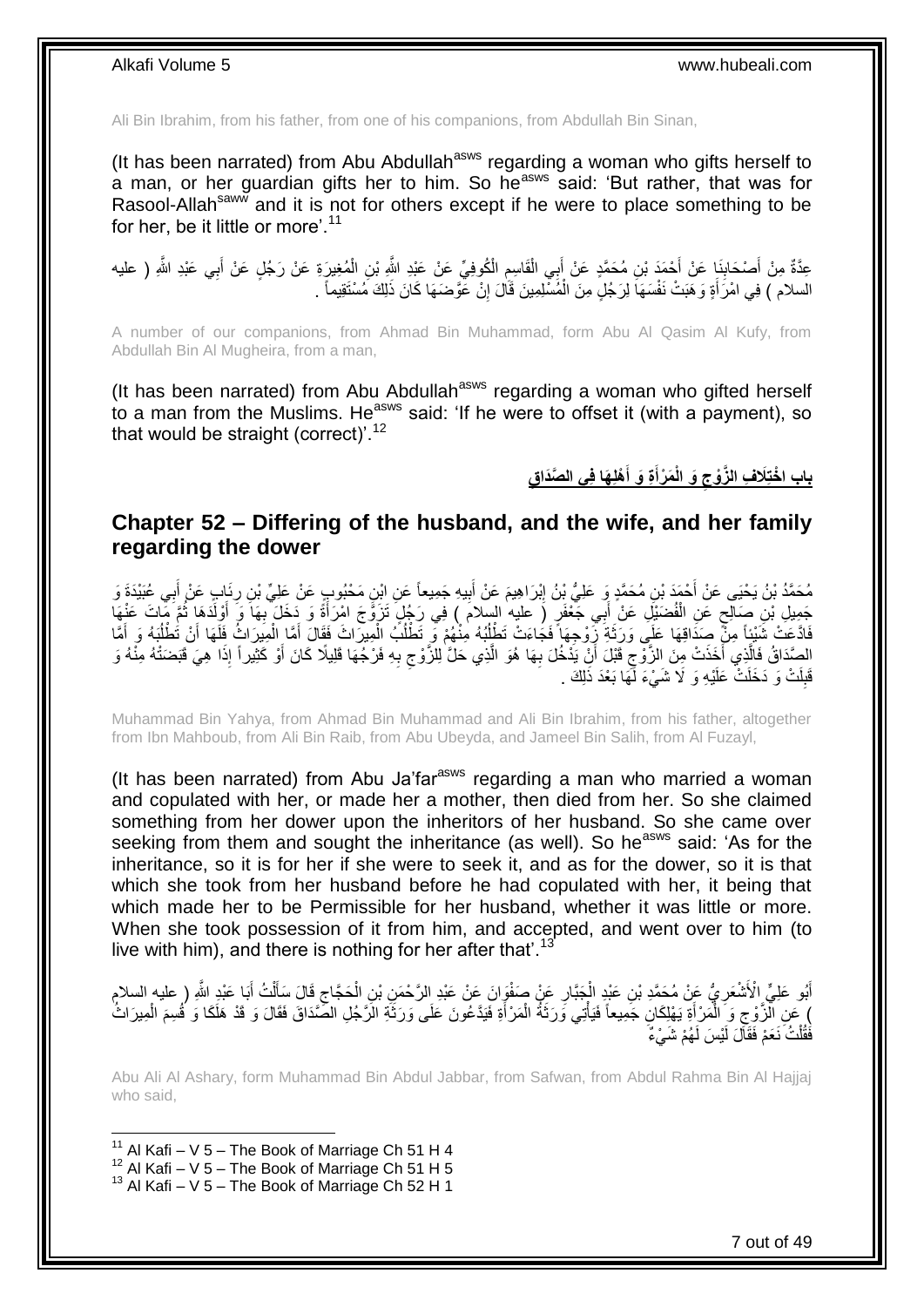'I asked Abu Abdullah<sup>asws</sup> about the husband and the wife who both died. So the inheritors of the woman came over claiming the dower upon the inheritors of the man. So he<sup>asws</sup> said: 'They had both died and the inheritances had been distributed?' So I said. 'Yes'. So he<sup>asws'</sup> said: 'There is nothing for them'.

فُلْتُ وَ إِنْ كَانَتِ الْمَرْأَةُ حَيَّةً فَجَاءَتْ بَعْدَ مَوْتِ زَوْجِهَا نَذَّعِي صَدَاقَهَا فَقَالَ لَا شَيْءَ لَهَا وَ قَدْ أَقَامَتْ مَعَهُ مُؤَرَّةً حَتَّى هَلَكَ<br>-ْ ِ ْ َ زَوْجُهَا فَقُلْتُ فَإِنْ مَاتَتْ وَ هُوَ حَيٌّ فَجَاءَتْ وَرَثَتُهَا يُطَالِبُونَهُ بِمِمَدَاقِهَا فَقَالَ وَ قَدْ أَفَّامَتْ مَعَهُ حَتَّى مَاتَتْ لَا تَطْلُبُهُ فَقُلْتُ نَعَمْ ِ ْ ْ ُ َ ِ َ فَقَالَ لَا شَيْءَ لَهَُمْ

I said, 'And if it was such that the woman was alive, so she goes over after the death of her husband to claim her dower?' So he<sup>asws</sup> said : 'There is nothing for her, and she had stayed with him agreeably until her husband died'. So I said, 'Supposing if she had died and he was alive, so her inheritors come over seeking her dower from him?' So heasws said: 'She had stayed with him until he dies and did not seek it?' I said, 'Yes'. So he<sup>asws</sup> said: 'There is nothing for them'.

َق َها ََل َش ْي ُب ُه َحتَّى َطل ْطل َقا َم ْت ََل َت ُب َصَداَق َها َقا َل َو َقْد أ ْطل َق َها َف َجا َء ْت َت ْن َطل ُت َفإ ل ق ُت ُ ل َها قُ َء ل ُه َ َبتْ َطلَ ا ِذَ ِذي إ لِ َك ال َف َمَتى َحُّد ذَ َّ ُ َ ا<br>ا َّ ِ ْ ْ َّ كَانَ لَهَا قَالَ إِذَا أُهْدِيَتْ إِلَيْهِ وَ دَخَلَتْ بَيْتَهُ ثُمَّ طَلَبَتْ بَعْدَ ذَلِكَ فَلَا شَيْءَ لَهَا إِنَّهُ كَثِيرٌ لَهَا أَنْ تَسْتَحْلِفَ بِاللَّهِ مَا لَّهَا قِبَلَهُ مِنْ ُ لَ  $\frac{1}{2}$ ُ **∶** َ ِ صَدَاقِهَا قَلِيلٌ وَ لَا كَثِيرٌ .

I said, 'Supposing he had divorced her, so she came over seeking her dower?' He<sup>asws</sup> said: 'And she had stayed not seeking it until he divorced her, there is nothing for her'. I said, 'So until where is a limit of that which, if she were to seek it, it would be for her?' He<sup>asws</sup> said: 'If she had gifted it to him and entered his house, then she seeks it after that, so there is nothing for her. It is a lot (of time) for her if she were to make him swear an oath with Allah<sup>azwj</sup> that there is nothing for her with him from her dower, neither little nor more'.<sup>14</sup>

عَلِيُّ بْنُِ إِبْرَاهِيمَ عَنْ أِبِيهِ عَنٍ ابْنِ مَحْبُوبٍ عَنْ أَبِي أَيُّوبَ عَنْ أَبِي عُبَيْدَةَ عَنْ أَبِي جَعْفَرٍ ( عليه السلام ) فِي رَجُلٍ تَزَوَّجَ َ َ َ َ **!** َ َمْ يَدْخُلْ بِهَا فَادَّعَتْ أَنَّ صَدَاقَهَا مِائَةُ دِينَارٍ ۖ وَ ذَكَرَ الزَّوْجُ أَنَّ صَدَاقَهَا خَمْسُونَ دِينَاراً وَ لَيْسَ بَيْنَهُمَا بَيِّنَّةٌ فَقَالَ الْقَوْلُ **∶** َ َ َ ْ قَوْلُ الزَّوْجِ مَعَ يَمِينِهِ . ِ

Ali Bin Ibrahim, from his father, from Ibn Mahboub, from Abu Ayoub, from Abu Ubeyda,

(It has been narrated) from Abu Ja'far<sup>asws</sup> regarding a man who married a woman but did not copulate with her. So she claims that her dower was of one hundred Dinars, and the husband mentions that her dower was of fifty Dinars, and there is no proof between the two of them. So he<sup>asws</sup> said: 'The (final) word is the word of the husband with a swear (of an oath)'.<sup>15</sup>

مُحَمَّدُ بْنُ يَحْيَىِ عَنْ مُحَمَّدِ بْنِ أَحْمَدَ عَنْ مُحَمَّدِ بْنِ عَبْدِ الْحَمِيدِ عَنْ أَبِي عَبْدِ اللَّهِ وَالْحَمِيدِ عَلَيْهِ اللَّهِ ( عليه<br>مُحَمَّدُ بْنُ يَحْيَىِ عَنْ مُحَمَّدِ بْنِ أَحْمَدَ عَنْ مُحَمَّدِ ْ َ ْ َ َ ِ السلام ) قَالَ إِذَا دَخَلَ الرَّجُلُ بِامْرَ أَتِهِ ثُمَّ ادَّعَتِ الْمَهْرَ وَ قَالَ قَدْ أَعْطَيْتُكَ فَعَلَيْهِ الْبَيِّنَةُ وَ عَلَيْهِ الْيَمِيَنُ ۚ. :<br>ا َ ْ ُ َ **∶** ْ

Muhammad Bin Yahya, from Muhammad Bin Ahmad, from Muhammad Bin Abdul Hameed, from Abu Jameela, from Al Hassan Bin Ziyad,

 $14$  Al Kafi – V 5 – The Book of Marriage Ch 52 H 2  $15$  Al Kafi – V 5 – The Book of Marriage Ch 52 H 3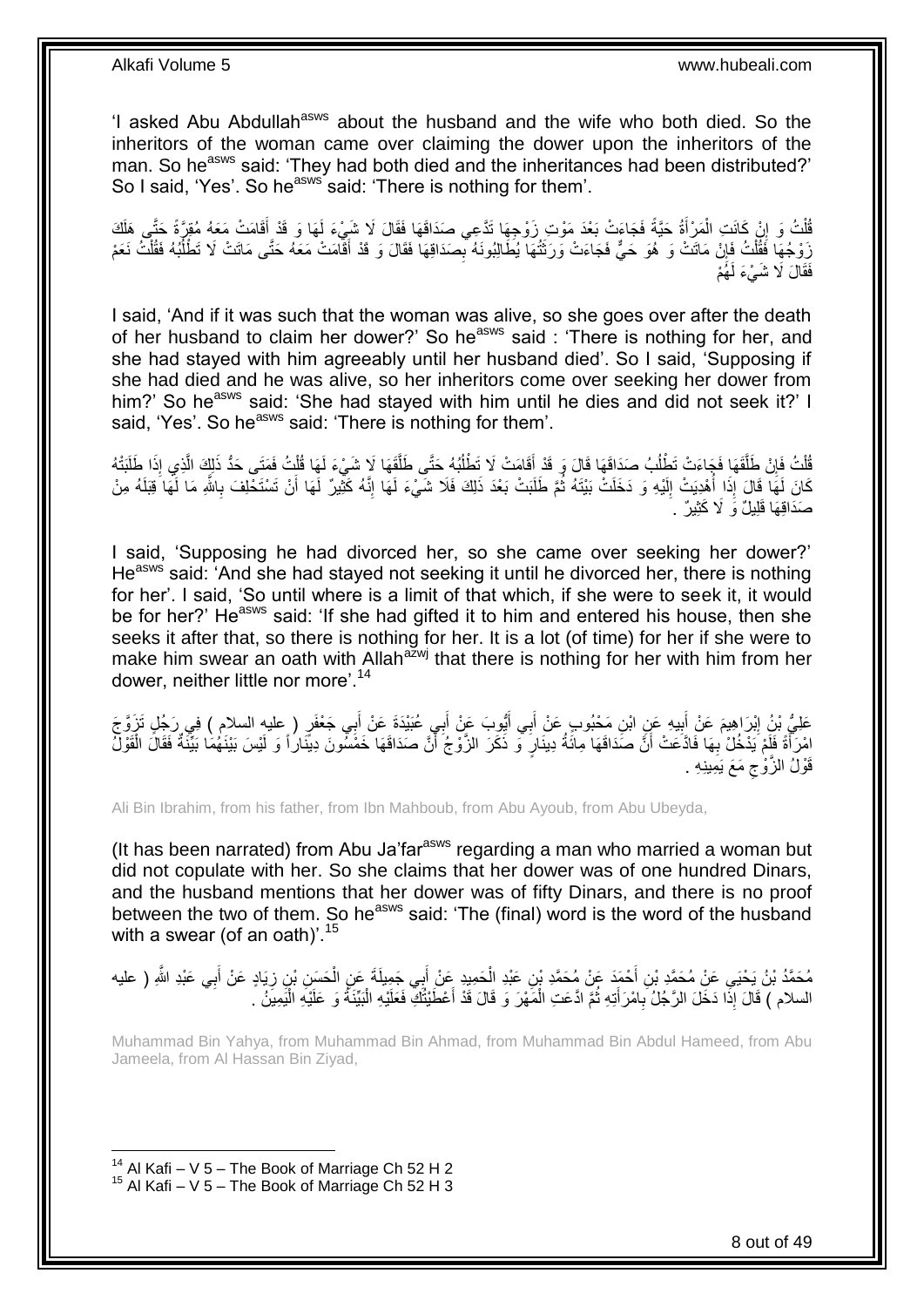(It has been narrated) from Abu Abdullah<sup>asws</sup> having said: 'When the man copulates with his wife, then he pays the dower and said, 'I have given you', so upon him would be the (burden of) the proof, and upon him would be the swearing (of an oath)<sup>'.16</sup>

**َبِّيَن ٍة َغْير ب باب الَّت ْز ويج** 

## <span id="page-8-0"></span>**Chapter 53 – The marriage without a proof**

عَلِيُّ بْنُ إِبْرَاهِيمَ عَنْ أَبِيهٍ عَنِ ابْنِ أَبِي عُمَيْرٍ عَنْ عُمَرَ بْنِ أُذَيْنَةَ عَنْ زُرَارَةَ بْنِ أَعْيَنَ قَالَ سُئِلَ أَبُو عَبْدٍ اللَّهِ ( عليه السلام ) َ **∣** َ ِ َ َ َمِنِّ الرَّجُلِ يَتَزَوُّجُ الْمَرْأَةَ بِغَيْرِ شُهُوَدٍ فَقَالَ لَا بَأْسَ بِتَزْوِيَجِ الْبَتَّةِ فِيمَا بَيْنَهُ وَ بَيْنَ اللَّهِ إِنَّمَا جُعِلَ الشُّهُودُ فِي تُزْوِيجِ الْبَتَّةِ مِنْ ْ ِ **∶ !** ْ **∶ ∶** َ ْ ْ ِ ِ ِ أَجْلِّ الْوَلَدِ لَوْ لَا ذَلِّكَ لَمْ يَكُنَّ بِهِ بَأْسٌ ۚ ا َ ؚ<br>֦֧֦֧֦֧֦֧֦֧֦֧֦֧֦֦֦֧֦֦֧֦֧֦֧֦֧֦֧֦֦֧֦֧֦֧֦֧֦֦֧֦֡֩֟֓֟֓֟֬֟֓֟֘֩֓֬֝֘֝֬֬֬ ِ ْ

Ali Bin Ibrahim, from his father, from Ibn Abu Umeyr, from Umar Bin Azina, from Zurara Bin Ayn who said,

'Abu Abdullah<sup>asws</sup> was asked about the man who married the woman without witnesses. So he<sup>asws</sup> said: 'There is no problem with a marriage at all regarding what is between him and Allah<sup>azwj</sup>. But rather, the witnesses have been made (necessary) regarding the marriage due to the reason of the children. Had it not been that, there would not be a problem with it'.<sup>17</sup>

عَلِيُّ بْنُ إِبْرَاهِيمَ عَنْ أَبِيهِ وَ مُحَمَّدُ بْنُ يَحْيَى عَنْ عَبْدِ اللَّهِ بْنِ مُحَمَّدٍ جَمِيعاً عَنِ ابْنِ أَبِي عُمَيْرٍ عَنْ هِشَامِ بْنِ سَالِمٍ عَنْ أَبِي عَبْدِ َ **!** َ ِ **∶** َ ֧֖֧֦֧֦֧֦֧֦֚֝֝֝֝֝ ِ اللَّهِ لَّ عليه السلام ) قَالَ إِنَّمَا جُعِلَتِ الْبَيِّنَاتُ لِلنَّسَبِ وَ الْمَوَارِيثِ وَ فِي رِوَايَةٍ أُخْرَى وَ الْحُدُوَدِ . :<br>ا ِ ْ ؛<br>أ **ٍ ∶** ْ

Ali Bin Ibrahim, from his father and Muhammad Bin Yahya, from Abdullah Bin Muhammad, altogether, from Ibn Abu Umeyr, from Hisham Bin Salim,

(It has been narrated) from Abu Abdullah<sup>asws</sup> having said: 'But rather, the proofs had been made for the lineage and the inheritances'. And in another report: 'And the legal Punishments (*Hadd*)'.<sup>18</sup>

عَلِيُّ لِمْنَ اِبْرَاهِيمَ عَنْ أَبِيهِ وَ مُحَمَّدُ بْنُ إِسْمَاعِيلَ عَنِ الْفَضْلِ بْنِ شَاذَانَ عَنِ ابْنِ أَبِي عُمَيْرٍ عَنْ حَفْصِ بْنِ الْبَخْتَرِيِّ عَنْ أَبِي ْ ِ **!**  ِ ِ َ ِ ْ َ عَبْدِ اللَّهِ (َ عليه السلام ) فِي الرَّجُلِ يَتَزَوَّجُ بِغَيْرِ بَيِّنَةٍ قَالَ لَا بَأْسَ . ِ **∶** 

Ali Bin Ibrahim, from his father, and Muhammad Bin Ismail, from Al Fazl Bin Shazan, from Ibn Abu Umeyr, from Hafs Bin Al Bakhtary,

(It has been narrated) from Abu Abdullah<sup>asws</sup> regarding the man who married without a proof. He<sup>asws</sup> said: 'There is no problem'.<sup>19</sup>

َ عِدَّةٌ مِنْ أَصْحَابِنَا عِنْ سَهْلِ بْنِ زِيَادٍ عَنْ دَاؤُدَ النَّهْدِيِّ عَنِ ابْنٍ أَبِي نَجْرَانَ عَنْ مُحَمَّدِ بْنِ الْفُضَيْلِ قَالَ قَالَ أَبُو الْحَسَنِ مُوسَيِ ِ **∣** ْ َ ْ ( عِليه السِلام ) لِأَبِي يُوسُفَ اَلْقَاضَبِي إِنَّ اللَّهَ تَبَارَكَ وَ تَعَالَى أَمَرَ فَى كَتَابِهِ بِالْطَلَاقِ وَ أَكَّدَ فِيهِ بِشَاهِدَيْنِ وَ لَمْ يَرْضَ بِهِمَا إِلَّا َ ِ ِ َ יֲ<br>י ْ ِ ِ ِ عُدْلَيْنِ وَ أَمَرَ فِي كِتَابِهِ بِالتَّزْوِيجِ فَأَهْمَلَهُ بِلَا شُهُودٍ فَأَثْبَتُمْ شَاهِدَيْنِ فِيمَا أَهْمَلَ وَ أَبْطَلْتُمُ الشَّاهِدِينَ فِيمَا أَكَّذَ . َ َ ْ اً **∶** َ ِ ِ ِ ِ َ َ ْ

A number of our companions, from Sahl Bin Ziyad, from Dawood Al Nahdy, from Ibn Abu Najran, from Muhammad Bin Al Fuzayl who said,

### 1  $16$  Al Kafi – V 5 – The Book of Marriage Ch 52 H 4

- $17$  Al Kafi V 5 The Book of Marriage Ch 53 H 1
- $18$  Al Kafi V 5 The Book of Marriage Ch 53 H 2

 $19$  Al Kafi – V 5 – The Book of Marriage Ch 53 H 3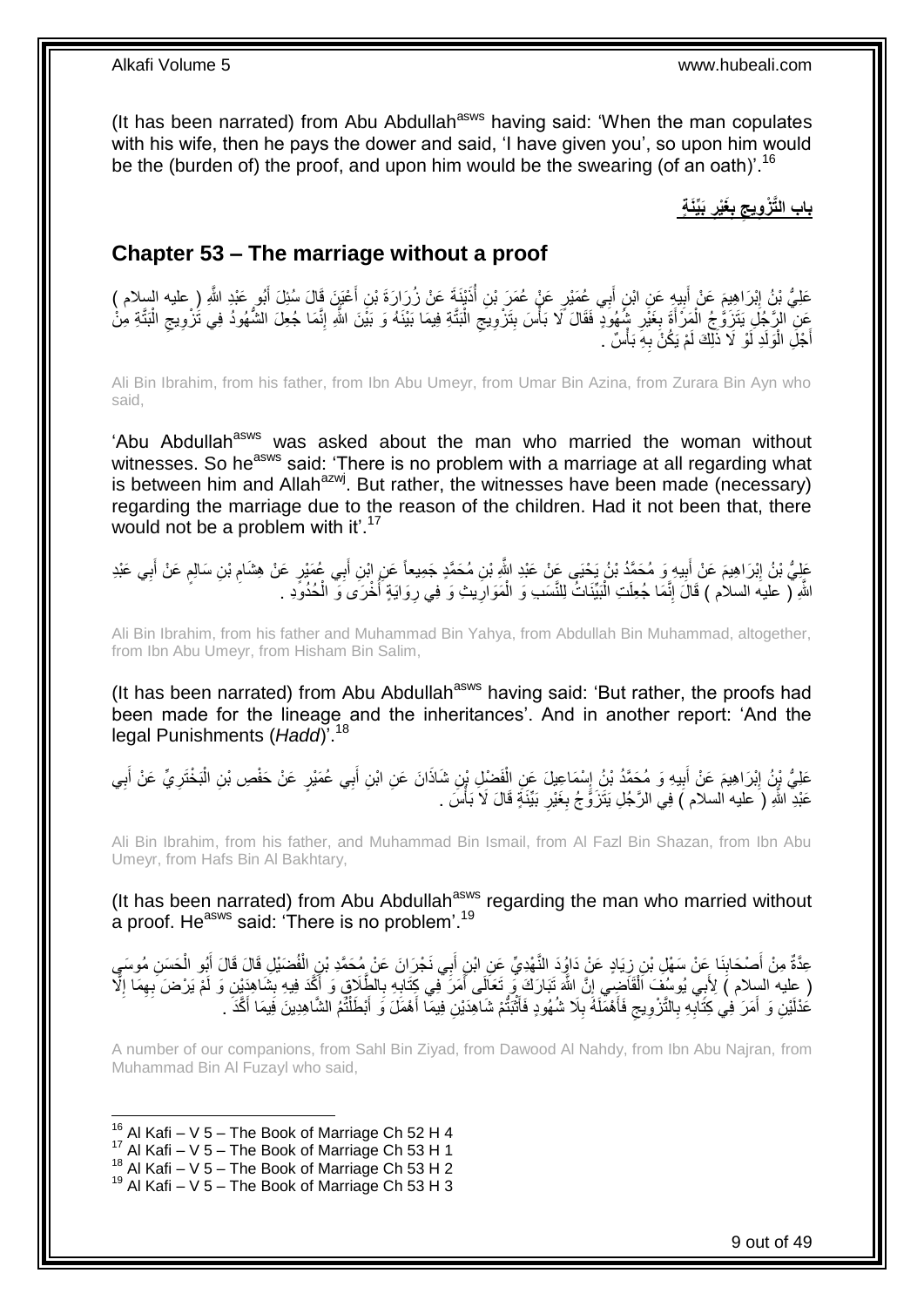'Abu Al-Hassan Musa<sup>asws</sup> said to Abu Yusuf, the judge, that Allah Blessed and High Commanded in His<sup>azwj</sup> Book with the divorce, and Emphasised therein with two witnesses and was not Pleased with the two except if they were just, and Commanded in His<sup>azwj</sup> Book with the marriage but Left it out without witnesses. So you (on the other hand) have affirmed the two witnesses regarding what is to be left out, and invalidated the two witnesses regarding what is Emphasised'.<sup>20</sup>

> **ِّي ) صلى هللا عليه وآله ( م َن الِّن َسا ء حلَّ ل لَّنب باب َما أ ُ**

### <span id="page-9-0"></span>**Chapter 54 – What was Permissible for the Prophetsaww from the women**

عَلِيُّ بِنُ اِبْرَاهِيمَ عَنْ أَبِيهِ وَ مُحَمَّدُ بْنُ يَحْيَى عِنْ أَحْمَدَ بْنِ مُحَمَّدٍ جَمِيعاً عَنِ ابْنِ أَبِي عُمَيْرٍ عَنْ حَمَّادٍ عَنِ الْحَلَبِيِّ عَنْ أَبِي َ َ ِ َ ِ ِ َ **∶** ْ عَبْدِ اللَّهِ ( َعليه السلام ) قَالَ سَأَلْتُهُ عَنْ قَوْلِ اللَّهِ عَزَّ وَ جَلَّ يا أَيُّهَا النَّبِيُّ إِنَّا أَخَلَلْنا لَكَ أَزْواجَكَ قُلْتُ كَمْ أُحِلَّ لَهُ مِنَ النِّسَاءِ قَالَ ْ َ ا<br>ا ْ َ ْ َ ِ ِ َ مَا شَاءَ مِنْ شَهِ ْء

Ali Bin Ibrahim, from his father, and Muhammad Bin Yahya, from Ahmad Bin Muhammad, altogether from Ibn Abu Umeyr, from Hammad, from Al Halby,

(It has been narrated) from Abu Abdullah<sup>asws</sup>, said, 'I asked him<sup>asws</sup> about the Words of Allah<sup>azwj</sup> Mighty and Majestic **[33:50] O Prophet! Surely We have Made lawful** for you, your wives, how many from the women were Permissible for him<sup>saww</sup>?' He<sup>asws</sup> said: 'Whatever he<sup>saww</sup> so desired from anything'.

ُفَلْتُ قَوْلُهُ لا يَحِلُّ لَكَ النِّساءُ مِنْ بَعْدُ وَ لا أَنْ تَبَدَّلَ بِهِنَّ مِنْ أَزْواجٍ فَقَالَ لِرَسُولِ اللَّهِ ( صلى الله عليه وآله ) أَنْ يَنْكِحَ مَا شَاءَ ٍ َ ِ َ ا<br>ا ْ َ مِنْ بَنَاتِ عَمِّهِ وَ بَنَاتِ عَمَّاتٍهِ وَ بَنَاتٍ خَالِهٍ وَ بَنَاتٍ خَالَاتِهِ وَ أَزُّوَاجِهِ اللَّاتِي هَاجَرْنَ مَعَهُ وَ أُحِلَّ لَهُ أَنْ يَنْكِحَ مِنْ عُرْضِ َ َ الْمُؤْمِنِينَ بِغَيْرِ مَهْرٍ وَ هِيَ الْـهِبَةُ وَ لَا تَحِلُّ الْـهِبَةُ إِلَّا لِرَسُولِ اللَّهِ ( صلَّـى الله علَيه وآله ) ِ ِ ْ ِ ْ **∶ ∶** 

I said, '(What about) His<sup>azwj</sup> Words **[33:52] It is not Permissible for you to take** *women afterwards, nor that you should change them for other wives*?' So heasws said: 'For Rasool-Allahsaww is that he<sup>saww</sup> could marry from a daughter of his<sup>saww</sup> paternal uncle and a daughter of his<sup>saww</sup> paternal aunt, and a daughter of his<sup>saww</sup> maternal uncle and a daughter of his<sup>saww</sup> maternal aunt, and his<sup>saww</sup> wives who emigrated with him<sup>saww</sup>; and is was Permissible for him<sup>saww</sup> that he<sup>saww</sup> marries the ones who present themselves from the Believers without a dower, and it is the gifting, and the gifting is not Permissible except for Rasool-Allah<sup>saww</sup>.

فَأَمَّا لِغَيْرٍ رَسُولِ اللَّهِ ( صلى الله عليه وأله ) فَلَا يَصْلُحُ نِكَاحٌ إِلَّا بِمَهْرٍ وَ ذَلِكَ مَعْنَى قَوْلِهِ تَعَالَى وَ امْرَأَةً مُؤْمِنَةً إِنْ وَهَبَتْ ِ ِ ُ ِ ِ َ نَفْسَها لِلنَّبِيِّ ِ

So as for the others than Rasool-Allah<sup>saww</sup>, so a marriage is not correct except with a dower, and that is the Meaning of the Words of the Exalted *[33:50] and a believing woman if she gave herself to the Prophet*'.

> قُلْتُ أَ رَأَيْتَ قَوْلَهُ تُرْجِي مَنْ تَشاءُ مِنْهُنَّ وَ تُؤْوِي إِلَيْكَ مَنْ تَشاءُ قَالَ مَنْ آوَى فَقَدْ نَكَحَ وَ مَنْ أَرْجَأَ فَلَمْ يَنْكِحْ لَ ِ َ َ ْ َ َ

I said, 'What is your<sup>asws</sup> view of His<sup>azwj</sup> Words *[33:51] You may put off whom you* **please of them, and you may take to you whom you please**?' He<sup>asws</sup> said: 'The

1

 $^{20}$  Al Kafi – V 5 – The Book of Marriage Ch 53 H 4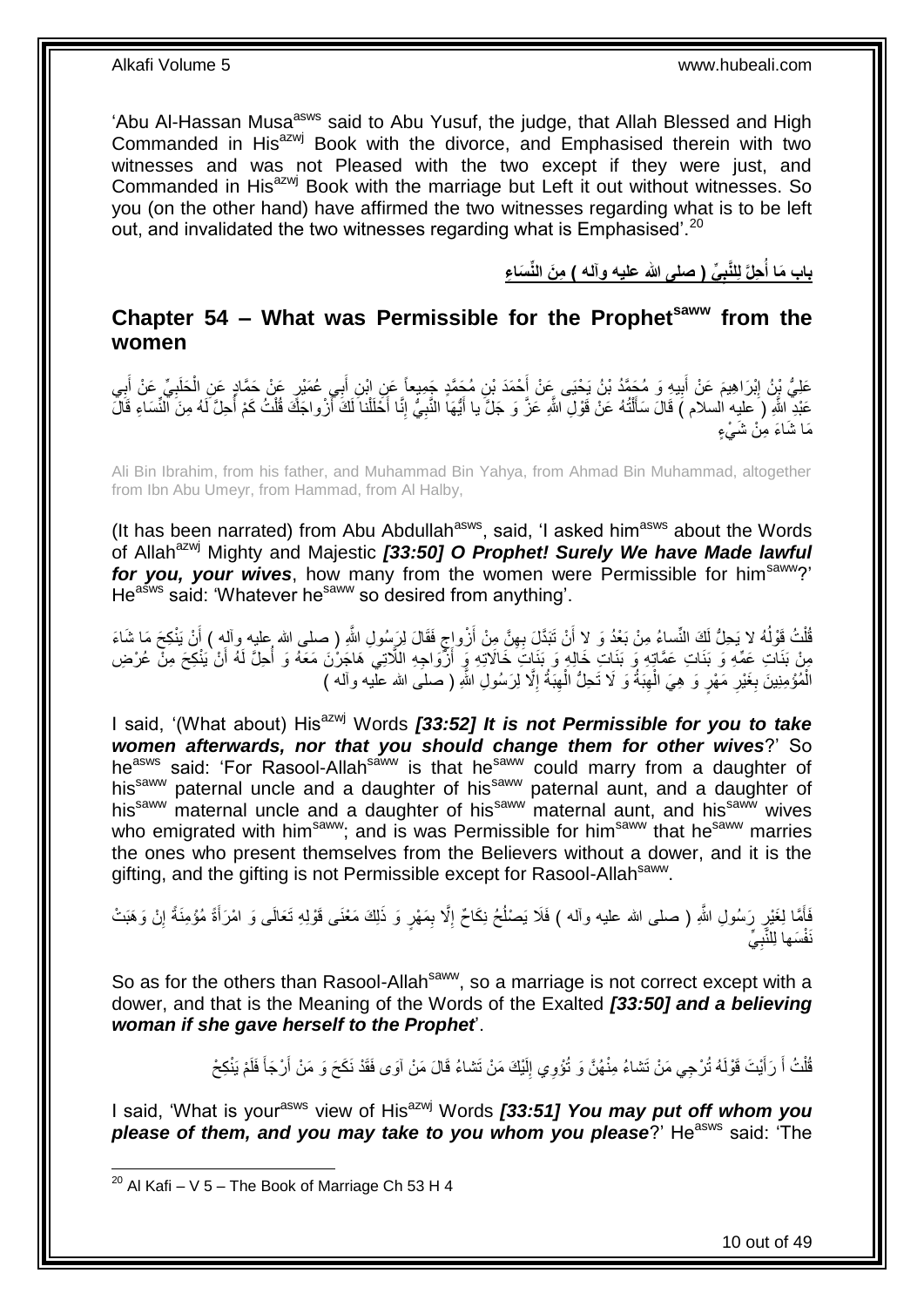one who came forward he<sup>saww</sup> married and the one who stayed back he<sup>saww</sup> did not marry'.

قُلْتُ قَوْلُهُ لا يَحِلُّ لَكَ النِّساءُ مِنْ بَعْدُ قَالَ إِنَّمَا عَنَى بِهِ النِّسَاءَ الِلَّاتِي حَرَّمَ عَلَيْهِ فِي هَذِهِ الْإِيْةِ حُرِّمَتْ عَلَيْكُمْ أُمَّهاتُكُمْ وَ بَناتُكُمْ ِ ِ ٔ<br>ا ْ ُ وَ لَنُكُمْ إِلَى آخِرِ الْآيَةِ وَ لَوْ كَانَ الْأَمْرُ كَمَا يَقُولُونَ كَانَ قَدْ أَحَلَّ لَكُمْ مَا لَمْ يَحِلَّ لَهُ إِنَّ إِحَدَكُمْ يَسْتَبْدِلُ كُلَّمَا أَرَادَ وَ لَكِنْ لَيْسَ َ ِ ِ َ ِ َ َّ الْإِنَّمْرُ كَمَا يَقُولُونَ َإِنَّ اللَّهَ عَزَّ وَ جَلَّ أَحَلَّ لِنَبِيِّهِ ( صلى الله عليه وآلم ) مَا أَرَادَ مِنَ النِّسَاءِ إِلَّا مَا حَرَّمَ عَلَيْهِ فِي هَذِهِ الْآيَةِ َ **!** َ ِ ا<br>ا الَّذِي فِي النِّسَاءِ . َّ

I said, '(What about) His<sup>azwj</sup> Words **[33:52] It is not Permissible for you to take** *women afterwards*?' But rather it Means by the women who were Prohibited unto himsaww in this Verse *[4:23] Forbidden to you are your mothers and your daughters and your sisters* – up to the end of the Verse. And had the matter been as they (people) are saying it to be, it would have been Permissible for you what was not Permissible for him<sup>saww</sup> if one of you changed (wives) whenever he so wanted to. But, the matter is not as they are saying it to be. Allah $a^{2x}$  Mighty and Majestic Permitted for His<sup>azwj</sup> Prophet whatever he<sup>saww</sup> so wanted from the women except what was Prohibited unto him<sup>saww</sup> in this Verse which is in the women (Chapter 4 of the Holy Quran)'.<sup>21</sup>

عِدَّةٌ مِنْ أَصْحَابِنَا عَنْ سَهْلِ بْنِ زِيَادٍ عَنٍ ابْنِ أَبِي نَجْرَانَ عَنْ عَاصِمِ بْنِ حُمَيْدٍ عَنْ أَبِي بَصِيرٍ قَالَ سَأَلْتُ أَبَا عَبْدِ اللَّهِ ( عِليه<br>-ِ َ َ ْ اً<br>أ َ ِ ِ ٍ السلام ) عَنْ قَوْلِ اللَّهِ عَنَّ وَ جَلَّ لا يَجِلُّ لَكَ النَّسَّاءُ مِنْ بَعْدُ وَ لا أَنْ تَبَدَّلَ بِهِنَّ مِنْ أَزْوَاجٍ وَ لَو أَعْجَبَكَ حُسْنُهُنَّ إِلَّا ما مَلَكَتْ َ ِ اُ ِ َ لَ يَمِينُكَ فَقَالَ أَرَاكُمْ وَ أَنْتُمْ تَنْ عُمُونَ أَنَّهُ يَجِلُّ لَكُمْ مَا لَمْ يَجِلَّ لِرَسُولِ اللَّهِ ( صَلَى الله عليه وَكِّله ) وَ قَدْ أَجَلَّ اللَّهُ تَعَالَى لِرَسُولِهِ ( َ َ َ َ بِسلمٍ الله عليه واْلِه ) أَنْ يَتَزَوَّجَ مِنَ النِّسَاءِ مَا شَاءَ إِنَّمَا قَالَ لَا يَحِلُّ لَكَ النِّسَاءُ مِنْ بَعْدِ الَّذِي حَرَّمَ عَلَيْكَ قَوْلُهُ حُرَّمَتْ عَلَيْكُمْ ا<br>ا َّ َّ ِ أُمَّهاتُكُمْ وَ بَناتُكُمْ إِلَى ْآخِرِ الْآيَةِ ۖ **∶**  $\frac{1}{2}$ ُ

A number of our companions, from Sahl Bin Ziyad, from Ibn Abu Najran, from Aasim Bin Humeyd, from Abu Baseer who said,

'I asked Abu Abdullah<sup>asws</sup> about the Words of Allah<sup>azwj</sup> Mighty and Majestic **[33:52] It** *is not allowed to you to take women afterwards, nor that you should change them for other wives, though their beauty be pleasing to you, except what your*  right hand possesses, so he<sup>asws</sup> said: 'I<sup>asws</sup> am seeing that you all are alleging that it is Permissible for you all whatever was Permissible for Rasool-Allah<sup>saww</sup>, and Allah<sup>azwj</sup> the Exalted had Permitted to His<sup>azwj</sup> Rasool<sup>saww</sup> that he<sup>saww</sup> could marry from the women whatever he<sup>saww</sup> so desired to. But rather, He<sup>azwj</sup> Said **[33:52] It is not Permissible for you to take women afterwards** which He<sup>azwj</sup> Prohibited upon you by His<sup>azwj</sup> Words [4:23] Forbidden to you are your mothers and your daughters and your sisters – up to the end of the Verse<sup>'.22</sup>

الْحُسَيْنُ بْنُ مُحَمَّدٍ عَنْ مُعَلَّى بْنِ مُحَمَّدٍ عَنِ الْحَسَنِ بْنِ عَلِيٍّ إِلْوَشَاءِ عَنْ جَمِيلِ بْنِ دَرَّاجٍ وَ مُحَمَّدِ بْنِ حُمْرَانَ عَنْ أَبِي عَبْدِ الثَّهِ ْ ْ ْ َ ٍ ( عليه السلامِ ) قَالَا سَأَلْنَا أَبَا عَبْدِ اللَّهِ ( عليه السَلامَ ) كَمْ أُحِلَّ لِرَسُولِ اللَّهِ ( صَلى الله عليه وألهَ ) مِنَ النِّسَاءِ قَالَ مَا شَاءَ :<br>ا َ ْ َ يَقُولُ بِيَدِهِ هَكَذَا وَ هِيَ لَهُ حَلَالٌ يَعْنِي يَقْبِصْ يَدَهُ . **∣** ِ

Al Husayn Bin Muhammad, from Moalla Bin Muhammad, from Al Hassan Bin Ali Al Washa, from Jameel Bin Darraj and Muhammad Bin Humran,

(It has been narrated) from Abu Abdullah<sup>asws</sup>, both said, We asked Abu Abdullah<sup>asws</sup>, 'How many from the women were Permissible unto Rasool-Allah<sup>saww</sup>?' He<sup>asws</sup> said:

1

 $^{21}$  Al Kafi – V 5 – The Book of Marriage Ch 54 H 1

 $22$  Al Kafi – V 5 – The Book of Marriage Ch 54 H 2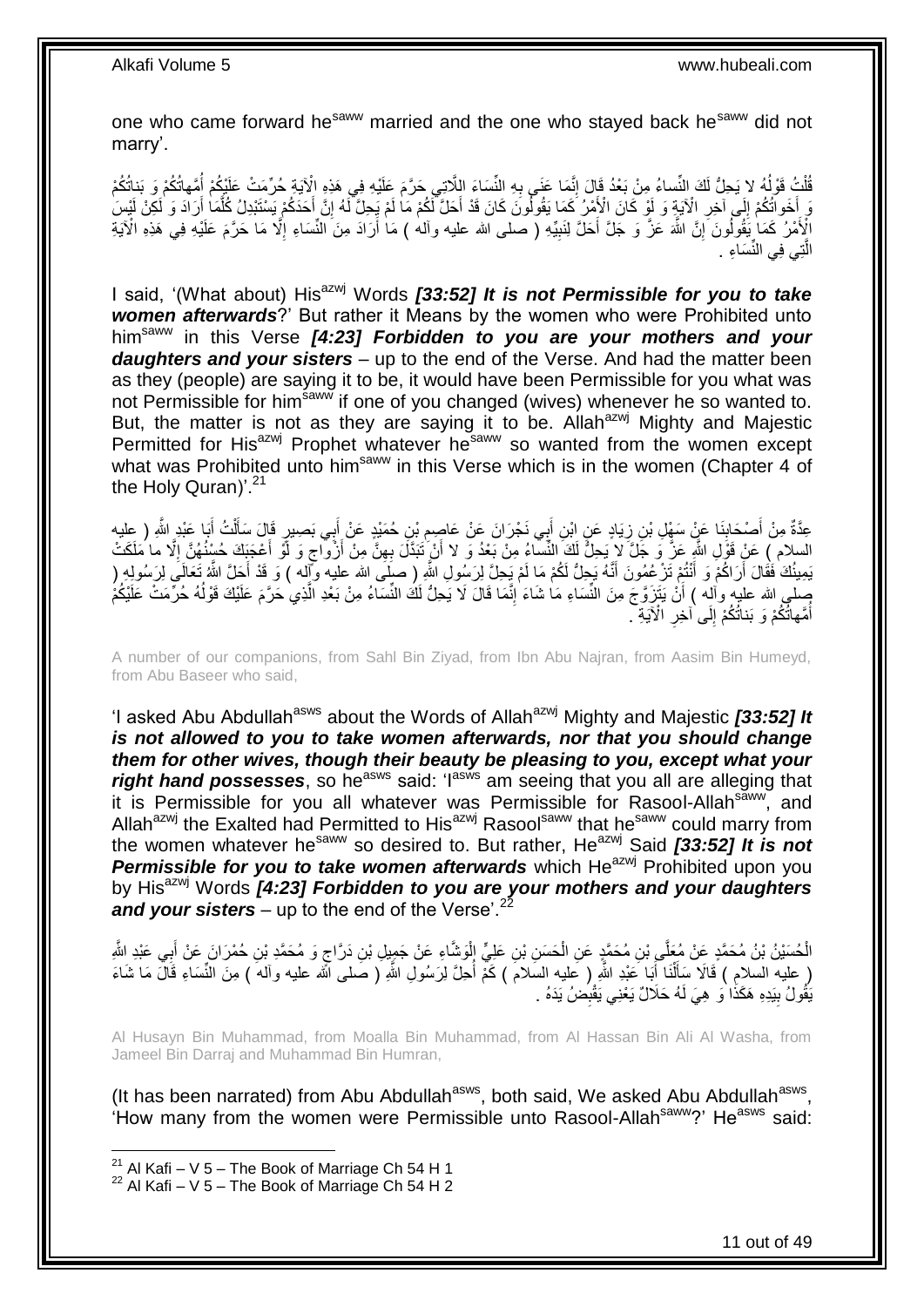'Whatever he<sup>saww</sup> so desired to' – gesturing with his<sup>asws</sup> hand – 'and it is Permissible for him<sup>saww</sup>' – meaning by the grasping of his<sup>asws</sup> hand'.<sup>23</sup>

عِدَّةٌ مِنْ أَصْحَابِنَا عَنْ سَهْلِ بْنِ زِيَادٍ عَنِ ابْنِ أَبِي نَجْرَانَ عَنْ عَبْدِ الْكَرِيمِ بْنِ عَمْرٍو عَنْ أَبِيءَكِّرِ الْجَضْرَمِيِّ عَنْ أَبِي جَعْفَرٍ **∣** َ ِ َ ْ َ ِ ِ ْ َ ∫<br>¤ ( عليه السلام ) فِي قَوْلِ اللَّهِ عَزَّ وَ جَلَّ لِنَبِيِّهِ ( صلى الله عليه وأله ) يا أَيُّهَا النَّنِيُّ إِنَّا أَخْلُلنا لَكَ أَزْواجَكَ كَمْ أَحَلَّ لَهُ مِنً ْ َ ِ ِ َ **!** َ اُ الْنُسَاءِ قَالَ مَا شَاءَ مِنْ شَيْءٍ

A number of our companions, from Sahl Bin Ziyad, from Ibn Abu Najran, from Abdul Kareem Bin Amro, from Abu Bakr Al Hazramy,

(It has been narrated) from Abu Ja'far<sup>asws</sup> regarding the Words of Allah<sup>azwj</sup> Mighty and Majestic to His<sup>azwj</sup> Prophet<sup>saww</sup> [33:50] O Prophet! Surely We have Made *lawful for you, your wives*, how many from the women were Permissible unto him<sup>saww</sup>?' He<sup>asws</sup> said: 'Whatever he<sup>saww</sup> so desired to from anything'.

قُلْتُ [قَوْلُهُ عَزَّ وَجَلَّ] وَ امْرَأَةً مُؤْمِنَةً إِنْ وَهَبَتْ نَفْسَها لِلنَّبِيِّ فَقَالَ لَا تَحِلُّ الْهِبَةُ إِلَّا لِرَسُولِ اللَّهِ ( صلى الله عليه وآله ) وَ أَمَّا ِ ِ ْ ِ ِ َ ا<br>با ْ َ لِغَيْرِ رَسُولِ اللَّهِ فَلَا يَصْلُحُ نِكَاحٌ إِلَّا بِمَهْْرٍ ِ ِ ُ ِ

I said, '(What about) the Words of the Mighty and Majestic *[33:50] and a believing woman if she gave herself to the Prophet*. So he<sup>asws</sup> said: 'The gifting is not Permissible except to Rasool-Allah<sup>saww</sup>, and as for the others than Rasool-Allah<sup>saww</sup>, so a marriage is not correct except with a dowry'.

لْمَلْتُ أَ رَأَيْتَ قَوْلَ اللَّهِ عَزَّ وَ جَلَّ لا يَحِلُّ لَكَ النِّساءُ مِنْ بَعْدُ فَقَالَ إِنَّمَا عَنَى بِهِ لَا يَحِلُّ لَكَ النِّسَاءُ الَّتِي حَرَّمَ اللَّهُ فِي هَذِهِ الْآيَةِ ِ ֦֦֧֦֦֦֦֦֦֦֧ׅ֦֧֦֧֦֧֦֧ׅ֧֦֧֦֧ׅ֧֛ׅ֧ׅ֧ׅ֧֛֛֛֚֚֚֚֚֚֚֚֚֚֚֚֚֚֚֚֚֝֝֘֝֝֝֝֓֝֘֝֘֜֜֜֝֜֜<br>֧֧֧֧֧֧֧֪֛֧֧֛֧֧ׅ֧֧֧֧֪ׅ֧֚֚֚֚֚֚֝֩֜֜֘֩֜֜ َ َ ْ َّ لَ حُرِّمَتْ عَلَيْكُمْ أُمِّهاتُكُمْ وَ بَنَاتُكُمْ وَ أَخَواتُكُمْ وَ عَمَّاتُكُمْ وِّ خالاتُكُمْ إِلَّى آخِرِهَا وَ لَوْ كَانَ الْأَمْرِ كَمَا تَقُولُونَ كَانَ قَدْ أَحَلَّ لَكُمْ مَا ُ **ٍ** ِ َ ُ َ َّبِمْ يُجِلَّ لَهُ لِأَنَّ أَحَدَكُمْ بَبِسْتَبْدِلُ كُلَّمَا أَرَادَ وَ لِكِنْ لَيْسَ الْإَمْرُ كَمَا يَقُولُونَ إِنَّ اللَّهَ عَنَّ وَ جَلَّ أَحَلَّ لِنَبِيِّهِ ( صلى الله عليه وآله ) اُ َّ ِ َ ِ أَنْٰ يَنْكِحَ مِنَ النِّسَاءِ مَاٰ أَرَادَ إِلَّا مَا حَرَّمَ عَلَيْهِ فِي هَذِهِ الْآيَةِ فِي سُورَةِ النِّسَاءِ . ِ اُ اً

I said, 'What is your<sup>asws</sup> view of the Words of Allah<sup>azwj</sup> Mighty and Majestic *[33:52] It is not Permissible for you to take women afterwards*?' So he<sup>asws</sup> said: 'But rather, it Means by it, 'It is not Permissible for you<sup>saww</sup> the women which Allah<sup>azwj</sup> had Prohibited in this Verse *[4:23] [4:23] Forbidden to you are your mothers and your daughters and your sisters and your paternal aunts and your maternal aunts* – up to the end of it. And had the matter been as they (people) are saying it to be, it would have been Permissible for you what was not Permissible for him<sup>saww</sup>, because one of you are changing (wives) every times you want, but the matter is not as they are saying it to be. Allah<sup>azwj</sup> Mighty and Majestic Permitted for His<sup>azwj</sup> Prophet<sup>saww</sup> that hesaww can marry from the women whatever hesaww so wanted to, except what was Prohibited unto him<sup>saww</sup> in this Verse, in the *Surah Al-Nisa* (Chapter 4)<sup>2</sup>

وَ عَنْهُ عَنْ عَاصِمِ بْنِ حُمَيْدٍ عَنْ أَبِي بَصِيرٍ وَ غَيْرِهِ فِي تَسْمِيَةٍ نِسَاءِ النَّبِيِّ ( صلى الله عليه وآله ) وَ نَسَبِيقَ وَ صِفَنِّهِنَّ ِ ِ ِ ِ ِ عَائِشَةُ وَ حَفْصَةُ وَّ إِمُّ حَبِيبٍ بِنْتُ أَبِي سُفْيَانََ بْنِ حَرَّب وَ زَيْنَبُ بِنْتُ جَحْشٍ وَ سَوْدَةُ بِنْتُ زَمْعَةَ وَ مَيْمُونَةُ بِنَّتُ الْحَارِثِ وَ ِ ِ َ ِ **!** ا<br>ا ِ ْ ِ صَفِيَّةُ بِنْتُ حَيِّ بْنِ أَخْطَبَ وَ أُمُّ سَلَمَةَ بِنْتُ أَبِي أُمَيَّةَ وَ جُوَيْرِيَةُ بِنْتُ الْحَارِثِ ا<br>ا َ **ِ** ا<br>ا َ **∣ ∶** ْ ِ ِ

And from him, from Aasim Bin Humeyd, from Abu Baseer, and someone else,

'With regards to the names of the wives of the Prophet<sup>saww</sup>, and their lineages, and their description – Ayesha, and Hafsa, and Umm Habeeb Bint Abu Sufyan Bin Harb,

1

 $^{23}$  Al Kafi – V 5 – The Book of Marriage Ch 54 H 3

 $24$  Al Kafi – V 5 – The Book of Marriage Ch 54 H 4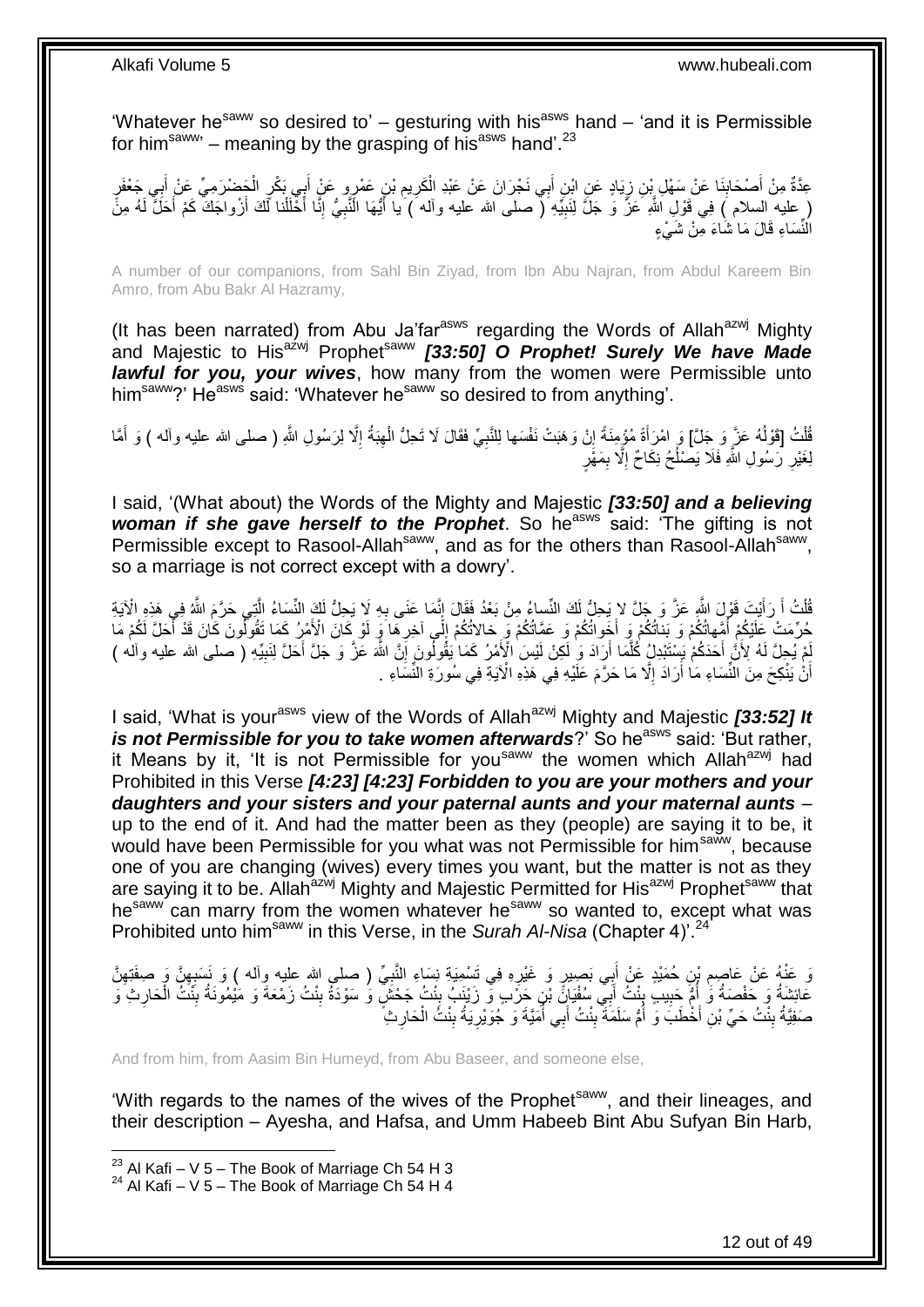and Zaynab Bint Jahsh, and Sawda Bint Zam'a, and Maymouna Bint Al-Haris, and Safiyya Bint Hayy Bin Akhtab, and Umm Salma<sup>as</sup> Bint Amayya, and Juweyriya Bint Al-Haris.

وَ كَانَتْ عَائِشَةُ مِنْ تَيْمٍ وَ حَفْصَةُ مِنْ عَدِيٍّ وَ أُمُّ سَلَمَةَ مِنْ بَنِي مَخْزُومٍ وَ سَوْدَةُ مِنْ بَنِي أَسَدِ بْنِ عَبْدٍ الْعُزَّى وَ زَيْنَبُ بِنْتُ َ ֧֖֖֖֧֖֧֧֧֧֧֧֧֧֧֧֧֚֚֚֚֓֝֝֝֝֟֓֟֓֝֬֝֓֝֬֟֓֟֓֬֝֓֟֓֟֓֝֬֝֓֝֓֟֓֝֬֝֬֝֓֝֬֝֓֝֬ ֧֧֧֧֧֧֧֧֧֓֝֟֓֝֓֝֬֟֓֝֓֝֓֟֓֟֓֓֟֓<del>֛</del> ِ ْ ِ جَحْشٍ مِنْ بَنِي أَسَدٍ وَ عَدَادُهَا مِنْ بَنِي أَمَيَّةٌ وَ أَمُّ حَبِيبٍ بِنْتُ أَبِي سُفْيَانَّ مِنْ بَنِي أَمَيَّةً وَ مَيْمُونَهُ بِنْتُ الْحَارِثِ مِنْ بَنِي هِلَالٍ َ **! !** ُ<br>ُ ا<br>ا َ ِ ْ  $\frac{1}{2}$ ُ نَ صَفَّيَّةُ بِنْتُ حَيِّ بْنِ أَخْطَبَ مِنْ بَنِي ۚ إِسْرَائِيلَ ِ **ِ** 

And Ayesha was from (Clan of) Taym, and Hafsa was from Adayy, and Umm Salma<sup>as</sup> was from the Clan of Makhzoum, and Sawda was from the Clan of Asad Bin Abdul Uzza, and Zaynab Bint Jahsh was from the Clan of Asad; and a number were from the Clan of Umayya, and Umm Habeeb Bint Abu Sufyan was from the Clan of Umayya, and Maymouna Bint Al-Haris was from the Clan of Hilal, and Safiyya Bint Hayy Bin Akhtab was from the Clan of Israil.

وَ مَاتَ ( صلى الله عليه وأله ) عَِنْ تِسْع نِسَاءٍ وَ كَانَ لَهُ سِوَاهُنَّ الَّذِي وَهَبَتْ نَفْسَهَا لِلنَّبِيِّ ( صلى الله عليه وأله ) وَ خَدِيجَةُ ِ َّ ِ بِنْتُ خُوَيْلِدٍ أُمُّ وُلْدِهِ وَ زَيْنَبُ بِنْتُ أَبِي الْجَّوْنِ الَّتِي خُدِعَتْ وَ الْكِنْدِيَّةُ . ْ ا<br>ا **ِ** ْ َّ ْ **∣** 

And he<sup>saww</sup> passed away leaving nine wives, and besides these wives were ones who had gifted themselves to the Prophet<sup>saww</sup>, and Khadeeja<sup>as</sup> Bint Khuwaylid, a mother of his<sup>saww</sup> child, and Zaynab Bint Abu Al-Jawn who was deceived, and Al-Kindiyat'. $^{25}$  (p.s. - This is not a Hadeeth)

عَلِيُّ بْنُ إِبْرَاهِيمَ عَنْ أَبِيهِ عَنِ ابْنِ أَبِي عُمَيْرٍ عَنْ حَمَّادٍ عَنِ الْحَلَبِيِّ عَنْ أَبِي عَبْدِ اللَّهِ ( عليه السلام ) أَنَّ رَسُولَ اللَّهِ ( صلى َ ِ ْ َ **!** َ ِ َ الله عليه وَاله ) لَمْ يَتَزَوَّجْ عَلَى خَدِيجَةً .

Ali Bin Ibrahim, from his father, from Ibn Abu Umeyr, from Hammad, from Al Halby,

(It has been narrated) from Abu Abdullah<sup>asws</sup> that Rasool-Allah<sup>saww</sup> did not marry (an additional wife) upon Khadeejaas, 26

ِّهُ حَمَّدُ بْنُ يَجْيَى عَنْ سَلَمَةَ بْنِ الْخَطَّابِ عَنِ الْجَسَنِ بْنِ عَلِيِّ بْنِ يَقْطِينٍ عَنْ عَاصِمِ بْنِ كُمَيْدٍ عَنْ إِبْرَاهِيمَ بْنِ أَبِي يَحْيَى عَنْ ِ ْ ْ ِ َ ِ أَبِي عَبْدٍ اللَّهِ ( عِليهِ السلام ) قَالَ تَزَوَّجَ رَسُولُ اللَّهِ ( َصلى اللَّه عليه ًواله ) أُمَّ سَلَٰمَةً زَوَّجَهَا إِيَّاهُ عَمَرُ بْنُ أَبِيَ سَلَمَةً وَ ۚ هُوَ َ ِ ُ صَغِيرٌ لَمْ يَبْلُغُ الْحُلُمَ . ُ ْ ِ

Muhammad Bin Yahya, from Salma Bin Al Khattab, from Al Hassan Bin Ali Bin Yaqteen, from Aasim Bin Humeyd, from Ibrahim Bin Abu Yahya,

(It has been narrated) from Abu Abdullah<sup>asws</sup> having said: 'Rasool-Allah<sup>saww</sup> married Umm Salma<sup>as</sup>. Umar Bin Abu Salma married her<sup>as</sup> to him<sup>saww</sup>, and he was young and had yet to attain puberty'.<sup>27</sup>

أَحْمَدُ بْنُ مُحَمَّدٍ الْعَاصِمِيُّ عَنْ عَلِيِّ بْنِ الْحَسَنِ بْنِ فَضَّالٍ عَنْ عَلِيِّ بْنِ أَسْبَاطٍ عَن<br>أَحْمَدُ بْنُ مُحَمَّدٍ الْعَاصِمِيُّ عَنْ عَلِيِّ بْنِ الْحَسَنِ بْنِ فَضَّالٍ عَنْ عَلِيِّ بْنِ أَسْبَاطٍ ع ْ ْ َ ¦<br>} َ أَبِي عَبْدِ اللَّهِ ( عليه السلّام ) قَالَ قُلْتُ لَهُ أَ رَأَيْتَ قَوْلَ اللَّهِ عَزَّ وَ جَلَّ لَا يَجِلُّ لَكَ النِّساءُ مِنْ بَعْدُ فَقَالَ إِنَّمَا لَمْ يَجِلْ لَهُ الَّنْسَاءُ َ َ ْ ِ ِّ الَّتِي حَرَّمَ اللَّهُ عَلَيْهِ فِي هَذِهِ الْآيَةِ حُرِّمَتْ عَلَيْكُمْ أُمَّهاتُكُمْ وَ يَناتُكُمْ فِي هَذِهِ الْآيَةِ كُلِّهَا وَ لَوْ كَانَ الْأَمْرُ كَمَا يَقُولُونَ لَكَانَ قَدْ أَحَلَّ ا<br>ا َ َ لَكُمْ مَا لَمْ يُحِلَّ لَهُ هُوَ لِّأَنَّ أَحَدَكُمْ يَسْتَبْدِلُ كُلَّمَا أَرَادَ وَ لَكِنْ لَيْسَ الْأَمْرُ كَمَا يَقُولُونَ اُ َ َّ

 $25$  Al Kafi – V 5 – The Book of Marriage Ch 54 H 5

 $^{26}$  Al Kafi – V 5 – The Book of Marriage Ch 54 H 6

 $27$  Al Kafi – V 5 – The Book of Marriage Ch 54 H 7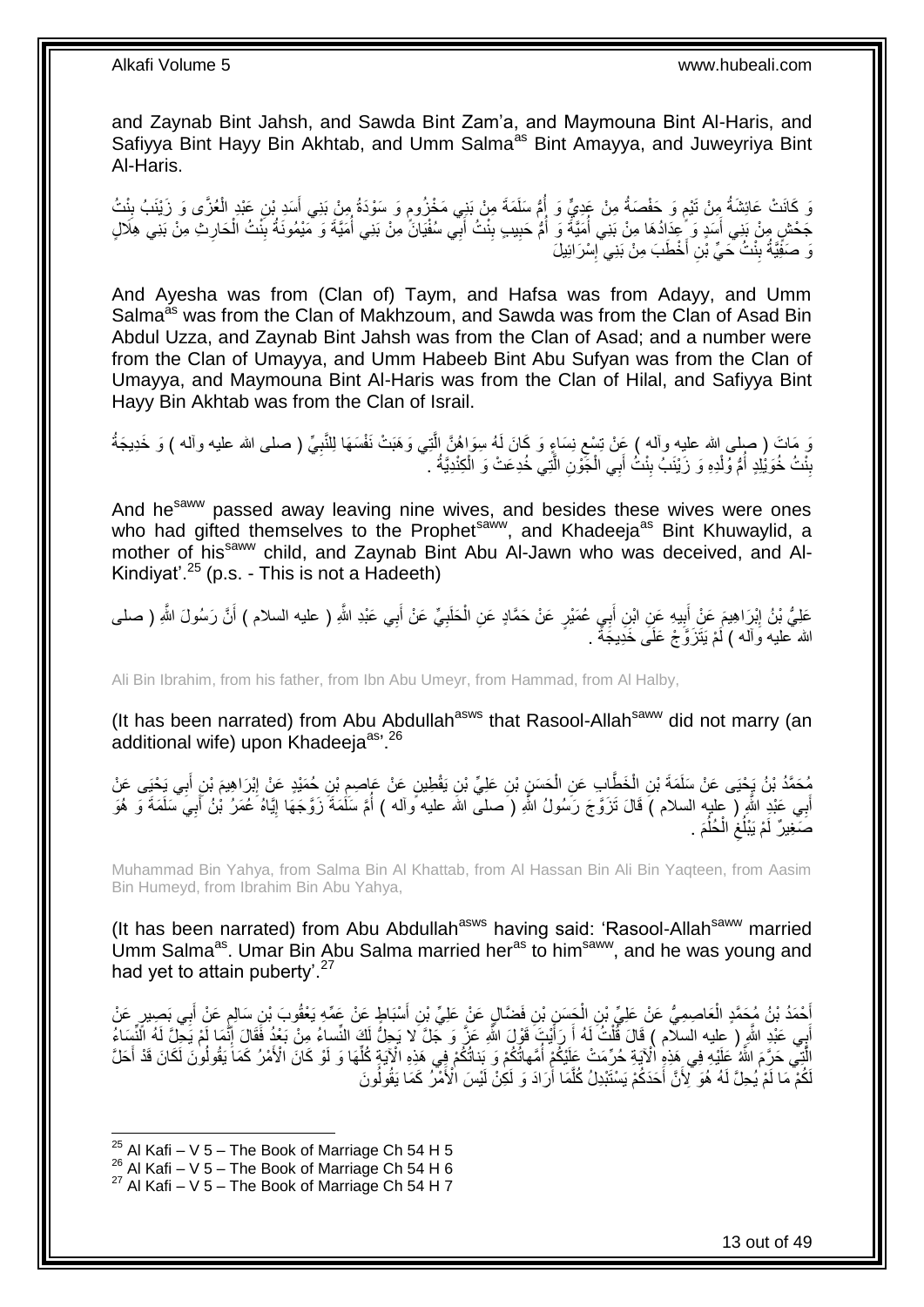Ahmad Bin Muhammad Al Aasimy, form Ali Bin Al Hassan Bin Fazzal, from Ali Bin Asbaat, from his uncle Yaqoub Bin Salim, from Abu Baseer,

(It has been narrated) from Abu Abdullah<sup>asws</sup>, said, 'I said to him, 'What is your<sup>asws</sup> view of the Words of Allahazwj Mighty and Majestic *[33:52] It is not Permissible for*  **you to take women afterwards**?' So he<sup>asws</sup> said: 'But rather, the women who were not Permissible unto him<sup>saww</sup> were those whom Allah<sup>azwj</sup> Prohibited upon him<sup>saww</sup> in this Verse *[4:23] [4:23] Forbidden to you are your mothers and your daughters*, in this Verse, all of it. And had the matter been as they (people) are saying it to be, it would have been Permissible for you what was not Permissible for him<sup>saww</sup>. It is because one of you are changing (wives) every time you want, but the matter is not as how they are saying to be.

أَجَادِيثُ ألِ مُحَمَّدٍ ( صلى الله عليه وأله ) خِلَافُ أَجَادِيثِ النَّاسِ إِنَّ اللَّهَ عَزَّ وَ جَلَّ أَحَلَّ لِنَبيِّهِ ( صلى الله عليه وأله ) أَنْ ِ َ َ ِ َ يَنْكِحَ مِنَ النِّسَاءِ مَا أَرَادَ إِلَّا مَا حَرَّمَ عَلَيْهِ فِي سُورَةِ النِّسَاءِ فِي هَذِهِ الْآيَةِ . ِ

The Ahadeeth of the Progeny<sup>asws</sup> of Muhammad<sup>saww</sup> are different from the Ahadeeth of the people. Allah<sup>azwj</sup> Mighty and Majestic Permitted for His<sup>azwj</sup> Prophetsaww that hesaww could marry from the women whatever hesaww so wanted to except what was Prohibited unto him<sup>saww</sup> in Surah Al-Nisa (Chapter 4), in this Verse<sup>'.28</sup>

> **َول ي َغْير ب باب الَّت ْز ويج**

### <span id="page-13-0"></span>**Chapter 55 – The marriage without a guardian**

عَلِيُّ بْنُ إِبْرَاهِيمَ عَنْ أَبِيهٍ عَنِ ابْنِ أَبِي عُمَيْرٍ عَنْ عُمَرَ بْنِ أَنْيْنَةَ عَنِ الْفُضَيْلِ بْنِ يَسَارٍ وَ مُحَمَّدِ بْنِ مُسْلِمٍ وَ زُرَارَةَ بْنِ أَعْيَنَ ْ ُ َ  $\frac{1}{2}$ َ ِ ֧֩֘׆֧ َ وَ بُرَيْدِ بْنَ مُعَاوِيَةَ عَنَّ أَبِي َجَعْفَرٍ ۖ عليه السلام ) قَالَ الْمَرْأَةُ الَّتِي قَدْ مَلَكَتْ نَفْسَهَا غَيْرَ السَّفِيهَةِ وَ كُلا الْمُوَلَّى عَلَيْهَا إِنَّ َّ َ ْ َ ∫<br>∶ ِ ْ َنْزُوِيجَهَا بِغَيْرِ وَلِّيٍّ جَائِزٌ ۚ ـَ **∶** ِ ِ

Ali Bin Ibrahim, from his father, from Ibn Abu Umeyr, from Umar Bin Azina, from Al Fuzayl Bin Yasaar and Muhammad Bin Muslim and Zurara Bin Ayn and Bureyd in Muawiya,

(It has been narrated) from Abu Ja'far<sup>asws</sup> having said: 'The woman who is in control of herself, being without foolishness, and there is no master upon her, if she were to get married without a guardian, it is allowed<sup>". 29</sup>

الْحُسَيْنُ بْنُ مُحَمَّدٍ عَنْ مُعَلَّى بْنِ مُحَمَّدٍ عَنِ الْجَسَنِ بْنِ عَلِيٍّ عَنْ أَبَانِ بْنِ عُثْمَانَ عَنْ أَبِي مَرْيَمَ عَنْ أَبِي عَبْدِ اللَّهِ ( عليه السلام<br>الْحُسَيْنُ بْنُ مُحَمَّدٍ ، َ **ٔ** َ ْ ْ َ ) قَالَ الْجَارِيَةُ الْبِكْرُ الَّتِي لَمَّا أَبٌّ لَا تَتَّزَوَّجُ إِلَّا بِإِذْنِ أَبِيهَا وَّ قَالَ إِذَا كَانَتْ مَالِكَةً لِأَمْرِهَا تَزَوَّجُتْ مَتَى ۖشَاءَتْ . ِ َ **ٔ** ِ ِ َ َّ ِ ْ ِ ْ ِ

Al Husayn Bin Muhammad, from Moalla Bin Muhammad, form Al Hassan Bin Ali, from Aban Bin Usman, from Abu Maryam,

(It has been narrated) from Abu Abdullah $a$ sws having said: 'The old girl who has a father for her, cannot get married without the permission of her father'. And he<sup>asws</sup> said: 'If she was in control of her affairs, she can get married whenever she so desires to'.<sup>30</sup>

 $^{28}$  Al Kafi – V 5 – The Book of Marriage Ch 54 H 8

 $^{29}$  Al Kafi – V 5 – The Book of Marriage Ch 55 H 1

 $30$  Al Kafi – V 5 – The Book of Marriage Ch 55 H 2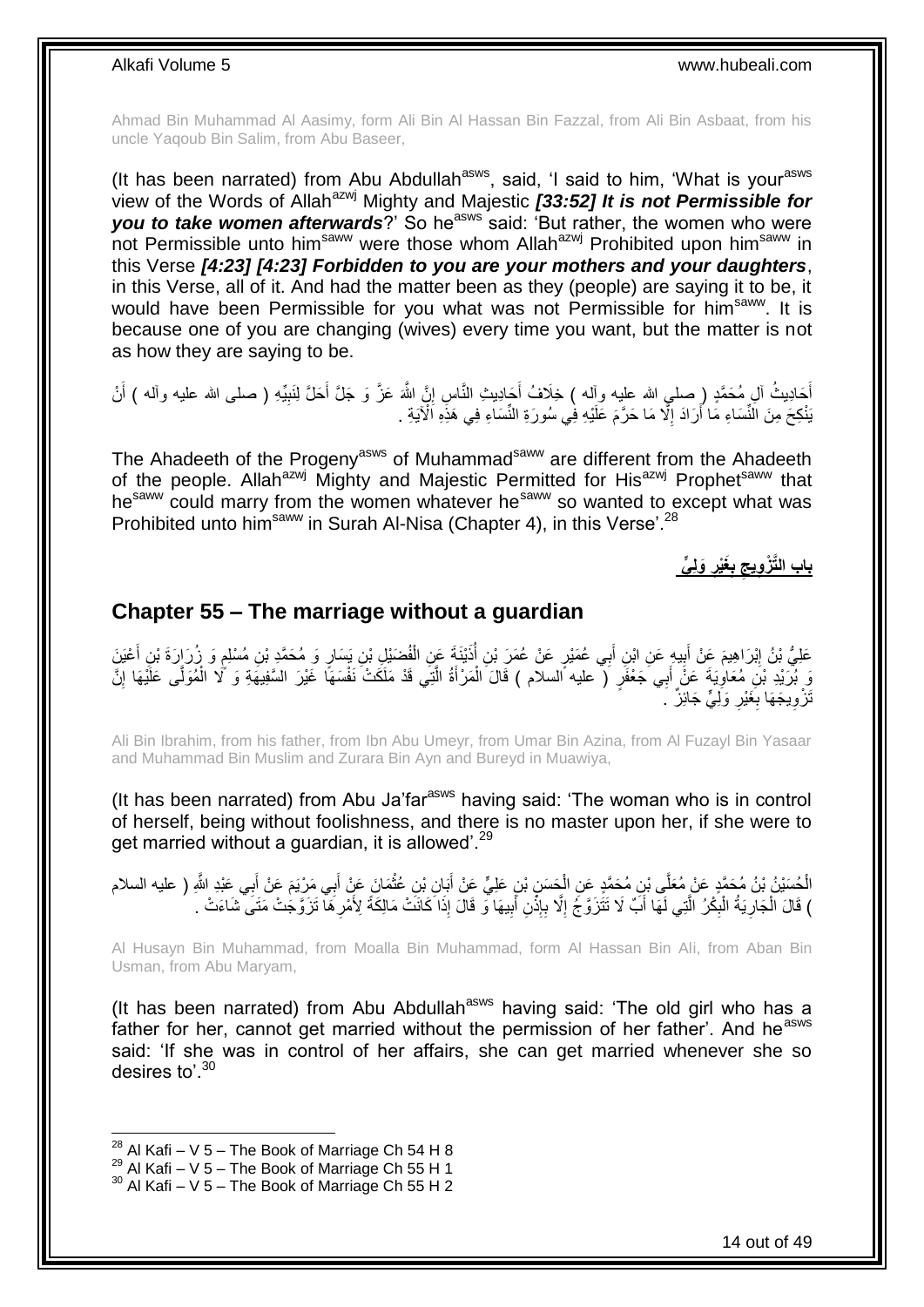َ أَبَانٌ عَنْ عَبْدِ الرَّحْمَنِ بْنِ أَبِي عَبْدِ اللَّهِ عَنْ أَبِي عَبْدِ اللَّهِ ( عليه السلام ) قَالَ تَزَوَّجُ الْمَرْأَةُ مَنْ شَاءَتْ إِذَا كَانَتْ مَالِكَةً لِأَمْرِهَا ْ َ َ ِ فَإِنْ شَاءَتْ جَعَلَتْ وَلِيَّاً . ِ

Aban, from Abdul Rahman Bin Abu Abdullah,

(It has been narrated) from Abu Abdullah<sup>asws</sup> having said: 'The woman can get married to whoever she so desires to when she was in control of her affairs. So if she so desires to, she can appoint a quardian'.<sup>31</sup>

مُحَمَّدُ بِْنُ يَحْيَى عَنْ أَحْمَدَ بْنِ مُحَمَّدٍ عَنِ الْجُسَيْنِ بْنِ سَعِيدٍ عَنْ فَضَالَةَ بْنِ أَيُّوبَ عَنْ عُمَرَ بْنِ أَبَانِ الْكَلْبِيِّ عَنْ مَيْسَرَةَ قَالَ<br>لَهُ مَرَّ يَزْ بَنَ يَبْنُ يَحْيَى عَنْ أَحْمَدَ َ ْ ِ ْ ْ َ فُلْتُ لِأَبِي عَبْدِ اللَّهِ ( عليه السلام ) أَلْقَى اَلْمَرْ أَةَ بِالْفَلَاةِ الَّتِي لَيْسَ فِيهَا أَحَدٌ فَأَقُولُ لَهَا لَكِ زَوْجٌ فَتَقُولُ لَا فَأَتَزَنَّى جُهَا قَالَ نَعَمْ هِيَ َ َ َّ ْ ِ َ ْ ْ َ ْ َ الْمُصَدَّقَّةُ عَلَى نَفْسِهَا . ْ

Muhammad Bin Yahya, from Ahmad Bin Muhammad, from Al Husayn Bin Saeed, from Fazalat Bin Ayoub, from Umar Bin Aban Al Kalby, from Maysarat who said,

'I said to Abu Abdullah<sup>asws</sup>, 'I meet a woman in the wilderness wherein there is no one, so I am saying to her, 'Is there a husband for you?' So she is saying, 'No'. Can I marry her?' He<sup>asws</sup> said: 'Yes, she is the ratified one upon herself'.<sup>32</sup>

عَلِيُّ بِنُ إِبْرَاهِيمَ عَنْ أَبِيهِ وَ مُحَمَّدُ بْنُ يَحْيَى عَنْ أَحْمَدَ بْنِ مُحَمَّدٍ جَمِيعاً عَنِ ابْنِ أَبِي عُمَيْرٍ عَنْ حَمَّادٍ بْنِ عُثْمَانَ عَنِ الْحَلَبِيِّ َ **!** َ ِ ِ ْ **ٔ** َ عَنْ أَبِي عَبْدِ اللَّهِ ( عليه السلام ) أَنَّهُ قَالَ فِي الْمَرْ أَةِ الثَّيِّبِ تَخْطُبُ إِلَى نَفْسِهَا قَالَ هِيِّ أَمْلَكُ بِنَفْسِهَا تُوَلِّي أَمْرَهَا مَنْ شَاءَتْ إِذَّا َ ِ َّ َ ْ َ َ ِ َ ِ كَانَ كُفْواً بَعْدَ أَنْ تَٰكُونَ قَدْ نَكَحَتْْ رَجُلًا قَبْلَهُ ۚ اً

Ali Bin Ibrahim, from his father, and Muhammad Bin Yahya, from Ahmad Bin Muhammad, altogether, from Ibn Abu Umeyr, from Hammad Bin Usman, from Al Halby,

(It has been narrated) from Abu Abdullah<sup>asws</sup> having said regarding the divorced or widowed woman whether she can propose herself. He<sup>asws</sup> said: 'She is in control of herself to turn her affair to whoever she so desires to, when he was a match, after it had been such that she had married a man before him'.<sup>33</sup>

ْ أَيُو عَلِيٍّ الْأَشْعَرِ يُّ عَنْ مُحَمَّدٍ بْنِ عَبْدٍ الْجَبَّارِ عَنْ صَفْوَانَ بْنِ يَحْيَى عَنِ ابْنِ مُسْكَانَ عَنِ الْحَسَنِ بْنِ زِيَادٍ قَالَ قُلْتُ لِأَبِي عَبْدِ **∶** ْ ِ **∶** ْ ِ اللَّهِ ( عِلْيهِ السلاَمِ ) الْمَرْأَةُ الثَّيِّبُّ تَخْطُبُ إِلَى نَفْسِهَا قَالَ هِيَ أَمْلَكُ بِنَفْسِهَا تُوَلِّي أَمْرَهَا مَنْ شَاءَتٌ إِذَا كَانَ لَا بَأْسَ بِهِ بَعْدَ أَنْ ِ َّ َ ْ َ ِ ْ َ َ َنْكُونَُ قَدْ نَكَحَتْ زَوْجاً قَبْلَ ذَلِكَ .

Abu Ali Al Ashary, from Muhammad Bin Abdul Jabbar, from Safwan Bin Yahya, from Ibn Muskan, from Al Hassan Bin Ziyad who said,

'I said to Abu Abdullah<sup>asws</sup>, 'The divorced or widowed woman proposes herself'. He<sup>asws</sup> said: 'She is control of herself, turning her affair to whoever she so desires to, when there is no problem with it after it so happened that she had married a husband before that'.<sup>34</sup>

مُحَمَّدُ بْنُ يَحْيَى عَنْ أَحْمَدَ بْنِ مُحَمَّدٍ عَنِ ابْنِ مَحْبُوبٍ عَنْ عَبْدِ الْعَزِيزِ الْعَبْدِيِّ عَنْ عُبَيْدِ بْنِ زُرَارَةَ عَنْ أَبِي عَبْدٍ اللَّهِ رِ عليه ْ ِ ِ ْ َ السلام ) قَالَ سَأَلْتُهُ عَنْ مَمْلُوكَةٍ كَانَتْ بَيْنِي وَ بَيْنَ وَارِثٍ مَعِي فَأَعْتَقْنَاهَا وَ لَمَهَ أَخٌ غَائِبٌ وَ هِيَ بِكْرٌ أَ يَجُوزٌ لِي أَنْ أَتَزُوَّجَهَا َ ِ َ ِ ْ َ َ َ أَوْ لَا يُجُوزُ إِلَّا بِأَمْرِ أَخِيهَا قَالَ بَلَى يَجُوزُ ۚ ذَٰلِكَ أَنْ تَزَوَّجَهَا قُلْتُ أَ فَأَتَزَوَّجُهَا إِنْ أَرَّدْتُ ذَلِكَ قَالَ نَعَمْ . َ ْ اُ َ ِ اُ ِ ِ َ اً ِ َ

<sup>1</sup>  $31$  Al Kafi – V 5 – The Book of Marriage Ch 55 H 3

 $32$  Al Kafi – V 5 – The Book of Marriage Ch 55 H 4

 $33$  Al Kafi – V 5 – The Book of Marriage Ch 55 H 5

 $34$  Al Kafi – V 5 – The Book of Marriage Ch 55 H 6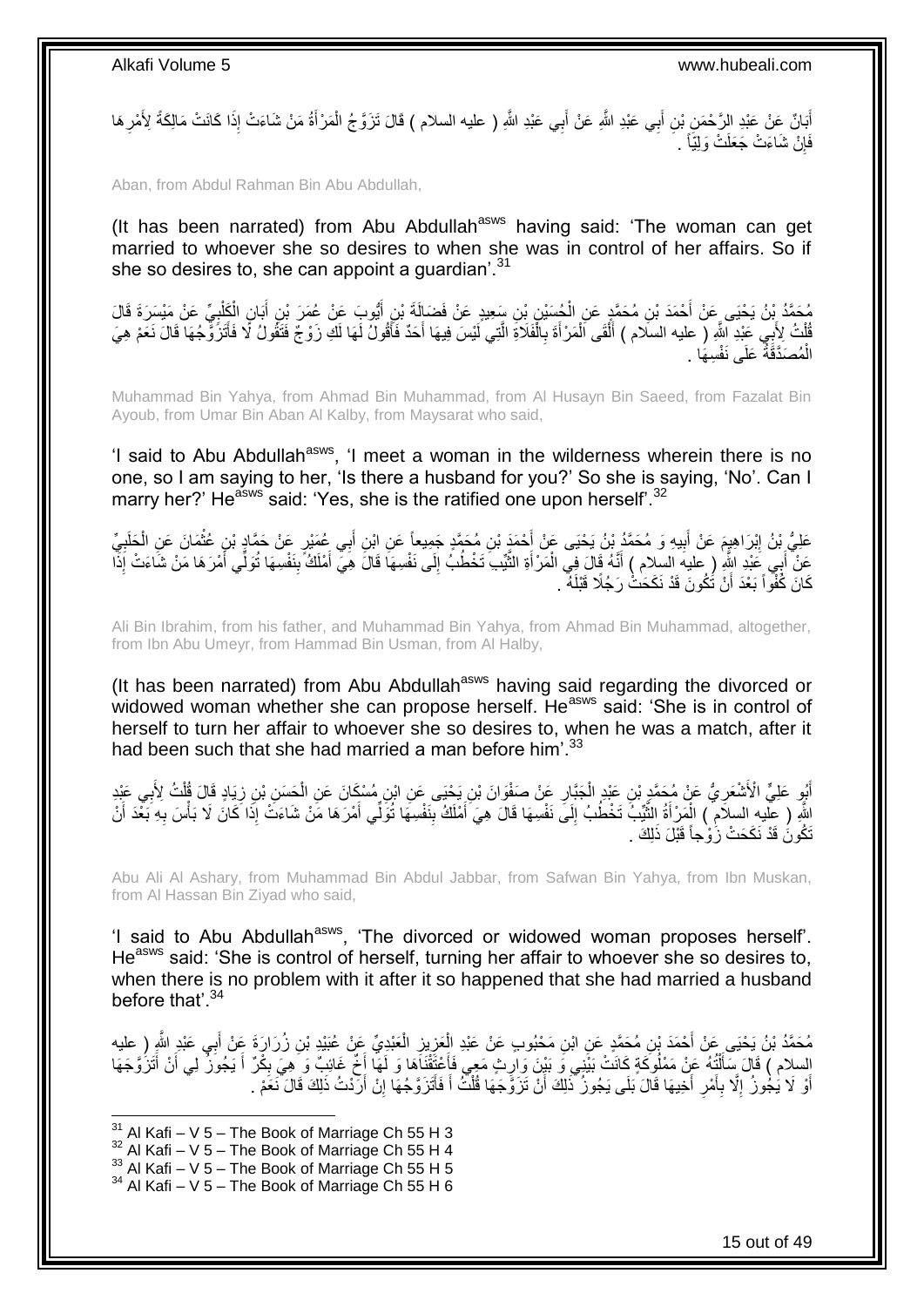Muhammad Bin Yahya, from Ahmad Bin Muhammad, from Ibn Mahboub, from Abdul Aziz Al Abady, from Ubeyd Bin Zurara,

(It has been narrated) from Abu Abdullah<sup>asws</sup>, said, 'I asked him<sup>asws</sup> about a slave girl who was (shared) between me and an inheritor. So we both freed her, and for her was a brother who was absent, and she was a virgin. Is it allowed for me that I marry her, or is it not allowed without the order of her brother?' He<sup>asws</sup> said: 'Yes, that is allowed, if you were to marry her'. I said, 'So I can marry her if I so intend that?' He<sup>asws</sup> said: 'Yes' 35

أَحْمَدُ بْنُ مُحَمَّدٍ عَنٍ ابْنِ مَحْبُوبٍ عَنْ عَلِيٍّ بْنِ رِنَابٍ عَنْ زُرَارَةَ بْنِ أَعْيَنَ قَالَ سَمِعْتُ أَبَا جَعْفَرٍ ( عليه السلام ) يَقُولُ لَا َ َ **∶** يَنْقُضُ الَّنِّكَاحَ إِلَّا الْأَبُ ۚ ِ

Ahmad Bin Muhammad, from Ibn Mahboub, form Ali Bin Raib, from Zurara Bin Ayn who said,

'I heard Abu Ja'far<sup>asws</sup> saying: 'None can revoke the marriage except for the father'.<sup>36</sup>

### باب اسْتِيمَارِ الْبِكْرِ وَ مَنْ يَجِبُ عَلَيْهِ اسْتِيمَارُهَا وَ مَنْ لَا يَجِبُ عَلَيْهِ

<span id="page-15-0"></span>**Chapter 56 – Permission of (marriage of) the virgin and the one Obligated upon permitting her, and the one on who there is no such Obligation**

مُحَمَّدُ بْنُ يَحْيَى عَنْ أَحْمَدَ بْنِ مُحَمَّدٍ عَنْ عَلِيِّ بْنِ الْحَكَمِ عَنْ عَلَاءِ بْنِ رَزِينٍ عَنِ ابْنِ أَبِي يَعْفُورٍ عَنْ أَبِي عَبْدِ اللَّهِ ( عليه َ َ ِ ِ ْ السلام ) قَالَ لَا تَزَوَّجُ ذَوَاتُ الْآبَاءِ مِنَ الْأَبْكَالِّ إِلَّا بِإِنْنِ آٰبَائِهِنَّ . ِ **ٔ ∶** ِ ِ

Muhammad Bin Yahya, from Ahmad Bin Muhammad, from Ali Bin Al Hakam, from Ala'a Bin Razeyn, from Ibn Abu Yafour,

(It has been narrated) from Abu Abdullah<sup>asws</sup> having said: 'The virgins who are with a father cannot get married except by the permission of their fathers'.<sup>37</sup>

مُحَمَّدُ بْنُ يَحْيَى عَنْ أَحْمَدَ بْنِ مُحَمَّدٍ عَنْ عَلِيٍّ بْنِ الْحَكَمِ عَنِ الْعَلَاءِ بْنِ رَزِينٍ عَنْ مُحَمَّدِ بْنِ مُسْلِمٍ عَنْ أَحَدٍهِمَا ( عليهما<br>. َ ֧֖֖֖֦֧֦֧֦֧֧֦֧֚֚֚֩֘֝֬֝֝֓֝֓֜*֬* **∶** ْ ِ ْ َ السلام ) قَالَ لَا تُسْتَأْمَرُ الْجَارِيَةُ إِذَا كَانَتْ بَيْنَ أَبَوَيْهَا لَيْسَ لَهَا مَعَ الْأَب أَمْرٌ وَ قَالَ يَسْتَأْمِرُهَا كُلَّ أَحَدٍ مَا عَدَا الْأَبَ . َ َ **∶** ْ :<br>ا َ **ٔ** 

Muhammad Bin Yahya, from Ahmad Bin Muhammad, from Ali Bin Al Hakam, from Al A'ala Bin Razeyn, from Muhammad Bin Muslim,

(It has been narrated) from one of the two  $(5<sup>th</sup>$  or  $6<sup>th</sup>$  Imam<sup>asws</sup>) having said: 'The girl cannot appoint (to get her married) when she was between the two parents, there would be no command for her'. And he<sup>asws</sup> said: 'She can appoint (a quardian from people) in the absence of the father<sup>38</sup>

عِدَّةٌ مِنْ أَصْحَابِنَا عَنْ سَهْلِ بْنِ زِيَادٍ عَنْ أَحْمَدَ بْنِ مُحَمَّدِ بْنِ أَبِي نَصْرٍ عَنْ دَاوُدَ بْنِ سِرْحَانَ عَنْ أَبِي عَبْدِ اللَّهِ ( عليه السلام ِ **∣** َ َ َ إِ فِي رَجُلٍ يُرِيَدُ أَنْ يُزَوِّجَ أَخْثَهُ قَالَ يُؤَامِرُهَا فَإِنْ سَكَتَتْ فَهُوَ إِقْرَاَرُهَا وَ إِنْ أَبَتْ لَمْ يُزَوِّجْهَا وَ إِنْ قَالَتْ زَوِّجْنِي فُلَاناً َ ِ ِ ِ ិ៍ اً ِ فْلْيُرَوِّجْهَا مِّمَّنْ َتَرْضَى وَ الْمُبَيْمَةُ فِي حِجْرِ الرَّجُلِ لَا يُزَوِّجْهَا إِلَّا بِرِّضَاهَا . ِ ا<br>ا **∶** ֧֦֦֦֖֡֡֝֟֟֩֕֓֡֟֟֩֕֓֟֓֟֓֡֟֓֟֡֟֓֡֟֟֡֟֓֟֓֡֟֓֞֟֩֕֞֟֓֞֞֞֞֞֟֩֞ :<br>ا

 $35$  Al Kafi – V 5 – The Book of Marriage Ch 55 H 7

- $36$  Al Kafi V 5 The Book of Marriage Ch 55 H 8
- $37$  Al Kafi V 5 The Book of Marriage Ch 56 H 1

 $38$  Al Kafi – V 5 – The Book of Marriage Ch 56 H 2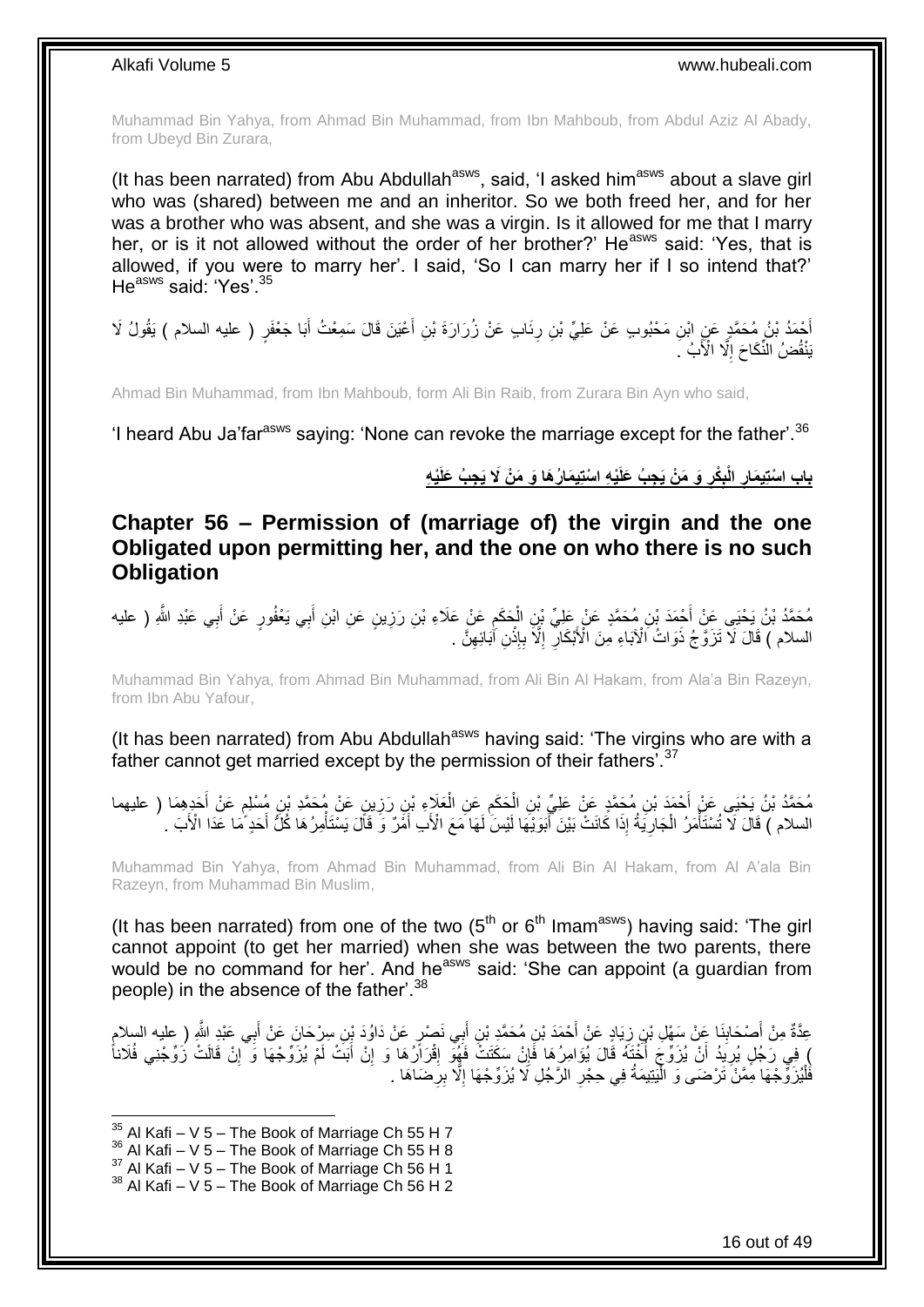A number of our companions, from Sahl Bin Ziyad, from Ahmad Bin Muhammad Bin Abu Nasr, from Dawood Bin Sirham,

(It has been narrated) from Abu Abdullah<sup>asws</sup> regarding a man who wants to get his sister married off. He<sup>asws</sup> said: 'He can permit it, so if she remains silent, so it is her agreement, but if she refuses, he cannot get her married; and if she says, 'Get me married to so and so', so let him get married to the one she is pleased with; and (as for) the orphan who is in the care of the man, he cannot get her married off except by her consent' 39

عَلِيُّ بْنُ إِبْرَاهِيمَ عَنْ أَبِيهِ عَنِ ابْنِ أَبِي عُمَيْرٍ عَنٍْ حَمَّادٍ بْنِ عُثْمَانَ عَنِ الْخَلَبِيِّ عَنْ أَبِي عَبْدِ اللَّهِ ( عليه السلام ) فِي الْجَارِيَةِ َ ِ ْ **ٔ !** َ ֦֧֦֦֦֦֧֦֦֚֚֬֝֝֝֝֝ ِ ْ يُزَوِّجُهَا أَبُوهَا بِغُيْرِ رِضَا مِنْهَا قَالَ لَيْسَ لَهَا مَعَ أَبِيهَا أَمْرٌ إِذَا أَنْكَحَهَا جَازَ نِكَاحُهُ وَ إِنَّ كَانَتْ كَارِهُةً َ **!** َ ِ ِ َ ِ ِ َ

Ali Bin Ibrahim, from his father, from Ibn Abu Umeyr, from Hammad Bin Usman, from Al Halby,

(It has been narrated) from Abu Abdullah<sup>asws</sup> regarding the girl getting married off by her father without her consent. He<sup>asws</sup> said: 'There is no command with her with her father. If he was to get her married off, the marriage would be allowed, even if she dislikes it'.

> قَالَ وَ سُئِلَ عَنْ رَجُلٍ يُرِيدُ أَنْ يُزَوِّجَ أَخْنَهُ قَالَ يُؤَامِرُ هَا فَإِنْ سَكَنَتْ فَهُوَ إِقْرَارُهَا وَ إِنْ أَبَتْ لَمْ يُزَوِّجْهَا . َ ِ ِ ِ ا<br>ا اً ِ

He (the narrator) said, 'And he<sup>asws</sup> was asked about a man who wanted to get his sister married off. He<sup>asws</sup> said: 'He can permit her, and if she remains silent, so it is her agreement, but if she refuses, he cannot get her married<sup>'.40</sup>

حُمَيْدُ بْنُ زِيَادٍ عَنِ الْحَسَنِ بْنِ مُحَمَّدٍ بْنٍ سَمَاعَةً عَنْ جَعْفَرٍ بْنِ سَمَاعَةً عَنْ أَبَانٍ عَنْ فَضْلِ بْنِ عَبْدِ الْمِلْكِ عَنْ أَبِي عَبْدِ الشَّرِ ( َ ِ ْ **∶** ; َ َ عليه السلاَمِ ) قَالَ َلا تُسْتَأْمَرُ الْجَارِيَةُ الَّتِي بَيْنَ أَبَوَيْهَا إِذَا أَرَادَ أَبُوهَا أَنْ يُزَوِّجَهَا هُوَ أَنْظَرُ لَهَا وَ أَمَّا الثَّيْبُ فَإِنَّهَا تُسْتَأْذَنُ وَ إِنْ اُ َ َ َ َّ ِ ْ ا<br>ا ِ ْ ا∣<br>ِ∘ِ َّ َ كَانَتْ بَيْنَ أَبَوَيْهَا إِذَا أَرَادَا أَنْ يُزَوِّجَاهَا . اُ َ

Humeyd Bin Ziyad, from Al Hassan Bin Muhammad Bin Sama'at, from Ja'far Bin Sama'at, from Aban, from Fazl Bin Abdul Malik,

(It has been narrated) from Abu Abdullah<sup>asws</sup> having said: 'The girl has no permission when she is between her two parents, and when her father intends to get her married, he would be considerate for her. And as for the divorced and a widow, when they (her parents) intend to get her married so her consent has to be taken, even if she was between her two parents'.<sup>41</sup>

عِدَّةٌ مِنْ أَصْحَابِنَا عَنْ أَحْمَدَ بْنِ مُحَمَّدٍ عَنِ الْجُسَيْنِ بْنٍ سَعِيدٍ عَنْ عَبْدِ اللَّهِ بْنِ الصَّلْتِ قَالَ سَأَلْتُ أَبَا الْحَسَنِ الرِّضَا ( عليه ْ ْ َ **∣** َ ْ َ ْ ĺ ِ السلام ) عَنِ الْجَارِيَةِ الصَّغِيرَةِ يُزَوِّجُهَا أَبُوَهَا أَ لَهَا أَمْرٌ إِذَا بَلَغَتْ قَالَ لَا لَيْسَ لَهَا مَعَ أَبِيهَا أَمْرٌ ْ َ ِ َ َ لَ َ َ

A number of our companions, from Ahmad Bin Muhammad, from Al Husayn Bin Saeed, from Abdullah Bin Al Salt who said,

'I asked Abu Al-Hassan Al-Reza<sup>asws</sup> about the young girl getting married off by her father, is there a command for her when she reaches adulthood?' He<sup>asws</sup> said: 'No, there is no command for her with her father'.

 $^{39}$  Al Kafi – V 5 – The Book of Marriage Ch 56 H 3

 $40$  Al Kafi – V  $5$  – The Book of Marriage Ch 56 H 4

<sup>41</sup> Al Kafi – V 5 – The Book of Marriage Ch 56 H 5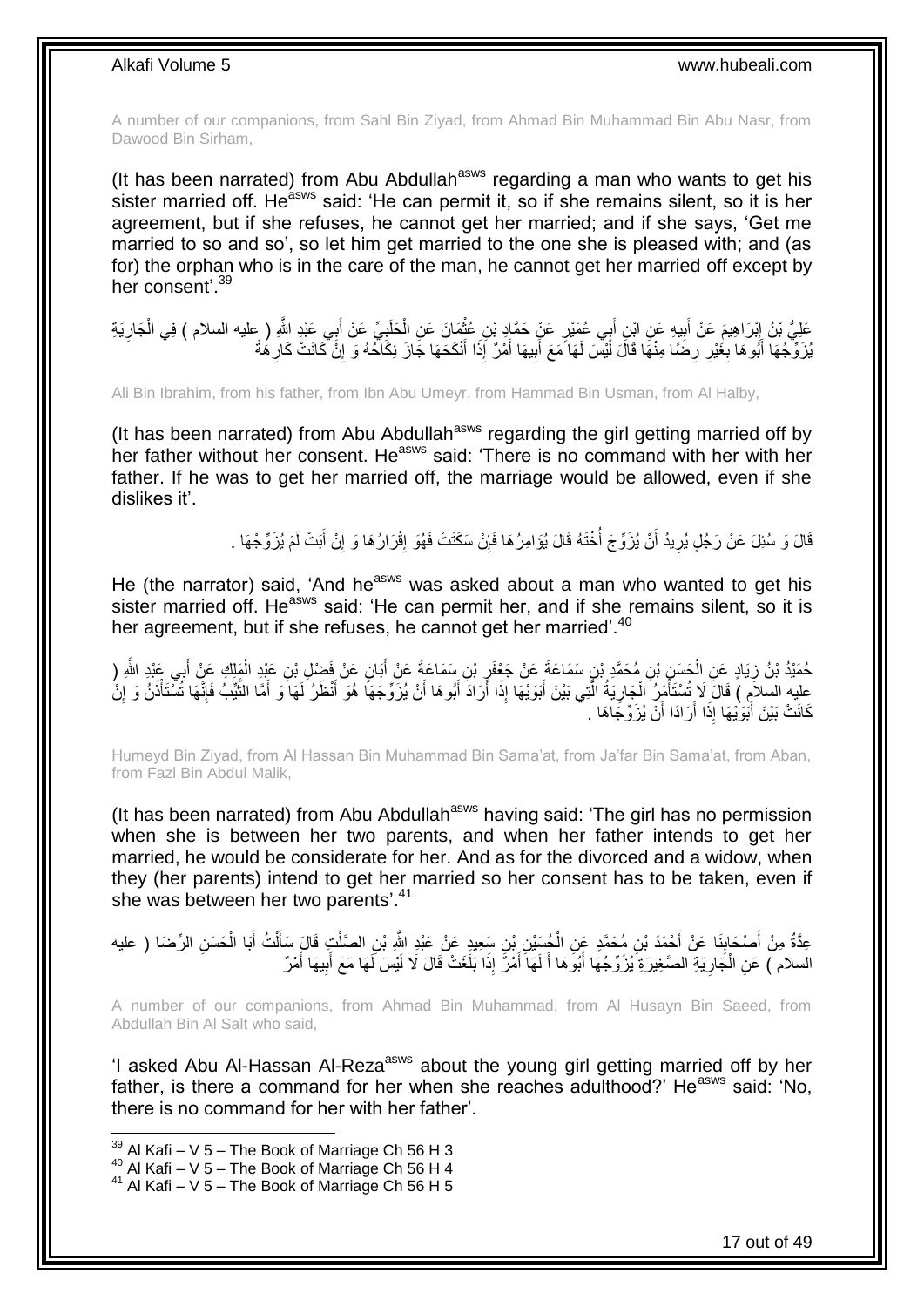قَالَ وَ سَأَلْتُهُ عَنِ الْبِكْرِ إِذَا بَلَغَتْ مَبْلَغَ النِّسَاءِ أَ لَهَا مَعَ أَبِيهَا أَمْرٌ قَالَ لَا لَيْسَ لَهَا مَعَ أَبِيهَا أَمْرٌ مَا لَمْ تَكْبَرْ . **∶** ِ ْ ֺ֧֦֧֦֧֦֦֦֦֖֦֪֦֪֦֧֦֪֦֪֦֪֪֦֪֪֦֪֪֦֪֦֪֪֦֝֟֟֟֟֟֟֟֟֟֟֟֟֟֟֟֟֟֟֟֟֟֟֓֕֟֓֟֓֟֓֟֓֟֓֟֓֟֓֟֓֟֓֟֓֟֟֟֝֟֟֟֟֟֟֟֝֟ َ َ ِ َ َ **!** لَ َ

He (the narrator) said, 'And I asked him<sup>asws</sup> about the virgin, when she reaches the adulthood of the women, is there a command for her with her father?' He<sup>asws</sup> said: 'No, there is no command for her with her father for as long as she has not grown  $up'$ .<sup>42</sup>

مُحَمَّدُ بْنُ يَحْيَى عَنْ أَحْمَدَ بْنِ مُحَمَّدٍ عَنْ عَلِيِّ بْنِ مَهْزِيَارَ عَنْ مُحَمَّدٍ بْنِ الْحَسَنِ الْأَشْعَرِيِّ قَالَ كَتَبَ بَعْضُ بَنِي عَمِّي إِلَى أَبِي<br>مَحَمَّدُ بْنُ يَحْيَى عَمِّي إِلَى أَبِي ِ ْ ِ ِ َ ِ جَعْفَرٍ الثَّانِي ( عليه السلام ) مَا تَقُولُ فِي صَبِيَّةٍ زَوَّجَهَا عَمُّهَا فَلَمَّا كَبِرَتْ أَبَتِ التَّزْوِيجَ فَكَتَبَ بِخَطِّهِ لَا تُكْرَهُ عَلَّى ذَلِكَ وَّ ِ َ ِ ِ َّ ِ الْأَمْرُ أَمْرُهَا ۚ } َ

Muhammad Bin Yahya, from Ahmad Bin Muhammad, from Ali Bin Mahziyar, from Muhammad Bin Al Hassan Al Ashary who said,

'One of the Clan of Umayya wrote to Abu Ja'far $a_{\text{sws}}$  the  $2^{\text{nd}}$ , 'What are you $a_{\text{sws}}$  saying regarding the young girl being married off by her uncle, so when she grows old, she refuses the marriage?' So he<sup>asws</sup> wrote by his<sup>asws</sup> own handwriting: 'She would not be compelled upon that, and the command is her command'.<sup>43</sup>

مُحَمَّدُ بْنُ يَحْيَى عَنْ أَحْمَدَ بْنِ مُحَمَّدٍ عَنْ أَحْمَدَ بْنِ مُحَمَّدِ بْنِ أَبِي نَصْرٍ قَالَ قَالَ أَبُو الْحَسَنِ ( عليه السلام ) فِي الْمَرْ أَةِ الْبِكْرِ ْ َ َ َ َ ِ ِ ْ َ ْ إِذْنُهَا صُمَاتُهَا وَ النَّيِّبِ أَمْرُهَا إِلَيْهَا <sub>.</sub> لَ ِ َ َّ **ٔ** 

Muhammad Bin Yahya, from Ahmad Bin Muhammad, form Ahmad Bin Muhammad Bin Abu Nasr who said,

'Abu Al-Hassan<sup>asws</sup> said regarding the virgin woman, her permission is her silence, and the divorced/widow, her command is in her (control)<sup>'.44</sup>

مُحَمَّدُ بْنُ يَحْيَى عَنْ أَحْمَدَ بْنِ مُحَمَّدٍ عَنْ مُحَمَّدِ بْنِ إِسْمَاعِيلَ بْنِ بَزِيعٍ قَالٍَ سَأَلْتُ أَبَا الْحَسَنِ ( عليه السلام ) عَنِ الصَّبِيَّةِ<br>رَحَمَّدُ بْنُ يَحْيَى عَنْ أَحْمَدَ بْنِ مُحَمَّدٍ عَنْ م ْ َ ْ َ ٍ ِ ∣l<br>∶ ِ يُزَوِّجُهَا أَبُوهَا ثُمَّ يَمُوتُ وَ هِيَ صَغِيرَةٌ فَتَكْبَرُ قَبْلَ أَنْ يَدْخُلَ بِهَا زَوْجُهَا أَ يَجُوزُ عَلَيْهَا التَّزَّوِيجُ أَوِ الْأَمْرُ إِلَيْهَا قَالَ يَجُوزُ َ ِ َ **∶** َ ا ماہ<br>سال َ لَ ِ ِ عَلَيْهَا تَزْوِيجُ أَبِيهَا **!** ِ

Muhammad Bin Yahya, from Ahmad Bin Muhammad, from Muhammad Bin Ismail Bin Bazie who said,

'I asked Abu Al-Hassan<sup>asws</sup> about the young girl getting married off by her father, then he dies and she is young. So she grows older before her husband has copulated with her. Is the marriage allowed upon her, or is the command remains with her?' He<sup>asws</sup> said: 'The marriage of her father is allowed upon her'.<sup>45</sup>

 $42$  Al Kafi – V 5 – The Book of Marriage Ch 56 H 6

 $43$  Al Kafi – V 5 – The Book of Marriage Ch 56 H 7

 $^{44}$  Al Kafi – V 5 – The Book of Marriage Ch 56 H 8

<sup>45</sup> Al Kafi – V 5 – The Book of Marriage Ch 56 H 9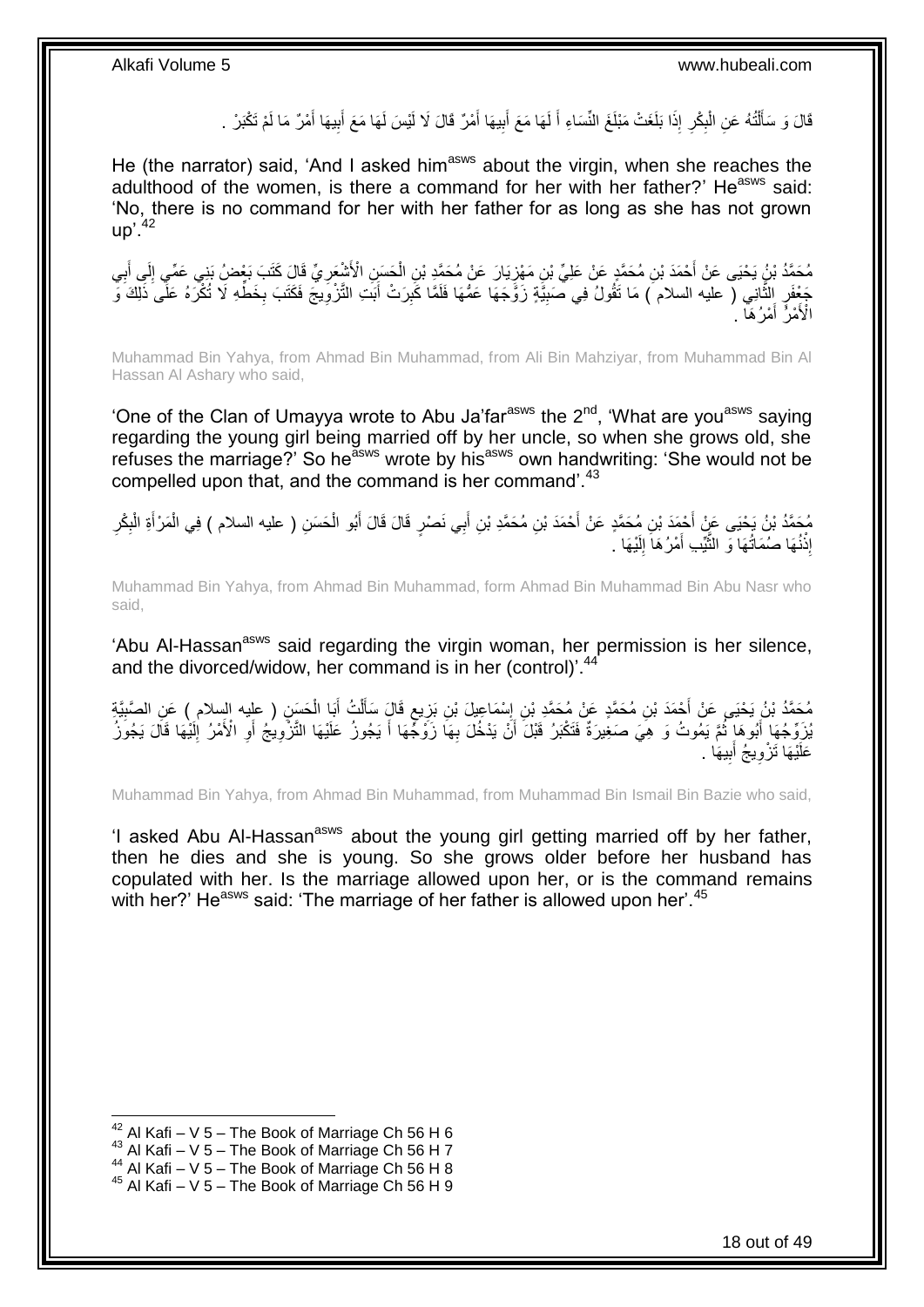### باب الرَّجُلُ يُرِيدُ أَنْ يُزَوِّجَ ابْنَتَهُ وَ يُرِيدُ أَبُوهُ أَنْ يُزَوِّجَهَا رَجُلًا آخَرَ **َ َ**

### <span id="page-18-0"></span>**Chapter 57 – The man wants to get married off, and his father wants her to get married to another man**

مُحَمَّدُ بْنُ يَحْيَى عَنْ أَجْمَدَ بْنِ مُحَمَّدٍ عَنِ ابْنِ فَضَّالٍ عَنِ ابْنِ بُكَيْرٍ عَنْ عُبَيْدِ بْنِ زُرَارَةِ قَالَ قُلْتُ لِأَبِي عَبْدِ اللَّهِ ( عليه السلامِ ْ ) الْجَارِيَةُ يُرِيدُ أَبُوهَا أَنْ يُزَوَّجَهَا مِنْ رَجُلٍ وَ يُرِيدُ جَدُّهَا أَنَّ يُزَوِّجَهَا مِنْ رَجُلٍ آخَرَ فَقَالَ الْجَدُّ أَوْلَى بِذَلِكَ مَا لَمْ يَكُنْ مُضَارِّأٌ ْ اُ ِ َ َ ِ ِ َ ِ َ إِنْ لَمْ يَكُنِ الْأَبُ زَوَّجَهَا قَبْلَهُ وَ يَجُوزُ ۖ عَلَيْهَا تَزْوِيَّجُ الْأَبِ وَ الْجَدِّ ۖ. ِ ا ْ

Muhammad Bin Yahya, from Ahmad Bin Muhammad, from Ibn Fazzal, from Ibn Bukeyr, from Ubeyd Bin Zurara who said,

'I said to Abu Abdullah<sup>asws</sup>, 'The girl, her father wants her to get married to a man, but her grandfather wants to get her married to another man'. So he<sup>asws</sup> said: 'The grandfather is higher with that for as long as there is no harm, if it has not happened that the father has got her married before him; and the marriage of the father and the grand-father is allowed upon her'.<sup>46</sup>

أَحْمَدُ بْنُ مُحَمَّدٍ عَنْ عَلِيِّ بْنِ الْحَكَمِ عَنْ عَلَاءٍ بْنِ رَزِينٍ عَنْ مُحَمَّدٍ بْنِ مُسْلِمٍ عَنْ أَحَدِهِمَا ( عليهما السلام ) قَالَ إِذَا زَوَّجَ<br>يَمَيْنُ مَحَمَّدٍ عَنْ عَلِيِّ بْنِ الْحَكَمِ عَنْ عَلَاءٍ َ ٍ ֦֧֦֦֦֦֦֦֦֦֦֦֝֝֝֝֜ ِ ْ الرَّجُلُ ابْنَةَ ابْنِهِ فَهُوَ جَائِزٌ ۖ عَلَى ابْنِهِ وَ لِابْنِهِ أَيْضَاً أَنَّ يُزَوِّجَهَا فَقُلْتُ فَإِنْ هَوِّيَ أَبُوهَا رَجُلًا وَ جَدُّهَا رَجُلًا فَقَالَ الْجَدُّ أَوْلَى اُ َ َ ْ َ **∶** ِ ْ بِنِكَاحِهَا . ِ

Ahmad Bin Muhammad, from Ali Bin Al Hakam, from Ala'a Bin Razeyn, from Muhammad Bin Muslim,

(It has been narrated) from one of the two  $(5<sup>th</sup>$  or  $6<sup>th</sup>$  Imam<sup>asws</sup> having said: 'When the man gets his daughter married, so it is allowed upon his son; and for the son as well, if he was to get her married off'. So I said, 'Supposing her father desires a man, and her grand-father desires (another) man (for her)?' So he<sup>asws</sup> said: 'The grandfather is higher with getting her married'.<sup>47</sup>

عِدَّةٌ مِنْ أَصْحَابِنَا عَنْ سَهْلٍ بْنِ زِيَادٍ عَنْ أَحْمَدَ بْنِ مُحَمَّدِ بْنٍ أَبِي نَصْرٍ عَنْ أَبِي الْمَغْرَاءِ عَنْ عُبَيْدٍ بْنِ زِرْرَارَةَ عَنْ أَبِي عَبْدِ ْ َ َ َ ِ **∣** ِ َ اللَّهِ إِ عَلَيهِ السلاَم ) قَالَ إِنِّي لَذَاتَ يَوْمٍ عِنْدَ زِيَادِ بْنِّ عُبَيْدِ اللَّهِ الْحَارِزِيِّ إِّذْ جَآءَ رَجُلٌ يَسْتَعْدِي عَلَى أَبِيهِ فَقَالَ أَصْلَحَ اللَّهُ الْأَمِيرَ ِ ֧֖֧֧֧֧֧֧֧֧֧֧֧֚֚֚֚֚֚֚֚֚֚֚֚֚֚֚֚֚֚֚֚֚֝֝֝֝֝֓֝֓֝֓֝֓֝֓֝֓֡֟֓֡֡֝֬֝֓ ِ َ ِ َ **ٔ ∶** ْ إِنَّ أَبِي زَوَّ جَ ابْنَتِي بِغَيْرِ إِذْنِي فَقَالَ زِيًّادٌ لِجُلَسَائِهِ الَّذِينَ عِنْدَهُ مَا نَقُولُونَ فِيمَا يَقُولُ هَذَا الرَّجُلُ قَالُوا نِكَاحُهُ بَاطِلٌ َّ ِ .<br>-<br>-**∶ ∶** َ اٍ ُ

A number of our companions, from Sahl Bin Ziyad, from Ahmad Bin Muhammad Bin Abu Nasr, from Abu Al Magra'a, from Ubeyd Bin Zurara,

(It has been narrated) from Abu Abdullah<sup>asws</sup> having said: 'One day  $I^{assws}$  was in the presence of Ziyad Bin Ubeydullah Al-Harisy, when a man came over claiming upon his father, saying, 'May Allah<sup>azwj</sup> Keep the commander well. My father got my daughter married off without my permission. So Ziyad said to his gathered ones who were with him, 'What are you all saying regarding what this man is saying?' They said, 'His giving in marriage is invalid'.

قَالَ ثُمَّ أَقْنِلَ عَلَيَّ فَقَالَ مَا تَقُولُ يَا أَبَا عَبْدٍ اللَّهِ فَلَمَّا سَأَلَنِي أَقْبَلْتُ عَلَى الَّذِينَ أَجَابُوهُ فَقُلْتُ لَهُمْ أَ لَيْسَ فِيمَا تَرْوُونَ أَنْتُمْ عَنْ َ َّ ْ َ لَ َ َ َ ُ َ لَ َ ْ رَسُولِ اللَّهِ ( صِلَّى الله عليه وآله ) أَنَّ رَجُلًا جَاءَ يَسْتَعْدِيهِ عَلَى أَبِيهِ فِي مِثْلِ هَذَا فَقَالَ لَهُ رَسُولُ اللَّهِ ( صلى الله عليه واله ) ْ ِ َ َ أَنْتَ وَ مَالُكَ لِأَبِيكَ قَالُوا بَلَى فَقُلْتُ لَهُمْ فَكَيْفَ يَكُونُ هَذَا وَ هُوَ وَ مَالُهُ لِأَبِيهِ وَ لَا يَجُونُ نِكَاحُهُ [عَلَيْهِ] ْ **!** اً َ ِ ا<br>ا

 $^{46}$  Al Kafi – V 5 – The Book of Marriage Ch 57 H 1

 $47$  Al Kafi – V 5 – The Book of Marriage Ch 57 H 2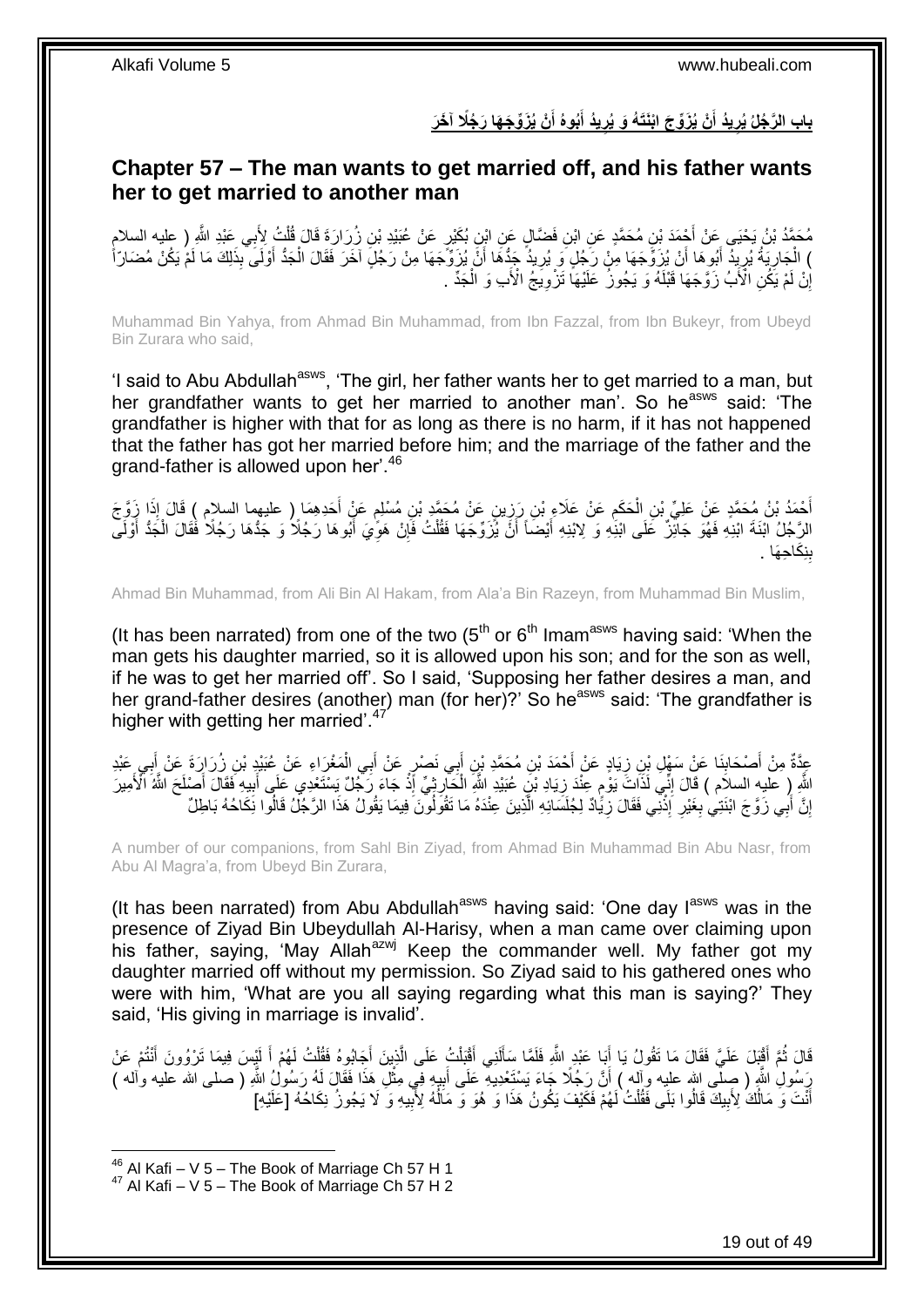He<sup>asws</sup> said: 'Then he turned towards me<sup>asws</sup>, so he said, 'What are you<sup>asws</sup> saying, O Abu Abdullah<sup>asws</sup>?' So when he asked me<sup>asws</sup>, l<sup>asws</sup> turned towards the ones who had answered him, so l<sup>asws</sup> said to them: 'Is it not among what you are reporting from Rasool-Allah<sup>saww</sup>, that a man came over to him<sup>saww</sup> claiming upon his father, in a situation similar to this, so Rasool-Allah<sup>saww</sup> said to him: 'You and your wealth are for your father?' They said, 'Yes'. So l<sup>asws</sup> said to them: 'So how can this be and he as well as his wealth is for his father, and his (grand-father's) marriage is not allowed upon him?'

> قَالَ فَأَخَذَ بِقَوْلِهِمْ وَ تَرَكَ قَوْلِي . ِ **ِ** َ

He<sup>asws</sup> said: 'But, he took to their words, and neglected my<sup>asws</sup> words'.<sup>48</sup>

ِ عَلِيُّ بْنُ إِبْرَاهِيمَ عَنْ أَبِيهِ وَ مُجَمَّدُ بْنُ إِسْمَاعِيلَ عَنِ الْفَضْلِ بْنِ شَاذَانَ [جَمِيعاً] عَنِ ابْنِ أَبِي عُمَيْرٍ عَنْ هِشَام بْنِ سَالِمٍ وَ َ ْ ∣l<br>∶ **!** َ ِ ֦֦֦֦֦֦֚֬֝֝֝֝֝֝֝ ِ مُحَمَّدِ بْنِ ۚ حَكِيمٍ عَنْ أَبِيَ عَبْدِ اللَّهِ ( عليه السلام ) قَالَ إِذَا زَوَّجَ الْأَبُ وَ الْجَدُّ كَانَ الْثَّرْوِيَجُ لِلْأَوَّلِ فَإِنْ كَانَ جَمِيعاً فِي حُالٍ َ م ।<br>़ ِ ْ وَاحِدَةٍ فَالْجَدُّ أَوَّلَى . َ ْ

Ali Bin Ibrahim, from his father, and Muhammad Bin Ismail, from Al Fazl Bin Shazaan, altogether from Ibn Abu Umeyr, form Hisham Bin Salim, and Muhammad Bin Hakeym,

(It has been narrated) from Abu Abdullah<sup>asws</sup> having said: 'When the father and the grand-father gives in marriage, the (valid) marriage would be of the first one. So if it was together, in one situation, so the grand-father is higher'.<sup>49</sup>

حُمَيْدُ بْنُ زِيَادٍ عَنِ الْحَسَنِ بْنِ مُحَمَّدِ بْنِ سَمَاعَةَ عَنْ جَعْفَرِ بْنِ سَمَاعَةَ عَنْ أَبَانٍ عَنِ الْفَضْلِ بْنِ عَبْدِ الْمَلِكِ عَنْ النَّهِ ( َ ِ ْ ِ َ ْ ْ عليه السلام ) قَالَ إِنَّ الْجَدَّ إِذَا زَوَّجَ ابْنَةَ ابْنِهِ وَ كَانَ أَبُوهَا جَيَّاً وَ كَانَ الْجَدُّ مَرْضِيَّاً جَازَ قُلْنَا فَإِنْ هَوِيَ أَبُو الْجَارِيَةِ هَوًى وَ ْ َ ْ **l** ْ َ **∶** ∣ٍ<br>∶ ْ هَوِيَ الْجَدُّ هَوًى وَ هُمَا سَوَاءٌ فِي الْعَدْلِ وَ الرِّضَا قَالَ أَحَبُّ إِلَيَّ أَنْ تَرْضَى بِقَوْلِ الْجَدِّ . ْ ِ ْ لَ ِ َ .<br>ا

Humeyd Bin Ziyad, form Al Hassan Bin Muhammad Bin Sama'at, from Ja'far Bin Sama'at, from Aban, from Al Fazl Bin Abdul Malik,

(It has been narrated) from Abu Abdullah<sup>asws</sup> having said: 'The grand-father, when he gets the daughter of his son married, and her father was alive, and the grand-father was sick, it is allowed'. We said, 'Supposing the father of the girl desires (one man) and the grand-father desires (another man), and they are both equal in the justice, and the consent?' He<sup>asws</sup> said: 'It would be more beloved to me<sup>asws</sup> if she was pleased with the word of the grand-father'.<sup>50</sup>

عِدَّةٌ مِنْ أَصْحَابِنَا عَنْ سَهْلِ بْنِ زِيَادٍ عَنْ أَحْمَدَ بْنِ مُحَمَّدٍ بْنِ أَبِي نَصْرٍ عَنْ دَاوُدَ بْنِ الْحُصَيْنِ عَنْ أَبِي الْعَنَّاسِ عَنْ أَبِي عَبْدٍ ْ َ ِ **∣** َ **∶** َ ْ َ **∶** اللَّهِ ( عِليه السلام ) قَالَ إِذًا زَوَّجَ الرَّجُلُ فَأَبَى ذَلِّكَ وَالِدُهُ فَإِنَّ تَّزْوِيجَ ۗ الْأَب جَانِزٌ وَ إِنْ كَرِهَ الْجَذُّ لَيْسَ هَذَا مِثْلَ الَّذِي يَفْعَلُهُ ∣ļ َ ُ َّ ْ ْ ِ ِ الْجَدُّ ثُمَّ يُرِيدُ الْأَبُٰ أَنْ يَرُدَّهُ . َ ِ ُ ْ

A number of our companions, from Sahl Bin Ziyad, from Ahmad Bin Muhammad Bin Abu Nasr, from Dawood Bin Al Husayn, from Abu Al Abbas,

(It has been narrated) from Abu Abdullah<sup>asws</sup> having said: 'If the man gets (his daughter) married, but his father refuses that, so the marriage of the father is

 $48$  Al Kafi – V 5 – The Book of Marriage Ch 57 H 3

<sup>49</sup> Al Kafi – V 5 – The Book of Marriage Ch 57 H 4

 $50$  Al Kafi – V 5 – The Book of Marriage Ch 57 H 5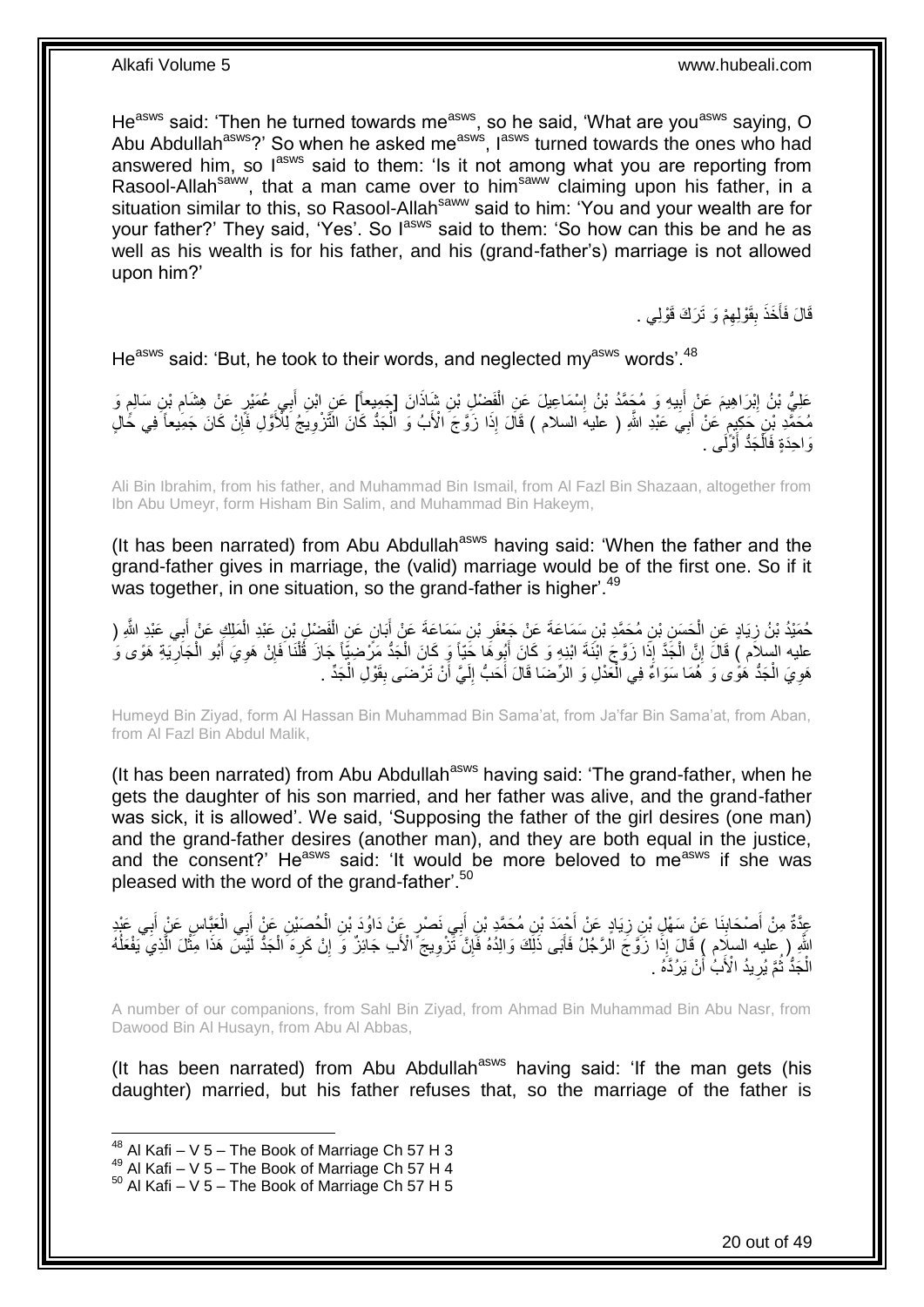allowed, even if the grand-father dislikes it. This is not like which the grand-father does, then the father wants to reject it'.<sup>51</sup>

> باب الْمَرْأَةِ يُزَوِّجُهَا وَلِيَّانٍ غَيْرُ الْأَبِ وَ الْجَدِّ كُلُّ وَاهِدٍ مِنْ رَجُلٍ آخَرَ **َ**

### <span id="page-20-0"></span>**Chapter 58 – The woman is married off by two guardians, apart from the father and the grand-father, each one to another man**

عَلِيُّ بْنُ إِبْرَاهِيمَ عَنْ أَبِيهِ عَنِ ابْنِ أَبِي نَجْرَانَ عَنْ عَاصِمِ بْنِ حُمَيْدٍ عَنْ مُحَمَّدٍ بْنِ قَيْسٍ عَنْ أَبِي جَعْفَرٍ ( عليه السلام ) قَالَ **!** َ َ ِ َ قَضَى أَمِيَرُ ۖ الْمُؤْمِنِينَ (َ عليهَ السّلامَ ۖ ) فِي امْرٍ أَةٍ أَنْكَحَهَا أَخُوِّهَا رَجُلًاٍ ثُمَّ أَنْكَحَتْهَا إِمُّهًا بَعْدَ ذَلِكَ رَجُلًا وَ خَالُهَا أَوْ أَخٌ لَهَا ا<br>ا َ ا<br>المقام َ َ َ ْ َ َ ُ صَغِيرٌ فَذُخِلَ بِهَا فَحَلِكُ فَاحْتَكَمَا فِيهَا فَأَقَامَ الْأَوَّلُ الشُّهُوِدَ فَأَلْحَقَهَا بِالْأَوَّل<br>يَسْفِيرُ فَذُخِلَ بِهَا فَحَلِكُ فَاحْتَكَمَا فِيهَا فَأَقَامَ الْأَوَّلُ الشُّهُوِدَ فَأَلْحَقَهَا بِالْأَوَ **∶** ْ َ َ ِ ِ َّ حُقَّتْ لَهُ أَنْ يَدْخُلَ بِهَا حَتَّى تَضَعَ حَمْلَهَا ثُمَّ أَلْحَقَ الْوَلَدَ بِأَبِيهِ . ِ ِ َ ِ ْ ْ َ ُ

Ali Bin Ibrahim, from his father, from Ibn Abu Najran, from Aasim Bin Humeyd, from Muhammad Bin Qays,

(It has been narrated) from Abu Ja'far<sup>asws</sup> having said: 'Amir Al-Momineen<sup>asws</sup> judged regarding a woman whose brother got her married to a man, then her mother got her married after that to a (another) man, and her maternal uncle, or a brother of her's was young. So he (the second husband) copulated with her, and she fell pregnant. So he<sup>asws</sup> judged between the two of them. So the first one established witnesses, so he<sup>asws</sup> attached her with the first one, and made two dowers to be for her, altogether, and forbade her husband who justified it that he should copulate with her until she places her burden (gives birth). Then he<sup>asws</sup> attached the child with its father<sup>'.52</sup>

اْبُو عَلِيٍّ الْأَشْعَرِ يُّ عَنْ مُحَمَّدِ بْنِ عَبْدِ الْجَبَّارِ وَ مُحَمَّدُ بْنُ إِسْمَاعِيلَ عَنِ الْفَضْلِ بْنِ شَاذَانَ جَمِيعاً عَنْ صَفْوَانَ عَنِ ابْنِ ْ ِ ِ ْ ِ َ مُسْكَانَ كُنْ وَلِيدٍ بَيَّاعٍ الْأَسْفَاطِ قَالَ سُئِلَ أَبُو عََيْدٍ اللَّهِ ( عليهِ السالامِ ) وَ أَنَّا عِنْدَهُ عَنْ جَارِيَةٍ كَانَ لَهَا أَخَوَانِ زَوَّجَهَا الْإِكْبَرُ َ ِ َ َ ِ بِالْكُوفَةِ وَ زَوَّجَهَا الْأَصْغَرُ بِأَرْضٍ أُخْرَى قَالَ الْأَوَّلُ بِهَا أَوْلَى إِلَّا أُنْ يَكُونَ الْآخَرُ قَدْ دَخَلَ بِهَا فَإِنْ دَخَلَ بِهَا فَهِيَ امْرَأَتُهُ وَ أ ِ َ ِ ا<br>ا َ **∶ ∶** َ ِ ِ ∣ļ ِ نِّكَاحُهُ جَائِزٌ .

Abu Ali Al Ashary, from Muhammad Bin Abdul Jabbar, and Muhammad Bin Ismail, from Al Fazl Bin Shazaan altogether, from Safwan, from Ibn Muskan, from Waleed Baya Al Asfaat who said,

'Abu Abdullah<sup>asws</sup> was asked and I was in his<sup>asws</sup> presence, about a girl who had brothers, and the elder one got her married in Al-Kufa, and the younger one got her married in another land. He<sup>asws</sup> said: 'The first is one who is higher with her, except if it so happened that the later one had copulated with her. So if he had copulated with her, so she is his wife, and his marriage is allowed<sup>".53</sup>

مُحَمَّدُ بِنُ يَحْيَى عَنْ أَحْمَدَ بْنِ مُحَمَّدٍ عَنْ مُحَمَّدِ بْنِ إِسْمَاعِيلَ بْنِ بَزِيِعٍ قَالَ سَأَلَهُ رَجُلٌ عَنْ رَجُلٍ مَاتَ وَ تَرَكَ أَخَوَيْنِ وَ الْبِنْتَ لَ Í ٍ ِ ِ ِ ْ َ ِ اِبْنَةُ صَغِيرَةٌ فَعَمَدَ أَجَدُ الْأَخَوَيْنِ الْوَصِيُّ فَزَوَّجَ الِاِيْنَةَ مِنِ إِبَّنِهِ ثُمَّ مَاتَ أَبُو الإِبْنِ الْمُزَوَّجِ فَلَمَّا أَنْ مَاتَ قَالَ الْأَخَرُ أَخِي لَمْ ِ ْ َ ُ ْ َ َ َ يَّزَوُّ جُ ابْنَهُ فَزَوَّجَ إِلْجَارِيَةَ مِنِ ابْنِهِ فَقِيلٍ لِلْجَلِّرِيَةِ أَيُّ الزَّوْجَيْنِ أَحَبُّ إِلَيْكِ الْأَوَلَىُ أَوِ الْأَخَرِ وَالْخَرَجِ فَاتَ َ ¦ ْ ِ ْ َّ ِ ُ ِ أ لَ ∣∣<br>∶ َ َوَ لِلْأَخِ الْأَوَّلِ اَبْنُ أَكْبَرُ مِنَ الِّابْنِ الْمُزَوَّجِ فَقَالَ لِلْجَارِيَةِ الْخُتَارِي أَيُّهُمَا أَحَبُّ إِلَيْكِ الزَّوْجُ الْأَوَّلُ أَوِ الزَّوْجُ الْأَخَرُ لَ ِ َ َ **∶** ْ ِ ْ ِ ِ اً

Muhammad Bin Yahya, from Ahmad Bin Muhammad, from Muhammad Bin Ismail Bin Bazie who said,

 $51$  Al Kafi – V 5 – The Book of Marriage Ch 57 H 6

 $52$  Al Kafi – V 5 – The Book of Marriage Ch 58 H 1

 $53$  Al Kafi – V 5 – The Book of Marriage Ch 58 H 2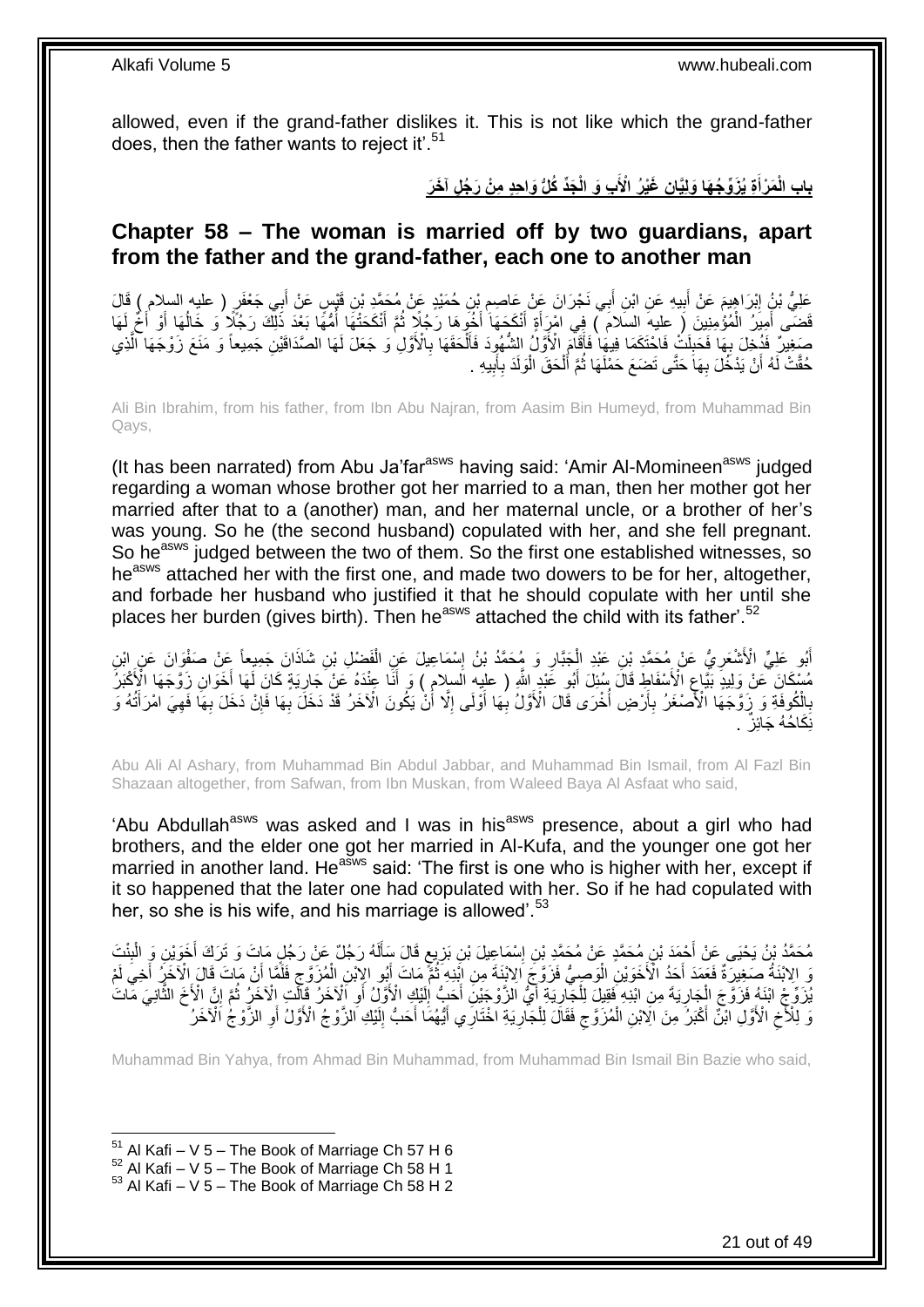'A man asked him<sup>asws</sup> about a man who died and left two brothers and the daughter, and the daughter was young. So one of the brothers was the executor of the will, so he got the daughter married to his own son. Then the father who got the son married, died. So when he died, the other brother said, 'He did not get his son married, so he got the girl married to his own son. So it was said to the girl, which of the two husbands is more beloved to you, the former or the later?' She said, 'The later'. Then the second brother died, and for the first brother was son older than the son of the one who had given in marriage. So he said to the girl, 'Choose which of the two is more beloved to you, the first husband or the last?'

فَقَالَ الرِّوَايَةُ فِيهَا أَنَّهَا لِلزَّوْجِ الْأَخِيرِ وَ ذَلِكَ أَنَّهَا [تَكُونُ] قَدْ كَانَتْ أَدْرَكَتْ حِينَ زَوَّجَهَا وَ لَيْسَ لَهَا أَنْ تَنْقُضَ مَا عَقَدَتْهُ بَعْدَ ِ  $\zeta$ َ َ َ َ إِدْرَاكِهَا . ِ

So he (the narrator) said, 'The report has in it that she is for the later husband, and that is because she had happened to have reached adulthood when she was married off, and it is not for her that she breaks what she had bonded to, after her adulthood'.<sup>54</sup> (p.s.  $-$  This is not a Hadeeth)

> باب الْمَرْأَةِ تُوَلِّى أَمْرَهَا رَجُلًا لِيُزَوِّجَهَا مِنْ رَجُلٍ فَزَوَّجَهَا مِنْ غَيْرِهِ **َ َ**

### <span id="page-21-0"></span>**Chapter 59 – The woman turn her affair to a man to get her married off to a man, but he marries her off to someone else**

عَلِيُّ بِنُ إِبْرَاهِيمَ عَنْ أَبِيهِ وَ مُحَمَّدُ بْنُ يَحْيَى عَنْ أَحْمَدَ بْنِ مُحَمَّدٍ جَمِيعاً عَنِ ابْرِ أَبِي عُمَيْرٍ عَنْ حَمَّادِ بْنِ عُثْمَانَ عَنِ الْحَلَيِيِّ َ َ **!** َ ِ ِ<br>پہ ْ ْ عَنْ أَبِي عَبْدِ اللَّهِ ( عليه السلام ) فِي امْرَأَةٍ وَلَّتْ أَمْرَ هَا رَجُلًا فَقَالَتْ زَوِّجْنِي فُلَاناً فَقَالَ إِنَّي لَا أُزَوِّجُكِ حَتَّى تُشْهِدِيَ لِي أَنَّ ِ َ َ َ ِ ُ أَمْرَكَ بِيَّدِي فَأَشْهَدُتْ لَهُ فَقَالَ عِنْدُ الثَّزْوِيجَ لَلَّذِي يَخْطُبُهَا يَا فُلَانُ عَلَيْكَ كَذَا وَّ كَذَا قَالٍ نَعَعُ فَقَالَ هُوَ لَلْقَوْمِ اشْهَدُوا أَنَّ ذَلِكَ لَمَا َ **!** َ ِ ْ َّ ِ ِ َ عِنْدِي وَ قَذْ زَوَّ جُتُهَا نَفْسِي فَقَالَتِ الْمَرْأَةُ لَّا وَ لَا كَرَامَةَ وَ مَا أَمْرِي إِلَّا بِيَدِي وَ مَا وَلَّيْتُكَ أَمْرِي إِلَّا حَيَاءً مِنَ الْكَلَامِ قَالَ تُنْزَعُ ِ َ ֺ<u>֓</u>֓֡֡֡֡֡֡֡֝ ْ ِ ْ ِ َ َّ ِ مِنْهُ وَ تُوجَعُ رَأْسُهُ . **ٔ** 

Ali Bin Ibrahim, from his father, and Muhammad Bin Yahya, from Ahmad Bin Muhammad, altogether, from IBn Abu Umeyr, from Hammad Bin Usman, from Al Halby,

(It has been narrated) from Abu Abdullah<sup>asws</sup> regarding a woman who authorised her matter to a man, so she said, 'Get me married to so and so'. So he said, 'I will not get you married until you bear witness for me that your matter is in my hands'. So she bore witness for him. So he said during the marriage to the one who had proposed to her, 'O so and so, upon you is such and such (a debt)'. He said, 'Yes'. So he said to the group of people who were present, 'That is present for her with me, and that I have married her myself'. So the woman said, 'No, and there is no prestige, and my command is not except in my own hands, and I had not authorised my command to you except due to embarrassment from the speaking (myself)'. He<sup>asws</sup> said: 'She would be snatched away from him, and he should be given a (knock on the) head (to be shamed)'.

مُحَمَّدُ بْنُ يَحْيَى عَنْ أَحْمَدَ بْنِ مُحَمَّدٍ عَنْ عَلِيِّ بْنِ النُّعْمَانِ عَنْ أَبِي الصَّبَّاحِ الْكِنَانِيِّ عَنْ أَبِي عَبْدِ اللَّهِ ( عليه السلام ) مِثْلَهُ . ْ ِ لَ **ٔ** َ

<sup>1</sup>  $54$  Al Kafi – V 5 – The Book of Marriage Ch 58 H 3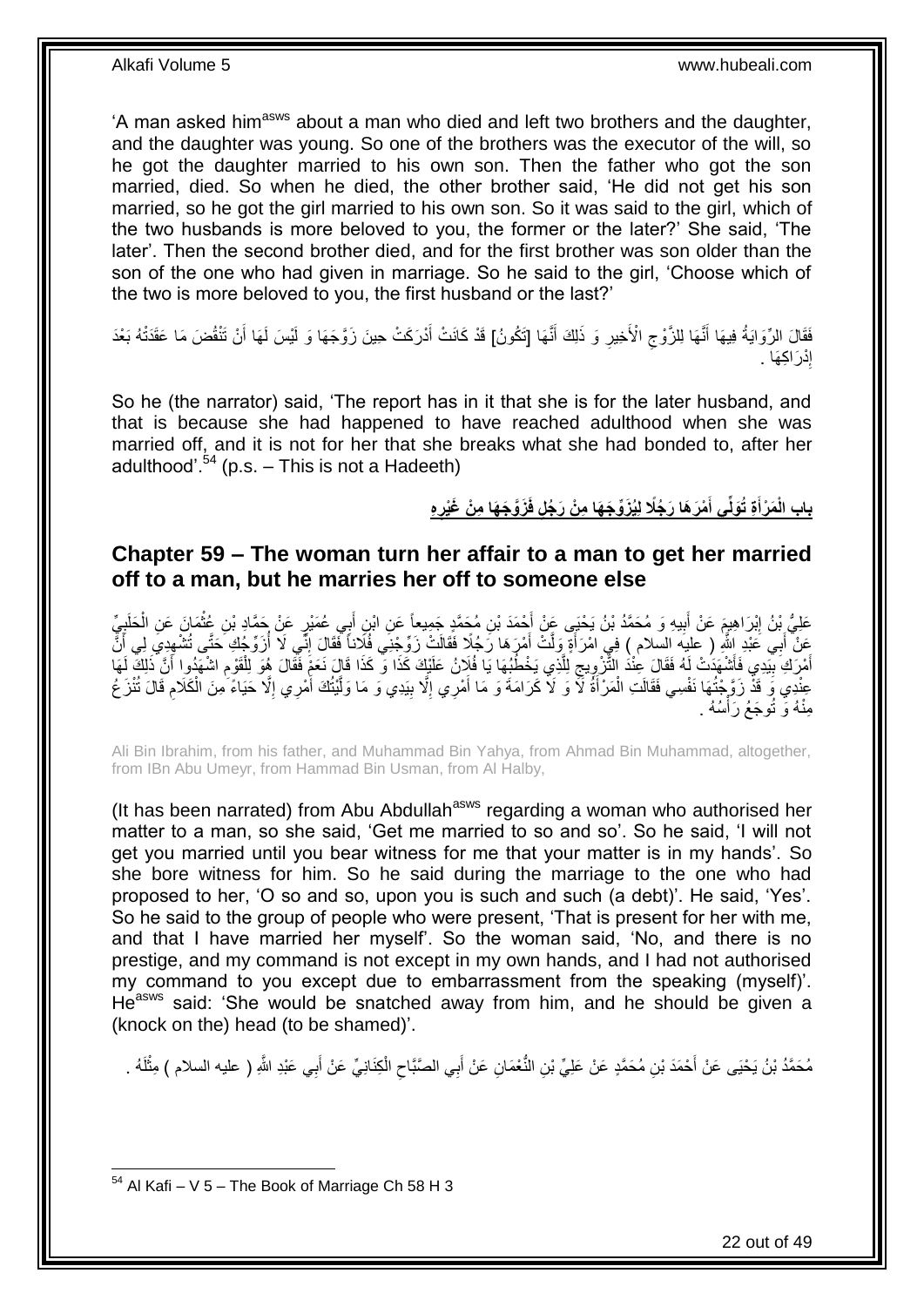Muhammad Bin Yahya, from Ahmad Bin Muhammad, from Ali Bin Al Numan, from Abu Al Sabbah Al Kinany, from Abu Abdullah<sup>asws</sup> – similar to it.<sup>55</sup>

> **َتل فُوا ْم َيأ ا ُزِّو ُجوا لَ ذَ َّن ال ِّصَغا َر إ باب أ ْ َ**

### <span id="page-22-0"></span>**Chapter 60 – The young ones, when they are married off, would not be harmonising**

ُحَمَّدُ بْنُ إِسْمَاعِيلَ عَنِ الْفَضْلِ بْنِ شَاذَانَ وَ عَلِيُّ بْنُ إِبْرَاهِيمَ عَنْ أَبِيهِ جَمِيعاً عَنِ ابْنِ أَبِي عُمَيْرٍ عَنْ هِشَامِ بْنِ الْحَكَمِ عَنْ َ **⊥** َ ِ ْ ِ ِ ْ ِ أَبِي عَبْدِ اللَّهِ أَوْ أَبِي الْحَسَنِ ( عَليه السلام ) قَالَ قِيلَ لَهُ إِنَّا نُزَوُّجُ صِبْيَانَنَا وَ هُمْ صِغَانٌ قَالَ فَقَالَ إِذَا زُوِّجُوا وَ هُمْ صِغَانٌ لَمْ ْ َ ِ لَ يَكَاْدُوا يَتَأَلَّفُوا . َّ َ

Muhammad Bin Ismail, from Al Fazl Bin Shazaan, and Ali Bin Ibrahim, from his father, altogether, from Ibn Abu Umeyr, form Hisham Bin Al Hakam,

(It has been narrated) from Abu Abdullah<sup>asws</sup> or Abu Al Hassan<sup>asws</sup>, said, 'It was said to him<sup>asws</sup> (by the narrator that) 'We tend to get our your children married when they are young'. So he<sup>asws</sup> said: 'When they are married and they are small, they fail to develop good relationship'.<sup>56</sup>

> باب الْحَدِّ الَّذِى يُدْخَلُ بِالْمَرْأَةِ فِيهِ **َ**

### <span id="page-22-1"></span>**Chapter 61 – The (age) limit which the woman can be copulated with**

عِدَّةٌ مِنْ أَصْحَابِنَا عَنْ سَهْلِ بْنِ زِيَادٍ عَنْ أَحْمَدَ بْنِ مُحَمَّدٍ بْنِ أَبِي نَصْرٍ عَنْ خَبْدِ الْكَرِيمِ بْنِ عَمْرٍو عَنْ أَبِي بَصِيرٍ عَنْ أَبِي َ ِ **∣** َ ِ َ َ ِ ِ ْ جَعْفَرٍ ( عليه السلام ) قَالَ لَا يُدْخَلُ بِالْجَارِيَةِ حَتَّىَ يَأْتِيَ لَهَا تِسْئُمْ سِنِينَ أَوْ عَشْرُ سِنِينَ َ َ ْ ِ ْ ِ

A number of our companions, from Sahl Bin Ziyad, from Ahmad Bin Muhammad Bin Abu Nasr, from Abdul Kareem Bin Amro, from Abu Baseer,

(It has been narrated) from Abu Ja'far $a<sup>asws</sup>$  having said: 'One cannot copulate with the girl until there come to her nine years or ten years'.<sup>57</sup>

عَلِيُّ بِنُ اِبْرَاهِيمَ عَنْ أَبِيهِ وَ مُحَمَّدُ بْنُ يَحْيَى عَنْ أَحْمَدَ بْنِ مُحَمَّدٍ جَمِيعاً عَنِ ابْنِ أَبِي عُمَيْرٍ عَٖنْ جَمَّادٍ عَنِ الْحَلَبِيِّ عَنْ أَبِي ِ َ **ֽו ∶** ْ َ ِ َ عَبْدِ اللَّهِ (َ عليه السلام ) قَالَ قَالَ إِذَا تَزَوَّجَ الرَّجُلُ الْجَارِيَةَ وَ هِيَ صَغِيرَةٌ فَلَا يَدْخُلْ بِهَا حَتَّىً يَأْتِيَ لَهَا تِسْعُ سِنِينَ َ ِ **∶** ْ ْ

Ali Bin Ibrahim, from his father, and Muhammad Bin Yahya, from Ahmad Bin Muhammad, altogether, from Ibn Abu Umeyr, from Hammad, from Al Halby,

(It has been narrated) from Abu Abdullah<sup>asws</sup> having said: 'When the man gets married to the girl and she is young, so he should not copulated with her until there come to her nine years'.<sup>58</sup>

حُمَيْدُ بْنُ زِيَادٍ عَنِ الْحَسَنِ بْنِ مُحَمَّدِ بْنِ سَمَاعَةَ عَنْ صَفْوَإِنَ بْنِ يَحْيَى عَنْ مُوسَى بْنِ بَكْرٍ عَنْ زُرَارَةَ عَنْ أَبِي جَعْفَرٍ ( عليه ْ ِ َ السلام ) قَالَ لَا يُذْخَلْ بِالْجَارِيَةِ حَتَّى يَأْتِيَ لَهَا تِسْعُ سِنِينَ أَوْ عَشْرُ سِنِينَ . اُ ا<br>ا ِ ْ ِ

- $56$  Al Kafi V 5 The Book of Marriage Ch 60 H 1
- $57$  Al Kafi V  $5$  The Book of Marriage Ch 61 H 1

 $55$  Al Kafi – V 5 – The Book of Marriage Ch 59 H 1

 $58$  Al Kafi – V 5 – The Book of Marriage Ch 61 H 2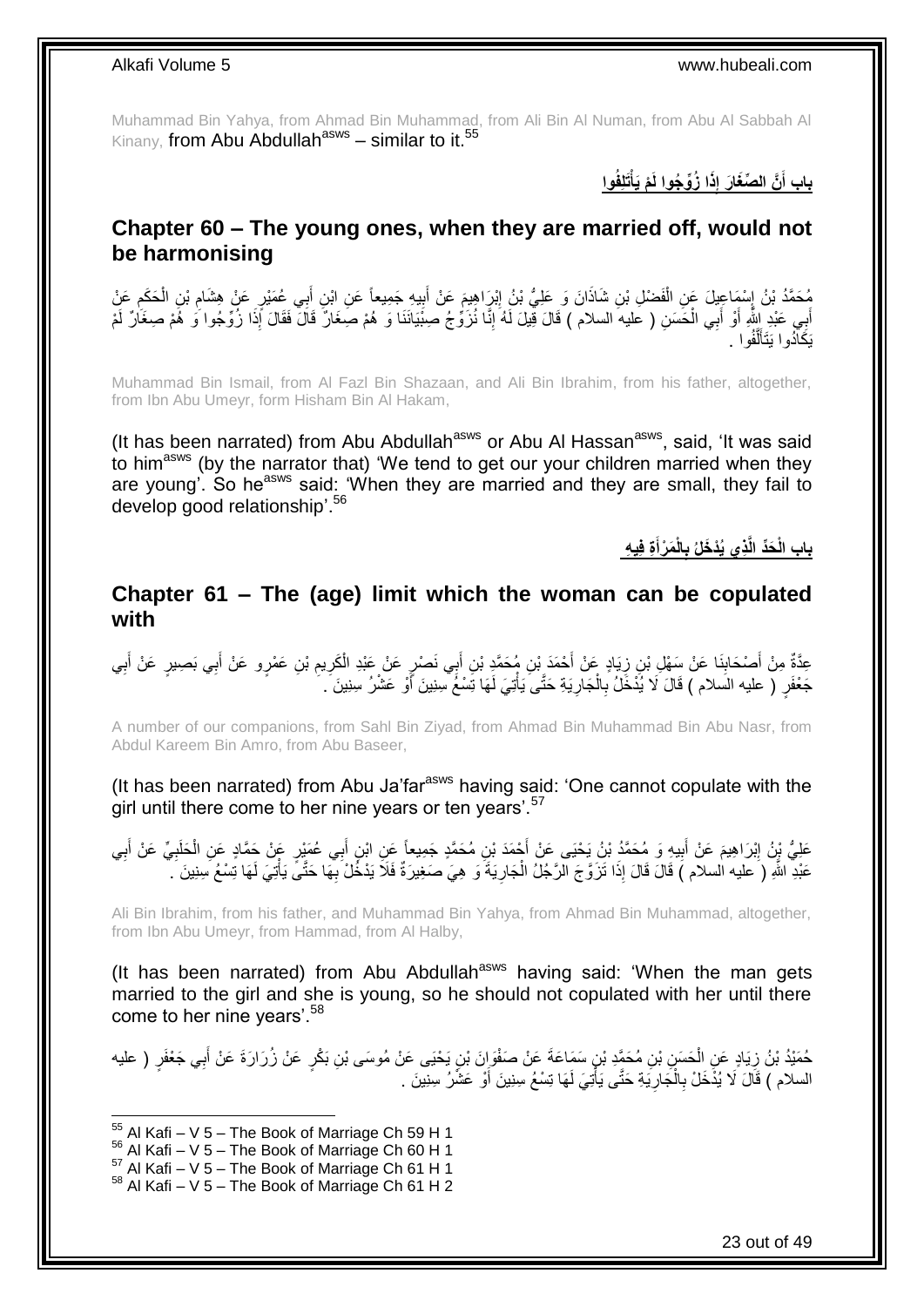Humeyd Bin Ziyad, from Al Hassan Bin Muhammad Bin Sama'at, from Safwan Bin Yahya, from Musa Bin Bakr, from Zurara,

(It has been narrated) from Abu Ja'far $a<sup>asws</sup>$  having said: 'One cannot copulated with the girl until there come to her nine years, or ten years'.<sup>59</sup>

عَذْهُ عَنْ زَكَرِيَّا الْمُؤْمِنِ أَوْ بَيْنَهُ وَ بَيْنَهُ رَجُلٌ وَ لَا أَعْلَمُهُ إِلَّا حَذَّثَنِي عَنْ عَمَّارِ السِّجِسْنَانِيِّ قَالَ سَمِعْتُ أَبَا عَبْدِ الثَّهِ (ِ عليه<br>. اً<br>ا ا َ ْ ¦ َ َ السِلام ) يَقُولُ لِمَوْلًى لَهُ انْطَلِقْ فَقُلْ لِلْقَاضِي قَالَ رَسُولُ اللَّهِ ( صلى الله عليه ًوأله ) حَدُّ الْمَرْأَةِ أَنْ يُدْخَلَ بِهَا عَلَى زُوْجِهَا َ ْ ْ ِ ابْنَةُ تِسْعْ سِنِينَ .  $\zeta$ 

From him, from Zakariyya Al Momin, or between him and a man and I do not know except that he narrated to me from Ammar Al Sajistany who said,

'I heard Abu Abdullah<sup>asws</sup> saying to a slave of his<sup>asws</sup>, 'Go and say to the judge: 'Rasool-Allah<sup>saww</sup> said: 'A limit of the woman that she can be copulated with by her husband, is a girl of nine years'.<sup>60</sup>

> **َة َو َيَت َزَّو ُج اْبُن ُه اْبَنَت َها َم ْرأ باب ال َّر ُج ل َيَت َزَّو ُج الْ َ**

### <span id="page-23-0"></span>**Chapter 62 – The man marries the woman, and his son marries her daughter**

أَبُو عَلِيٍّ الْأَشْعَرِيُّ عَنْ مُحَمَّدِ بْنِ عَبْدِ الْجَنَّارِ عَنْ صَفْوَانَ بْنِ يَحْيَى عَنْ عِيصِ بْنِ الْقَاسِمِ عَنْ أَبِي عَبْدِ اللَّهِ ( عليه السلام ) ِ ْ ِ ْ ¦ َ َ َالَ سَأَأَنَّهُ عَنِ الْرَّجُلِ يُطَلِّقُ امْرَأَتَهُ ثُمَّ خَلَفَ عَلَيْهَا رَجُلٌ بَعْدُ فَوَلَدَتَّ لِلْآخَرِ هَلْ وَذَهُ هَا مِنَ الْآخَرِ لِوَلَدِ الْأَوَّلِ مِنْ غَيْرِهَا ُ َ ِّ ْ َ ِ ِ ِ قَالَ نَعَمْ

Abu Ali Al Ashary, from Muhammad Bin Abdul Jabbar, from Safwan Bin Yahya, from Ays Bin Al Qasim,

(It has been narrated) from Abu Abdullah $a<sup>asws</sup>$ , said, 'I asked him $a<sup>asws</sup>$  about the man who divorced his wife, then she was married by a man afterwards, so she gave birth for the later one. Are her children from the later one Permissible unto the children of the former one, from other than herself?' He<sup>asws</sup> said: 'Yes'.

قَالَ وَ سَأَلْتُهُ عَنْ رَجُلٍ أَعْثَقَ سُرِّيَّةً لَهُ ثُمَّ خَلَفَ عَلَيْهَا رَجُلٌ بَعْدَهُ ثُمَّ وَلَدَتْ لِلْأَخَرِ هَلْ يَحِلُّ وَلَدُهَا لِوَلَدِ الَّذِي أَعْتَقَهَا قَالَ نَعَمْ . **∶** ُ ُ لَ َ ֺ֦֦֪֦֧֦֦֖֦֦֪֦֧֦֪֦֧֦֪֪֦֧֦֪֦֪֪֦֧֦֪֦֧֦֧֦֪֦֧֦֧֦֪֪֦֧֪֦֧֪֦֧֦֧֦֧֝֟֟֟֟֟֟֟֟֟֟֟֟֟֟֟֟֟֟֟֟֟֟֓֕֬֟֓֡֟֓֟֓֞֟֟֓֞֟֟֟֟֟֟֟֩֓֞֟֟֟֟֟֟ َ َ َّ

He (the narrator) said, 'And I asked him<sup>asws</sup> about a man who freed a concubine of his, then she was married by a man afterwards, then she gave birth for the later one. Are her children Permissible for the one who freed her?' He<sup>asws</sup> said: 'Yes'.<sup>61</sup>

مُحَمَّدُ بْنُ يَحْيَى عَنْ مُحَمَّدِ بْنِ الْحُسَيْنِ عَنْ صَفْوَانَ وَ أَحْمَدُ بْنُ مُحَمَّدٍ الْعَاصِمِيُّ عَنْ عَلِيِّ بْنِ الْحَسَنِ بْنِ فَضَّالٍ عَنِ الْعَبَّاسِ ْ ْ ْ ْ َبْنِ عَامِرٍ عَنْ صَفْوَانَ بْنِ يَحْيَى عَنْ شُعَيْبِ الْعَقَرْقُوفِيِّ قَالَ سَأَلْتُ أَبَا عَيْدِ اللَّهِ [ عليه السلام ) عَنِ اَلرَّجُلِ يَكُونُ لَهُ الْجَارِيَةُ َ ْ َ ْ ِ ْ لَ ِفَعَ عَلَيْهَا يَطْلُبُ وَلَدَهَا فَأَمْ يُرْزَقْ مِنْهَا وَلَداً فَوَهَبَهَا لِأَخْيهِ أَوْ بَاعَهَا فَوَلَدَتْ لَهُ أَوْلَاداً أَ يُزَوِّجُ وَلَدَهُ مِنْ خَيْرِهَا وَلَدَ أَخِيهِ مِنْهَا َ اُ ُ َ ِ َ فَقَالَ أَعِدْ عَلَيَّ فَأَعَدْتُ عَلَيْهِ فَقَالَ لَا بَأْسَ بِهِ . َ ا<br>ا ِ :<br>ا

Muhammad Bin Yahya, from Muhammad Bin Al Husayn, from Safwa, and Ahmad Bin Muhammad Al Asimy, form Ali Bin Al Hassan Bin Fazzal, from Al Abbas Bin Aamir, from Safwan Bin Yahya, from Shuayb Al Aqarquqy who said,

1  $59$  Al Kafi – V 5 – The Book of Marriage Ch 61 H 3  $^{60}$  Al Kafi – V 5 – The Book of Marriage Ch 61 H 4  $61$  Al Kafi – V 5 – The Book of Marriage Ch 62 H 1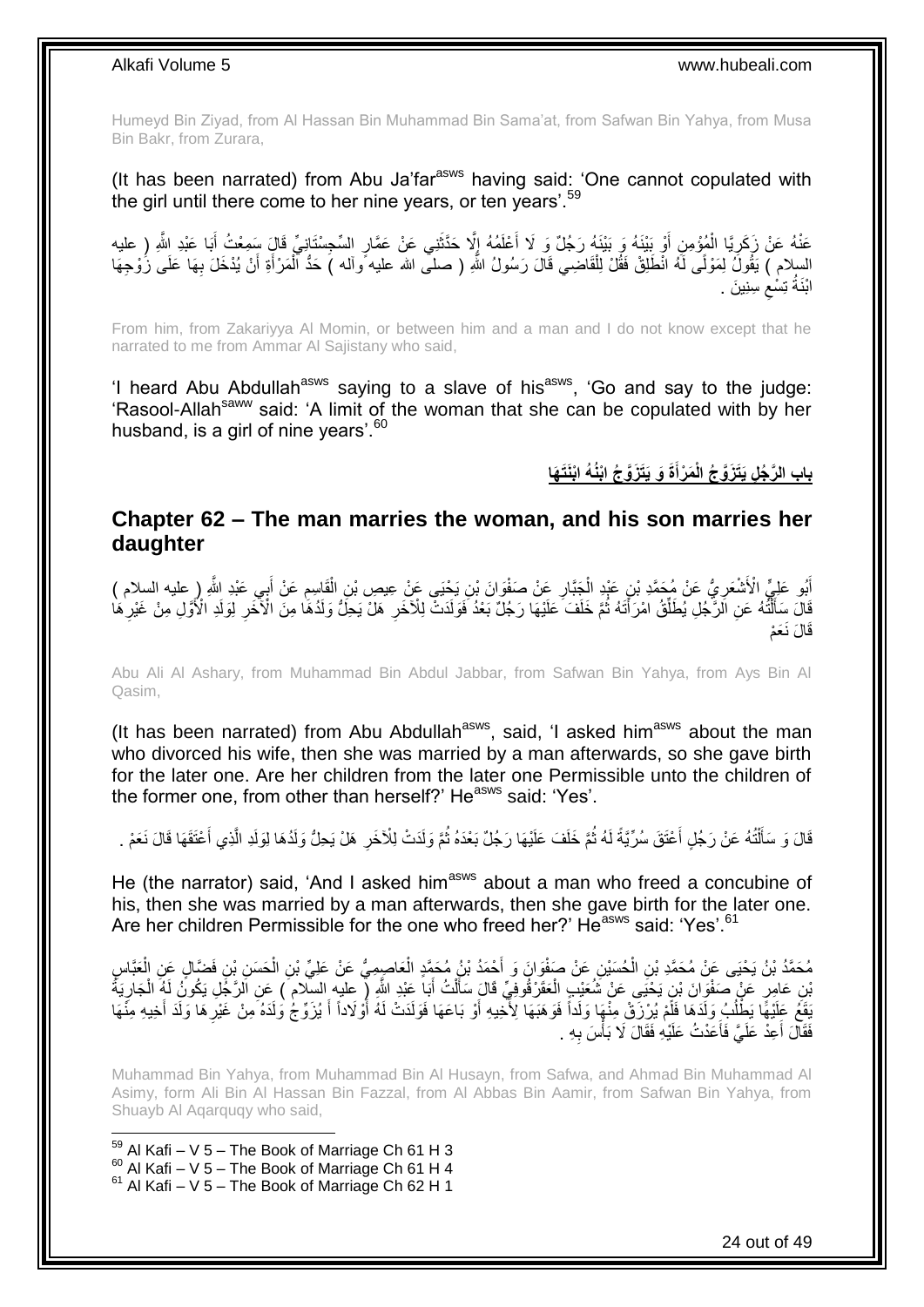'I asked Abu Abdullah<sup>asws</sup> about the man who happened to have the slave girl for him. He fell upon her seeking her child, but was not Graced with a child from her. So he gifted her to his brother, or sold her, so she gave birth to children for him. Can his children from other than her marry the children of his brother from her?' So he<sup>asws</sup> said: 'He<sup>asws</sup> told me to repeat it, so I repeated it to him<sup>asws</sup>. So he<sup>asws</sup> said : 'There is no problem with it'.<sup>62</sup>

يَ عَنْهُ عَنِ الْحُسَيْنِ بْنِ خَالِدٍ الصَّيْرِ فِيٍّ قَالَ سَأَلْتُ أَبَا الْحَسَنِ ( عِليهِ السلام ) عَنْ هَذِهِ الْمَسْأَلَةِ فَقَالٍ كَرِّرْهَا عَلَيَّ قُلْتُ لَهُ إِنَّهُ ْ َ ْ ِ ْ لَ َ ْ ْ َ كَانَتْ لِي جَارِيَةٌ فَلَمْ تُزَّزَقْ مِنِّي وَلَداً فَبِعْتُهَا فَوَلَدَتْ مِنْ غَيْرِي وَلَداً وَ لِي وَلَد<br>كُلفتْ لِي جَارِيَةٌ فَلَمْ تُزَّزَقْ مِنِّي وَلَداً فَبِعْتُهُو فَلَدَتْ مِنْ غَيْرِي وَلَداً وَ لِي وَلَدٌ م ِ **∶** ِ ُ ِ ُنْرَوِّجُ مَا كَانَ لَهَا مِنْ وَلَدٍ قَبْلَكَ يَقُولُ قَبْلَ أَنْ يَكُونَ لَكَ

And from him, from Al Husayn Bin Khalid Al Sayrafi who said,

'I asked Abu Al-Hassan<sup>asws</sup> about this problem, so he<sup>asws</sup> said: 'Repeat it to me<sup>asws</sup>'. I said to him<sup>asws</sup>, 'There used to be a slave girl for me, but she was not Graced with a child from me. So I sold her, and she gave birth to children from someone else, and for me are children from other than her. So, can I give my children from other than her in marriage to her children?' He<sup>asws</sup> said: 'You can give in marriage to what was for her from the children before you, before she came to be for you'.<sup>63</sup>

وَ عَنْهُ عَنْ زَيْدٍ بْنِ الْجُهَنْدِمِ الْهِلَالِيِّ قَالَ سِأَلْتٍ أَبَا عَبْدِ اللَّهِ ( عليه السلام ) عَنِ الرَّجُلِ يَتَزَوَّجُ الْمَرْأَةَ وَ يُزَوِّجُ ابْنَهُ ابْنَتَهَا فَقَالَ َ ْ َ ِ ْ ֺ֖֪֧֚֚֚֚֚֚֚֚֚֚֚֚֚֚֚֚֚֚֚֚֘֝֘֝֘֝֝֝ ْ َ ْ إِنْ كَانَتِ الِابْنَةُ لَهَا قَبْلَ أَنَّ يَتَزَوَّجَ بِهَا فَلَا بَأْسَ . ِ َ لَ ا

And from him, from Zayd Bin Al Juhaym Al Hilaly who said,

'I asked Abu Abdullah<sup>asws</sup> about the man who married the woman, and his son married her daughter. So he<sup>asws</sup> said: 'If the daughter was for her before he married her, so there is no problem<sup>'.64</sup>

> **ن** ا**لصِّبْيَا باب َت ْز ويج**

### <span id="page-24-0"></span>**Chapter 63 – Marriage of the children**

مُحَمَّدُ بْنُ يَحْيَى عَنْ عَبْدِ اللَّهِ بْنِ مُحَمَّدٍ عَنْ عَلِيٍّ بْنِ الْحَكَمِ عَنْ أَبَانٍ بْنِ عُثْمَانَ عَنِ الْفَضْلِ بْنِ عَبْدِ الْمَلِكِ قَالَ سَأَلْتُ أَبَا عَبْدِ ْ **ٔ** َ ِ ْ َ ْ َ ْ اللَّهِ ( عِلْيه إِلسَّلام ) عَنِ الرَّجُلِِّ يُزَوِّجُ ابْنَهُ وَ هُوَ صَغِيرٌ قَالَ لَا بَأْسَ قَلْتُ يَجُونُ طَلَاقُ الْأَبِ قَالَ لَا قُلْتُ عَلَى مَنِ الصَّدَاقُ :<br>أا ْ ْ قَالَ كُلِّي الْأَبِ إِنْٰ كَانَ ضَمِّنَهُ لَهُمْ وَ إِنْ لَمْ يَكُنْ ضَمِنَهُ فَهُوَ عَلَى الْغُلَامِ إِلَّا أَنْ لَا يَكُونَ لِلْغُلَامِ مَالٌ فَهُوَ ضَامِنٌ لَمَّ وَ إِنْ لَمْ َ ِ ِ ْ ِ ِ ِ ِ ْ يَكُنْ ضَمِنَ وَ قَالَ إِذَا زَوَّجَ الرَّجُلُ ٰابْنَهُ فَذَلِكَ إِلَى أَبِيهِ وَ إِذَا زَوَّجَ الِابْنَةَ جَازَ ِ َ ِ

Muhammad Bin Yahya, form Abdullah Bin Muhammad, from Ali Bin Al hakam, from Aban Bin Usman, from Al Fazl Bin Abdul Malik who said,

'I asked Abu Abdullah<sup>asws</sup> about the man who got his son married and he was young. He<sup>asws</sup> said: 'There is no problem'. I said, 'Is a divorce of the father allowed?' He<sup>asws</sup> said: 'No'. I said, 'Upon whom is the dower?' He<sup>asws</sup> said: 'Upon the father, if he was responsible for him to them, and if he did not happen to be responsible for it, so it would be upon the boy, unless there does not happen to be any wealth for the boy, so he would be responsible for it, even if he did not take responsibility for it (the

 $62$  Al Kafi – V 5 – The Book of Marriage Ch 62 H 2

 $^{63}$  Al Kafi – V 5 – The Book of Marriage Ch 62 H 3

 $64$  Al Kafi – V 5 – The Book of Marriage Ch 62 H 4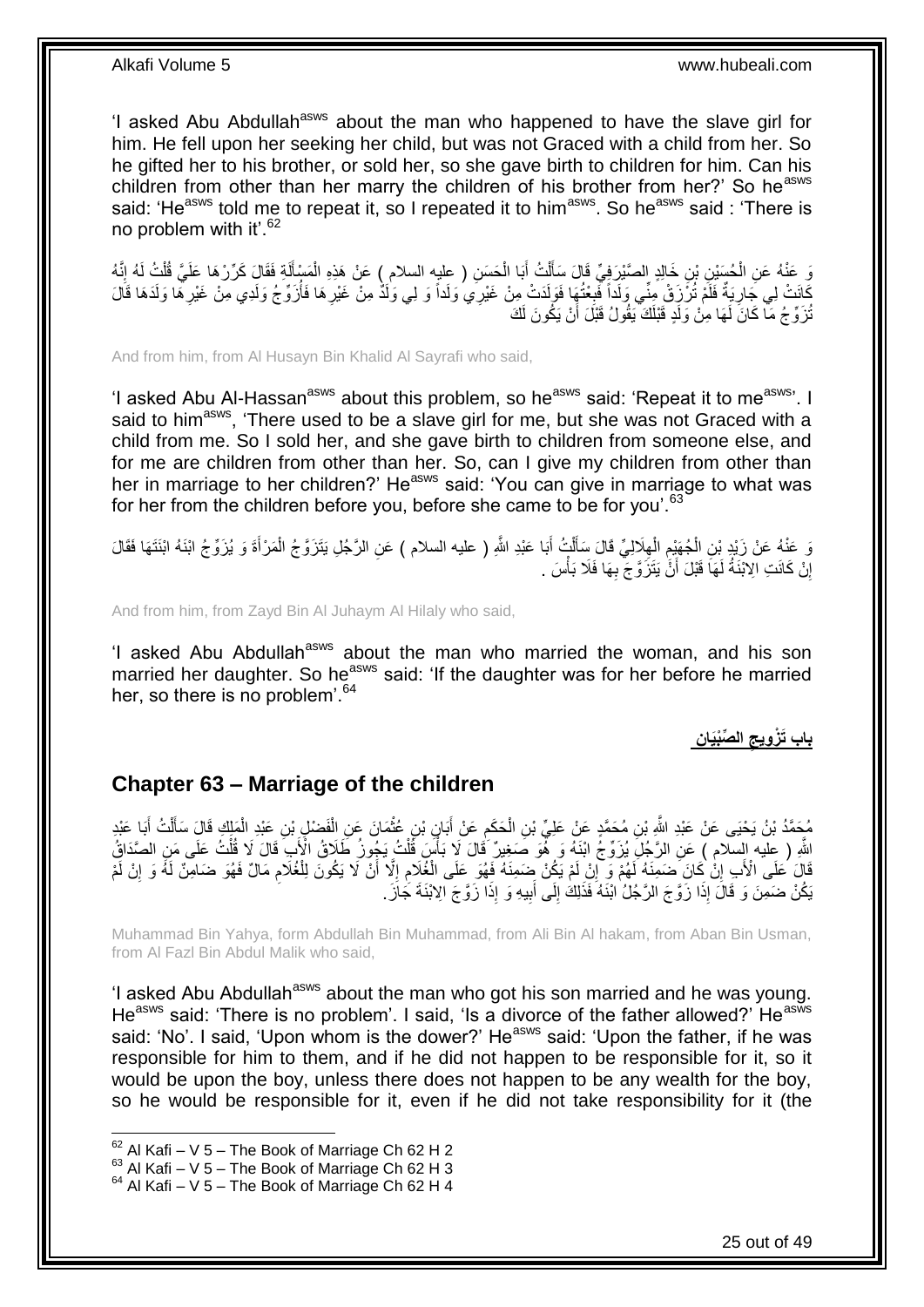marriage)'. And he<sup>asws</sup> said: 'When the man gets his son married, so that is up to him (the son), and when he gets his daughter married, so it is allowed<sup>'.65</sup>

مُحَمَّدُ بِنُ يَحْيَى عَنْ أَحْمَدَ بْنِ مُحَمَّدٍ عَنِ الْحَسَنِ بْنِ عَلِيٍّ بْنِ فَضَّالٍ عَنْ عَبْدِ اللَّهِ بْنِ بُكَيْرٍ عَنْ عُبَيْدِ بْنِ زُِرَارَةَ قَالَ سَأَلْتُ أَبَا ْ َ َ ْ َ عَبْدٍ اللّهِ ( عليه السلام ) عَنِّ الرَّجُلِ يُزَوِّجُ ابْنَهُ وَ هُوَ مُعَغِيرٌ قَالَ إِنْ كَانَ لِابْنِهِ مَالٌ فَعَلَيْهِ الْمَهْرُ وَ َإِنْ لَمْ يَكُنْ لِلِابْنِ مَالٌ ِ ِ ْ **∶** فَالْأَبُ ضَامِنُ الْمَهْرِ ضَمِنَ أَوَ لَمْ يَضْمَنْ . ْ

Muhammad Bin Yahya, from Ahmad Bin Muhammad, from Al Hassan Bin Ali Bin Fazzal, from Abdullah Bin Bukeyr, form Ubeyd Bin Zurara who said,

'I asked Abu Abdullah<sup>asws</sup> about the man who got his son married and he was young. He<sup>asws</sup> said: 'If there was wealth for his son, so the dower is upon him, and there did not happen to be any wealth for the son, so the father is responsible for the dower, whether he undertakes the responsibility or does not undertake the responsibility<sup>'66</sup>

مُحَمَّدُ بْنُ يَحْيَى عَنْ أَحْمَدَ بْنِ مُحَمَّدٍ عَنْ عَلِيٍّ بْنِ الْحَكَمِ عَنِ الْعَلَاءِ بْنِ رَزِينٍ عَنْ مُحَمَّدِ بْنِ مُسْلِمٍ عَنْ أَحَدِهِمَا ( عليهما<br>. ِ ْ ِ ْ َ َ ֧֖֧֖֖֖֖֧֧֖֧֧֧֦֧֧֚֚֚֚֚֚֚֝֝֟֓֝֓֝֓֟֓֓֝֬֟֓֟֓֟֓֟֓֝֬֝֓֝֓֟֓֡֬֬֝֓֝ السلام ِ) قَالَ سَأَلْتُهُ عَنْ رَجُلٍ كَانَ لَهُ وُلَّدٌ فَزَوَّجَ مِنْهُمُ اثْنَيْنٍ وَ فَرَضَ الصَّدَاقُ ثُمَّ مَاتَ مِنْ أَيْنَ يُحْسَبُ الصَّدَاقُ مِنْ جُمْلَةِ ا<br>: ْ ْ َ ُ الْمَالِ أَوَّ مِنْ حِصَّتِهِمَا قَالَ مِنْ جَمِيعِ الْمَالِ إِنَّمَا هُوَ بِمَنْزِلَةِ الدَّيْنِ . لَ ِ ِ ِ ْ ِ ِ َ ْ

Muhammad Bin Yahya, form Ahmad Bin Muhammad, from Ali Bin Al Hakam, from Al A'ala Bin Razeyn, from Muhammad Bin Muslim,

(It has been narrated) from one of the two  $(5<sup>th</sup>$  or  $6<sup>th</sup>$  Imam<sup>asws</sup>), said, 'I asked him<sup>asws</sup> about a man who has children for him, so he got them married, and the dower was necessitated. Then he died. So, from where would the dower be reckoned to be from, the entirety of the wealth, or from their respective shares?' He<sup>asws</sup> said: 'From the entirety of the wealth. But rather, it is at the status of the debts'. $67$ 

عِدَّةٌ مِنْ أَصْحَابِذَا عَنْ سَهْلِ بْنِ زِيَادٍ وَ مُحَمَّدُ بْنُ يَجْيَى عَنْ أَحْمَدَ بْنِ مُحَمَّدٍ وَ عَلِيُّ بْنُ إِبْرَاهِيمَ عَنْ أَبِيهِ جَمِيعاً عَنِ ابْنِ ِ َ ِ ِ َ ِ َ مَحْبُوبٍ عَنِ ابْنِ رِئَابٍ عَنْ أَبِيِّ عُيِّنْدَةَ الْحَذَّاءِ قَالَ سَأَلْتُ أَبَا جَعْفَرٍ ( عليه السلام ) عَنْ غُلَامٍ وَ جَارِيَةٍ زَوَّجَهُمَا وَلِيَّانِ لَهُمَا وَ ْ َ **∶** ِ ׇ֖֧֧֧֧֧֧֧֧ׅ֧֧֚֚֚֚֚֚֚֚֚֚֚֚֚֚֚֚֚֚֚֚֚֚֬֝֘֝֘֝֬֜֡֟֓֡֬֓֜֡֓֜֡֜֡֓֜֓֓ َ ْ َ هُمَا غَيْرُ مُذَّرِكَيْنَ فَقَالَ النِّكَاحُ جَائِزٌ وَ أَيُّهُمَا أَدْرَكَ كَانَ لَهُ الْخِيَارُ وَ إِنْ مَاتَا قَبْلَ أَنْ يُدْرِكَا فَلَّا مِيرَاثَ بَيْنَهُمَا وَ لَا مَهْرَ إِلَّا أ<br>مُسَيَّدُ بَيْنَهُمَا وَ لَا مَهْر َ ِ ْ َ َ ِ ِ َ ا<br>ا يَكُونَا قَدْ أَدْرَكَا وَ رَضِيَا َ

A number of our companions, from Sahl Bin Ziyad and Muhammad Bin Yahya, from Ahmad Bin Muhammad, and Ali Bin Ibrahim, from his father, altogether from Ibn Mahboub, from Ibn Raib, from Abu Ubeyda Al Haza'a who said,

'I asked Abu Ja'far<sup>asws</sup> about a boy and a girl who were both married by their guardians, and both of them were without adulthood. So he<sup>asws</sup> said: 'The marriage is valid, and whichever of the two matures, would have the choice for it, and if they were to die before they mature, so there would be no inheritance between the two, nor any dower, except if both had matured and were both pleased (with the marriage)'.

قُلْتُ فَإِنْ أَدْرَكَ أَحَدُهُمَا قَبْلَ الْآخَرِ قَالَ يَجُوزُ ذَلِكَ عَلَيْهِ إِنْ هُوَ رَضِيَ قُلْتُ فَإِنْ كَانَ الرَّجُلُ الَّذِي أَدْرَكَ قَبْلَ الْجارِيَةِ وَ رَضِيَ ِ ْ ِ ِ َ َ ِ ْ ₹, ْ َ َّ َ بِالنِّكَاحَ ثُمَّ مَاتَ قَبْلَ أَنْ تُدْرِكَ الْجَارِيَةُ أَ تَرِثُهُ قَالَ نَعَمْ يُغَزَلُ مِيرَاثُهَا مِنْهُ حَتَّى تُدْرِكَ فَتَحْلِفَ بِاللَّهِ مَا دَعَاهَا إِلَى أَخْذِ الْمِيرَاثِ ِ ْ ِ ا<br>ا ِ ِ ْ َ ِ ِ **∶** المعالج المعالج المعالج المعالج المعالج المعالج المعالج المعالج المعالج المعالج المعالج المعالج المعالج المعا<br>المعالج <u>្</u> ِ ِ إِلَّا رِضَمَاهَا بِالتَّزْوِيجِ ثُمَّ يُدْفَعُ إِلَيْهَا الْمِيرَاثُ وَ نِصْفُ الْمَهْرِ ْ ْ لَ  $\frac{1}{2}$ ُ ِ **∶ ∶** ِ ِ

 $65$  Al Kafi – V 5 – The Book of Marriage Ch 63 H 1

 $^{66}$  Al Kafi – V 5 – The Book of Marriage Ch 63 H 2

 $67$  Al Kafi – V 5 – The Book of Marriage Ch 63 H 3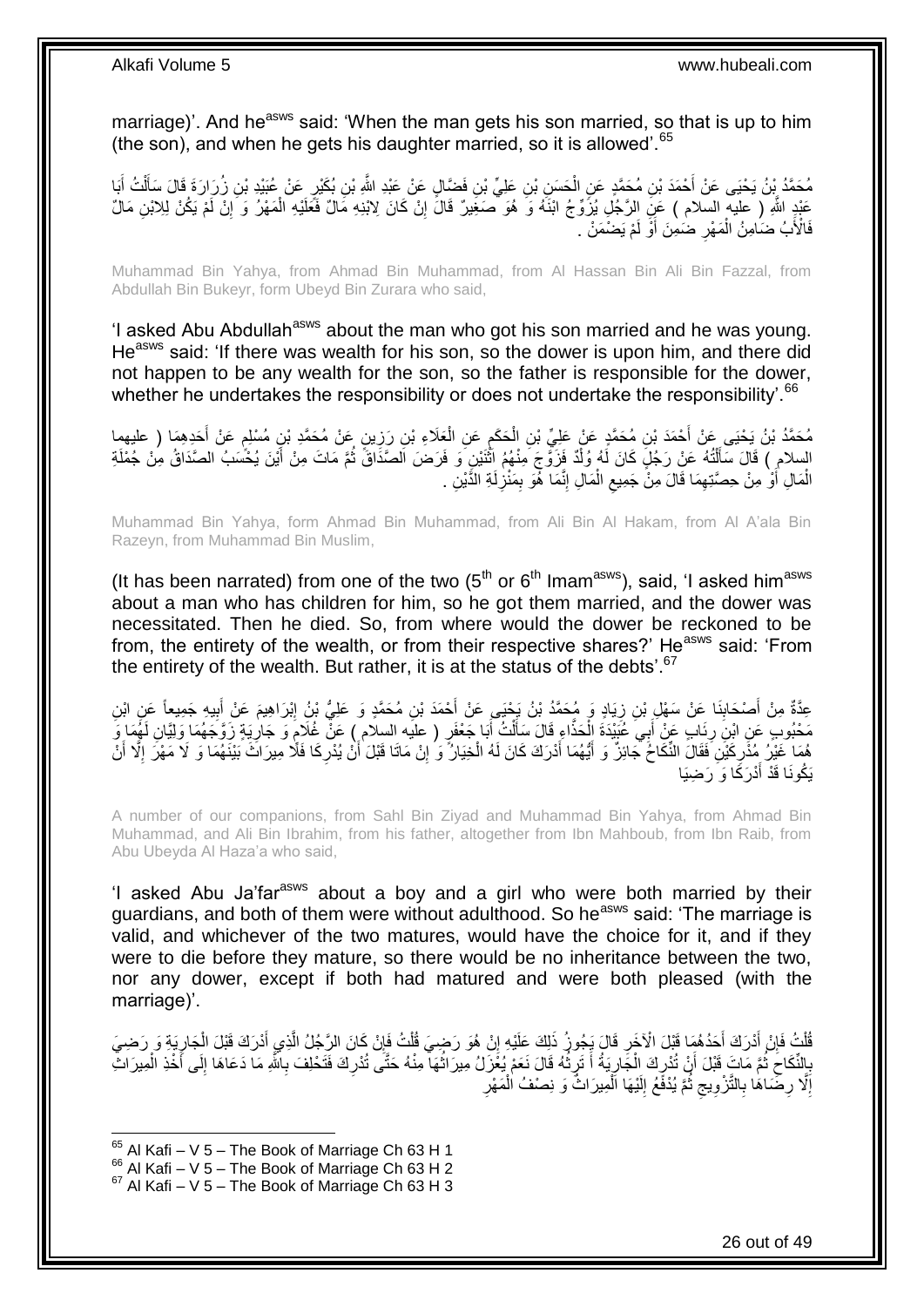I said, 'Supposing one of the matures before the other?' He<sup>asws</sup> said: 'That (marriage) would be allowed upon him if he was pleased'. I said, 'Supposing the man who had matured before the girl, and was pleased with the marriage, then he died before the girl had matured, would she inherit him?' He<sup>asws</sup> said: 'Yes, her inheritance from him would be isolated until she matures. So she would have to swear an oath by Allah<sup>azwj</sup>, what she is claiming for to take the inheritance (will only be given to her upon) her agreement with the marriage. Then the inheritance would be handed over to her, and half the dower'.

قُلْتُ فَإِنْ مَاتَتِ الْجَارِيَةُ وَ لَمْ تَكُنْ أَدْرَكَتْ أَ يَرِثُهَا الزَّوْجُ الْمُدْرِكُ قَالَ لَا لِأَنَّ لَهَا الْخِيَارَ إِذَا أَدْرِكَتْ قُلْتُ فَإِنْ كَانَ أَبُوهَا هُوَ ْ **ٍ** ْ ُ ِ َ **∶** ْ ِ ْ َ ∣ļ ْ َ الَّذِي زُوَّجَهَا قَبْلَ أَنْ تُذْرِكَ قَالَ يَجُوزُ ۖ عَلَيْهَا تَزَّوِيجُ الْأَبَ ۖ وَ يَجُوزُ عَلَى الْغُلَامِ وَ الْمَهْرُ عَلَى الْأَبِ لِلْجَارِيَةِ ۚ ۚ َّ ْ ْ  $\ddot{\phantom{a}}$ ْ ِ ِ ِ

I said, 'Supposing the girl died and she had not matured yet, would the mature husband inherit her?' Heasws said: 'No, because for her was the choice when she matured'. I said, 'Supposing her father was the one who had got her married before she had matured?' He<sup>asws</sup> said: 'The married of the father would be allowed upon her, and it would be allowed upon the boy, and the dower would be upon the father for the girl'.<sup>68</sup>

> **َغْي َر َها َبَواهُ ة َو َي ْهَوى أ باب ال َّر ُج ل َي ْهَوى ا ْم َرأ َ َ**

### <span id="page-26-0"></span>**Chapter 64 – The man desires a woman, and his parents desire (him to marry) someone else**

حُمَيْدُ بْنُ زِيَادٍ عَنِ الْحَسَنِ بْنِ مُحَمَّدٍ بْنِ سَمَاعَةَ عَنْ عَلِيِّ بْنِ الْحَسَنِ بْنِ رِبَاطٍ عَنْ حَبِيبٍ الْخَثْعَمِيِّ عَنِ ابْنٍ أَبِي يَعْفُورٍ عَنْ ْ ِ َ ْ ْ ِ **∶** ْ أَبِي عَبْدِ اللَّهِ ( عليه السلام ) قَالَ قُلْتُ لَهُ إِنِّي أُرِيدُ أَنْ أَثْزَوَّجَ امْرَأَةً وَ إِنَّ أَبَوَيَّ أَرَادَا غَيْرَهَا قَالَ تَزَوَّجِ الَّتِيَ هَوِيتَ وَ دَعِ َ َ ِ َ َ اُ **∶** ا<br>ا ِ ْ ِ ِ َّ  $\zeta$ الَّتِي يَهْوَى أَبَوَاكَ . َ َّ

Humeyd Bin Ziyad, from Al Hassan Bin Muhammad Bin Sama'at, from Ali Bin Al Hassan Bin Rabaat, from Habeeb Al Khash'amy, from Ibn Abu Yafour,

Abu Abdullah<sup>asws</sup>, said, 'I said to him<sup>asws</sup>, 'I want to marry a woman, and my parents want someone else'. He<sup>asws</sup> said: 'Marry the one who (you) desire and leave the one whom your parents desire'.<sup>69</sup>

أَبُو عَلِيٍّ الْأَشْعَرِ يُّ عَنْ مُحَمَّدٍ بْنِ عَبْدِ الْجَبَّارِ عَنْ إِسْمَاعِيلَ بْنِ سَهْلٍ عَنِ الْحَسِنِ بْنِ مُحَمَّدٍ الْحَضْرَمِيِّ عَنِ الْكَاهِلِيِّ عَنْ ِ ِ ْ **∶** ْ ْ ْ مُحَدَّدٍ بْنِ مُسْلِمٍ عَنْ أَبِي جَعْفَرٍ (ِ عليه السلاَمِ ) أَنَّهُ سُئِلَ عَنْ رَجُلٍ ۚ زَوَّجَتْهُ أَمُّهُ وَ هُوَ غَائِبٌ قَالَ النُّكَاحُ جَائِزٌ إِنَّ شَاءَ<br>وَجَهَدَتِ بِّنِ مُسْلِمٍ عَنْ أَبِي جَعْفَرٍ (ِ عليه وَج ا<br>ا َ ٍ ِ ِ الْمُتَزَوِّجَ ۖ قَبِلَ وَ ۚ إِنْ شَاءَ تَزَلفَ فَإِنْ تُزَكَ الْمُتَزَوِّجُ تُزْوِيجَهُ فَالْمَهْرُ ۖ لَازِمٌ لِأُمِّهِ ۖ **!** ْ ِ ْ ِ ْ ِ

Abu Ali Al Ashary, from Muhammad Bin Abdul Jabbar, from Ismail Bin Sahl, from Al Hassan Bin Muhammad Al Hazramy, from Al Kahily, from Muhammad Bin Muslim,

(It has been narrated) from Abu Ja'far<sup>asws</sup> having been asked about a man whose mother got him married and he was absent. He<sup>asws</sup> said : 'The marriage is allowed. If he so desires to, the married one can accept, but if he so desires to he leaves. So, if

 $68$  Al Kafi – V 5 – The Book of Marriage Ch 63 H 4

 $69$  Al Kafi – V 5 – The Book of Marriage Ch 64 H 1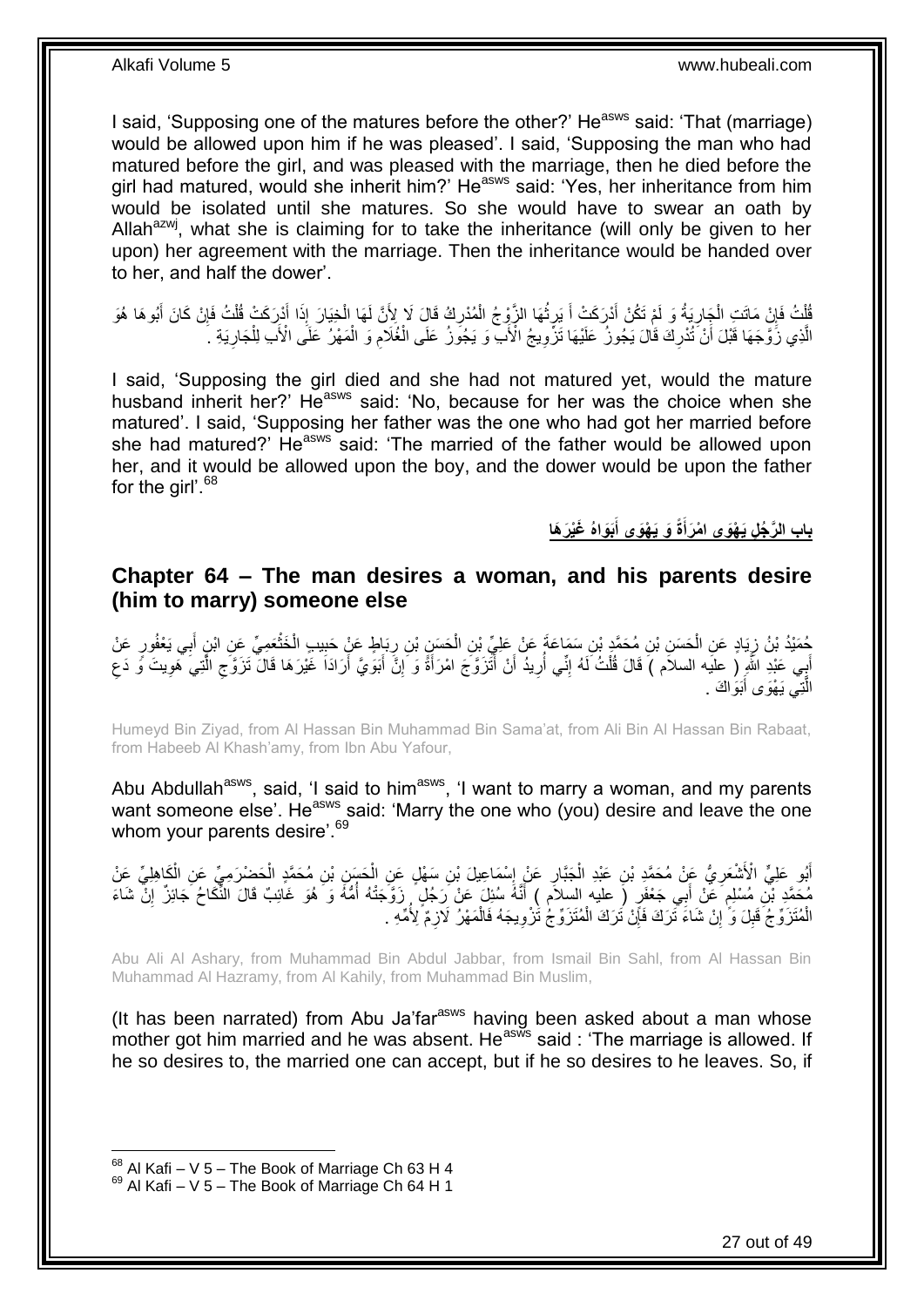the married one were to leave his marriage, so the dower would be necessitated upon his mother'.<sup>70</sup>

> **َو َما َي ُجو ُز مْن ُه َو َما ََل َي ُجو ُز باب ال َّش ْر ط ف ي الِّنَكاح**

### <span id="page-27-0"></span>**Chapter 65 – The stipulation regarding the marriage, and what is allowed from it, and what is not allowed**

ِعِدَّةٌ مِنْ أَصْحَابِنَا عَنْ سَهْلِ بْنِ زِيَادٍ عَنِ ابْنِ أَبِي نَجْرَانَ عَنْ أَجْمَدَ بْنِ مُحَمَّدٍ بْنِ أَبِي نَصْرٍ عَنْ عَاصِمِ بْنِ حُمَيْدٍ عَنْ مُحَمَّدٍ َ َ ِ **∣** َ ِ لَ ِ بْنِ قَيْسٍ عَنْ أَبِيَ جَعْفَرٍ ( عليهِ اَلسلام ) فِي الرَّجُلِ يَتَزَوَّجُ الْمَرْأَةَ إِلَي أَجَلٍ مُسَمَّى كَفَيِيَ<br>بَنِ قَيْسٍ عَنْ أَبَي جَعْفَرٍ ( عليهِ السلام ) فِي الرَّجُلِ يَتَزَوَّجُ الْمَرْأَةَ إِلَي أَجَلٍ مُ َ ْ َ ِ َ ِ ِ ِ َ امْرَ أَثْهُ وَّ إِنَّ لَمْ يَّأْتِ بِصَّدَافِهَا إِلَى الْأَجَلِ فَلَيْسَ لَهُ عَلَيْهَا سَبِيلٌ وَ ذَلِكَ شَرْطُهُمْ بَيْنَهُمْ حِينَ أَنْكَحُوهُ فَقَضَى لِلرَّجُلِ أَنَّ بِيَدِهِ بُضَمَ **!** ِ ِ ْ ِ ِ َ َ طَّ شَرْطَهُمْ . ْحَب َ ِت ِه َو أ َ امْرَأَ

A number of our companions, from Sahl Bin Ziyad, from Ibn Abu Najran, from Ahmad Bin Muhammad Bin Abu Nasr, from Aasim Bin Humeyd, from Muhammad Bin Qays,

(It has been narrated) from Abu Ja'far<sup>asws</sup> regarding the man who married the woman to a specified term, so if he were to come with her dower to the specified term, so she is his wife, but if he does not give her dower to a specified term, so there is no way for him upon her, and that is their stipulation between them when they got married. So he<sup>asws</sup> iudged for the man that in his hand is his wife, and their stipulation falls (void)'.<sup>71</sup>

مُحَمَّدُ بِْنُ يَحْيَى عَنْ أَحْمَدَ وَ عَبْدِ اللَّهِ ابْنَيْ مُحَمَّدِ بْنِ عِيسَى عَنِ ابْنِ أَبِي عُمَيْرِ عَنْ هِشَام بْنِ سَالِمٍ عَنْ أَبِي الْعَيَّاسِ عَنْ أَبِي ِ َ َ َ ْ َ ֧֖֖֚֚֚֓֝֬֝ عَبْدِ اللَّهِ ۖ ( عليه السلام ) فِي الرَّجُلِ يَتَزَوَّجُ الْمَرْأَةَ وَ يَشْتَرِطُ لَّهَا أَنْ لَأَ يُخْرِجُّهَا مِنْ بَلَدِهَا قَالَ يَفْي لَهَا بَذِّلِكَ أَوْ قَالَ يَلْزَمُهُ ِ َ ِ َ ْ ْ َ .<br>اِكَ.

Muhammad Bin Yahya, from Ahmad and Abdullah, two sons of Muhammad Bin Isa, from Ibn Abu Umeyr, from Hisham Bin Sali, from Abu Al Abbas,

(It has been narrated) from Abu Abdullah<sup>asws</sup> regarding the man who married the woman and he stipulated to her than he would not be taking her out from her city. He<sup>asws</sup> said: 'He has to fulfil with that to her', or said: 'That would be necessitated upon him'.<sup>72</sup>

الْحُسَيْنُ بْنُ مُحَمَّدٍ عَنْ مُعَلِّى بْنِ مُحَمَّدٍ عَنِ الْحَسِنِ بْنِ عَلِيٍّ عَنْ أَبَانِ بْنِ عُثْمَانَ عَنْ عَبْدِ الزَّحْمَنِ بْنِ أَبِي عَيْدِ الثَّهِ عَنْ أَبِي **ٔ** َ ْ ْ .<br>; َ َ عَبْدِ اللَّهِ ( عليه السلام ) قَالَ سَأَلْتُهُ عَنْ رَجُلٍ تَزَوَّجَ امْرَأَةً وَ شَرَطَ عَلَيْهَا أَنْ يَأْتِيَهَا إِذَا شَاءَ وَ يُنْفِقَ عَلَيْهَا شَيْئاً مُسَمًّى كُلَّ **ٔ** َ َ ْ َ ثَمَّوْ ٍ قَالَ لَا بَأْسَ بِهِ . **∶** ؚ<br>֦֧֡֩֟֓֟֓֟֘<u>֛</u>

Al Husayn Bin Muhammad, from Moalla Bin Muhammad, from Al Hassan Bin Ali, from Aban Bin Usman, from Abdul Rahman Bin Abu Abdullah,

(It has been narrated) from Abu Abdullah $a<sup>asws</sup>$ , said, 'I asked him $a<sup>asws</sup>$  about a man who married a woman and stipulated upon her that he would be coming to her whenever

 $70$  Al Kafi – V 5 – The Book of Marriage Ch 64 H 2

 $^{71}$  Al Kafi – V 5 – The Book of Marriage Ch 65 H 1

 $72$  Al Kafi – V 5 – The Book of Marriage Ch 65 H 2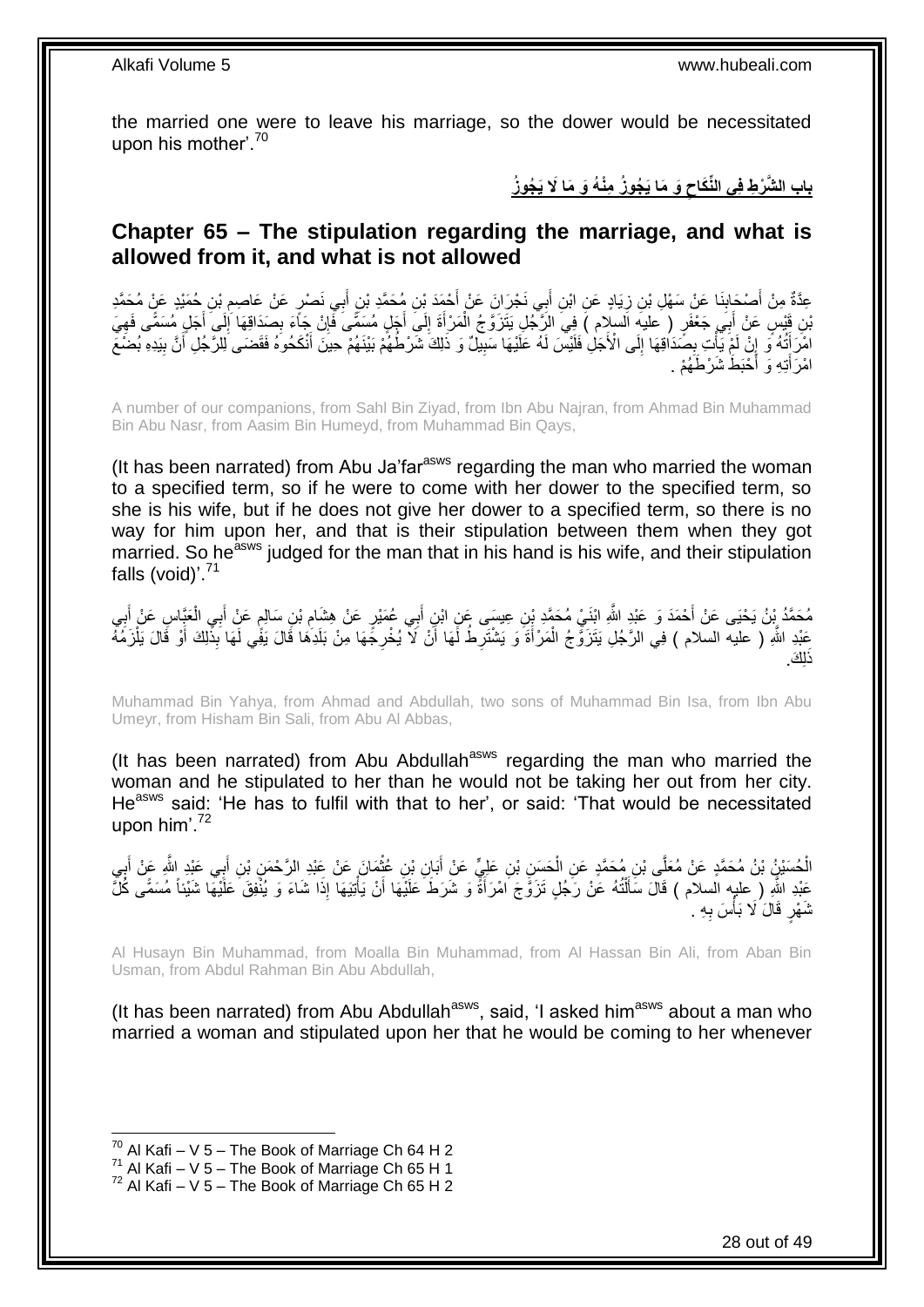he so desires to, and he would be spending upon her a specified amount every month. He<sup>asws</sup> said: 'There is no problem'.<sup>73</sup>

ٍر َع ْن ُز ِن َب ْك َع ْن ُمو َسى ْب َح َكم ِن ال ِن ُم َح َّمٍد َع ْن َعلِ ِّي ْب ْح َمَد ْب ٍر ُم َح َّمُد ْب ُن َي ْحَيى َع ْن أ ) عليه السالم ( ُبو َج ْعَف َرا َرَة َقا َل ُسِئ َل أ ِ ْ َ َ عَنِ الْمَهَارِ قَةِ يَشْتَرِ طُ عَلَيْهَا عِنْدَ عُقُدَةٍ الْأَكَاحِ ۖ أَنْ يَأْتِيَهَا مَتَي شَاءَ كُلِّ شَهْرٍ وِّ كُلِّ جُمْعَةٍ يَوْماً وَ مِنَ الْأَفْقَةِ كَذَّا وَالَ لَيْسِ<br>يَدَي مَنْ النَّفَقَةِ مِنْ مُنْ مَنْ ال **ٔ** َ ِ **∶** ِ ْ ِ ذَلِكَ الشَّرْطُ بِشَيْءٍ وَ مَنْ تَزَوَّجَ امْرَأَةً فَلَمَا مِّمَا لِلْمَرْأَةِ مِنَ الْنَّفَقَةِ وَ الْقِسْمَةِ وَ لَكِنَّهُ إِذَا تَزَوُّجَ امْرَأَةً فَهَافُتْ مِنْهُ نُشُوزاً أَوْ خَافَتْ<br>يَسْتَمَرْتُ الشَّرْطُ بِشَي َ ْ ْ َ أَنْ يَتَزَوَّجَ عَلَيْهَا أَوْ يُطَلِّقَهَا فَصَالَحَتْهُ مِنْ حَقِّهَا عَلَى شَيْءٍ مِنْ نَفَقَتِهَا أَوْ قِسْمَتِهَا فَإِنَّ ذَلِكَ جَائِزٌ لَا بَأْسَ بِهِ . ِّ ا<br>ا اً ِ **ٔ** ِ َ

Muhammad Bin Yahya, from Ahmad Bin Muhammad, from Ali Bin Al Hakam, from Musa Bin Bakr, from Zurara who said,

'Abu Ja'far<sup>asws</sup> was asked about the skilful woman who is stipulated upon during the marriage tie and he would be coming to her whenever he so desires to, and every Friday during the day, and from the expenses would be such and such for her'. He<sup>asws</sup> said: 'That stipulation is not with anything valid, and the one who marries a woman, so for her is whatever is for the women from the expenses, and the share (of her time), but when a woman gets married, so she fears ill-conduct from him, or she fears that he might marry (an additional wife) upon her, or he would divorce her, so she reconciles with him from her rights upon something from her expenses, or her share (of her time), so that would be allowed, there being no problem with it'.<sup>74</sup>

َوا ِن َع ْن َصفْ ُح َسْي ُم َح َّمُد ْب ُن َي ْحَيى َع ْن ُم َح َّمِد ْب َحِد ِه َما ) عليهما السالم ( َع ْن أ ٍن َع ْن ُم َح َّمِد ْب ي َن َع ْن َعَالِء ْب ْ نِ الْمُسَيْنِ عَنْ صَفْوَانَ عَنْ عَلَاءِ بْنِ رَزِينٍ عَنْ مُحَمَّدٍ بْنِ مُسْلِمٍ َ ֖֖֖֖֧֧֧֦֧֧ׅ֧֧֧֧֦֪֚֚֚֚֚֚֚֚֚֚֚֚֚֚֚֚֚֚֚֬֘֝֓֝֓֝֓֟֓֡֓֡֟֓֡֡֬֓֡֜֡֜֓֜֓֜֡֜֝֬֓֡֬֝֬ ¦ فِي الرَّجُلِ يَقُولُ لِعَبْدِهِ أَعْتِقُكَ عَلَى أَنَّ أَزَوِّجَكَ ابْنَتِي فَإِنْ تَزَوَّجْتَ أَوْ تَسَرَّيْتَ عَلَيْهَا فَعَلَيْكَ مِانَةُ دِينَارٍ فَأَعْتَقَهُ عَلَى ذَلِكَ وَ َ ∣lٍ ُ اُ ا<br>أ َ َنْسَّرَّى أَوْ َتَزَوَّجَ قَالَ عَلَيْهِ شَرْطُهُ ۚ َ

Muhammad Bin Yahya, from Muhammad Bin Al Husayn, from Safwan, from Ala'a Bin Razeyn, form Muhammad Bin Muslim,

(It has been narrated) from one of the two  $(5<sup>th</sup>$  or  $6<sup>th</sup>$  Imam<sup>asws</sup>) regarding the man who is saying to his slave, 'I will free you upon a stipulation that I would get you married to my daughter. So if you were to marry (an additional wife) or a concubine upon her, so upon you would be one hundred Dinars (to pay)'. So he frees him upon that, and he either keeps a concubime or marries (an additional wife)? He<sup>asws</sup> said: 'Upon him is his stipulation'.<sup>75</sup>

َّن ٍر َع ْن ُز َرا َرَة أ ِن َب ْك َع ْن ُمو َسى ْب َح َكم ِن ال ِن ُم َح َّمٍد َع ْن َعلِ ِّي ْب ْح َمَد ْب ُم َح َّمُد ْب ُن َي ْحَيى َع ْن أ نْ ُت ُض َرْيسا ُح ْم َرا َن ً َكاَن ْت َت ْحَت ُه ب اُ ِ ْ َ ِ فَجَعَلَ لَهَا أَنْ لَا يَتَزَوَّجَ عَلَيْهَا وَ أَنْ لَا يَتَسَرَّى أَبَداً فِيَ حَيَاتِهَا وَ لَا بَعْدَ مَوْتِهَا عَلَى أَنْ جَعَلَتْ لَهُ هِيَ أَنْ لَا تَتَزَوَّجَ بَعْدَهُ وَ َ َ اً َ جَعَلَا عَلَيْهِمَا مِنَ الْهَدْيِّ وَ الْحَجِّ وَ الْبُدْنِ وَ كُلَّ مَالِهِمَا فِي الْمَسَاكِينِ إِنْ لَمْ يَفِ كُلُّ وَاحِدٍ مِنْهُمَا لِصَاحِبِهِ ْ  $\ddot{\cdot}$ ْ ِ **∶** ِ ْ ِ ْ

Muhammad Bin Yahya, from Ahmad Bin Muhammad, from Ali Bin Al Hakam, from Muhsa Bin Bakr, from Zurara that,

'Under Zureys (as a wife) was a daughter of Humran, so he made it for her that he would not marry (an additional wife) upon her, and that he would not keep a concubine, ever, during her lifetime, nor after her death, upon a stipulation that she would make it for him that she would neither marry after him, and they both made it

 $^{73}$  Al Kafi – V 5 – The Book of Marriage Ch 65 H 3

 $74$  Al Kafi – V 5 – The Book of Marriage Ch 65 H 4

 $75$  Al Kafi – V 5 – The Book of Marriage Ch 65 H 5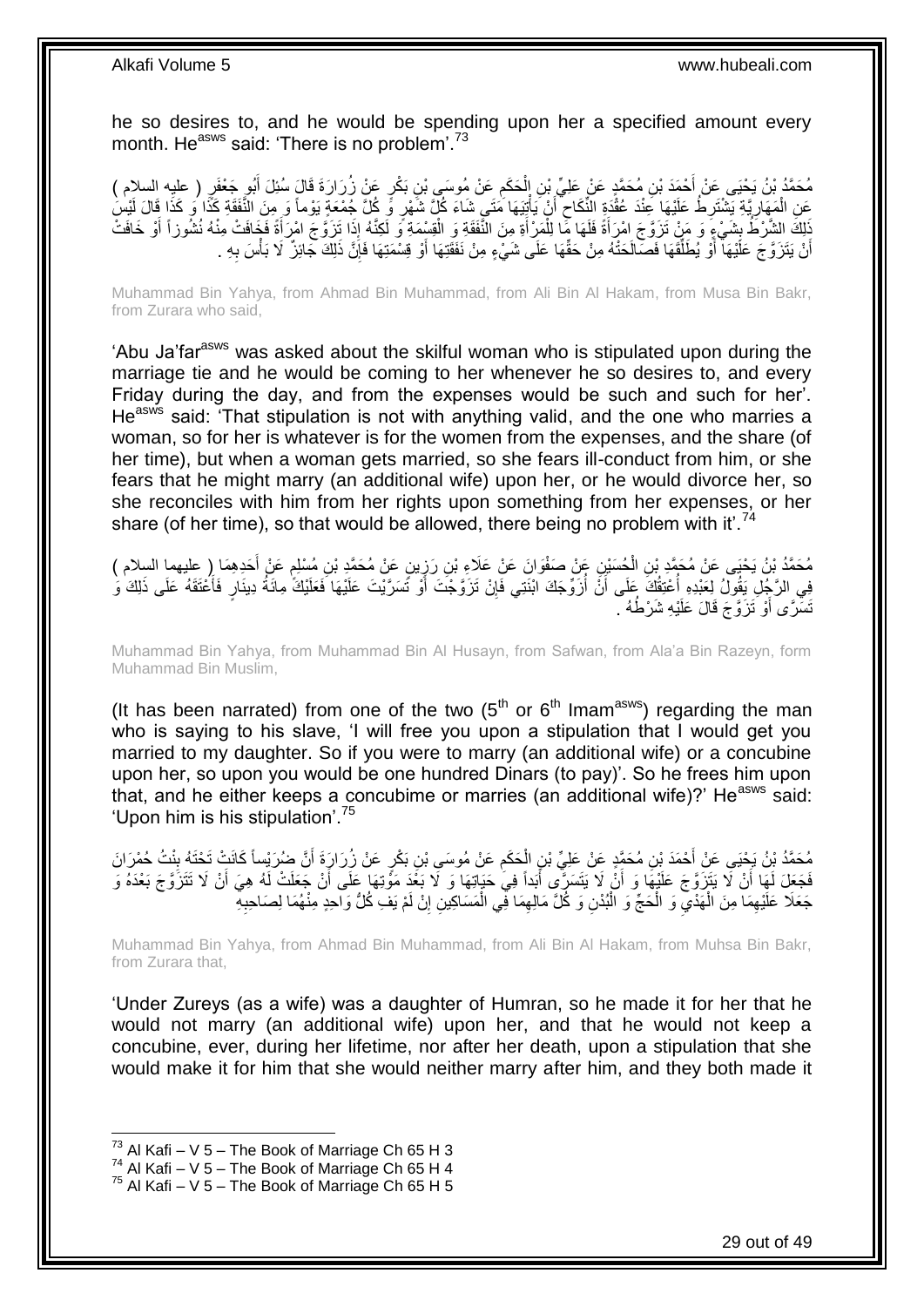upon themselves, from the sacrifice, and the Hajj, and the sacrificial animal, and every wealth of his/hers to be for the poor, if one of them was not loyal to the other.

ّهُمَّ إِنَّهُ أَتَى أَبَا عَبْدِ اللَّهِ ( عليهِ السلام ) فَذَكَرَ ذَلِكَ لَهُ فَقَالَ إِنَّ لِابْنَةِ حُمْرَانَ لَحَقَّاً وَ لَنْ يَحْمِلَنَا ذَلِكَ عَلَى أَنْ لَا نَقُولَ لَكَ الْحَقَّ َ َ ِ ُ ْ َ ِ اذْهَبْ وَ ثَزَوَّجْ وِ تَسَرَّ فُإِنَّ ذَلِكَ لَيْسَٰ بِثْنَيْءٍ وَ لَيْسَ شَيْءٌ عََلَيْكَ وَ لَا عَلَيْهَا وَ لَيْسَ ذَلِكَ الَّذِي صَنَعْتُمَا بِشَيْءٍ فَجَآءَ فَتَسَرَّى وَ **!** ِ ِ رُلِدَ لَهُ بَعْدَ ذَلِكَ أَوْلَادٌ . َ

Then he went over to Abu Abdullah<sup>asws</sup>, so he mentioned that to him<sup>asws</sup>. So he<sup>asws</sup> said: 'For the daughter of Humran are rights, and we<sup>asws</sup> would never burden that upon a stipulation that we<sup>asws</sup> would not be speaking. For you are rights. Go and marry, and keep a concubine, for that (stipulation of hers) is not with anything (valid) upon you, nor upon her, and that which the two of you have done, is not with anything'. So he went, and kept a concubine, and the children were born for him after that'.<sup>76</sup>

ِ مُحَمَّدُ بْنُ يَحْيَى عَنْ أَحْمَدَ بْنِ مُحَمَّدٍ عَنِ ابْنِ فَضَّالٍ عَنِ ابْنِ بُكَيْرٍ عَنْ بَعْضٍ أَصْحَابِنَا عَنْ أَبِي عَبْدِ اللَّهِ ( عليه السلام ) فِي<br>مِنْ يََّتَّ بَيْنَ مَا يَرْسَعُونَ فَي الْمَرْسَلِ وَاللَ َ ِ َ َ امْرَأَةٍ نَكَجِهَا رَجُلٌ فَأَصْدَقَتْهُ اَلْمَرْأَةُ وَ شَرَطَتْ عَلَيْهِ أَنَّ بَيَدِهَا الْجِمَّاعَ وَ الطَّلَاقَ فَقَالَ خَالَفَ السُّنَّةَ وَ وَلَّى اُلْحَقَّ مَنْ لَيْسَ أَهْلَهُ ْ **!** اُ َ ْ َ َ ْ نَ قَضَى أَنَّ عَلَى الرَّجُلِ الصَّدَاقَ وَ أَنَّ بِيَدِهِ الْجِمَاعَ وَ الطَّلَاقَ وَ تِلْكَ السُّنَّةُ . ِ ْ ْ

Muhammad Bin Yahya, from Ahmad Bin Muhammad, from Ibn Fazzal, form Ibn Bukeyr, from one of our companions,

(It has been narrated) from Abu Abdullah<sup>asws</sup> regarding a woman who got married to a man, so the woman kept a dower and stipulated upon him that the copulation and the divorce would be in her hands'. So he<sup>asws</sup> said: 'He would be opposing the Sunnah and he has placed the right upon the one who is not rightful for it, and the judgement is that upon the man is the dower, and that in his hand would be the copulation and the divorce, and that is the Sunnah'.<sup>77</sup>

مُحَمَّدُ بْنُ يَحْيَى عَنْ مُحَمَّدِ بْنِ الْحُسَيْنِ عَنْ مُحَمَّدِ بْنِ إِسْمَاعِيلَ بْنِ بَزِيعٍ عَنْ مَنْصُورٍ بْنِ بُزُرْجَ قَالَ قُلْتُ لِأَبِي الْحَسِنِ مُوسَبِي ِ ٍ ِ ِ ْ ْ ْ ( عليه السلام ) وَ أَنَا قَائِمٌ جَعَلَنِيَ اللَّهُ فِذاكَ إِنَّ شَرِيكَاً لِي كَانَتْ تَحْتَهُ أَمْرَأَةٌ فَطَلَّقَهَا فَبَانَتٌ مِنْهُ فَأَرَادَ مُرَاجَعَتَهَا وَ قَالَتِ الْمَرْأَةُ ِ ِ َ َ ْ َ َّ َ لَا وَ اللَّهِ لَا أَتَزَٰوُّجُكَ أَبَداً حَتَّى تَجْعَلَ اللَّهَ لِي عَلَّيْكَ أَلَّا تُطَلِّقَنِي وَ لَا تَزَوَّجَ عَلَيَّ قَالَ وَ فَعَلَ قُلْتُ نَعَمْ قَدْ فَعَلَ جَعَلَنِيَ اللَّهُ فِدَاكَ ِّ َ َ ْ

Muhammad Bin Yahya, from Muhammad Bin Al Husayn, from Muhammad Bin Ismail Bin Bazie, from Mansour Bin Buzurj who said,

'I said to Abu Al-Hassan Musa<sup>asws</sup>, and I was standing, 'May Allah<sup>azwj</sup> Make me to be sacrificed for you<sup>asws</sup>! A partner of mine had a wife under him, so he divorced her. She became irrevocably divorced from him. Then he wanted to return to her, and the woman said, 'No, by Allah<sup>azwj</sup>, I will not marry you ever until you Make Allah<sup>azwj</sup> to be upon you that you will not divorce me, nor will you marry (an additional wife) upon me'. He<sup>asws</sup> said: 'And he did so?' I said, 'Yes, has done it, may Allah<sup>azwj</sup> Make me to be sacrificed for you<sup>asws</sup>!'.

قَالَ بِئْسَ مَا صَنَعَ وَ مَا كَانَ يُدْرِيهِ مَا وَقَعَ فِي قَلْبِهِ فِي جَوْفٍ اللَّيْلِ أَوِ النَّهَارِ ثُمَّ قَالَ لَهُ أَمَّا إِلْإِنَ فَقُلْ لَهُ فَلْيُتِمَّ لِلْمَرْأَةِ شَرْطَهَا ُ ِ ِ َّ **∶** ْ ِ **∣** َ ْ ْ َ فَإِنَّ رَسُولَ اللَّهِ ( صلى الله عليه وآله ) قَالَ الْمُسْلِمُونَ عِنْدَ شُرُوطِهِمْ قُلْتُ جُعِلْتُ فِدَاكَ إِنِّي أَشْكُ فِي حَرْفٍ فَقَالَ هُوَ عِمْرَانُ ْ ِ َ ِ ْ ْ ِ يَمَرُّ بِكَ أَ لَيْسَ هُوَ مَعَكَ بِالْمَدِينَةِ فَقُلْتُ بَلَى قَالَ فَقُلْ لَهُ فَلْيَكْتُبْهَا وَ لْيَبْعَٰثْ بِهَا إِلَيَّ لَ ِ ِ ا<br>ا ْ ْ ْ **∶** لَ َ ِ

 $^{76}$  Al Kafi – V 5 – The Book of Marriage Ch 65 H 6

 $^{77}$  Al Kafi – V 5 – The Book of Marriage Ch 65 H 7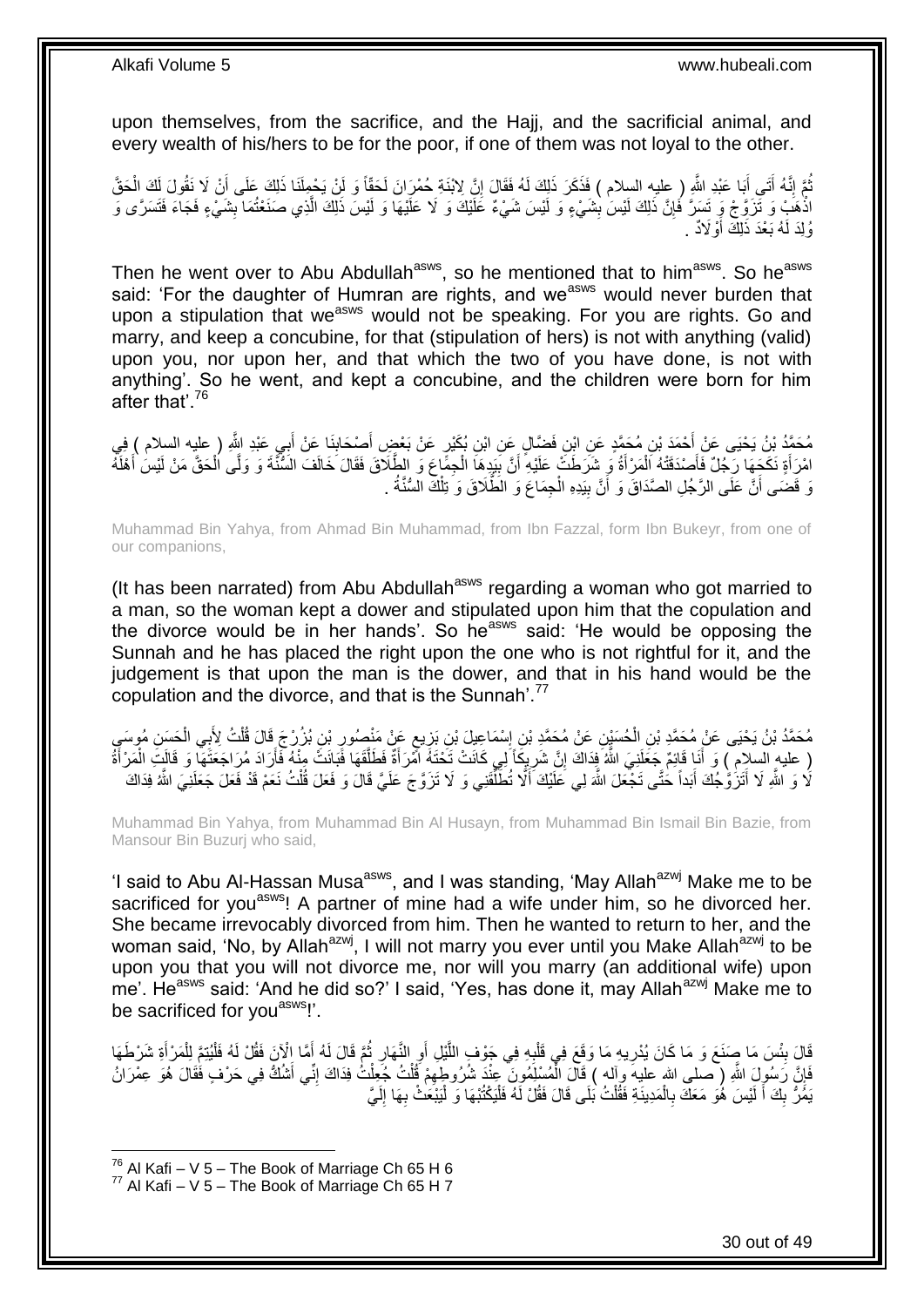He<sup>asws</sup> said: 'Evil is what he has done, and he does not know what may occur in his heart in the middle of the night or the day'. Then he<sup>asws</sup> said: 'As for not, so say to him: 'Complete for the woman, her stipulation, for Rasool-Allahsaww said: 'The Muslims are (bound) by their stipulations'. I said, 'May I be sacrificed for you<sup>asws</sup>, I have doubts regarding the distortions'. So he<sup>asws</sup> said: 'Is it not Imran who passes by you, is he not with you in Al-Medina?' So I said, 'Yes'. He<sup>asws</sup> said: 'So tell him to write with it, and let him send it to me<sup>asws</sup>.

فَجَاءَنَا عِمْرَانُ بَعْدَ ذَلِكَ فَكَتَبْنَاهَا لَهُ وَ لَمْ يَكُنْ فِيهَا زِيَادَةٌ وَ لَا نُقْصَانٌ فَرَجَعَ بَعْدَ ذَلِكَ فَلَقِيَنِي فِي سُوقِ الْحَنَّاطِينَ فَحَكَّ مَنْكِبَهُ **∶** ْ بِمَنْكِبِي فَقَالَ يُقْرِئُكَ السَّلَامَ وَ يَقُولُ لَكَ قُلْ لِلرَّجُلِ يَفِي بِشَرْطِهِ . **∶** ِ **ِ** 

So Imran came over to us after than, so we wrote it for him, and there was neither any increase of reduction. So he returned after that and met me in the flour market, so I bumped his shoulder with my shoulder, so he said, 'He<sup>asws</sup> conveys the greetings, and he<sup>asws</sup> is saying to you: 'Tell the man to be loyal to his stipulation'.<sup>78</sup>

عِدَّةٌ مِنْ أَصْحَابِنَا عَنْ سَهْلِ بْنِ زِيَادٍ وَ عَلِيُّ بْنُ إِبْرَاهِيمَ عَنْ أَبِيهِ جَمِيعاً عَنِ ابْنِ مَحْبُوبٍ عَنْ عَلِيِّ بْنِ رِئَابٍ عَنْ أَبِي الْحَسَنِ ِ َ ِ ِ ِ ْ َ ِ مُوسَى ( عِليهِ السلام ) قَالَ سُئِلَ وَ أَنَا حَاضِرٌ عَنْ رَجُلٍ تَزَوَّجَ امْرَأَةً عَلَى مِائَةِ دِينَارٍ عَلَى أَنْ تَخْرُجَ مَعَهُ إِلَى بِلَادِهِ فَإِنْ لَمْ َ  $\frac{1}{2}$ ِ ِ َ نَخْرُجْ مَعَهُ فَإِنَّ مَهْرَهَا خَمْسُونَ دِينَاراً إِنْ أَبَتْ أَنْ تَخْرُجَّ مَعَهُ إِلَى بِلَادِهِ ِ ِ اُ َ ِ ِ

A number of our companions, from Sahl Bin Ziyad, and Ali Bin Ibrahim, from his father, altogether, from Ibn Mahboub, from Ali Bin Raib,

(It has been narrated) from Abu Al-Hassan Musa<sup>asws</sup>, said, 'He<sup>asws</sup> was asked and I was present, about a man who married a woman upon one (a dower of) hundred Dinars upon a stipulation that she would be going out with him to his city. So if she were not to go out, her dower would be fifty Dinars, if she refuses to go out with him to his city.

َالَ فَقَالَ إِنْ أَرَادَ أَنْ يَخْرُجَ بِهَا إِلَى بِلَادِ الشِّرْكِ فَلَا شَرْطَ لَهُ عَلَيْهَا فِي ذَلِكَ وَ لَهَا مِائَةُ دِينَارٍ الّْتِي أَصْدَقَهَا إِيَّاهَا وَ إِنْ أَرَادَ َ اً ِ ِ َ َّ **∶**  $\frac{1}{2}$ **∶** َ ِ أَنِّ يَخْرُجَ بِّهَا إِلَى بِلَّادِ الْمُسْلِمِينَ وَ دَارِ الْإِسْلَامِ فَلَهُ مَا اشْتَرَطَ عَلَيْهَا وَ الْمُسْلِمُونَ عِنْدَ شُرُوطِهِمْ وَ لَّيْسَ لَهُ أَنْ يَخْرُجَ بِهَا إِلَى ِ ِ ْ **∶** י<br>י ¦ لَ ِ ِ َ ِ ْ بِلَادِهِ حَثَّى يُؤَدِّيَ إِلَيْهَا صَدَاقَهَا أَوْ تَرْضَى مِنْهُ مِنْ ذَلِكَ بِمَا رَضِيَتْ وَ هُوَ جَائِزٌ لَهُ . ِ اُ لَ ِ ِ

The (narrator) said, 'So he<sup>asws</sup> said: 'If he intends to go out with her to a city of the Polytheism, so there is no (valid) stipulation for him upon her regarding that, and for her would be one hundred Dinars which he had dowered for her; but if he intends to go out with her to a city of the Muslims and a house of Al-Islam, so for him would be whatever he stipulated upon her; and the Muslims are (bound) by their stipulations, and it would not be for him that he goes out with her to his city until he pays here dower to her, or she is pleased from him from that with whatever she is pleased with, and it would be allowed for him'.<sup>79</sup>

<sup>1</sup>  $^{78}$  Al Kafi – V 5 – The Book of Marriage Ch 65 H 8

 $^{79}$  Al Kafi – V 5 – The Book of Marriage Ch 65 H 9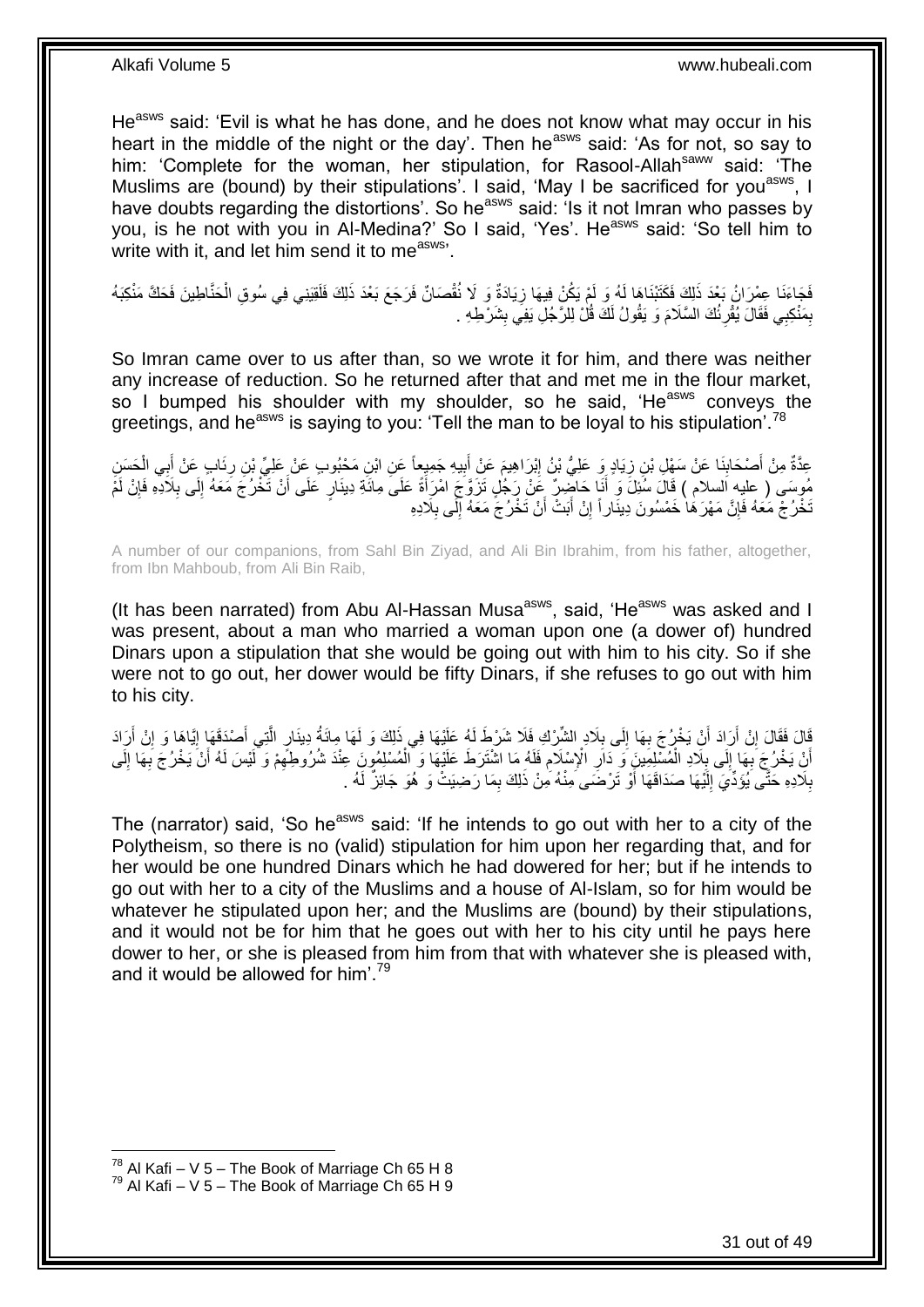**ةُ َم ْرأ َو َما ُت َرُّد مْن ُه الْ َس ة ف ي الِّنَكاح ُمَدالَ باب الْ َ** 

### <span id="page-31-0"></span>**Chapter 66 – The deceptive woman in the marriage and what the woman can be rejected from it**

مُحَمَّدُ بْنُ يَحْيَى عَنْ أَحْمَدَ بْنِ مُحَمَّدٍ وَ عَلِيُّ بْنُ إِبْرَاهِيمَ عَنْ أَبِيهِ جَمِيعاً عَنِ ابْنِ مَجْبُوبٍ عَنٍ الْعَبَّاسِ بْنِ الْوَلِيدِ عَنِ الْوَلِيدِ بْنِ ْ ْ ¦ ِ ْ صَبِيحٍ عَنْ أَبِي عَبْدِ اللَّهِ ( عَلِيهٍ السلام ) فِي رَجُلٍ تَزَوَّجَ امْرَأَةً حُرَّةً فَوَجَدَهَا ۖ أَمَةً قَدْ دَلَّسَتْ نَفْسَهَا لَهُ قَالَ إِنْ كَانَ الَّذِيَ َ َ ٍ **!** َّ ِ َّ َّ زَوَّجَهًّا إِيَّاهُ مِنْ ۖ غَيْرِ مَوَالِيهَا فَالنِّكَاحُ فَاسِدٌّ ِ <u>֖֚֚֚֓</u>֛֚֚֚

Muhammad Bin Yahya, from Ahmad Bin Muhammad, and Ali Bin Ibrahim, from his father, altogether, from Ibn Mahboub, from Al Abbas Bin Al waleed, from Al Waleed Bin Sabeeh,

(It has been narrated) from Abu Abdullah<sup>asws</sup> regarding a man who married a free woman, so he found her to be a slave who had concealed herself to him. He<sup>asws</sup> said: 'If she had married him from without her master, so the marriage is invalidated'.

قُلْتُ فَكَيْفَ يَصِنْعُ بِالْمَهْرِ الَّذِي أَخَذَتْ مِنْهُ قَالَ إِنْ وَجَدَ مِمَّا أَعْطَاهَا شَيْئاً فَلْيَأْخُذْهُ وَ إِنْ لَمْ يَجِدْ شَيْئاً فَلَا شَيْءَ لَهُ عَلَيْهَا وَ إِنْ َ ِ َ َّ ِ ْ ِ ْ ِ **ٔ** ْ ْ ֚֚֚֚֬׀֛ كَانَ زَوَّجَهَا إِيَّاهُ وَلِّيٌّ لَهَا ارْتَجْعَ عَلَى وَلِيِّهَا بِمَا أَخَذَتْ مِنْهُ وَ لِمَوَإِلِيهَا عَلَيْهِ عُشْرُ ثَمَنِهَا إِنْ كَانَتْ إِنَّ كَانَتْ غَيْرَ بِكْرٍ  $\ddot{\phantom{0}}$ َ ¦ <u>֖֖֚֚֚֚֚֚֓</u> ِ ِ ِ ِ َفَنِصْفٌ عُشْرِ ۚ قِيمَتِهَا ۖ بِمَا اسْتَحَلَّ مِنْ فَرْجِهَا قَالَ وَ تَعْتَدُّ مِنْهُ عِدَّةَ الْأُمَةِ ِ **∶** 

I said, 'So how would the dower be dealt with, which she had taken from him?' He<sup>asws</sup> said: 'If he can find anything from what he had given her, so let him take it, and if he does not find anything, so there is nothing for him upon her; and if it was such that her master had married her to him, he would have recourse to her master with what was taken from him, and for her master, upon him, would be a tenth of her price if she was a virgin, and if she was not a virgin, so it would be half of the tenth of her price due to what she has permitted from her private parts'. He<sup>asws</sup> said: 'And she would observe the waiting period of the slave girl'.

> قُلْتُ فَإِنْ جَاءَتْ بِوَلَدٍ قَالَ أَوْلَادُهَا مِنْهُ أَحْرَالٌ إِذَا كَانَ النِّكَاحُ بِغَيْرِ إِذْنِ الْمَوَالِي . ْ **ٔ** ِ **∶** َ َ **∣** ِ ْ

I said, 'Supposing she were to come with a child?' He<sup>asws</sup> said: 'Her children from him are free ones, when the marriage was without the permission of the master'.<sup>80</sup>

مُحَمَّدُ بْنُ يَحْيَى عَنْ أَحْمَدَ بْنِ مُحَمَّدٍ عَنِ الْحُسَيْنِ بْنِ سَعِيدٍ عَنْ أَخِيهِ الْحَسَنِ عَنْ زُرْعَةَ عَنْ سَمَاعَةَ قَالَ سَأَلْتُهُ عَنْ مَمْلُوكَةِ<br>سَيِّدَ وَيُّسْيَدُ مِنْ تَجْبَهَتِ مَنْ قَالَ سَنَّة ْ َ ْ ْ َ قَوْمِ أَتَتْ قَبِيلَةً غَيْرَ قَبِيلَتِهَا وَ أَخْبَرَتْهُمْ أَنَّهَا حُرِّةً فَتَزَوَّجَهَا رَجُلٌ مِنْهُمْ فَوَلَدَتْ لَهُ قَالَ وُلْدُهُ مَمْلُوكُونَ إِلَّا أَنْ يُقِيمَ الْبَيِّنَةَ أَنَّهُ شَهِدَ َ **!**  $\frac{1}{3}$ َ ڔ ِ َ ْ َ ِ ْ لَهَاً شَاهِدٌ أَنَّهَا حُرَّةٌ فَلَّا تُمْلَكُ وُلْدُهُ وَ يَكُونُونَ أَحْرَاراً . َ ۔<br>ا ْ

Muhammad Bin Yahya, from Ahmad Bin Muhammad, from Al Husayn Bin Saeed, from his brother Al Hassan, from Zur'at, from Sama'at who said,

'I asked him<sup>asws</sup> about a slave girl of a group who goes to a tribe which is other than her own tribe and informs them that she is a free woman. So a man from them marries her, and she gives birth for him. He<sup>asws</sup> said: 'His children are slaves except if the proof is established that a witness had testified for her that she was a free woman, so her children would not be owned and they would be free ones'.<sup>81</sup>

 $80$  Al Kafi – V 5 – The Book of Marriage Ch 66 H 1

 $81$  Al Kafi – V 5 – The Book of Marriage Ch 66 H 2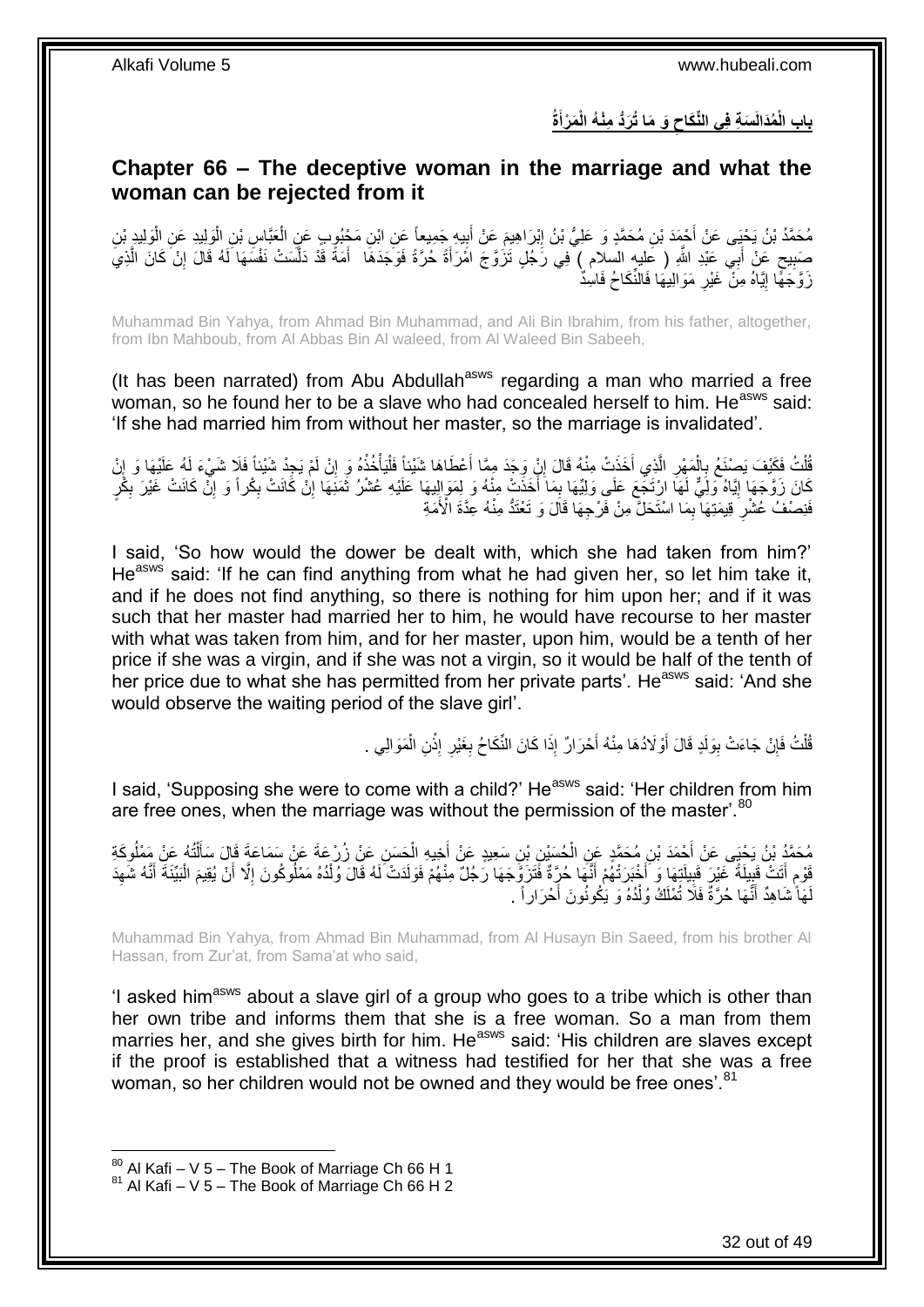أَحْمَدُ بْنُ مُحَمَّدٍ عَنِ الْحُسَيْنِ بْنِ سَعِيدٍ عَنْ عَيْدِ النَّهِ بْنِ بَحْرٍ عَنْ حَرِينٍ عَنْ زُرَارَةَ قَالَ قُلْتُ لِأَبِي عَبْدِ اللَّهِ ( عليه السلام ) أَمَةٌ ْ ِ ْ َ َ أَبَقَتْ مِنْ مَوَالِيُهَا فَأَتَتْ قَبِيلَةً غَيْرَ قَبِيلَتِهَا فَادَّعَتْ أَنَّهَا حُرَّةً فَوَثَبَ عَلَيْهَا رَجُلٌ فَتَزَوَّجَهَا فَظَفِرَ بِهَا مَوْلَاهَا بَعْدَ ذَلِكَ وَ قَدْ وَلَدَتْ َ َ ِ ِ ز<br>ا َ ِ أَوْلَاداً فَقَالَ إِنْ أَقَامَ الْبَيِّنَةَ الزَّوْجُ عَلَى أَنَّهُ تَزَوَّجَهَا عَلَى أَنَّهَا حُرَّةٌ أُعْتِقَ وُلْدُهَا وَ ذَهَبَ الْقَوْمُ بِأَمْتِهِمْ فَإِنْ لَمْ يُقِع الْبَيِّنَةَ أُوجِعَ :<br>ا َ ِ َ ْ ِ ارا<br>م ِ َ ِ ْ ْ َ ُ ظَهْرُهُ وَ اسْتُرِقَّ وُلْدُهُ <sub>ـ</sub> ْ **∶** 

Ahmad Bin Muhammad, from Al Husayn Bin Saeed, from Abdullah Bin Bahr, from Hareyz, from Zurara who said,

'I said to Abu Abdullah<sup>asws</sup>, 'A slave girl absconded from her master, so she went over to a tribe other than her own tribe, and she claimed that she was a free woman. So a man leapt upon her and married her. So her master appeared after that and she had given birth to children'. So he<sup>asws</sup> said: 'If the husband can establish the proof that he had married her upon a stipulation that she was a free woman, her children would be free, and the people would go with their slave girl. So if he were not to establish the proof, his back would be pained, and his children would be enslaved'.<sup>82</sup>

ِن َس َما َع ِي َن ْص ٍر َع ْن ُم َح َّمِد ْب ب ِن أ ِن ُم َح َّمِد ْب ْح َمَد ْب َياٍد َع ْن أ ِن ز َنا َع ْن َس ْه ِل ْب ْص َحاب ِم ْن أ ِن ِعَّدةٌ َح ِميِد َع ْن ُم َح َّمِد ْب َة َع ْن َعْبِد ال َ ِ **∣** َ ْ مُسْلِمٍ عَنْ أَبِي جَعْفَرٍ ( عِلْيَهِ الَسَلامُ ) قَالَ سَأَلْتُهُ عَنْ رَجُلٍ خَطْبَ إِلَى رَجُلٍ ابْنَةً لَهُ مِنْ مَهِيرَةٍ فَلَمَّا كَانَ لَيْلَةُ دُخُولِهَا عَلَىَ<br>رَيْنَاهُمْ عَنْ أَبِي جَعْفَرٍ ( يَعْنُهُ مَا السَ ْ َ ٍ ِ لَ ِ زَوْجُهَا أَدْخَلَ ۚ عَلَيْهِ اَبْنَةً لَهُ أُخْرَى مِنْٰ أَمَةٍ قَالَ تُرَدُّ عَلَى أَبِيهَا وَ تُرَدُّ إِلَيْهِ امْرَأَتُهُ وَ يَكُونُ مَهْرُهَا عَلَى أَبِيهَا . َ لَ ِ ِ َ َ :<br>ا لَ َ ِ َ

A number of our companions, from Sahl Bin Ziyad, from Ahmad Bin Muhammad Bin Abu Nasr, from Muhammad Bin Sama'at, from Abdul Hameed, from Muhammad Bin Muslim,

(It has been narrated) from Abu Ja'far $a<sup>asws</sup>$ , said, 'I asked him $a<sup>asws</sup>$  about a man who proposed to a man for a daughter of his from a free ones. So when it was the night when she was supposed to enter upon her husband, he made another daughter of his from the slave girl to go over to him instead'. He<sup>asws</sup> said :'She would be returned to her father, and his wife would be returned to him, and her dower would be upon her father'.<sup>83</sup>

عَلِيُّ بْنُ إِبْرَاهِيمَ عَنْ أَبِيهِ عَنْ حَمَّادِ بْنِ عِيسَى عَنْ حَرِيزٍ عَنْ مُحَمَّدٍ بْنِ مُسْلِمٍ قَالَ سَأَلْتُ أَبَا عَبْدِ اللَّهِ ( عليه السلام ) عَنِ َ ْ َ ٍ **∶**  $\ddot{\phantom{a}}$ َ ِ الرَّجُلِ يَخْطُبُ إِلَى الرَّجُلِ ابْنَتَهُ مِنْ مَهِيَرَةٍ فَأَتَاهُ بِغَيْرِهَا ۖ قَالَ تُرَدُّ إِلَيْهِ الَّتِيَ سُمِّيَتُ لَهُ بِمَهْرٍ آخَرَ مِنْ عِنْدِ أَبِيهَا وَ الْمَهْرُ الْأَوَّلُ ِ َّ لَ ِ ِ ِ َ ِ ∣l<br>∶ ْ ِ َ َها . **∶** ِّنِي دَخَلَ بِ َّ لِل

Ali Bin Ibrahim, from his father, from Hammad Bin Isa, from Hareyz, from Muhammad Bin Muslim who said,

'I asked Abu Abdullah<sup>asws</sup> about the man who proposed to a man for a daughter of his from the free ones, so he came to him with another one. He<sup>asws</sup> said: 'She would be returned to him, the one whom he had named with a dower from her father, and the dower is for the first one who he had copulated with'. $84$ 

ْ عَلِيُّ بْنُ إِبْرَاهِيمَ عَنْ أَبِيهِ عَنِ ابْنِ أَبِي عُمَيْرٍ عَنْ حَمَّادِ بْنِ عُثْمَانَ عَنِ الْحَلَبِيِّ عَنْ أَبِي عَبْدِ اللَّهِ ( عليه السلام ) قَالَ سَأَلْتُهُ ْ َ **!** َ ِ ْ َ َ ِ عَنْ رَجُلٍ تَزَوَّجَ إِلَى قَوْمٍ فَإِذَا امْرَأَتُهُ عَوْرَاءُ وَ لَمْ يُبَيِّنُوا لَهُ قَالَ يُرَدُّ النِّكَاحُ مِنَ الْبَرَصِ وَ الْجُذَامِ وَ الْجُنُونِ وَ الْعَفَلِ . ْ ֦֪֦֪֦֪֦֦֦֪֦֪֦֦֦֧֚֘֝֟֓֕֬֓֕֓֕֝֬֓֓֬֓֡֟֓֡֟֓֡֟֓֡֟֓֡֟֟֓֡֟֓֡֟֓֡֟֡֡֬֓֞֓֞֡֬֓֞֡֬֓֞֓֞֬֞֓֞֬֬֓֞֡֬֓֞֬ ٍ  $\frac{1}{2}$ ْ ْ ِ ْ

Ali Bin Ibrahim, from his father, from Ibn Abu Umeyr, from Hammad Bin Usman, from Al Halby,

 $82$  Al Kafi – V 5 – The Book of Marriage Ch 66 H 3

 $83$  Al Kafi – V 5 – The Book of Marriage Ch 66 H 4

 $84$  Al Kafi – V 5 – The Book of Marriage Ch 66 H 5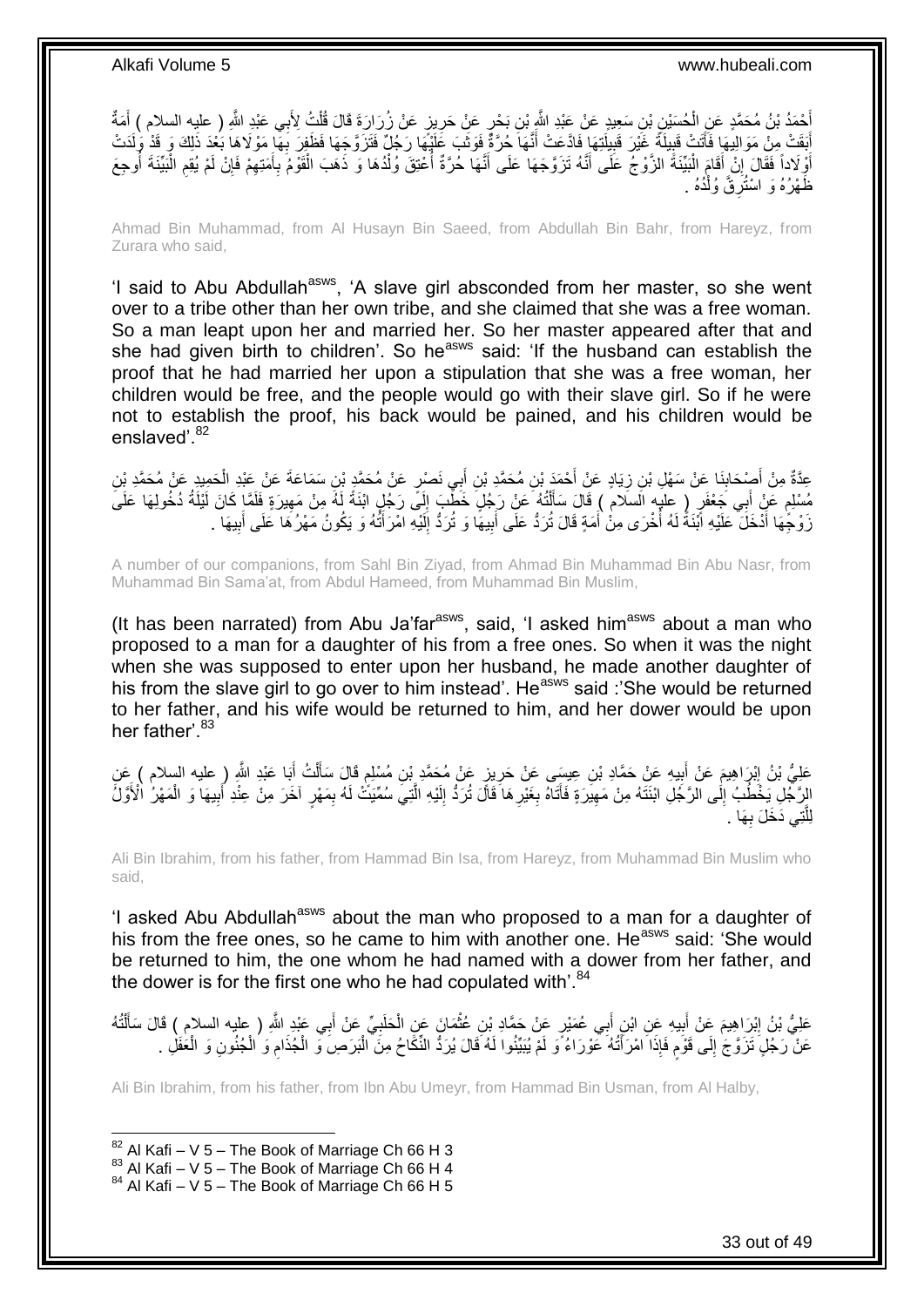(It has been narrated) from Abu Abdullah $a_{\text{sws}}$ , said, 'I asked him $a_{\text{sws}}$  about a man who married to a people, so his wife turned out to have blindness, and it had not been indicated to him. He $^{38W5}$  said: 'The marriage would be repudiated, from the vitiligo, and the leprosy, and the insanity, and *AI-Afl* (Inability to copulate)<sup>'.4</sup>

مُحَمَّدُ بِنُ يَحْيَى عَنْ أَحْمَدَ بْنِ مُحَمَّدٍ عَنِ الْحَسَنِ بْنِ عَلِيِّ بْنِ فَضَّالٍ عَنْ عَيْدِ اللَّهِ بْنِ بُكَيْرٍ عَنْ بَعْضٍ أَصْحَابِهِ قَالَ سَأَلْتُ أَبَا<br>. ْ َ ْ َ ِ َ عَبْدِ اللَّهِ ( عليه السلام ) عَنِ الرَّجُلِ يَتَزَوَّجُ الْمَرْأَةَ بِهَا الْجُنُونُ وَ الْبَرَصُ وَ شِبْهُ ذَلِكَ قَالَ َهُوَ ضَامِنٌ لِلْمَهْرِ . ْ ْ **∶** َ ْ ِ ْ

Muhammad Bin Yahya, form Ahmad Bin Muhammad, from Al Hassan Bin Ali Bin Fazzal, from Abdullah Bin Bukeyr, from one of his companions who said,

'I asked Abu Abdullah<sup>asws</sup> about the man who married the woman who had insanity with her, and the vitiligo, and such like. He<sup>asws</sup> said: 'He is responsible for the dower'.<sup>86</sup>

عِدَّةٌ مِنْ أَصْحَابِنَا عَنْ سَهْلِ بْنِ زِيَادٍ عَنْ أَحْمَدَ بْنِ مُحَمَّدٍ بْنِ أَبِي نَصْرٍ عَنْ أَبِي جَمِيلَةَ ۖ عَنْ زَيْدٍ الشَّحَامِ عَنْ أَبِي عَبْدِ الثَّهِ ( َ َ ِ **∣** َ َ ِ عليه السلام ) قَالَ تُزَدُّ الْبَرْصَاَءُ وَ الْمَجْنُونَةُ وَ الْمَجْذُومَةُ قُلْتُ اَلْعَوْرَاءُ ۗ قَالَ لَا ْ ْ ْ ْ

A number of our companions, from Sahl Bin Ziiyad, from Ahmad Bin Muhammad Bin Abu Nasr, from Abu Jameela, from Zayd Al Shahaam,

(It has been narrated) from Abu Abdullah<sup>asws</sup> having said: 'She can be returned, the woman with vitiligo, and the insanity, and the leprosy'. I said, 'The blind?' He<sup>asws</sup> said: 'No'.<sup>87</sup>

سَهْلٌ عَنْ أَحْمَدَ بْنِ مُحَمَّدٍ عَنْ رِفَاعَةَ بْنِ مُوسَى قَالَ سَأَلْتُ أَبَا عَبْدِ اللَّهِ ( عليه السلام ) الْمَحْدُودُ وَ الْمَحْدُودَةُ هَلْ تُرَدُّ مِنَ<br>يَعْبِدُ الْمَحْدُودَةُ هَلْ تُرَدُّ مِنَ ْ َ ْ َ ِ َ ْ  $\zeta$ النِّكَاح قَالَ لَا

Sahl, from Ahmad Bin Muhammad, from Rafa'at Bin Musa who said,

'I asked Abu Abdullah<sup>asws</sup>, 'The (physically) restricted man and the (physically) restricted woman, would they be repudiated from the marriage?' He<sup>asws</sup> said: 'No'.

قَالَ رِفَاعَةُ وَ سَأَلْتُهُ عَنِ الْبَرْصَاءِ فَقَالَ قَضَى أَمِيرُ الْمُؤْمِنِينَ ( عِليه السلامِ ) فِي امْرَأَةٍ زَوَّجَهَا وَلِيُّهَا وَ هِيَ بَرْصِبَاءُ أَنَّ لَهَا َ ْ َ ْ ْ َ **∶** اُ الْمَهْنِّ بِمَا اسْتَخِلَّ مِنْ فَرْجِهَا وَ أِنِّ الْمَهْرَ عَلَى الَّذِي زَوَّجَهَا وَ إِنَّمَا صَارَ الْمَهْرُ عَلَيْهِ لِأَنَّهُ دَلَّسَهَا وَ لَوْ أَنَّ رَجُّلًا تَزَوَّجَ امْرَأَةً َّ ْ اً ِ ْ َ َ َّ ْ ِ َ زَوَّجَهَا رَجُلٌ لَا يَعْرِفُ دَخِيلَةَ أَمْرِهَا لَمْ يَكُنَّ عَلَيْهِ شَيْءٌ وَ كَانَ الْمَهْرُ يَأْخُذُهُ مِنْهَا . ِ َ ِ ْ ْ

Rafa'at (the narrator) said, 'And I asked him<sup>asws</sup> about the ones with vitiligo. So he<sup>asws</sup> said: 'Amir Al-Momineen<sup>asws</sup> judged regarding a woman whose quardian got her married and she was with vitiligo that, there shall be a dower for her due to what she had permitted from her private parts, and that the dower is upon the one who got her married; but rather, the dower came to be upon him because he had cheated with her, and had a man married a woman and a man who had got her married off did not know the interior of her matter, there would not be anything upon him, and the dower would be taken back from her'.<sup>88</sup>

- $86$  Al Kafi V 5 The Book of Marriage Ch 66 H 7
- $87$  Al Kafi V 5 The Book of Marriage Ch 66 H 8

 $85$  Al Kafi – V 5 – The Book of Marriage Ch 66 H 6

 $88$  Al Kafi – V 5 – The Book of Marriage Ch 66 H 9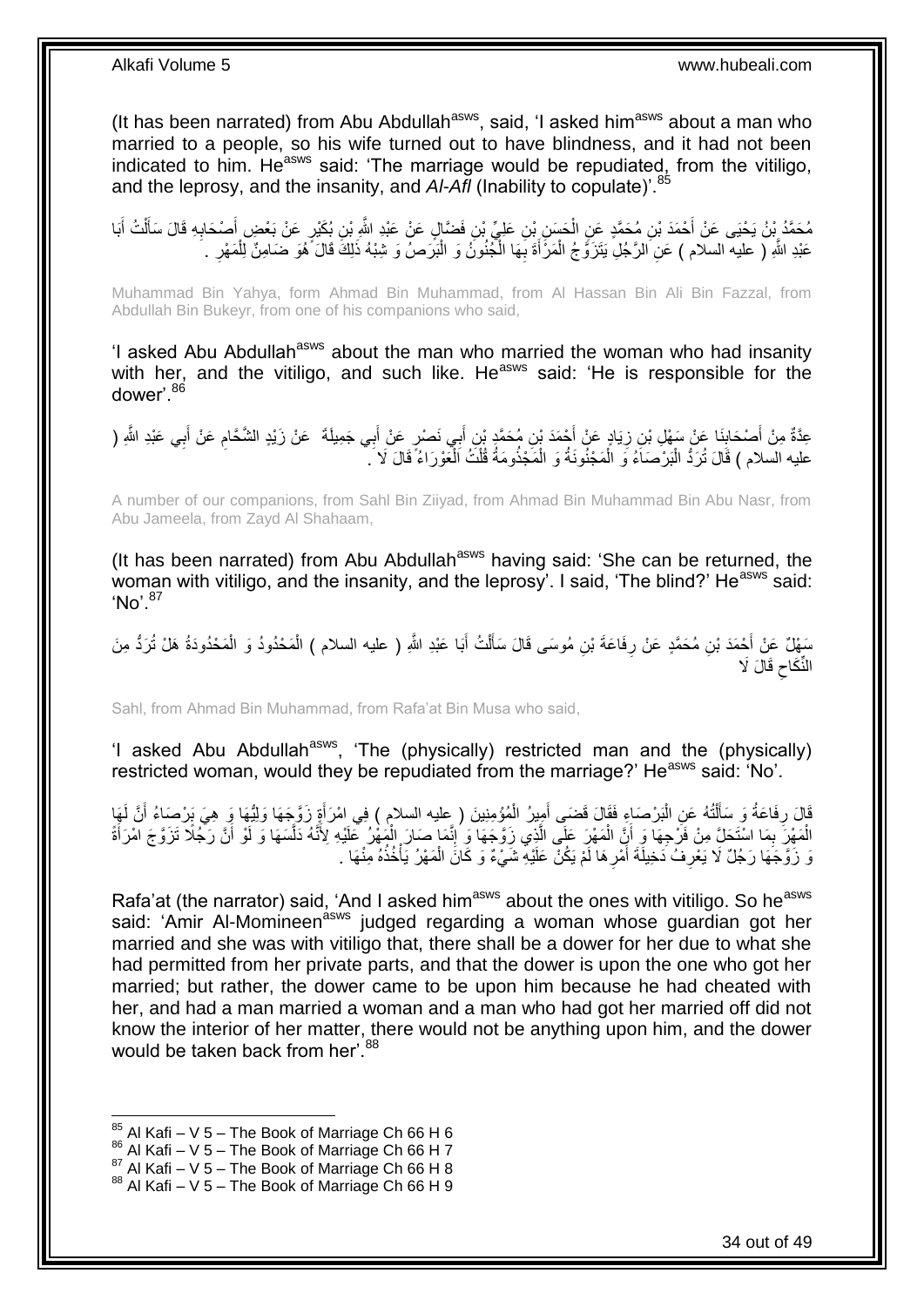سَهْلٌ عَنْ أَحْمَدَ بِنِ مُحَمَّدٍ عَنْ دَاوُدَ بْنِ سِرْحَانَ وَ عَلِيُّ بِنُ إِبْرَاهِيِمَ عَنْ أَبِيهِ عَنِ ابْنِ أَبِي عُمَيْرٍ عَنْ حَمَّادٍ عَنِ الْحَلَبِيِّ جَمِيعاً َ ِ َ ِ َ ِ ْ عَنْ أَبِي عَبْدِ اللَّهِ ( عِليه السلام ) فِيَ رَجُلٍ وَلَّنْهُ امْرَأَةٌ أَمْرَهَا أَوْ ذَاتِ قَرَابَةٍ أَوْ جَارٍ لَّهَا لَا يَعْلَمُ دَخِيلَةُ أَمْرَهَا فَوَجَدَهَا قَدْ َ َ َ َّ َ ِ َ َّ َنَّلَسَتْ عَيْباً هُوَ بِهَا ُقَالَ يُؤْخَذُ الْمُهْرُ مِنَّهَا وَ لَا يَكُونُ عَلَى الَّذِي زَوَّجَهَا شَيْءٌ . ْ **∶** 

Sahl, from Ahmad Bin Muhammad, from Dawood Bin Sirhan, and Ali Bin Ibrahim, from his father, from IBn Abu Umeyr, from Hammad, from Al Halby altogether,

(It has been narrated) from Abu Abdullah<sup>asws</sup> regarding a man to whom a woman had authorised her command, or a near relative of hers, of a neighbour of her who did not know of the interior matter, so he was found to have cheated over a fault which was with her. He<sup>asws</sup> said: 'The dower would be taken from her, and there would not be anything upon the one who got her married off'.<sup>89</sup>

مُحَمَّدُ بْنُ يَحْيَى عَنْ أَحْمَدَ بِنِ مُحَمَّدٍ وَ عَلِيُّ بْنُ إِبْرَاهِيمَ عَنْ أَبِيهِ جَمِيعِاً عَنِ الْحَسَنِ بْنِ مَحْبُوبِ عَنْ جَمِيلٍ بْنِ صَالِحٍ عَنْ ْ ِ َ ِ ٍ ُخَصِ أَصِحَابِ أَبِي عَيْدِ اللَّهِ ( عليه السلام ) فِي أُخْتَيْنِ أُهْدِيَتَا إِلَى أَخَوَيْنِ فِي لَيْلَةٍ فَأُذْخِلَتٍ امْرَأَةُ هَذَا عَلَى هَذَا وَ أَدْخِلَتِ َ ∣∣<br>∶ المناسب المناسب المناسب المناسب المناسب المناسب المناسب المناسب المناسب المناسب المناسب المناسب المناسب المناس<br>المناسب المناسب المناسب المناسب المناسب المناسب المناسب المناسب المناسب المناسب المناسب المناسب المناسب المناس ا<br>ا ا<br>ا َ ا<br>ا امْرَأَةُ هَذَا عَلَى هَذَا قَالَ لِكُلِّ وَاحِدٍ مِنْهُمَا الْصُدَاقُ بِالْعِشْيَانِ وَ إِنْ كَانَ وَلِيَّهُمَا تَعَمَّدَ ذَلِكَ أُغْرِمَ الصَّدَاقَ وَ لَا يَقْرَبُ وَاحِدٌ<br>وَإِن وَجَدِيَ مَنْ تَقْبَلُ الْمُؤْمِنَ وَلَيْ ِ ْ ِ ا<br>المسلمان<br>المسلمان مِنْهُمَا امْرَأَتَهُ حَتَّى تَنْقَضِيَ الْعِدَّةُ فَإِذَا انْقَضَتِ الْعِدَّةُ صَارَتْ كُلُّ وَاحِدَةٍ مِنْهُمَا إِلَى زَوْجِهَا بِالنِّكَاحِ الْأَوَّلِ ِ ِ ْ ْ َ ِ

Muhammad Bin Yahy, from Ahmad Bin Muhammad, and Ali Bin Ibrahim, from his father, altogether from Al Hassan Bin Mahboub, from Jameel Bin Salih,

(It has been narrated) from one of the companions of Abu Abdullah<sup>asws</sup> regarding two sisters gifted to two brothers during one night. So the wife of this one went over to that one, and the wife of that one went over to this one. He<sup>asws</sup> said: 'For each of the two is the dower with the copulations, and if it was such that their guardian had deliberated that, would be fined the dower, and each of the two would not go near his wife until the waiting period has expired. So when the waiting period has expired, each one would come to be to her husband with the former marriage'.

قِيلَ لَهُ فَإِنْ مَاتَتَا قَبْلَ انْقِضَاءٍ الْعِدَّةِ قَالَ فَقَالَ يَرْجِعُ الزَّوْجَانِ بِنِصْفٍ الصَّدَاقِ عَلَى وَرَثَبِّهِمَا وَ يَرِثَانِهِمَا الرَّجُلَانِ قِيلَ فَإِنْ َ ِ ْ ِ ِ َ ِ ِّبَاتَ الرَّجُلَانِ وَ هُمَا فِي الْعِدَّةِ قَالَ تَرِثَانِهِمَا وَ لَّهُمَا نِصْفُ الْمَهْرِ الْمُسَمَّى وَ كَلَيْهِمَا الْعِدَّةُ بَعْدَ مَا تَّفْرُغَانِ مِنَ الْعِدَّةِ الْأُولَى ْ ِ ْ **∶** ْ ِ َ ِ ْ ْ تُعْتَدَّانِ عِدَّةَ الْمُتَوَفَّى عَنْهَا زَوْجُهَا . ا<br>ا

It was said to him<sup>asws</sup>, 'Supposing both of them were to die before they have completed the waiting period?' Heasws said: 'Half the dower would be returned to the two husbands, and they (wives) would both inherit and the two men would both inherit'. It was said, 'Supposing both the men had died and they were both in the waiting period?' He<sup>asws</sup> said: 'They would both inherit them both, and for both of them would be half the specified dower, and there would be a waiting period upon them both after they are free from the first waiting period. They would both be observing the waiting period of the one widowed from her husband'. $90$ 

حُمَّئِدُ بْنُ زِيَادٍ عَنِ الْحَسَنِ بْنِ مُحَمَّدٍ بْنِ سَمَاعَةً عَنْ غَيْرِ وَاحِدٍ عَنْ أَبَانِ بْنِ عُثْمَانَ عَنْ عَيْدِ الرَّحْمَنِ بْنِ أَبِي عَيْدٍ الثَّهِ عَنْ<br>مُمَّئِذُ بْنُ زِيَادٍ عَنِ الْحَسَنِ بْنِ مُحَمَّد **ٔ** َ ِ ْ ્ َ ْ أَبِي عَبْدِ اللَّهِ ( عليه السلام ) قَالَ قَالَ فِي الرَّجُلِ إِذَا تَزَوَّجَ الْمَرْأَةَ فَوَجَدَ ۖ بِهَا قَرْناً وَ هُوَ الْعَفَلُ أَوْ بَيَاضَاً أَوْ جُذَاماً إِنَّهُ يَرُدُّهَا ِ َ ْ َ ِ َ َ مَا لَمْ يَدْخُلْ بِهَا . **∶** 

Humeyd Bin Ziyad, from Al Hassan Bin Muhammad Bin Sama'at, from someone else, from Aban Bin Usman, from Abdul Rahman Bin Abu Abdullah,

 $89$  Al Kafi – V 5 – The Book of Marriage Ch 66 H 10  $90$  Al Kafi – V 5 – The Book of Marriage Ch 66 H 11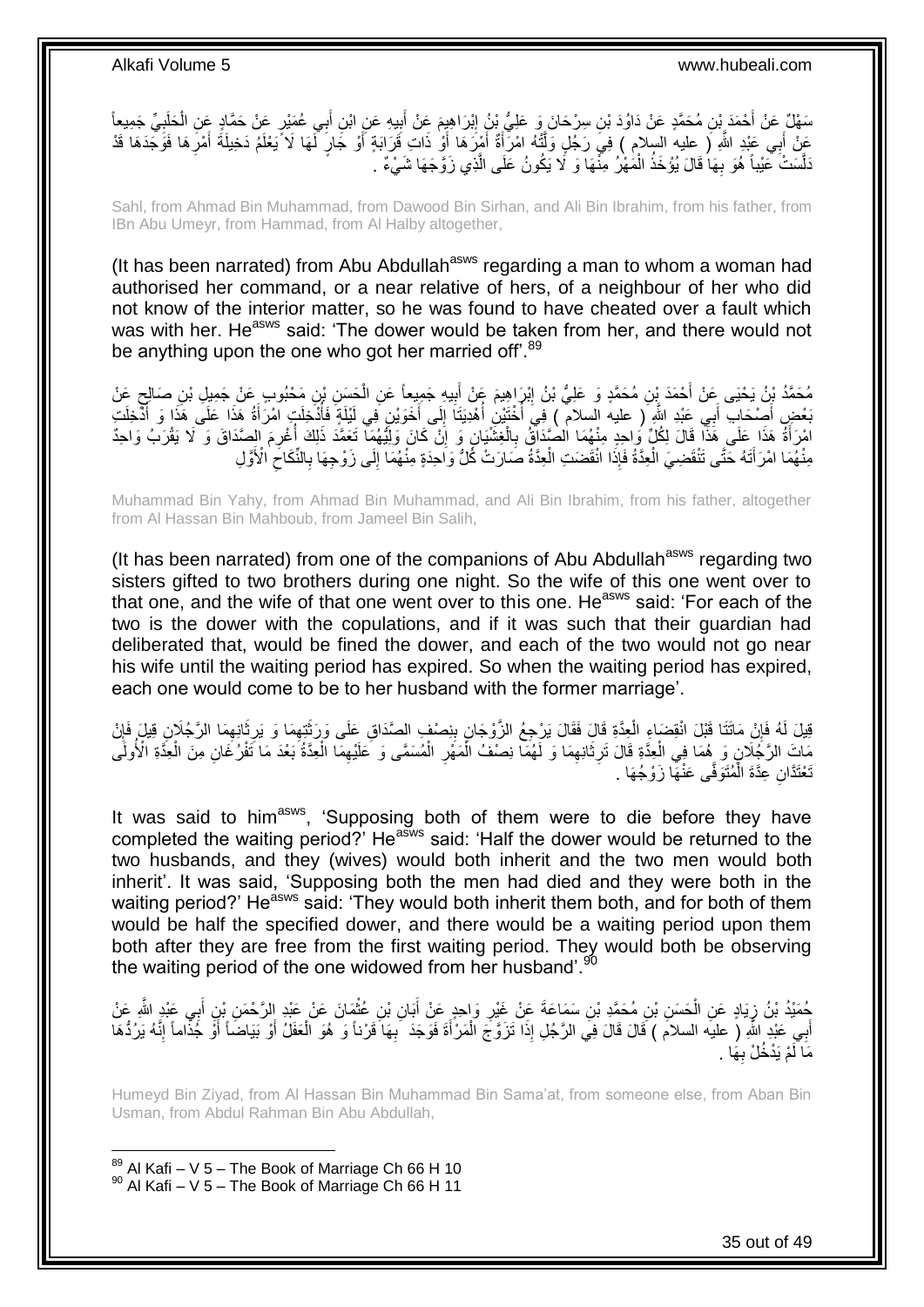(It has been narrated) from Abu Abdullah<sup>asws</sup> having said regarding the man who had married the woman, so he found uterine horns with her, and it is *Al Afal* (inability to copulate due to uterine horns), or vitiligo, or leprosy, that he can return her for as long as he has not copulated with her'.<sup>91</sup>

مُحَمَّدُ بْنُ يَحْيَى عَنْ مُحَمَّدِ بْنِ الْحُسَيْنِ عَنْ مُحَمَّدِ بْنِ سِنَانٍ عَنْ إِسْمَاعِيلَ بْنِ جَابِرٍ قَالَ سَأَلْتُ أَبَا عَبْدِ اللَّهِ ( عليه السلام ) عَنْ<br>مُحَمَّدُ بْنُ يَحْيَى عَنْ مُحَمَّدِ بْنِ الْحُسَي ْ َ ْ َ ।।<br>∕≉ يَجُلٍ نَظَرَ إِلَى امْرِأَةٍ فَأَعْجَبَتْهُ فَسَأَلَ عَنْهَا فَقِيلَ هِيَ ابْنَةُ فُلَانٍ فَأَتَى أَبَاهَا فَقَالَ زَوٍّ جُنِي ابْنَتَكَ فَزَوَّجَهُ غَيْرَ هَا فَوَلَدَتْ مِنْهُ فَعَلِمَ َ َ َ ا<br>استعمال َ ֖֦֧ׅ֧ׅ֧֦֧ׅ֧֧֦֧֚֚֚֚֚֚֚֚֚֚֚֚֚֚֚֚֚֬֡֡֘֝֜֝֟֓֡֝֩֡֜֟֓ أَنَّهَا خَيْرُ ابْنَتِهِ وَ أَنَّهَا أَمَةٌ فَقَالَ يَرُدُّ الْوَلِيدَةَ عَلَى مَّوْلَاهَا وَ اَلْوَلَدُ لِلرَّجُلِ وَ عَلَى الَّذِي زَوَّجَهُ قِيمَةُ ثَمَنِ الْوَلَدِ يُعْطِيهِ مَوَالِيَ ْ ْ َ َ ْ َ َّ الْوَلِيدَةِ كَمَا غَرَّ الرَّجُلَ وَ خَدَعَهُ . ر<br>ا

Muhammad Bin Yahya, from Muhammad Bin Al Husayn, from Muhammad Bin Sinan, from Ismail Bin Jabir who said,

'I asked Abu Abdullah<sup>asws</sup> about a man who looked at a woman, so she fascinated him. So he asked about her, and it was said that she is the daughter of so and so. So he went over to her father and said, 'Get your daughter married to me'. But, he married someone else to him, and she gave birth from him. So he came to know that it was other than his daughter, and that she is a slave'. So he<sup>asws</sup> said: 'The mother would be returned to her master, and the child for the man, and upon the one who gave her in marriage would be the price of the child to be given to the master of the mother, as he had deceived the man and cheated him'.<sup>92</sup>

عِدَّةٌ مِنْ أُصْحَابِذَا عَنْ سَهْلٍ بْنِ زِيَادٍ وَ مُحَمَّدُ بْنُ يَحْيَى عَنْ أَحْمَدَ بْنِ مُحَمَّدٍ جَمِيعاً عَنِ الْحَسَنِ بْنِ مَحْبُوبٍ عَنْ عَلِيٍّ بْنِ<br>-**∣** َ ْ ِ رِنَابِ عَنْ أَبِي عُبَيْدَة عَنْ أَبِي جَعْفَرٍ ( عليه السلام ) قَالَ فِي رَجُلٍ تَزَوَّجَ امْرَأَةً مِنْ وَلِيًّهَا فَوَجَدَ بِهَا عَيْباً بَعْدَ مَا دَخَلَ بِهَا َ َ َ ِ **∶** ِ َالَ فَقَالَ إِذَا ذُلِّسَتِ الْعَفْلَاءُ وَ الْبَرْصَاءُ وَ الْمَجْنُونَةُ وَ الْمُفْضِآةُ وَ مَنْ كَانَ بِهَا زَمَانَةٌ ظَاهِرَةٌ فَإِنَّهَا تُرَدُّ عَلَى أَهْلِهَا مِنْ غَيْرِ **∶** ْ ْ :<br>ا ْ ِّ ِ َ ا∣<br>ِ∘ِ طَلَاقٍ وَ يَأْخُذُ الزَّوْجُ الْمَهْرَ مِنْ وَلِّيِّهَا الَّذِي كَانَ دَلَّسَهَا فَإِنْ لَمْ يَكُنْ وَلِيِّهَا عَلِمَ بِشَيْءٍ مِنْ ذَلِكَ فَلَا ۚ شَيْءَ عَلَيْهِ وَ تُرَدُّ إِلَى أَهْلِهَا ْ ة<br>أ ِ ِ َّ َ َ ِ

A number of our companions, from Sahl Bin Ziyad and Muhammad Bin Yahya, from Ahmad Bin Muhammad altogether, from Al Hassan Bin Mahboub, from Ali Bin Raib, from Abu Ubeyda,

(It has been narrated) from Abu Ja'far<sup>asws</sup> having said regarding a man who married a woman from her guardian, and he found a fault with her after he had copulated with her. So he<sup>asws</sup> said: 'When it is cheated with a woman with *AI AfI* (inability to copulate due to uterine horns), and the one with vitiligo, and the insanity, and the deflowering, and the one with whom is an apparent disability, so she would be returned back to her family without a divorce, and the husband would take back the dower from her guardian who had cheated him. So if it so happened that her guardian did not know of anything from that, so there is nothing upon him, and she would be returned to her family'.

قَالَ وَ إِنْ أَصَابَ الزَّوْجُ شَيْئاً مِمَّا أَخَذَتْ مِنْهُ فَهُوَ لَهُ وَ إِنْ لَمْ يُصِبْ شَيْئاً فَلَا شَيْءَ لَهُ قَالَ وَ تَعْنَدُّ مِنْهُ عِدَّةَ الْمُطَلَّقَةِ إِنْ كَانَ ِ َ <u>֖֚֚֚֚֚֚֚֓</u> ِ َّ ْ دَخَلَ بِهَا وَ إِنْ لَمْ يَكُنْ دَخَلَ بِهَا فَلَا عِدَّةَ لَهَا وَ لَا مَهْرَ لَهَا َ **∶ ׀ ∶** 

He<sup>asws</sup> said: 'And anything that the husband gets from what was taken from him, so it is for him, and if he does not get anything, so there is nothing for him, and she would observe the waiting period of the divorced woman from him, if he had copulated with

 $91$  Al Kafi – V 5 – The Book of Marriage Ch 66 H 12

 $92$  Al Kafi – V 5 – The Book of Marriage Ch 66 H 13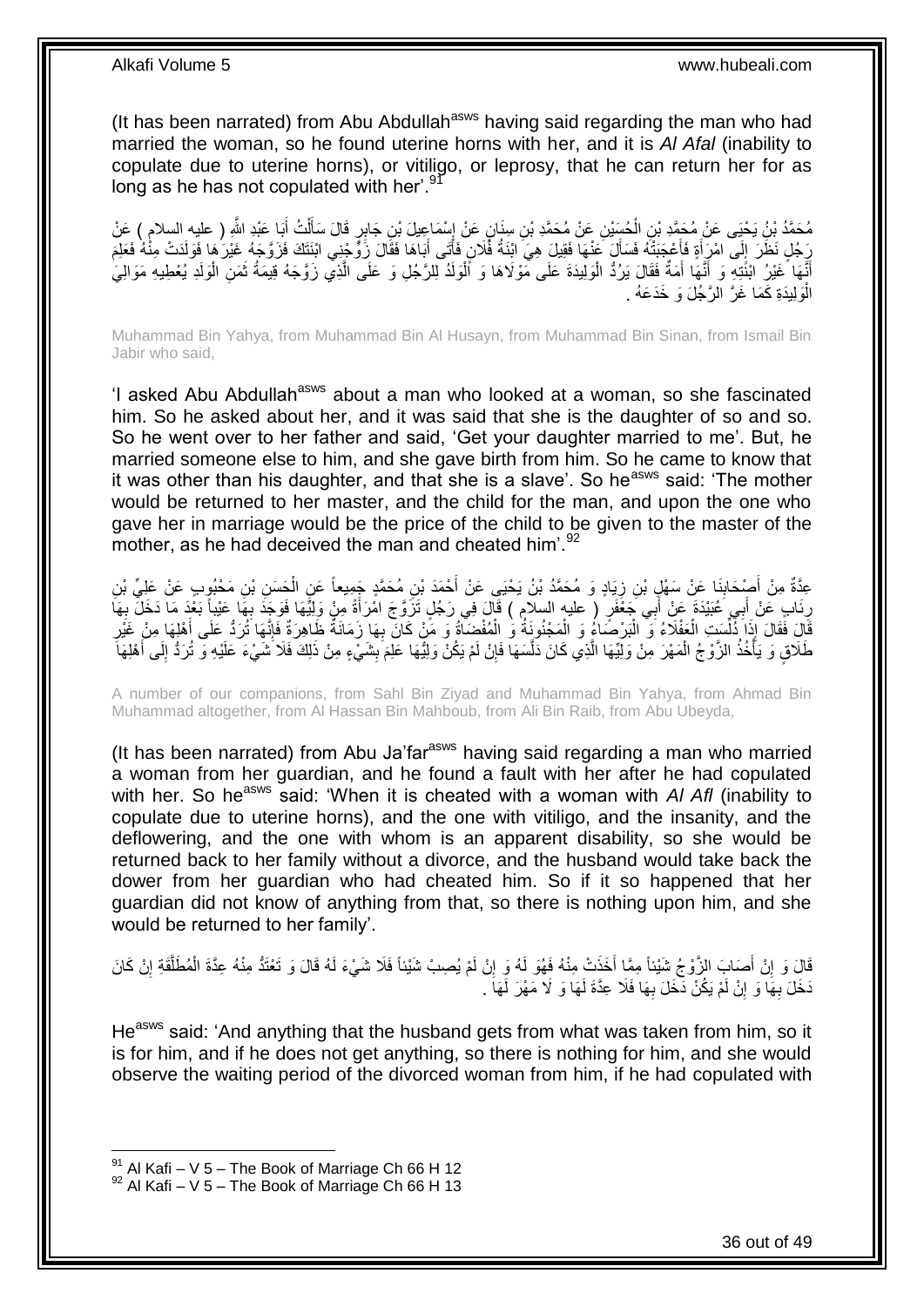her, and if he had not copulated with her, so there is no waiting period for her, and there would be no dower for her'. $93$ 

َ عَلِيُّ بْنُ إِبْرَاهِيمَ عَنْ أَبِيهِ عَنِ ابْنِ أَبِي عُمَيْرٍ عَنْ حَمَّادٍ بْنِ عُثْمَانَ عَنِ الْحَلَبِيِّ عَنْ أَبِي عَبْدِ اللَّهِ ( عليه السلام ) قَالَ عَنِ ِ ْ ْ َ **∣ ֽו** الْمَزَّأَةِ تَلِدُ مِنَ الزِّنَا وَ لَا يَعْلَمُ بِذَلِكَ أَخَذُ إِلَّا وَلِيُّهَا أَ يَصِنْكُ لَهُ أَنْ يُزَوِّجِهَا وَ يَسْكُتَ عَلَي ذَلِكَ إِذَا كُانَ قَدْ رَأَى مِنْهَا تَوْبَةً أَوَ َ ُ َ  $\overline{\phantom{a}}$ َ َ َ ِ مَعْرُوفاً فَقَالَ ۚ إِنْ لَمْ يَذْكُرْ ذَلِكَ لِزَوْجِهَا ثُمَّ عَلِمَ بَعْدَ ذَلِكَ فَشَاءَ أَنْ يَأْخُذَ صَدَاقَهَا مِنْ وَلِيِّهَا بِمَا دَلْسٍ عَلَيْهِ كَانَ لَهُ ذَلِكَ عَلَى َّ ِ ا<br>المسلمان<br>المسلمان اُ ا ماہ ماہ<br>ماہ ماہ ماہ ْ وَلِيِّهَا وَ كَانَ الصَّدَاقُ الَّذِي أَخَذَتْ لَهَا لَا سَبِيلَ عَلَيْهَا فِيهِ بِمَا اسْتَحَلَّ مِنْ فَرْجِهَا وَ إِنْ شَاءَ زَوْجُهَا أَنْ يُمْسِكَهَا فَلَا بَأْسَ ـ ِ ِ َ َّ ْ َ ِ

Ali Bin Ibrahim, from his father, from Ibn Abu Umeyr, from Hammad Bin Usman, from Al Halby,

(It has been narrated) from Abu Abdullah $a<sub>asws</sub>$  having said about the woman who gave birth from the adultery, and no one knew about that except for her guardian. Is it correct for him that he gets her married and maintains silence upon that when he has seen the repentance from her, or she is known for it?' So he<sup>asws</sup> said: 'If he does not mentioned that to her husband, then he comes to know after that, so if he so desires to, he takes her dower from her guardian with whatever was cheated upon him, that being for him upon her guardian (to pay), and the dower which was taken for her, he would not have a way upon her with regards to it due to what she had permitted from her private parts; and if he so desires to he can marry her and keep her, so there is no problem'.<sup>94</sup>

أَبُو عَلِيٍّ الْأَشْعَرِيُّ عَنْ مُحَمَّدِ بْنِ عَبْدِ الْجَبَّارِ عَنْ صَفْوَانَ بْنِ يَحْيَى عَنْ عَبْدِ الأَرْحْمَنِ بْنِ أَبِي عَبْدِ اللَّهِ عِنْ أَبِي عَبْدِ اللَّهِ ( ¦ ِ َ َ ِ ْ عليه السِّلام ) قَالَ الْمَرْأَةُ تُرَدُّ مِنْ أَرْبَعَةِ أَشْيَاءَ مِنَ الْبَرَصِ وَ الْجُذَامِ وَ الْجُنُونِ وَ الْقَرَنِ وَ هُوَ الْمَعَلْلُ مَا لَمْ يَقَعْ عَلَيْهَا فَإِذَا وَقَعَ ْ ْ ِ ْ ا<br>ا َ َ َ َ ِ ْ يُهَا فَلَا . َعلَ

Abu Ali Al Ashary, from Muhamma Bin Abdul Jabbar, from Safwan Bin yahya, from Abdul Rahman Bin Abu Abdullah,

(It has been narrated) from Abu Abdullah<sup>asws</sup>, having said: 'The woman would be returned from four things – from the vitiligo, and the leprosy, and the insanity, and the uterine horns, and it is *Al Afal* (inability to copulate due to uterine horns), for as long as he has not fallen upon her. So when he falls upon her, so no'.<sup>95</sup>

مُحَمَّدُ بْنُ يَجْنِي عَنْ أَحْمَدَ بْنِ مُحَمَّدٍ عَنِ ابْنِ مَجْبُوبٍ عَنِ الْحَسَنِ بْنِ صَالِحٍ قَالَ سَأَلْتُ أَبَا عَبْدِ اللَّهِ ( عليه السلام ) عَنْ رَجُلٍ<br>مُحَمَّدُ بْنُ يَجْنِي عَنْ أَحْمَدَ بْنِ مُحَمَّدٍ عَنِ َ ْ َ ٍ ْ َ نَرَوَّجَ امْرَأَةً فَوَجَدَ بِهَا قَرْناً قَالَ هَذِهِ لَا تَّحْبَلُ [تُرَدُّ عَلَى أَهْلِهَا مَنْ] يَنْقَبِضُ نَّرَوْجُهَا عَنْ مُجَامَعَتِهَا تُرَدُّ عَلَى أَهْلِهَا **∶** َ ِ َ

Muhammad Bin Yahya, from Ahmad Bin Muhammad, from Ibn Mahboub, from Al Hassan Bin Salih who said,

'I asked Abu Abdullah<sup>asws</sup> about a man who married a woman, so he found uterine horns to be with her. He<sup>asws</sup> said: 'This one will not get pregnant. She would be returned to her family, the husband would have to abstain from copulating with her to be returned to her family'.

قُلْتُ فَإِنْ كَانَ دَخَلَ بِهَا قَالَ إِنْ كَانَ عَلِمَ بِهَا قَبْلَ أَنْ يُجَامِعَهَا ثُمَّ جَامَعَهَا فَقَد رَضِيَ بِهَا وَ إِنْ لَمْ يَعْلَمْ إِلَّا بَعْدَ مَا جَامَعَهَا فَإِنْ ِ ِ ِ ْ ∣ٍ إ ِ ِ ِ ُ اً ِ ثَنَاءَ بَغُدُ أَمْسَكَهَا وَ إِنَّ شَاءَ سَرَّحَهَا إِلَى أَهْلِهَا وَ لَهَا مَا أَخَذَتْ مِنْهُ بِمَا اسْتَحَلَّ مِنْ فَرْجِهَا. ِ َ ِ ِ َ

 $93$  Al Kafi – V 5 – The Book of Marriage Ch 66 H 14

 $^{94}$  Al Kafi – V 5 – The Book of Marriage Ch 66 H 15

 $95$  Al Kafi – V 5 – The Book of Marriage Ch 66 H 16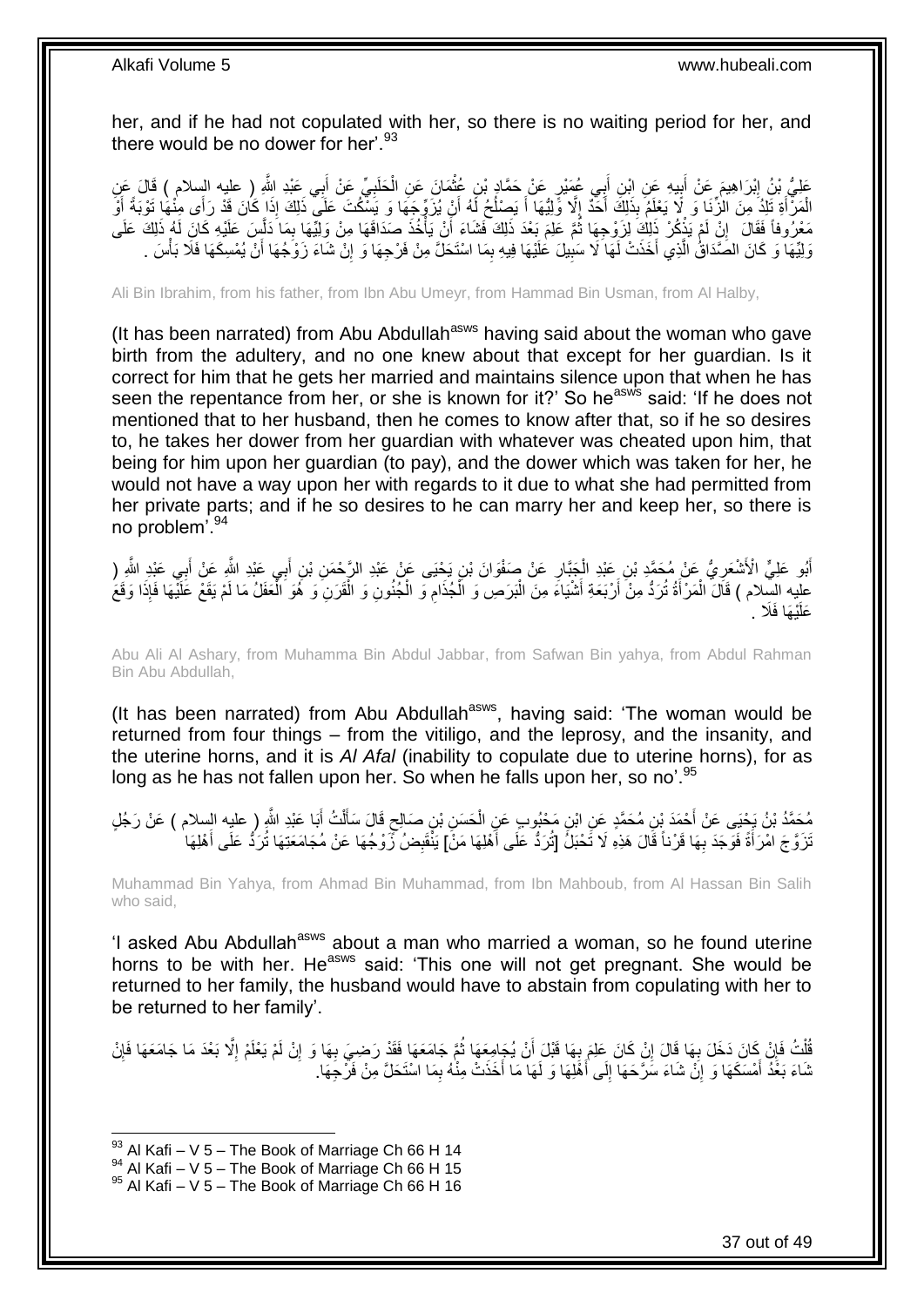I said, 'Supposing he had copulated with her?' He<sup>asws</sup> said: 'If he knew of it before he copulated with her, so he was pleased with it, and if he did not know except after having copulated with her, so if he so desires to afterwards, he keeps her, and if he so desires to, he hastens her to her family, and for her would be whatever she had taken from it with what she had permitted from her private parts'.<sup>96</sup>

َ مُحَمَّدُ بْنُ يَحْيَى عَنْ أَحْمَدَ بْنِ مُحَمَّدٍ عَنِ ابْنِ مَحْبُوبٍ عَنْ أَبِي أَيُّوبَ عَنْ أَبِي الصَّبَّاحِ قَالَ سَأَلْتُ أَبَا عَبْدِ اللَّهِ ( عليه السلام ) ِ َ َ َ َ ْ عَنْ رَجُلٍ تَزَوَّجَ امْرَأَةً فَوَجَدَ بِهَا قَرْناً قَالَ فَقَالَ هَذِهِ لَا تَحْبَلُ وَ لَا يَقْدِرُ زَوَّجُهَا عَلَى ۖ مُجَامَعَتِهَا يَرُدُّهَا عَلَى أَهْلِهَا صَاغِرَةً وَ ِ َ َ َها َلَا مَهْرَ لَ

Muhammad Bin Yahya, from Ahmad Bin Muhammad, from Ibn Mahboub, from Abu Ayoub, from Abu Al Sabbah who said,

'I asked Abu Abdullah<sup>asws</sup> about a man who married a woman, so he found uterine horns to be with her. So he<sup>asws</sup> said: 'This one would not get pregnant nor would her husband be able upon copulating with her. He can return her to her family, belittled, and they would be no dower for her'.

قُلْتُ فَإِنْ كَانَ دَخَلَ بِهَا قَالَ إِنْ كَانَ عَلِمَ بِذَلِكَ قَبْلَ أَنْ يَنْكِحَهَا يَعْنِي الْمُجَامَعَةَ ثُمَّ جَامَعَهَا فَقَدْ رَضِيَ بِهَا وَ إِنْ لَمْ يَعْلَمْ إِلَّا بَعْدَ ْ ُ ْ ِ **∶** ِ ا<br>ا ِ ِ مَا جَامَعَهَا فَإِنْ شَاءَ بَعْدُ أَمْسَكَ وَ إِنْ شَاءَ طَلَّقَ . مَّ<br>ا ِ َ ِ

I said, 'Supposing he had copulated with her?' He<sup>asws</sup> said: 'If he knew of that before he married her, meaning the copulation, then he copulated with her, so he was pleased with it, but if he did not know except after having copulated with her, so if he so desires to afterwards, he keeps her, and if he so desires to, he divorces'.<sup>97</sup>

مُحَمَّدُ بْنُ يَحْيَىِ عَنْ أَحْمَدَ بْنِ مُحَمَّدٍ عَنِ ابْنِ مَحْبُوبٍ عَنْ هِشَامِ بْنِ سَالِمٍ عَنْ بُرَيْدٍ الْعِجْلِيِّ قَالَ سَأَلْتُ أَبَا جَعْفَرٍ ( عليهِ السلام ْ ٍ ِ َ ْ ĺ ) عَنْ رَجُلٍ تَزَوَّجَ امْرَأَةً فَزَفَّتْهَا إِلَيْهِ أُخَّتُهَا وَ كَانَتْ أَكْبَرَ مِنْهَا فَأَذْخَلَتْ مَنْزِلَ زَوْجِهَا لَيْلًا فَعَمَدَتْ إِلَي ثِيَابِ اَمْرُأَتِهِ فَنَزَعَتْهَا ِ َ َ ا<br>ا لَ  $\frac{1}{2}$ َ َ ِ مِنْٰهَا وَ لَٰٓبِسَتُّهَا ثُمَّ قَعَدَتْ فِي حَجَلَةِ َأُخْتِهَا وَ نَحَّتِ امْرَأَتَهُ وَ أَطْفَتِ الْمِصْبَاحَ وَ اسْتَحْيَتِ الْجَارِيَةُ أَنْ تَتَكَلَّمَ َ ِ<br>ا .<br>• • • • **∣** َّ َ ِ ْ ْ

Muhammad Bin Yahya, from Ahmad Bin Muhammad, from IBn Mahboub, from Hisham Bin Salim, from Bureyd Al Ijaly who said,

'I asked Abu Ja'far<sup>asws</sup> about a man who married a woman, so her sister impersonated her, and she was older than her. So she entered the house of her (sister's) husband at night, deliberating to (wearing) the clothes of his wife, snatched them from her and wore them. Then she sat in the room of her sister and pretended to be his wife, and extinguished the lantern, and the girl was too embarrassed to speak.

فَدَخَلَ الِزَّوْجُ الْحَجَلَةَ فَوَاقَعَهَا وَ هُوَ يَظُنُّ أَنَّهَا اِمْرِ أَتُهُ الَّتِي تَزَوَّجَهَا فَلَمَّا أَصْبَحَ الرَّجُلُ قَامَتْ ۚ إِلَيْهِ امْرِأَتُهُ فَقَالَتْ لَهُ أَنَا امْرَأَتُكَ َ َّ َ َ ْ َ َ َ لَ ِ فُلَانَةُ اِلَّتِي ثَّزَوَّجْتَ وَ إِنَّ أُخْتِي مَكَرَتْ بِي فَأَخَذَتْ ثِيَابِي فَلَبِسَنْهَا وَ قَعَدَتْ فِي الْحَجَلَةِ وَ نَخَّتْنِي فَنَظَرَ الرَّجُلُ فِي ذَلِكَ فَوَجَدَ ْ **∣** َ ا<br>ا ِ َّ كَمَا ذَكَرَتْ

So the husband entered the room and fell upon her, and he thought that she was his wife which he had married. So when it was the morning for the husband, his wife stood up to him and said to him, 'I am your so and so wife whom you married, and my sister plotted against me, so she took my clothes and wore them, and she sat in

 $96$  Al Kafi – V 5 – The Book of Marriage Ch 66 H 17

 $97$  Al Kafi – V 5 – The Book of Marriage Ch 66 H 18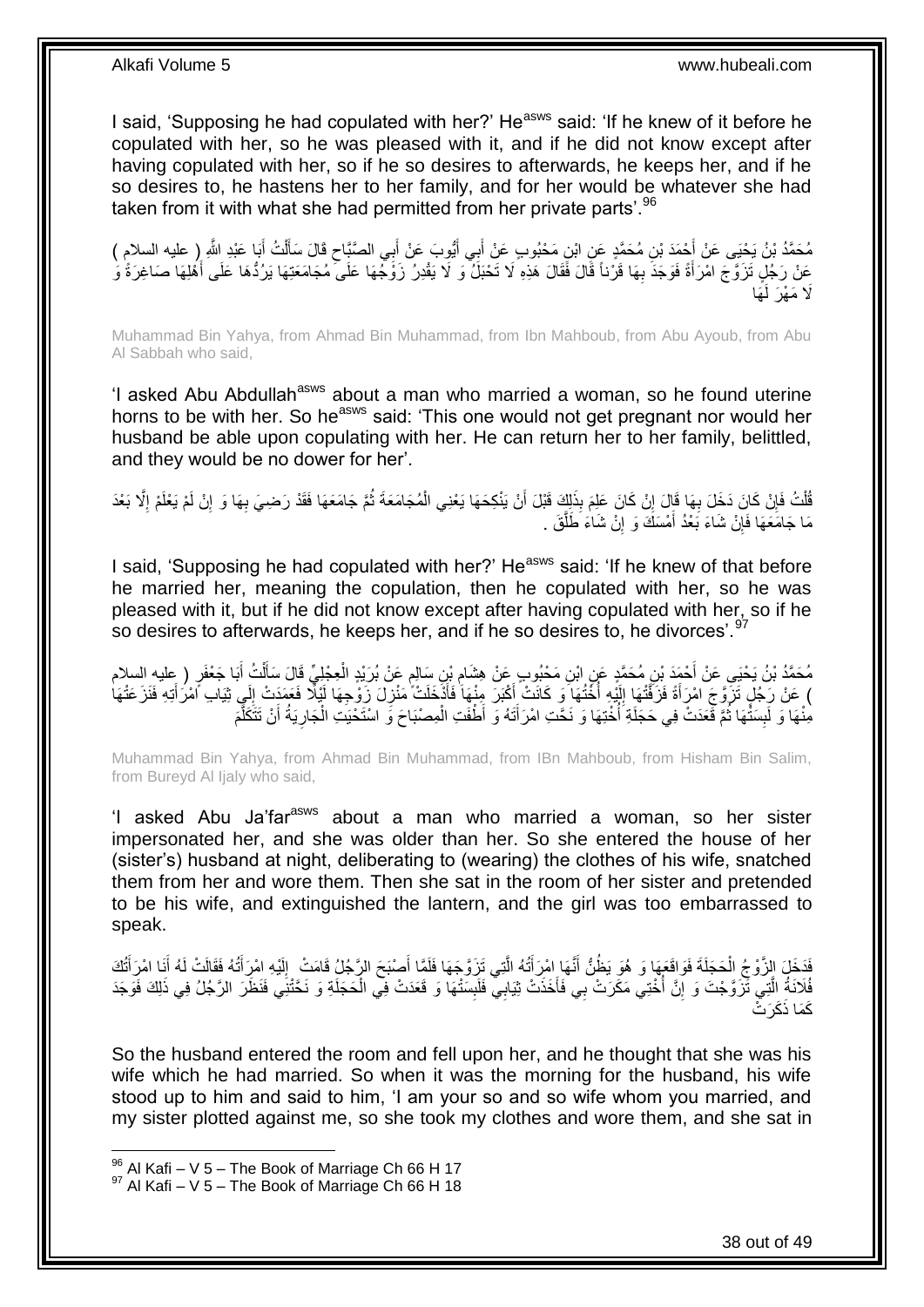the room, and she prevented me'. So the man looked into that, so he found as she had mentioned.

فَقَالَ أَرَى أَنْ لَا مَهْرَ لِلَّذِي دَلَّسَتْ نَفْسَهَا وَ أَرَى عَلَيْهَا الْحَدَّ لِمَا فَعَلَتْ حَدَّ الزَّانِي غَيْرَ مُحْصَنٍ وَ لَا يَقْرَب الزَّوْجُ امْرَأَتَهُ الَّتِي ْ اُ َّ َّ َ َّ َ َتَرَوَّجَ حَتَّى تَنْقَضِيَ عِدَّةُ الَّتِي دَلَّسَتْ نَفْسَهَا فَإِذَا انْقَضَتْ عِدَّتُهَا ضَمَّ إِلَيْهِ امْرَأَتَهُ ۖ. َ لَ ∣∣<br>∶ َّ َّ

So he<sup>asws</sup> said: 'I<sup>asws</sup> view that there is no dower for the one who cheated, and I<sup>asws</sup> view the legal Punishment (*Hadd*) to be upon her due to what she did, a legal Punishment (*Hadd*) of the unmarried adulteress, and the husband should not go near his wife which he had married until the one who had deceived has observed her waiting period. So when her waiting period expires, his wife would be joined to him'.<sup>98</sup>

 **ن عِّني َس ُه َو الْ ُس َنفْ باب ال َّر ُج ل ُيَدلِّ**

### <span id="page-38-0"></span>**Chapter 67 – The man who cheats and the impotent**

عَلِيُّ بْنُ إِبْرَاهِيمَ عَنْ أَبِيهِ عَنِ ابْنِ أَبِي نَجْرَانَ عَنْ عَاصٍمِ بْنِ حُمَيْدٍ عَنْ مُحَمَّدٍ بْنِ قَيْسٍ عَنْ أَبِي جَعْفَرٍ ( عليه السلام ) قَالَ **!** َ َ ِ َ َ فَضَى أَمِيزُ الْمُؤْمِنِينَ (َ عليه السلام َ) فِي امْرَأَةٍ حُرَّةٍ دَلَّسَ لَهَا عَبْدٌ فَنَكَحَهَا وَ لَمْ تَعْلَمْ إِلَّا أَنَّهُ خُرٍّ قَالَ يُفَرَّقُ بَيْنَهُمَا إِنْ شَاءَتِ ا<br>ا َّ َ ْ َ ِ الْمَرْأَةُ . َ ْ

Ali Bin Ibrahim, from his father, from Ibn Abu Najran, from Aasim Bin Humeyd, from Muhammad Bin Qays,

(It has been narrated) from Abu Ja'far<sup>asws</sup> having said: 'Amir Al-Momineen<sup>asws</sup> judged regarding a free woman, a slave cheated her, so he married her and she did not know except that he was a free man. He<sup>asws</sup> said: 'Separation would be effected between the two of them if the woman so desires it'.<sup>99</sup>

مُحَمَّدُ بْنُ يَحْيَى عَنْ أَحْمَدَ بْنِ مُحَمَّدٍ عَنْ عَلِيِّ بْنِ الْحَكَمِ عَنِ الْعَلَاءِ بْنِ رَزِينٍ عَنْ مُحَمَّدٍ بْنِ مُسْلِمٍ قَالَ سَأَلْتُ أَبَا جَعْفَرٍ ( عليه<br>. َ ْ َ ֧֧֖֧֖֧֖֧֧֧֧֧֧֧֧֧֧֧֧֚֚֚֓֝֝֝֝֝֟֓֝֓֬֝֓֝֬֟֓֟֓֝֬֟֓֟֓֝֬֝֬֝֓֟֓֝֬֜֝֬֝֓֝֬֝֓ <u>ุ</u> ْ ِ ْ السلام ) عَنِ امْرَأَةٍ حُرَّةٍ تَزَوَّجَتْ مَعْلُوكاً عَلَّى أَنَّهُ حُرٌّ فَعَلَمَتْ بَعْدُ أَنَّهُ مَفَلُوكٌ قَالَ هِيَ أَمْلَكُ بِنَفْسِهَا إِنْ شَاءَتْ أَقَرَّتَ مَعَهُ وَ َ َ َ َ ِ ِ َ إِنْ شَاءَتْ فَلَا فَإِنْ كَانَ دَخَلَ بِهَا فَلَهَا الصَّدَاقُ وَ إِنْ لَمْ يَكُنْ دَخَلَ بِهَا فَلَيْسَ لَهَا شَيْءٌ فَإِنْ هُوَ دَخَلَ بِهَا بَعْدَ مَا عَلِمَتْ أَنَّهُ **∶** ِ **∶** ِ اٍ َ ِ ∣ļ مَمْلُوكٌ وَ أَقَرَّتْ بِذَلِكَ فَهُوَ أَمْلَكُ بِهَا . َ **∶** َ

Muhammad Bin Yahya, from Ahmad Bin Muhammad, from Ali Bin Al Hakam, from Al A'ala Bin Razeyn, from Muhammad Bin Muslim who said,

'I asked Abu Ja'far<sup>asws</sup> about a free woman who married a slave upon a stipulation that he was a free man. So she came to know afterwards that he was a slave. He<sup>asws</sup> said: 'She is in control of herself. If she so desires to, she can stay with him, and if she so desires it, so no. So if he had copulated with her, then for her would be the dower, and if he had not happened to have copulated with her, so there would be nothing for her. So, if he were to copulated with her after she had come to know that he was a slave, and she was in agreement with that, so he would be more in control over her'.<sup>100</sup>

1

 $^{99}$  Al Kafi – V 5 – The Book of Marriage Ch 67 H 1

 $98$  Al Kafi – V 5 – The Book of Marriage Ch 66 H 19

 $100$  Al Kafi – V 5 – The Book of Marriage Ch 67 H 2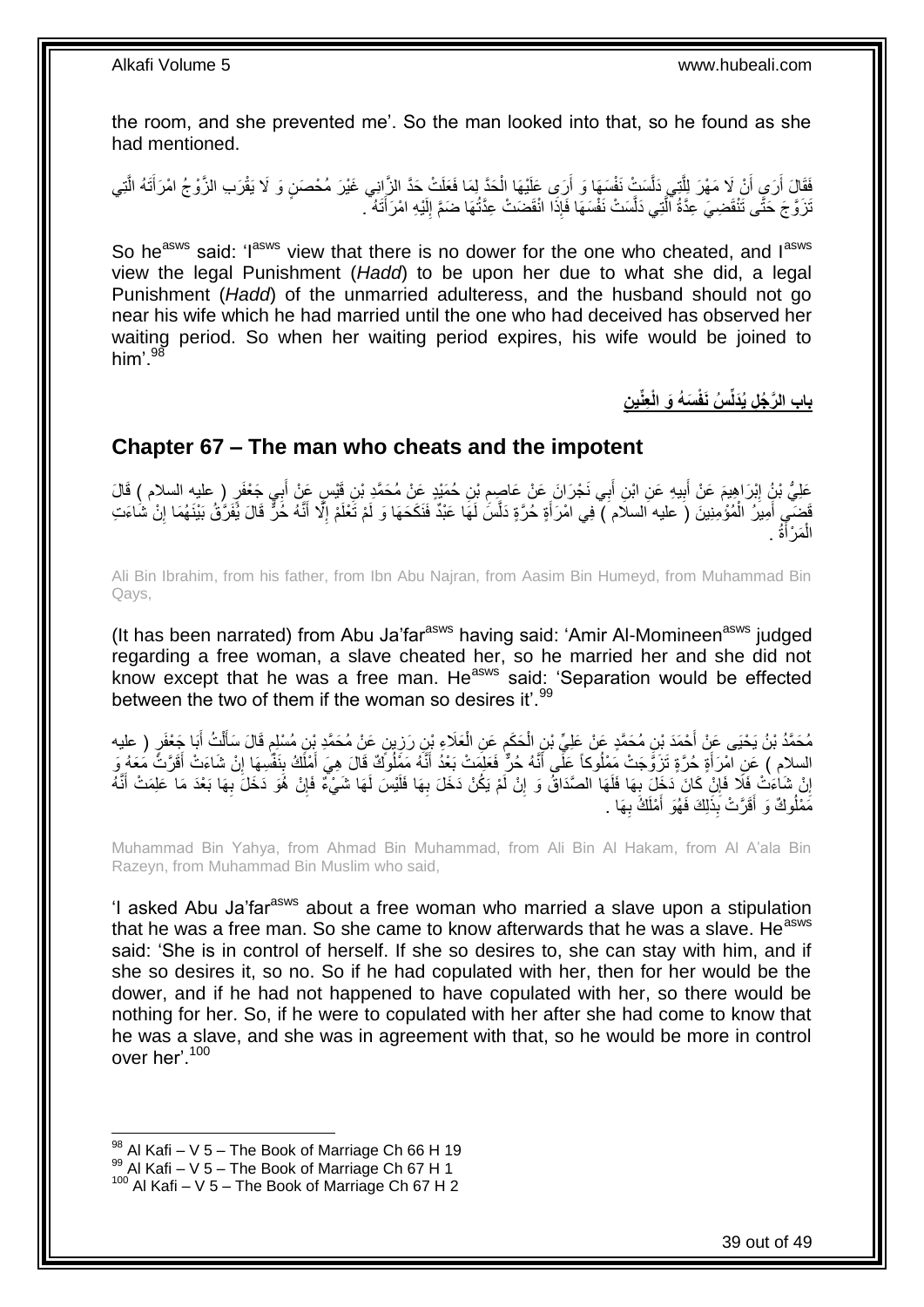### عِدَّةٌ مِنْ أَصْحَابِنَا عَنْ سَفْلِ بْنِ زِيَادٍ وَ مُحَمَّدُ بْنُ يَحْيَى عَنْ أَحْمَدَ بْنِ مُحَمَّدٍ عَنِ الْحَسَنِ بْنِ مَحْبُوبٍ عَنْ عَلِيِّ بِنِ رِئَابٍ عَنِ<br>حَدَّةٌ مِنْ أَصْحَابِنَا عَنْ سَفِلْ بْنِ زِيَادٍ وَ م ْ َ ِ ِ َ ِ ائِنِ بُكَيْرٍ عَنْ أَبِيهِ عَنْ أَجَدِهِمَا (ِ عليهما السلام ِ) فِي خَصِبٍّ دَلَّسَ نَفْسَهُ لِامْرَأَةٍ مُسْلِمَةٍ فَتَزَوَّجَهَا قَالَ فَقَالَ يُفَرَّقُ بَيْنَهُمَا إِنَّ َّ **!** َ ِ َ ثَنَاءَتِ الْمَرْأَةُ وَ يُوجَعُ رَأْسُهُ وَ إِنْْ رَضِيَتْ بِهِ وَ أَقَامَتْ مَعَهُ لَمْ يَكُنْ لَهَا بَعْدَ رِضَاهَا بِهِ أَنْ تَأْبَاهُ . اُ ِ ِ َ ِ <u>֖֚֚֚֚֚֚֚֓</u> **ٔ** ْ ْ

A number of our companions, from Sahl Bin Ziyad and Muhammad Bin Yahya, from Ahmad Bin Muhammad, from Al Hassan Bin Mahboub, form Ali Bin Raib, from Ibn Bukeyr, from his father,

(It has been narrated) from one of the two  $(5<sup>th</sup>$  or  $6<sup>th</sup>$  Imam<sup>asws</sup>) regarding a eunuch who deceived a Muslim woman, so she married him. So he<sup>asws</sup> said: 'Separation' would be effected between the two of them if the woman so desires it, and his head would be pained, and if she is pleased with it and stays with him, it would not be for her, after her agreement with it, that she refuses him<sup>'.101</sup>

أَبُو عَلِيٍّ الْأَشْعَرِ يُّ عَنْ مُحَمَّدٍ بْنِ عَبْدٍ الْجَبَّارِ عَنْ صَفْوَانَ بْنِ يَحْيَى عَنْ أَبَانٍ عَنْ عَبَّادٍ الضَّبِّيِّ عَنْ أَبِي عَبْدِ اللَّهِ ( عليه َ ِ ْ **∶** َ السلامِ ) قَالَ فِيَ الْعِنْينِ إِذَا عُلِمَ أَنَّهُ عِنْينٌ لَا يَأْتِي النِّسَاءَ ۖ فُرِّقَ بَيْنَهُمَا وَ إِذَا وَقَعَ عَلَيْهَا وَقْعَةً وَاحِدَّةً لَمْ يُفَرَّقٌ بَيْنَهُمَا وَ الرَّجُلُ َ ْ َلَا يُرَدُّ مِنْ عَيْبٍ ۚ .

Abu Ali Al Ashary, from Muhammad Bin Abdul Jabbar, from Safwan Bin Yahya, from Aban, from Abbad Al Zabby,

(It has been narrated) from Abu Abdullah<sup>asws</sup> having said: 'Regarding the impotent, when it is known that he is impotent, not coming to the women, separation would be effected between the two, and when he has fallen upon her with one falling, there would not be a separation between the two, and the man would not be rejected from a fault' $102$ 

عَنْهُ عَنْ صَفْوَانَ بْنِ يَجْيَى عَنِ ابْنِ مُسْكَانَ عَنْ أَبِي بَصِيرٍ قَالَ سَأَلْتُ أَبَا عَبْدِ اللَّهِ ( عليه السلام ) عَنِ امْرَأَةٍ ابْتُلِيَ زَوْجُهَا َ ْ َ َ فَلَا يَقْدِرُ عَلَى الْجِمَاعِ أَ تُفَارِقُهُ قَالَ نَعَمْ إِنْ شَاءَتْ ِ ِ َ ِ ْ

From him, from Safwan Bin Yahya, from Ibn Muskan, from Abu Baseer who said,

'I asked Abu Abdullah<sup>asws</sup> about a woman who tried her husband, but he was not able upon the copulation, can she separate from him?' He<sup>asws</sup> said: 'Yes, if she so desires it'.

> قَالَ ابْنُ مُسْكَانَ وَ فِي حَدِيثٍ آخَرَ تَنْتَظِرُ سَنَةً فَإِنْ أَتَاهَا وَ إِلَّا فَارَقَتْهُ فَإِنْ أَحَبَّتْ أَنْ تُقِيمَ مَعَهُ فَلْتُقِمْ . َ َ ِ ِ ِ ْ

Ibn Muskan (the narrator) said, 'And in another Hadeeth, '(He<sup>asws</sup> said): 'She would wait for a year. So if he comes to her, or else she separates from him. But, if she loves to stay with him, so let her stay'.<sup>103</sup>

عِدَّةٌ مِنْ أَصْحَابِنَا عَنْ أَحْمَدَ بْنِ مُحَمَّدٍ عَنِ الْحُسَيْنِ بْنِ سَعِيدٍ عَنْ أَخِيهِ الْحَسَنِ عَنْ زُرْعَةَ بْنِ مُحَمَّدٍ عَنْ سَمَاعَةَ عَنْ أَبِي عَبْدِ ْ َ **∣ ∶** َ ْ َ اللَّهِ ( عليه السلاَم ) أَنَّ خَصِيّاً دَلَّسَ نَفْسَهُ لِامْرَأَةٍ قَالَ يُفَرَّقُ بَيْنَهُمَا وَ تَأْخُذُ الْمَرْأَةُ مِنْهُ صَدَاقَهَا وَ يُوجَعُ ظَهْرُهُ كَمَا دَلَّسَ نَفْسَهُ. َ ْ ْ َ َّ َ َّ

A number of our companions, from Ahmad Bin Muhammad, from Al Husayn Bin Saeed, from his brother Al Hassan, from Zur'at Bin Muhammad, from Sama'at,

 $101$  Al Kafi – V 5 – The Book of Marriage Ch 67 H 3

 $102$  Al Kafi – V 5 – The Book of Marriage Ch 67 H 4

 $103$  Al Kafi – V 5 – The Book of Marriage Ch 67 H 5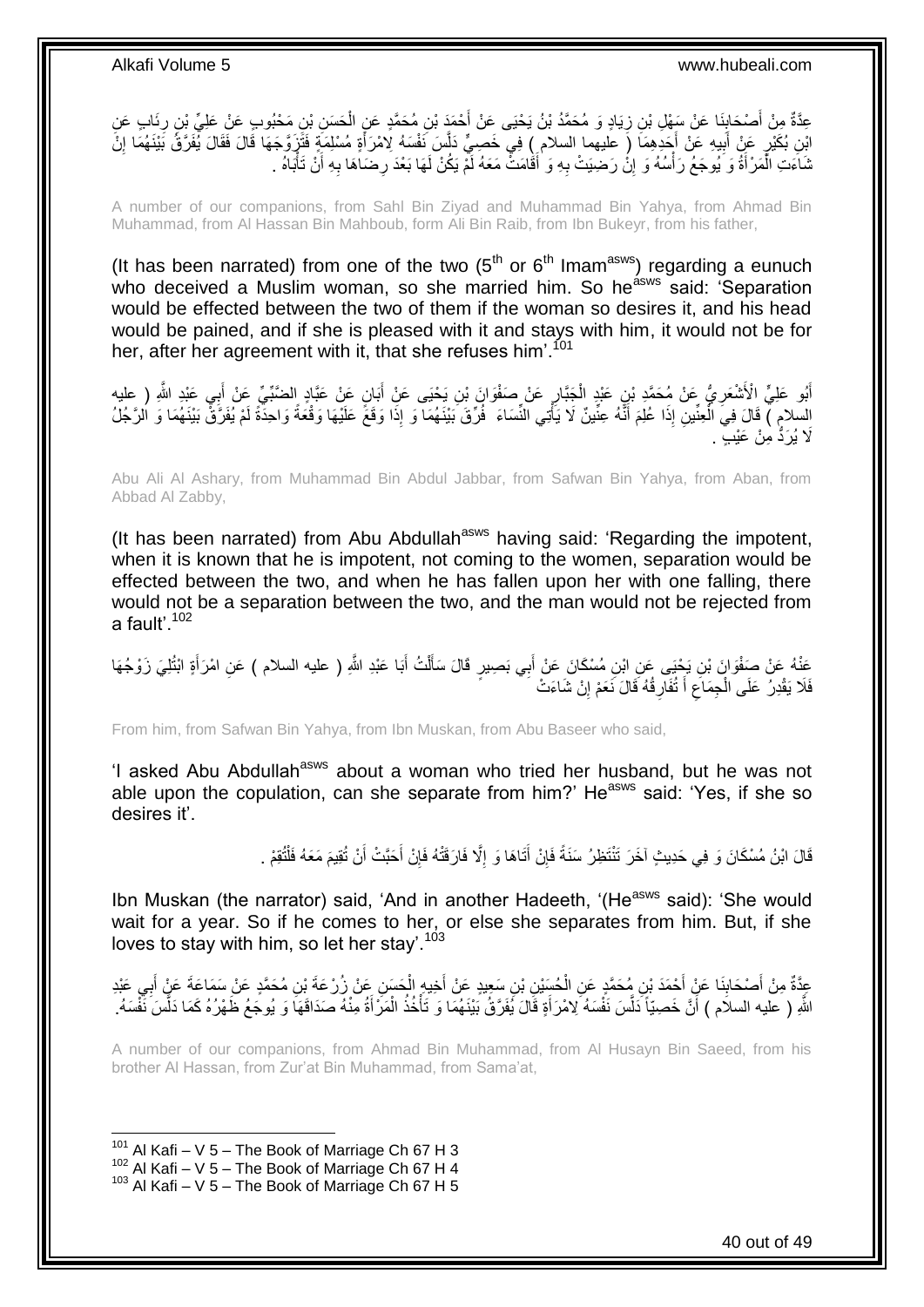(It has been narrated) from Abu Abdullah<sup>asws</sup> if a eunuch deceived the woman. He<sup>asws</sup> said: 'Separation would be effected between the two, and the woman would take her dower from him, and his back would be pained just as he had deceived himself'.<sup>104</sup>

عِدَّةٌ مِنْ أُصْحَابِذَا عَنْ سَهْلِ بْنِ زِيَادٍ وَ مُحَمَّدُ بْنُ يَحْيَى عَنْ أَحْمَدَ بْنِ مُحَمَّدٍ جَمِيعاً عَنِ الْحَسَنِ بْنِ مَحْبُوبِ عَنْ عَلِيٍّ بْنِ<br>حَدَّةٌ مِنْ أُصْحَابِذَا وَعَرِ عَنْهُمْ الْعَلَيِّ الْمَس ْ ِ ِ َ ِنَابٍ عَنْ أَبِي َحَمْزَةَ قَالَ سَمِعْتُ أَبَا جَعْفَرٍ ( عليه السلام ) يَقُولُ إِذَا تَزَوَّجَ الرَّجُلُ الْمَرْأَةَ الثَّيْبَ اَلَّتِي قَدْ تَزَوَّجَتْ زُوْجاً َ ِ َّ َّ َ ْ َ غَيْرَهُ فَزَ عَمَتْ ۖ أَنَّهُ لَمْ يَقْرَبْهَا مُنْذُ دَخَلَ بِهَا فَإِنَّ الْقَوْلَ فِي ذَلِكَ قَوْلُ الرَّجُلِ وَ عَلَيْهِ أَنْ يَحْلِفَ بِاللَّهِ لَقَدْ جَامَعَهَا لِأَنَّهَا الْمُدَّعِيَةُ ْ ِ ِ َ ْ **∶** 

A number of our companions, from Sahl Bin Ziyad, and Muhammad Bin yahya, from Ahmad Bin Muhammad altogether, from Al Hassan Bin Mahboub, from Ali Bin Raib, from Abu Hamza who said,

'I heard Abu Ja'far<sup>asws</sup> saying: 'When the man marries the divorced/widowed woman who had married a husband other than him, so she alleges that he did not come near her since she had copulated beforehand. So the (final) word regarding that would be the word of the man, and upon him is that he swears an oath by Allah<sup>azwj</sup> that he has copulated with her, because she is the plaintiff'.

قَالَ فَإِنْ تَزَوَّجَهَا وَ هِيَ بِكْرٌ فَزَعَمَتْ أَنَّهُ لَمْ يَصِلْ إِلَيْهَا فَإِنَّ مِثْلَ هَذَا يَعْرِفُ النِّسَاءُ فَلْيَنْظُرْ إِلَيْهَا مَنْ يُوثَقُ بِهِ مِنْهُنَّ فَإِذَا ِ ْ ِ لَ  $\frac{1}{2}$ َ ; ِ **∶** َ لَ ِ ْ َنَكَرَتْ أَنَّهَا عَذْرَاءُ فَعَلَى الْإِمَامِ أَنْ يُؤَجِّلَهُ سَنَةٌ فَإِنْ وَصَلَ إِلَيْهَا وَ إِلَّا فَرَّقَ بَيْنَهُمَا وَ أُعْطِيَتْ نِصْفَ الصَّدَاقِ وَ لَا َعِدَّةَ عَلَيْهَا َ َ ُ ِ لَ ِ ِ َ ِ ْ

He<sup>asws</sup> said: 'So if he had married her and she was a virgin, and she claims that he has not arrived to her, so in an situation like this are the good women, so let her be examined by the one who is reliable with it from them. So when she mentions that she is (still) a virgin, so it is upon the Imam<sup>asws</sup> that he respites her for a year. So if he arrives to her, or else there would be a separation between the two, and she would be given half the dower, and there would be no waiting period upon her'.<sup>105</sup>

عِدَّةٌ مِنْ أَصْدَابِنَا عَنْ أَحْمَدَ بْنِ مُحَمَّدٍ بْنِ خَالِدٍ عَنْ الْبِيهِ عَنْ عَبْدِ اللَّهِ بْنِ الْفَضْلِ الْهَاشِمِيِّ عَنْ بَعْضِ مَشِيخَتِهِ قَالَ قَالَتِ امْرَ أَةٌ ْ ْ **!** َ **∣** َ َ لِأَبِي عَبْدِ اللَّهِ (َ عليهِ السلام ) وَ سَأَلَهُ رَجُلٌ عَنْ رَجُلٍ تَذَّعِي عَلَيْهِ أَمْرَأَتُهُ أَنَّهُ عِنِّينٌ وَ بِنُكِرُ الْرَّجُلُ قَالَ تَحْتُبُوهَا الْقَابِلَةُ لَ َ ِ ْ َ َ بِالْخَلُوقِ وَ لَا تُغْلِمُ الرَّجُلَ وَ يَذْخُلُ عَلَيْهَا الرَّجُلُ فَإِنْ خَرَجَ وَ عَلَى ذَكَرِهِ الْخَلُوقُ صَدَقَ وَ كَذَبَتْ وَ إِلَّا صَدَقَتْ وَ كَذَبَ . ْ ِ ِ ا<br>ا **∶** ا<br>ا

A number of our companions, from Ahmad Bin Muhammad Bin Khalid, from his father, from Abdullah Bin Al Fazl Al Hashimy, from one of his elders who said,

'A woman said to Abu Abdullah<sup>asws</sup>, and a man had asked about a man whose wife had claimed upon him that he is impotent, and the man denied it. He<sup>asws</sup> said: 'The midwife would apply *Al Kahlouq* (a perfume) on her and not let the man know, and the man would go over to her. So if he comes out, and *Al Khalouq* is upon his manhood, he would be ratified, and she would be belied, or else she would be ratified, and he would be belied'.<sup>106</sup>

مُحَمَّدُ بْنُ يَحْيَى عَنْ أَحْمَدَ بْنِ مُحَمَّدٍ عَنْ أَحْمَدَ بْنِ الْحَسَنِ عَنْ عَمْرٍو بْنِ سَعِيدٍ عَنْ مُصَدِّقِ بْنِ صَدَقَةَ عَنْ عَمَّارٍ بْنِ مُوسَى ْ َ ِ عَنْ أَبِي عَبْدٍ اللَّهِ ( ِعليه السلام ) أَنَّهُ سُئِلَ عَنْ رَجُلٍ أُخِّذَ عَنِ امْرَِأَتِهِ فَلَا يَقْدِرُ عَلَى اللَّهُ عَنْ رَجُلٍ أُخِّذَ عَنِ امْرَِأَتِهِ فَلَا يَقْدِرُ عَلَى اللَّهُ سُئِلَ عَنْ رَجُلٍ أُخِّذَ عَن َ ِ ِ َ :<br>ا **ٔ** ِ ْ غَيْرِ هَا مِنَ النِّسَاءِ فَلَا يُمْسِكُهَا إِلَّا بِرِضَاهَا بِذَلِكَ وَ إِنَّ كَانَ يَقْدِرُ عَلَى غَيْرِهَا فَلَا بَأْسَ بِإِمْسَاكِهَا . **∶** ِ **∶** ِ ِ ן<br>יִ **∶** ْ

 $104$  Al Kafi – V 5 – The Book of Marriage Ch 67 H 6

 $105$  Al Kafi – V 5 – The Book of Marriage Ch 67 H 7

<sup>106</sup> Al Kafi – V 5 – The Book of Marriage Ch 67 H 8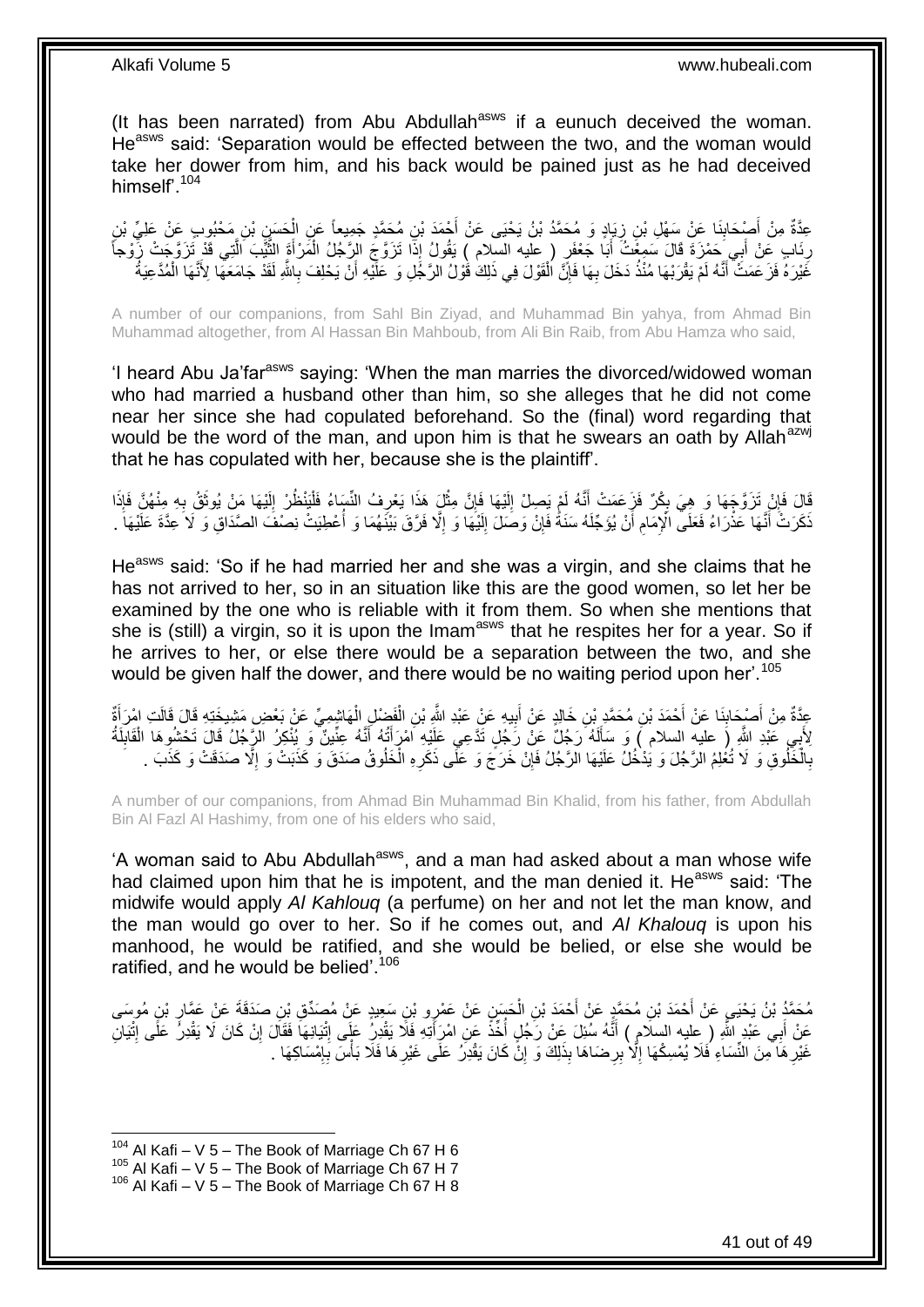Muhammad Bin Yahya, from Ahmad Bin Muhammad, from Ahmad Bin Al Hassan, from Amro Bin Saeed, from Musaddaq Bin Sadaqa, form Ammar Bin Musa,

(It has been narrated) from Abu Abdullah<sup>asws</sup> having been asked about a man who is seized from his wife, so he is not able upon going to her. So he<sup>asws</sup> said: 'If it was such that he was not able upon going to other than her from the women, so he should not keep her except with her agreement with that; and if it was such that he was able upon other than her, so there is no problem with keeping her'.<sup>107</sup>

عَلِيُّ بْنُِ اِبْرَاهِيِمَ عَنْ أَبِيهِ عَنِ النَّوْفِلِيِّ عَنِ اِلسَّكُونِيِّ عَنْ أَبِي عَبْدِ اللَّهِ ( عليه السلام ) قَالَ قَالَ أَمِيرُ الْمُؤْمِنِينَ ( عليه السلام َ **!** َ ِ ْ ) مَنْ أَتَى امْرَأَتَهُ مَرَّةً وَاحِدَةً ثُمَّ أُخِّذَ عَنْهَا فَلَا خِيَارَ لَهَا . ا<br>ا ٔ.<br>ـ َ َ

Ali Bin Ibrahim, form his father, from Al Nowfaly, from Al Sakuny,

(It has been narrated) from Abu Abdullah<sup>asws</sup> having said: 'Amir Al-Momineen<sup>asws</sup> said: 'The one who goes to his wife once, then he is seized from it, so there is no choice for her'.<sup>108</sup>

ِ الْحُسَيْنُ بْنُ مُحَمَّدٍ عَنْ حَمْدَانَ الْقَلَانِسِيِّ عَنْ إِسْحَاقَ بْنِ بُنَانٍ عَنِ ابْنِ بَقَّاحٍ عَنْ غِيَاثِ بْنِ إِبْرَاهِيمَ عَنْ أَبِي عَبْدٍ اللَّهِ ( عليه ٍ ِ ْ ْ َ الِسِلام ﴾ قَالَ ادَّعَتِ امْرَأَةٌ عَلَى زَوْجِهَّا عَِلَى عَهْدِ أُمِيرِ الْمُؤْمِنِينَ صَلَوَاثٌّ اللَّهِ عَلَيْهِ أَنَّهُ ۖ لَكُمْ يَجَامِعُهَا وَ اَدَّعَى أَنَّهُ يُجَامِعُهَا َ ْ ِ َ َ فَأَمِرَ هَا أَمِيرُ الْمُؤْمِنِينَ ( عليه السلامُ ) أَنْ تَسْتَذْفِرَ بِالزَّعْفَرَانِ ثُمَّ يَغْسِلَ ذَكَرَهُ فَإِنْ خَرَجَ الْمَاءُ أَصْفَرَ صَدَّقَهُ وَ إِلَّا أَمَرَهُ َ ْ َ َ َ ِ َ ْ ارا<br>م ُ ِ **ٔ** بِطَلَاقِهَا . 

Al Husayn Bin Muhammad, from Hamdan Al qalanasy, from Is'haq Bin Bunan, from Ibn Baqqah, from Giyas Bin Ibrahim,

(It has been narrated) from Abu Abdullah<sup>asws</sup> having said: 'A woman claimed upon her husband, in the era of Amir Al-Momineen<sup>asws</sup> that he does not copulate with her, but he denied it. So Amir Al-Momineen<sup>asws</sup> ordered her that she should apply herself with saffron, then he should wash his manhood, so if the water comes to be yellow, he would be ratified, or else he<sup>asws</sup> ordered with divorcing her'.<sup>109</sup>

**باب َنا د ر**

### <span id="page-41-0"></span>**Chapter 68 – Miscellaneous**

مُحَمَّدُ بْنُ يَحْيَى عَنْ أَحْمَدَ بْنِ مُحَمَّدٍ وَ عَلِيُّ بْنُ إِبْرَاهِيمَ عَنْ أُبِيهِ جَمِيعاً عَنِ ابْنِ مَحْبُوبِ عَنْ جَمِيلِ بْنِ صَالِحٍ عَنْ أُبِي عُبَيْدَةَ<br>ِ **!** ِ َ ِ َ ٍ قَالَ سَأَلْتُ أَبَا جَعْفَرٍ ( عِليهِ السلامِ ) عَنْ رَجُلٍ كَانَتْ لَهُ ثَلَاثُ بَنَاتٍ أَبْكَارٍ فَزَوَّجَ وَاحِدَةً مِنْهُنَّ رَجُلًا وَ لَمْ يُسَمِّ الَّتِي زِوَّجَ َ ْ َ َّ َ لِلزَّوْجِ وَ لَا لِلِشُّهُودِّ وَ قَدْ كَانَ الزَّوْجُ فَرَضَ لَمَهَا صَدَاقَهَا فَلَمَّا بَلَغَ إِذْخَالُهَا عَلَى الزَّوْجِ بَلَغَ الزَّجُلَ أَنَّهَا الْكُبْرَىٰ مِنَ الثَّلَاثَةِ  $\zeta$ ُ ِ ِ َّ َ ֪֪֪֪֦֧֪֪֦֧֪֪֦֧֝֟֟֟֟֟֟֟֟֟֟֟֟֟֟֟֟֟֟֟֟֟֟֟֟֟֟֟֟֟֟֟֟֟ فَقَالَ ٱلْزَّوْجُ لِأَبِيهَا إِنَّمَا تَزَوَّجْتُ مِنْكَ الْصُّغْرَى مِنْ بَنَاتِكَ ِ **!** 

Muhammad Bin Yahya, from Ahmad Bin Muhammad, and Ali Bin Ibrahim, from his father, altogether from Ibn Mahboub, from Jameel Bin Salih, from Abu Ubeyda who said,

'I asked Abu Ja'far<sup>asws</sup> about a man who had three virgin daughter for him. So he got one of them married to a man and did not specify which one he married to the husband, nor to the witnesses, and the husband had necessitated her dower for her.

 $107$  Al Kafi – V 5 – The Book of Marriage Ch 67 H 9

 $^{108}$  Al Kafi – V 5 – The Book of Marriage Ch 67 H 10

<sup>109</sup> Al Kafi – V 5 – The Book of Marriage Ch 67 H 11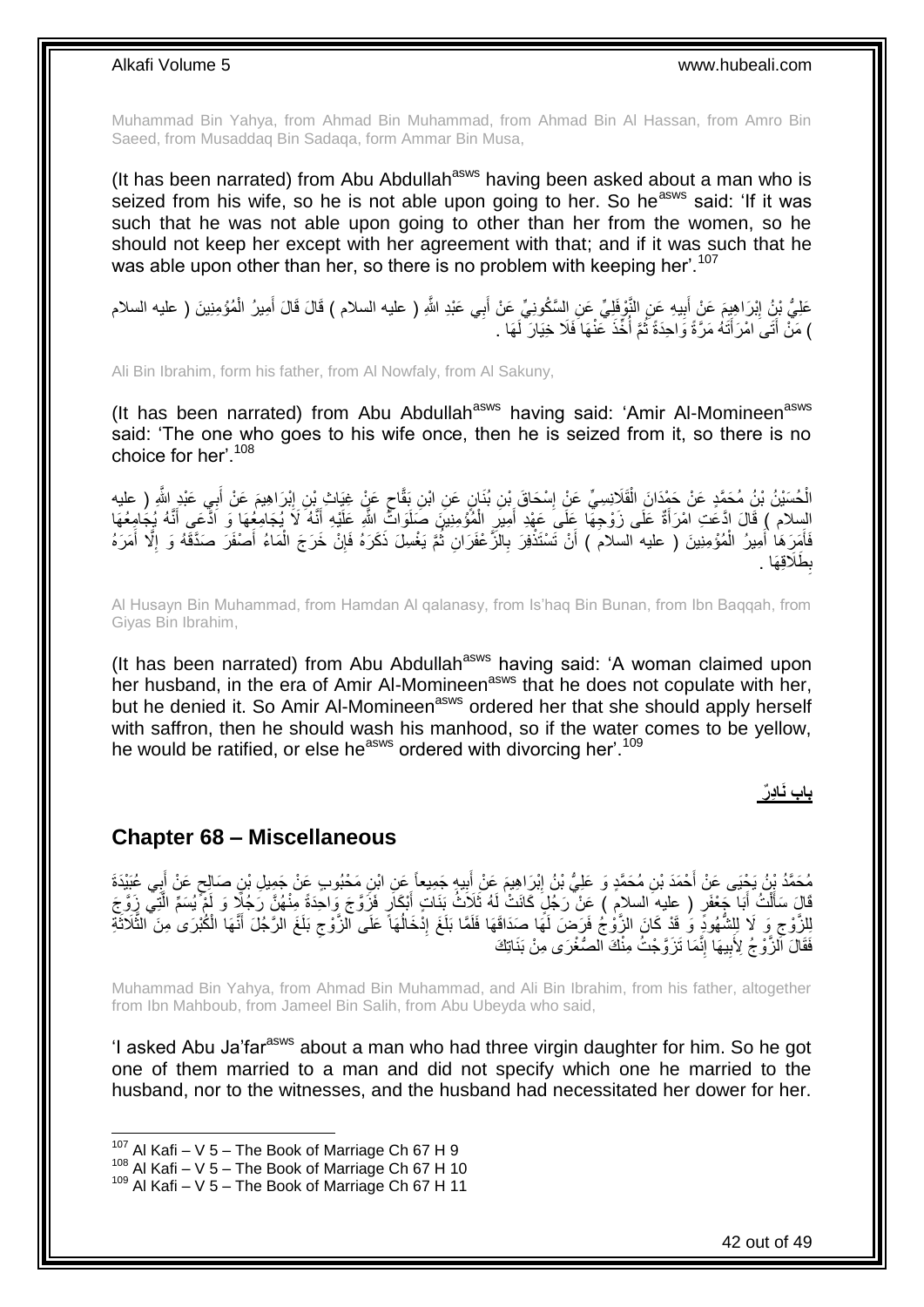So when it reached the time upon entering her upon the husband, it reached the man that she is the eldest one from the three. So the husband said to her father, 'But rather, I married from you the youngest one of your daughters'.

ٍر ) عليه السال ُبو َج ْعَف ِب َو َقا َل َفَقا َل أ ِْلَ لِ َك َقْو ُل ا َقْو ُل ِفي ذَ ُه َّن َفال ِمنْ ُه َوا ِحَدةٌ ْم ُي َسَّم لَ ُه َّن َو لَ ْن َكا َن ال َّزْو ُج َرآ ُه َّن ُكل م ( إ َعلَىَ ْ َّ יֲ<br>י الْأَبِ فِيمَا بَيْنَهُ وَ بَّيْنَ اللَّهِ أَنْ يَذْفَعَ إِلَى الزَّوْجِ الْجَارِيَةَ الَّتِي كَانَ نَوَىٰ أَنْ يُزَوِّجَهَا إِيَّاهُ عِنْدَ عُقْدَةِ النِّفَّاحِ وَ إِنْ كَانَ الزَّوْجُ لَمْ َ َّ ِ ْ ِ ┆ اً ِ  $\zeta$ ון<br>≀ َبَرَ هُنَّ كُلُّهُنَّ وَ لَمْ يُسَمٍّ وَاحِدَةً عِنْدَ عُقْدَةِ النُّكَاحِ فَالنُّكَاحُ بَاطِلٌّ .  $\zeta$ َّ

He (the narrator) said, 'So Abu Ja'far<sup>asws</sup> said: 'If it was such that the husband had seen all of them and did not specify one of them, so the (final) word regarding that would be the word of the father, and it would be upon the father regarding what is between him and Allah<sup>azwj</sup> that he hands over to the husband, the girl which he had intended to get married to him during the tie of marriage; and if it was such that the husband had not seen all of them and had not specified one during the marriage tie, so the marriage is invalidated'.<sup>110</sup>

> بِابِ الرَّجُلُ يَتَزَوَّجُ بِالْمَرْأَةِ عَلَى أَنَّهَا بِكْرٌ فَيَجِدُهَا غَيْرَ عَذْرَاءَ  **َ َ**

### <span id="page-42-0"></span>**Chapter 69 – The man marries with the woman upon a stipulation that she is a virgin, so he finds her without virginity**

ِن َس ْعٍد َع ْن ِن َخالِ ٍد َع ْن َس ْعِد ْب ِن ُم َح َّمٍد َع ْن ُم َح َّمِد ْب ْح َمَد ْب َح َس ِن ُم َح َّمُد ْب ُن َي ْحَيى َع ْن أ ) ِي ال ب َضْي ٍل َع ْن أ ِن فُ ْب َقا ِسم ِن ال ُم َح َّمِد ْب َ ْ َ ِ ْ عليه السلام ) فِي الرَّجُلِ يَتَزَوَّجُ الْمَرْأَةَ عَلَى أَنَّهَا بِكُرٌ فَيَجِدُهَا ثَيِّباً أَ يَجُوزُ لَهُ أَنْ يُقِيمَ عَلَيْهَا قَالَ فَقَالَ قَدْ تُفْتَقُّ الْبِكْرُ مِنَ َ َ َ ِ َ َ ْ ِ ْ الْمَرْكَبِ وَ مِنَ النَّزْوَةِ . ْ

Muhammad Bin Yahya, from Ahmad Bin Muhammad, from Muhammad Bin Khalid, from Sa'ad Bin Sa'ad, from Muhammad Bin Al Qasim Bin Fuzayl,

(It has been narrated) from Abu Al-Hassan<sup>asws</sup> regarding the man who married the woman upon a stipulation that she was a virgin, so he found her as having been married before. Is it allowed for him that he resides with her?' He<sup>asws</sup> said: 'The virginity can be torn from the riding and from the jumping'.<sup>111</sup>

مُحَمَّدُ بْنُ يَحْيَى عَنْ عَبْدٍ اللَّهِ بْنِ جَعْفَرٍ عَنْ مُحَمَّدِ بْنِ جَزَّكٍ قَالَ كَتَبْتُ إِلَى أَبِي الْحَسَنِ ( عليه السلام ) أَسْأَلُهُ عَنْ رَجُلٍ تَزَوَّجَ ْ َ ِ ا<br>ا أا َ جَارِيَةً بِكُراً فَوَجَدَهَا ثَيِّباً هَلْ يَجِبُ لَهَا الصَّدَاقُ وَافِياً أَمْ يُنْتَقَصُ قَالَ يُنْتَقَصُ ۚ َ ِ ِ

Muhammad Bin Yahya, from Abdullah Bin Ja'far, from Muhammad Bin Jazzaki who said,

'I wrote to Abu Al-Hassan<sup>asws</sup> asking him<sup>asws</sup> about a man who married a virgin girl, so he found her as having been married before, and for her is the dower. Should he be loyal (to the dower) or reduced (amount)?' He<sup>asws</sup> said: 'Reduced'.<sup>112</sup>

 $110$  Al Kafi – V 5 – The Book of Marriage Ch 68 H 1

 $111$  Al Kafi – V 5 – The Book of Marriage Ch 69 H 1

 $112$  Al Kafi – V 5 – The Book of Marriage Ch 69 H 2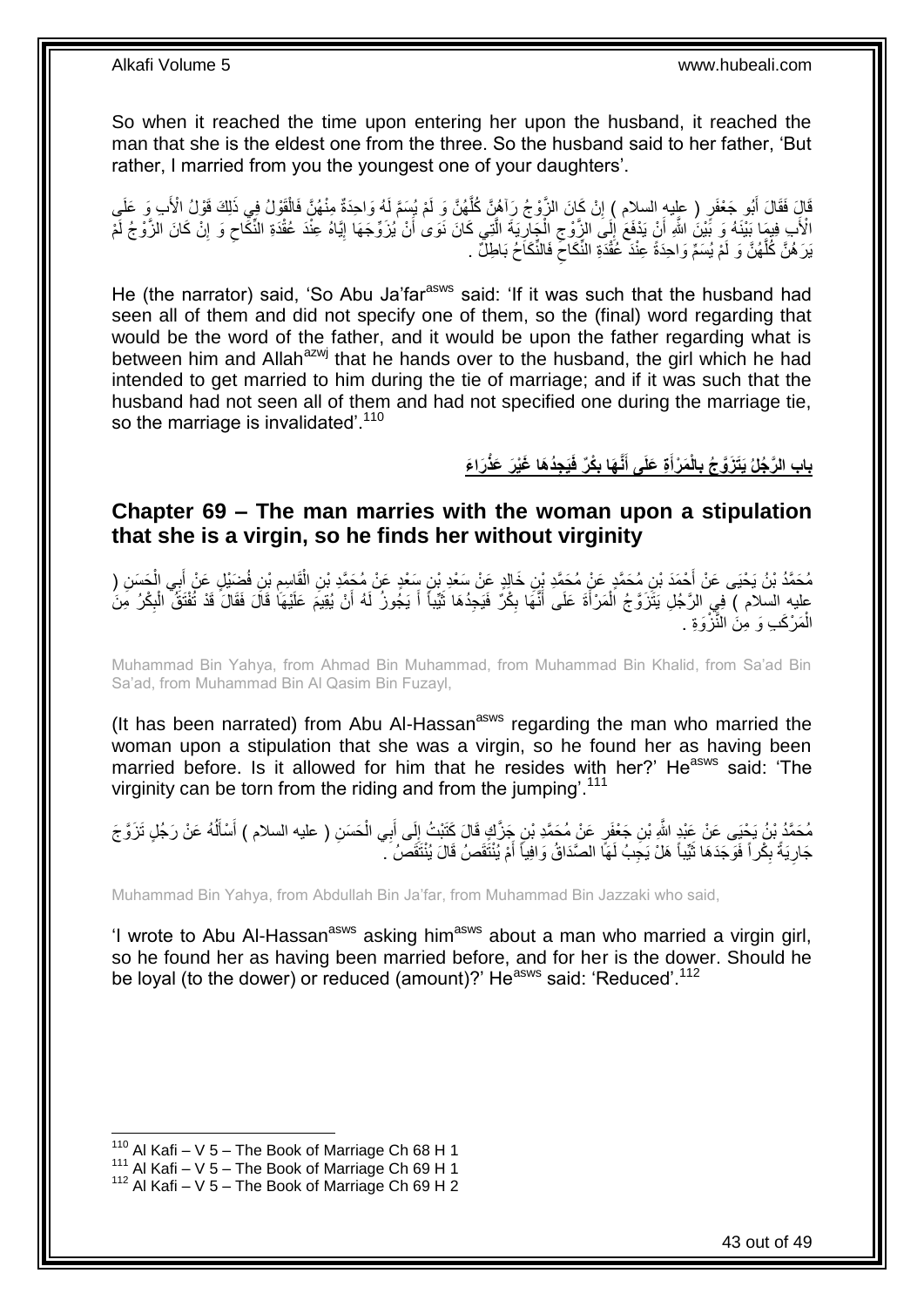### بابِ الرَّجُلِ يَتَزَوَّجُ الْمَرْأَةَ فَيَدْخُلُ بِهَا قَبْلَ أَنْ يُعْطِيَهَا شَيْئاً **َ َ**

### <span id="page-43-0"></span>**Chapter 70 – The man marries the woman, so he copulates with her before he gives her anything**

مُحَمَّدُ بْنُ يَجْيَى عَنْ مُحَمَّدِ بْنِ الْحُسَيْنِ عَنْ مُحَمَّدِ بْنِ إِسْمَاعِيلَ عَنْ مَنْصُورٍ بْنِ يُونُسَ عَنْ عَبْدِ الْحَمِيدِ بْنِ عَوَّاضٍ قَالَ قُلْتُ<br>-ِ ِ ْ ْ ْ َ لِأَبِي عَبْدِ اللَّهِ ( عليه السلام ) أَتَزَوَّجُ اَلْمَرْأَةَ أَ يَصْلُحُ لِيَ أَنْ أُوَاقِعَهَا وَ لَمْ أَنْقُذَهَا مَنْ مَهْرِهَا شَيْئاً قَالَ نَعَمْ إِنَّمَا هُوَ دَيْنٌ عَلَيْكَ . ْ َ َ ِ ِ ا<br>ا َ ا<br>ا َ

Muhammad Bin Yahya, from Muhammad Bin Al Husayn, from Muhammad Bin Ismail, from Mansour Bin Yunus, from Abdul Hameed Bin Awwaz who said,

'I said to Abu Abdullah<sup>asws</sup>, 'I marry the woman, would it be correct for me that I fall upon her and I have not given her anything from her dower?' He<sup>asws</sup> said: 'Yes. But rather, it is a debt upon vou'.<sup>113</sup>

عِدَّةٌ مِنْ أَصْحَابِذَا عَنْ سَهْلِ بْنِ زِيَادٍ وَ عَلِيُّ بْنُ إِبْرَاهِيمَ عَنْ أَبِيهِ جَمِيعاً عَنْ أَحْمَدَ بْنِ مُحَمَّدِ بْنِ أَبِي نَصْرٍ قَالَ قُلْتُ لِأَبِي **∣** َ ِ ْ َ َ ׇ֧֦֧֦֧֦֧֦֧֦֦֦֧֦֧֦֧֦֧֦֧֝֝֝֝֡֡֡֬֝֘֝֝֝֝֬֝֝֝ َ ِ ِ الْحَسَنِ ( عليه السلام ) الرَّجُلُ يَتَزَرَّ جُ الْمَرْ أَةَ عَلَيَ الصَّدَاقِ الْمَعْلُومِ يَدْخُلُ بِهَا قَبْلَ أَنْ يُغَطِيَهَا قَالَ يُقَدِّمُ إِلَيْهَا مَّا قَلَّ أَوْ كَثُرَ إِلَ<br>يَسْمِئُ الْجَهَامَ السلام ) الرَّج َ ِ ِ ْ َ ْ ْ ا<br>ا ُ َ لَ ِ أَنْ يَكُونَ لَهُ وَفَاءٌ مِنْ عَرَضٍ إِنْ حَدَثٌ بِهِ حَدَثٌ أُدِّيَ عَنْهُ فَلَا بَأْسَ َ ا<br>أا ا<br>ا **∶** ِ اً

A number of our companions, from Sahl Bin Ziyad, and Ali Bin Ibrahim, from his father, altogether from Ahmad Bin Muhammad Bin Abu Nasr who said,

'I said to Abu Al-Hassan<sup>asws</sup>, 'The man marries the woman upon the known dower. He copulates with her before he gives it to her'. He<sup>asws</sup> said: 'He should forward to her whatever little or more unless if there happens to be for him a fulfilment from an asset if there occurs with him an even (death) so it can be paid from it, so there is no problem'.<sup>114</sup>

عَلِيُّ بْنُ إِبْرَاهِيمَ عَنْ أَبِيهِ عَنِ ابْنِ أَبِي عُمَيْرٍ عَنْ بَعْضٍ أَصْحَابِهِ عَنْ عَبْدِ الضَّوَيِّ عَنْ أَبِي عَبْدِ اللَّهِ ( عليه السلام )<br>حَفَّ الْمُسْلِمِينَ عَنْ أَبِيهِ عَنِّ ابْنِ أَبِي عُمَيْرٍ عَنْ ب ِ ِ َ ْ ِ َ َ قَالَ قُلْتُ لَهُ أَتَزَوَّجُ الْمَرْأَةَ وَ أَدْخُلُ بِهَا وَ لَا أَعْطِيهَا شَيْئاً قَالَ نَعَمْ يَكُونُ دَيْناً لَهَا عَلَيْكَ . لَ ا<br>ا ِ َ َ ْ َ ْ

Ali Bin Ibrahim, from his father, from Ibn Abu Umeyr, from one of his companions, from Abdul Hameed Al Taiy,

(It has been narrated) from Abu Abdullah<sup>asws</sup>, said, 'I said to him<sup>asws</sup>, 'Can I marry the woman and copulated with her, and not give her anything?' He<sup>asws'</sup> said: 'Yes, there would happen to be a debt for her, upon you'.<sup>115</sup>

َ عَلِيُّ بْنُ إِبْرَاهِيمَ عَنْ مُحَمَّدِ بْنِ عِيسَى عَنْ يُونُسَ عَنْ عَبْدِ الْحَمِيدِ بْنِ عَوَّاضٍ الطَّائِيِّ قَالَ سَأَلْتُ أَبَا عَبْدِ اللَّهِ ( عليه السلام ) ْ ِ َ ْ عَنِّ الرَّجُلِ يَتَزَوَّجُ الْمَرْأَةَ فَلَا يَكُونُ عِنْدَهُ مَا يُعْطِيهَا فَيَدْخُلُ بِهَا قَالَ لَا بَأْسَ إِنَّمَا هُوَ دَّيْنٌ لَهَا عَلَيْهِ . ِ ْ **∶** َ ْ لَ

Ali Bin Ibrahim, from Muhammad Bin Isa, from Yunus, from Abdul Hameed Bin Awwaz Al Taiy who said,

'I asked Abu Abdullah<sup>asws</sup> about the man who married the woman, so there did not happen to be with him what he could give her, but he copulated with her. He<sup>asws</sup> said: 'There is a problem. But rather, it is a debt for her, upon him'.<sup>116</sup>

 $113$  Al Kafi – V 5 – The Book of Marriage Ch 70 H 1

 $114$  Al Kafi – V 5 – The Book of Marriage Ch 70 H 2

 $115$  Al Kafi – V 5 – The Book of Marriage Ch 70 H 3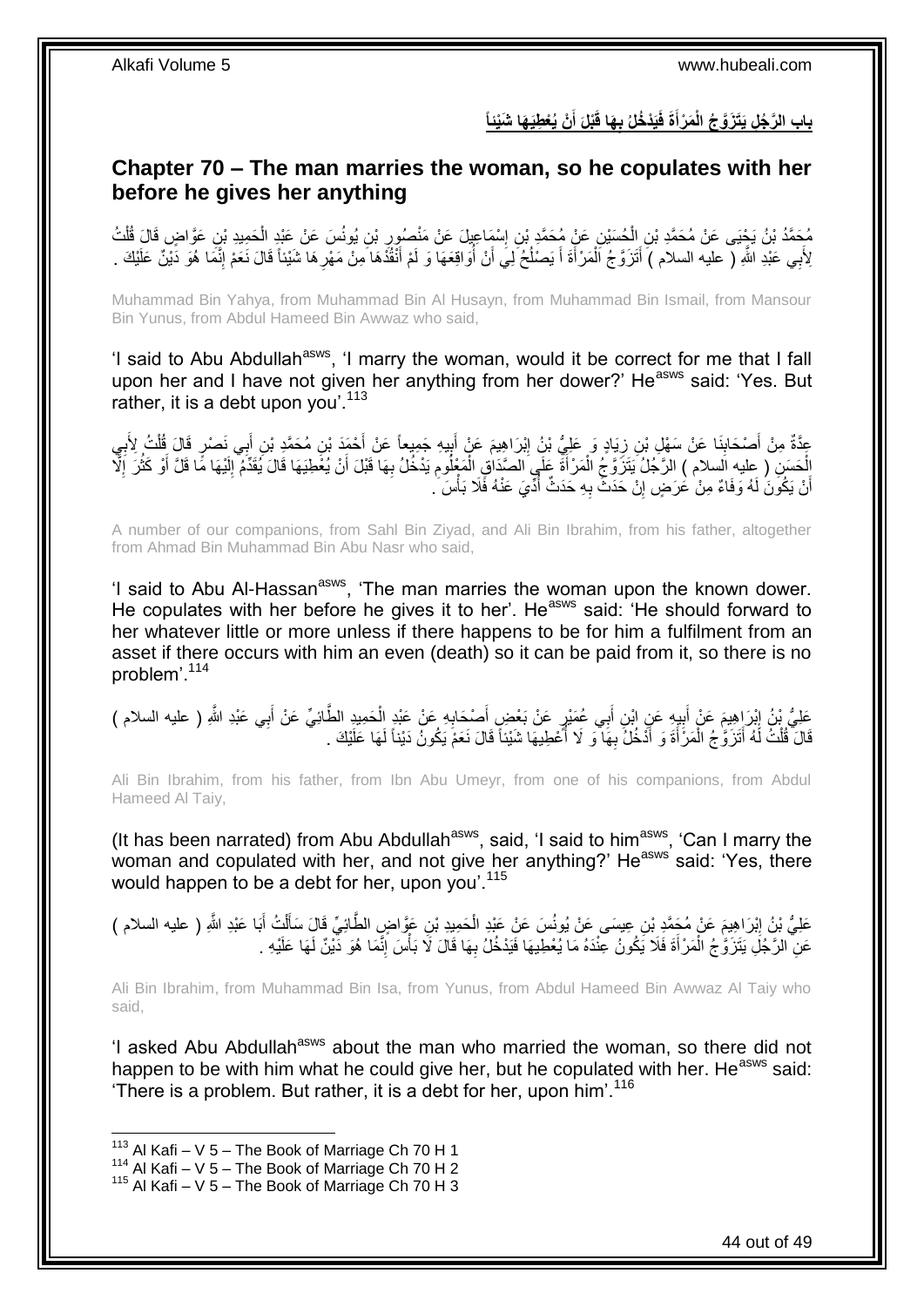باب التَّ<u>زُّويجِ بِالْإِجَارَةِ</u> 

## <span id="page-44-0"></span>**Chapter 71 – The marriage with the wages**

عِدَّةٌ مِنْ أَصْحَابِنَا عَنْ سَهْلِ بْنِ زِيَادٍ وَ عَلِيُّ بْنُ إِبْرَاهِيمَ عَنْ أَبِيدٍ جَمِيعاً عَنْ أَحْمَدَ بْنِ مُحَمَّدِ بْنِ أَبِي نَصْرٍ قَالَ قُلْتُ لِأَبِي َ ¦<br>≀ َ ِ **∶** ِ َ ِ ْ َ الْحَسَنِ ( عِليه اَلسِلام ) فَوْلُ شُعَيْبٍ ( عليه السلام ) إِنِّي أُرِيدُ أَنْ أَنْكِحَكَ إِحْدَى ابْنَتَيَّ هاتَيْنِ عَلَى أَنْ تَأْجُرَنِي ثَمانِيَ جِجَجٍّ ْ ٍ ْ َ ·<br>∶ ا<br>أ َ **ٍ** ُ ِ َفَإِنْ أَتْمَمْتَ عَشْرِاً فَمِنْ عِنْدِكَ أَيَّ الْأَجَلَيْنِ قَضَى قَالَ الْوَفَآءُ مِّنْهُمَا أَبْعَدُهُمَا عَشْرُ سِنِينَ ۖ قُلْتُ فَذَخَلَ بِهَا قَبْلَ أَنْ يَنْفَضِيَ الشَّرْطُّ َ ْ َ َ ِ **∶** ْ َ أَوَّ بَعْدَ انْقِضَائِهِ قَالَ قَبْلَ أَنْ يَنْقَضِيَ اً َ

A number of our companions, from Sahl Bin Ziyad and Ali Bin Ibrahim, form his father, altogether from Ahmad Bin Muhammad Bin Abu Nsr who said,

'I said to Abu Al-Hassan<sup>asws</sup>, '(What about) the words of Shuayb<sup>as</sup> '*[28:27] He said: I would like to marry one of these two daughters of mine to you on condition that you should serve me for eight years; but if you complete ten, it will be of*  your own free will whichever of the two terms you<sup>as</sup> fulfill?' He<sup>asws</sup> said: 'The completion from these two was the furthest of the two, ten years'. I said, 'So he<sup>as</sup> went to her before he<sup>as</sup> fulfilled the condition, or after fulfilling it?' He<sup>asws</sup> said: 'Before he fulfilled it'.

قُلْتُ لَهُ فَالرَّجُلُ يَتَزَوَّجُ الْمَرْأَةَ وَ يَشْتَرِطُ لِأَبِيهَا إِجَارَةَ شَهْرَيْنِ يَجُونُ ذَلِكَ فَقَالَ إِنَّ مُوسَى ( عليه السلام ) قَدْ عَلِمَ أَنَّهُ سَيُنِتُمُ لَهُ<br>يَهُدَ يَهُمْ يَرْتُمْ يَتَزَوَّجُ الْم ْ ِ **∶** ِ ِ َ ْ َ نُبَرْطَهُ فَكَيْفَ لِهَذَا بِأَنَّ يَعْلَمَ أَنَّهُ سَيَيْقَى حَتَّى يَفِيَ لَمُه وَ قَدْ كَانَ الرَّجُلُ عَلَى عَهْدِ رَسُولِ اللَّهِ ( صلى الله عليه وأله ) يَتَزَوُّ جُ َ ر<br>ا **∶** الْمَرْأَةَ عَلَى السُّورَةِ مِنَ الْقُرْآنِ وَ عَلَى الدِّرْهَمِ وَ عَلَى الْقَبْضَةِ مِنَ الْحِنْطَةِ . ْ ْ ِ ْ َ ْ

I said to him<sup>asws</sup>, 'So the man marries the woman, and stipulates to her father the wages of two months, would that be allowed?' So he<sup>asws</sup> said: 'Musa<sup>as</sup> knew that he<sup>as</sup> complete his<sup>as</sup> stipulation for him<sup>as</sup>, but how can it be for this one that he would know that he would remain (alive) until he can fulfil for him? And the man upon the era of Rasool-Allah<sup>saww</sup> used to get married to the woman upon the Chapter from the Quran, and upon the Dirham, and upon the handful of the wheat'.<sup>117</sup>

عَلِيُّ بْنُ إِبْرَاهِيمَ عَنْ أَبِيهِ عَنِ النَّوْفِلِيِّ عَنِ السَّكُونِيِّ عَنْ أَبِي عَبْدِ النَّهِ ( عليه السلام ) قَالَ لَا يَحِلُّ النَّكَاحُ الْيَوْمَ فِي الْإِسْلَامِ<br>عَلِيُّ بَنْ إِبْرَاهِيمَ عَنْ أَبِيهِ عَنِ ا **!** َ **֓**ׇ֖֖֦֧֦֖֖֖֖֧ׅׅׅ֖֖֧ׅ֧֚֚֚֚֚֚֚֚֚֚֚֚֚֚֚֚֚֚֚֚֓֝֘֝֘֝֝֘֝֘֡֘֝֘֡֘֡֘֩֞֝֡֡֡֡֬ ِ ْ َ بِإِجَاّرَةٍ ۖ أَنَّ يَقُولُ أَعْمَلُ عِنْدَكَ كَذَا مَنَ قَلَ أَنْ تُزَوِّجَنِي ابْنَتَكَ أَوْ أُخْتَكَ قَالَ حَرَامٌ لِأَنَّهُ ثَمَنُ رَقَبَتِهَا وَ هِيَ أَحَقُّ ا<br>أ َ َ اً יֲ<br>י ِ َ َ بِمَهْرِ هَا. **∶** ِ

Ali Bin Ibrahim, from his father, from Al Nowfaly, from Al Sakuny,

(It has been narrated) from Abu Abdullah<sup>asws</sup> having said: 'The marriage is not Permissible today in Al-Islam with wages, if he is saying, 'I will work with you for such and such years upon a stipulation that you would marry your daughter, or your sister to me'. It is Prohibited because it would be a price for her neck, and she is more rightful with her dower'.<sup>118</sup>

1  $116$  Al Kafi – V 5 – The Book of Marriage Ch 70 H 4 117 Al Kafi – V  $5$  – The Book of Marriage Ch 71 H 1  $118$  Al Kafi – V 5 – The Book of Marriage Ch 71 H 2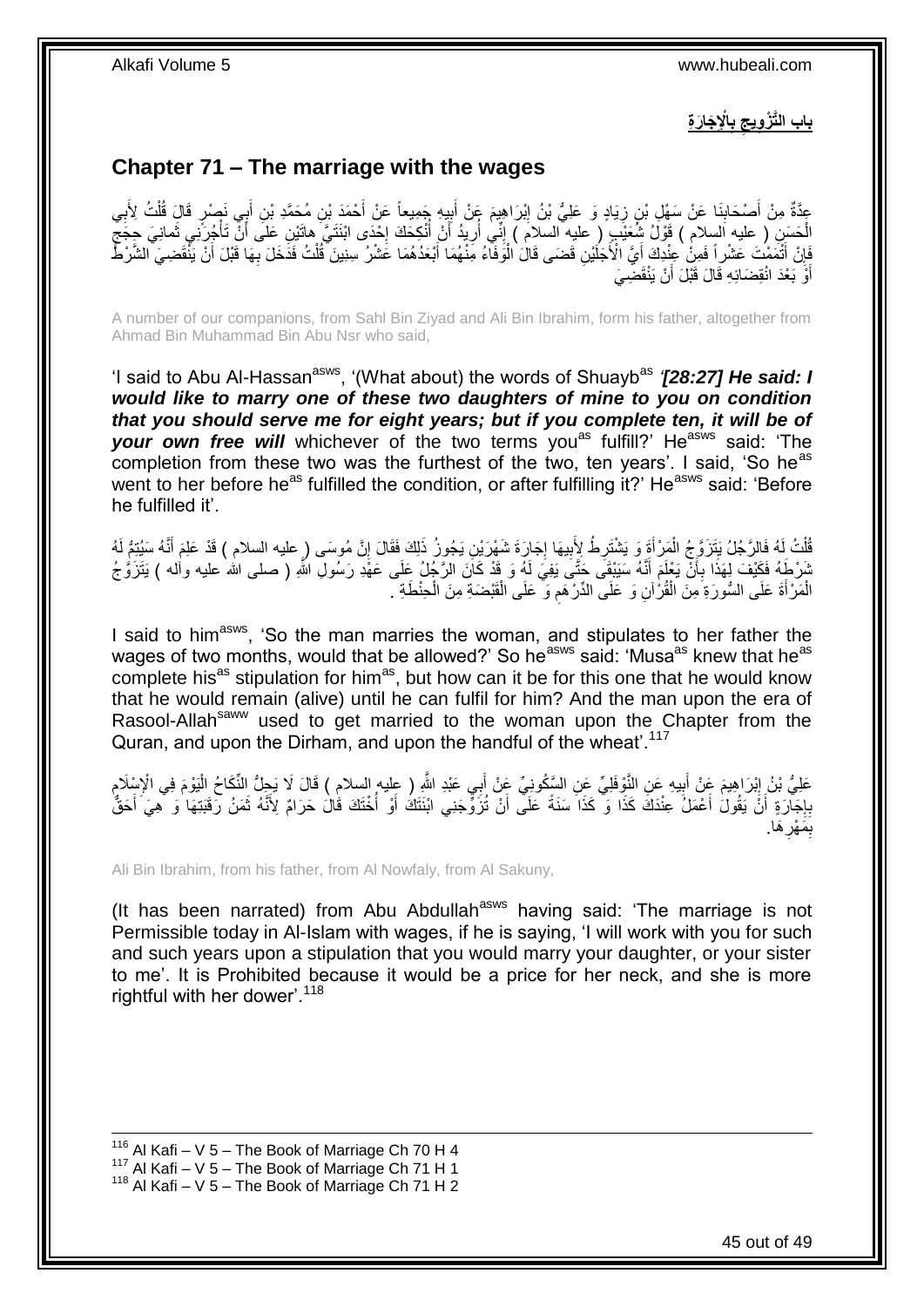**َّم َجا َء َنْعُي ُه باب ف ي َم ْن ُزِّو َج ثُ**

### <span id="page-45-0"></span>**Chapter 72 – Regarding the one who gets married, then comes his news of death**

مُحَمَّدُ بْنُ يَحْيَى عَنْ أَحْمَدَ بْنِ مُحَمَّدٍ عَنِ الْحَسَنِ بْنِ عَلِيٍّ عَنْ عَبْدِ اللَّهِ بْنِ بُكَيْرٍ عَنْ بَعْضِ أَصْحَابِنَا عَنْ أَبِي عَيْدٍ اللَّهِ رِ عليه ْ َ ِ َ ا<br>ا السلام ) فِي رَجُلٍ أَرْسَلَ يَخْطُبُ إِلَيْهِ امْرَأَةً وَ هُوَ غَائِبٌّ فَأَنْكَحُوا الْغَائِبَ وَ فُرَّضٍ الصَّدَاقُ ثُمَّ جَاءَ خَبَرُهُ بَعْدُ أَنَّهُ تُوُفِّيَ بَعْدَ ِ ْ َ َ لَ  $\frac{1}{2}$ َ َ مَا سَبَقَ الصَّدَاقُ فَقَالَ إِنْ كَانَ أُمْلِكَ بَعْدَ مَا تُوُفِّيَ فَلَيْسَ لَهَا صَدَاقٌ وَ لَا مِيرَاثٌ وَ إِنْ كَانَ أُمْلِكَ قَبْلَ أَنْ يُتَوَفِّى فَلَهَا نِصْفُ ا<br>ا ِ َ ا<br>ا ِ الصَّدَاقِ وَ هِيَ وَارِثُهُ وَ عَلَيْهَا الْعِدَّةُ <sub>.</sub> ْ ؚ<br>ٵ ِ

Muhammad Bin Yahya, from Ahmad Bin Muhammad, from Al Hassan Bin Ali, from Abdullah Bin Bukeyr, from one of our companions,

(It has been narrated) from Abu Abdullah<sup>asws</sup> regarding a man who sent a proposal of his to a woman, and he was absent. So he married her in absence, and necessitated the dower. Then came the news of his death afterwards that he had died, after the dower had been sent. So he<sup>asws</sup> said: 'If the possession is after his death, so there is no dower for her, nor an inheritance, but if it was such that the possession was before his death, so for her would be half the dower, and she would inherit him, and upon her is the waiting period'.<sup>119</sup>

> بِابِ الرَّجُلِ يَفْجُرُ بِالْمَرْأَةِ فَيَتَزَوَّجُ أَمَّهَا أَوِ ابْنَتَهَا أَوْ يَفْجُرُ بِأَمِّ امْرَأَتِهِ أَوِ ابْنَتِهَا **َ َ ُ َ َ ُ َ**

<span id="page-45-1"></span>**Chapter 73 – The man is immoral with the woman, so he marries her mother, or her daughter, or he is immoral with a mother of his wife, or her daughter**

مُحَمَّدُ بْنُ يَحْيَى عَنْ أَحْمَدَ بْنِ مُحَمَّدٍ عَنْ عَلِيٍّ بْنِ الْحَكَمِ عَنِ الْعَلَاءِ بْنِ رَزِينٍ عَنْ مُحَمَّدٍ بْنِ مُسْلِمٍ عَنْ أَحَدِهِمَا ( عليهما<br>. **∶** ْ ِ ْ َ َ ֧֖֧֖֖֖֖֖֧֧֖֧֧֧֧ׅ֧֧֧֚֚֚֚֚֚֚֝֝֟֓֝֓֝֓֟֓֝֬֟֓֟֓֟֓֟֓֝֬֜֝֓֝֬֜֓֝֬֜֓֝֬ إِنسلام ِ) أَنَّهُ سُّئِلَ عَنِ الرَّجُلِّ يَفْجُرُ بِالْمَرْأَةِ أَ يَتَزَوَّجُ ابْنَتُهَا قَالَ لَا وَ لَكِنْ إِنْ كَانَتْ عِنْدَهُ امْرَأَةٌ ثُمَّ فَجَرَ بِأُمِّهَا أَوِ اُبْنَتِهَا أَوْ ِ َ َ ْ ِ َ ِ َ ُ **∶** ُ َ أُخْتِهَا لَمْ تَحْرُمْ عَلَيْهِ امَّرَأَتُهُ إِنَّ الْحَرَامَ لَا يُفْسِدُ الْحَلَالِّ . ْ ِ َ ا<br>ا ْ

Muhammad Bin yahya, from Ahmad Bin Muhammad, from Ali Bin Al Hakam, from Al A'ala Bin Razeyn, from Muhammad Bin Muslim,

(It has been narrated) from one of the two  $(5<sup>th</sup>$  or  $6<sup>th</sup>$  Imam<sup>asws</sup>) having been asked about the man who was immoral with the woman, can he marry her daughter?' He<sup>asws</sup> said: 'No, but if the woman was with him (as his wife), then he was immoral with her mother, or her daughter, or her sister, his wife would not be Prohibited unto him. The Prohibited does not spoil the Permissible'.<sup>120</sup>

اَبُو عَلِيٍّ الْأَشْعَرِيُّ عَنْ مُحَمَّدٍ بْنِ عَبْدٍ الْجَبَّارِ وَ مُحَمَّدُ بْنُ إِسْمَاعِيلَ عَنِ الْفَضْلِ بْنِ شَاذَانَ جَمِيعاً عَنْ صَفْوَانَ بْنِ يَحْيَى عَنْ ْ ׀֧<br>֝֝֝֝֝֝֝֝֝֝֝ ِ ْ **∶** عِيصِ بْمِنِ الْقَاسِمِ قَالَ سَأَلْتُ أَبَا عَنْدِ إِللَّهِ ( علَيه السلام ) عَنْ رَجُلٍ بَاشِرَ امْرَأَةً وَ قَبَلَ غَيْرَ أَنَّهُ لَمْ يُفْضِ إِلَيْهَا ثُمَّ تَزَوَّجَ الْنَتَهَا َ ْ َ ِ ْ ا<br>المقام لَ ِ َ َ قَالَ إِذَا لَمَّ يَكُنْ أَفْضَى إِلَى الْأُمِّ فَلَا بَأْسَ وُ إِنْ كَانَ أَفْضَىٰ إِلَيْهَا فَلَا يَتَٰزَوَّج ابْنَتَهَا ۖ ِ لَ ِ َ ِ ْ  $\frac{1}{2}$ َ

Abu Ali Al Ashary, from Muhammad Bin Abdul Jabbar, and Muhammad Bin Ismail, from Al Fazl Bin Shazan, altogether from Safwan Bin Yahya, from Ays Bin Al Qasim who said,

 $119$  Al Kafi – V 5 – The Book of Marriage Ch 72 H 1  $120$  Al Kafi – V 5 – The Book of Marriage Ch 73 H 1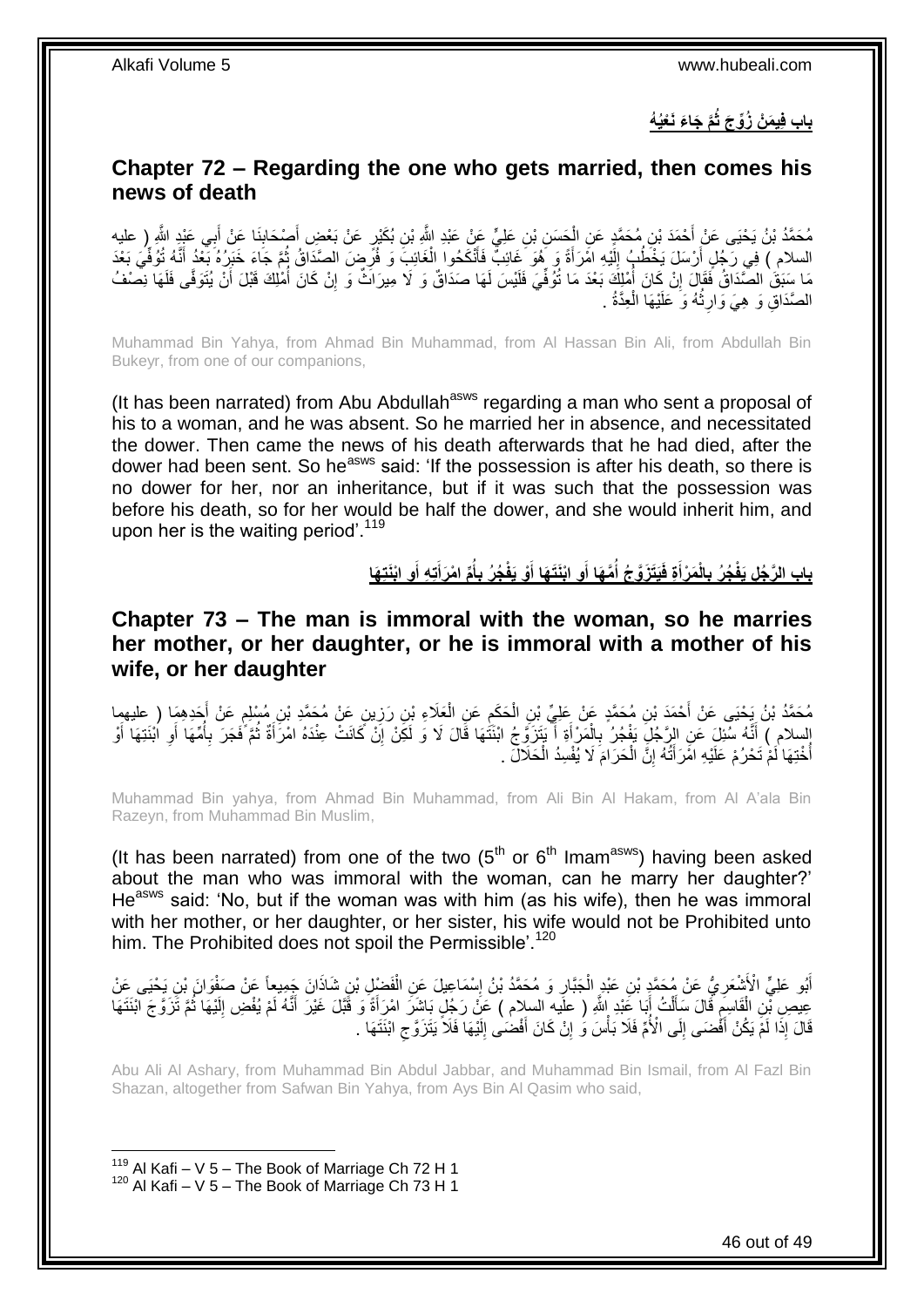'I asked Abu Abdullah<sup>asws</sup> about a man who spent time with a woman and kissed, apart from it that he did not copulate with her. Then he married her daughter. He<sup>asws</sup> said: 'When he did not happen to have copulated with the mother, so there is no problem, but if it was such that he had copulated with her, so she cannot marry her daughter'.<sup>121</sup>

عَلِيُّ بْنُ إِبْرَاهِيمَ عَنْ أَبِيهِ عَنِ إِبْنِ أَبِي عُمَيْرٍ عَنْ حَمَّادٍ عَنِ الْحَلَيِيِّ عَنْ أَبِي عَبْدِ اللَّهِ ( عليه السلام ) فِي رَجُلٍ تَزَوَّجَ جَارِيَةً َ **∶** ْ َ ِ َ ِ فَدَخَّلَ بِهَا ثُمَّ ابْتُلِيَ بِهَا فَفَجَرَ بِأُمِّهَا أَ تَحْرُمُ عََّلَيْهِ امْرَ أَتُهُ فَقَالَ لَا إِنَّهُ لَا يُحَرِّمُ الْحَلَالَ الْحَرَامُ . ِ َ َ :<br>ا **∶ ∶** ُ **∶** ْ ْ

Ali Bin Ibrahim, from his father, from Ibn Abu Umeyr, from Hammad, from Al Halby,

(It has been narrated) from Abu Abdullah<sup>asws</sup> regarding a man who married a girl, so he went to bed with her. Then due to wickedness he goes to bed with her mother. Would his wife be prohibited unto him?' So he<sup>asws</sup> said: 'No. The Permissible cannot be Prohibited by the Prohibition'.<sup>122</sup>

عَلِيٌّ عَنْ أَبِيهِ عَنِ ابْنٍ أَبِي عُمَيْرٍ عَنْ عُمَرَ بْنِ أُذَيْنَةَ عَنْ زُرَارَةَ عَنْ أَبِي جَعْفَرٍ ( عليه السلام ) أَنَّهُ قَالَ فِي رَجُلٍ زَنَى بِأُمَّ َ ُ َ **!** ُ **∶** َ امْرَ أَنِهِ أَوْ بِاَبْنَتِهَا أَوْ بِأُخْتِهَا فَقَالَ ۚ لَا يُحَرِّمُ ذَلِّكَ عَلَيْهِ امْرَ أَثَهُ ثُمَّ قَالَ مَا حَرَّمَ حَرَامٌ قَطُّ حَلَالًا . ُ َ ا<br>ا **∶** ِ ا<br>ا َ

Ali, from his father, from Ibn Abu Umer, from Umar Bin Azina, from Zurara,

(It has been narrated) from Abu Ja'far<sup>asws</sup> having said regarding a man who committed adultery with the mother of his wife, or with her daughter, or with her sister. So he<sup>asws</sup> said: 'They would not make his wife to be Prohibited unto him'. Then he<sup>asws</sup> said: 'A Prohibition cannot Prohibit a Permissible at all'.<sup>123</sup>

أَبُو عَلِيٍّ الْأَشْعَرِيُّ عَنْ مُحَمَّدٍ بْنِ عَبْدِ الْجَبَّارِ عَنْ صَفْوَانَ عَنْ مَنْصُورٍ بْنِ حَازِمٍ عَنْ أَبِي عَبْدِ اللَّهِ ( عِليه السلام ) فِي رَجُلٍ<br>أَبُو عَلِيٍّ الْأَشْعَرِيُّ عَنْ مُحَمَّدٍ بْنِ عَبْدِ ا َ م ِ ِ ِ ْ ِ َ كَانَ بَيْنَهُ وَ بَيْنَ امْرَأَةٍ فُجُورٌ فَهَلْ يَتَزَوَّجُ ابْنَتَهَا فَقَالَ إِنْ كَانَ مِنْ قُبْلَةٍ أَوْ شَنْبُهِهَا فَلْيَتَزَوَّجَ الْنَتَهَا وَ إِنْ كَانَ حِمَاعاً فَلَا يَتَزَوَّجَ ْ ِ َ ِ َ ِ ِ  $\zeta$ ابْنَتَهَا وَ لْيَتَزَوَّجْهَا هِيَ إِنْ شَاءَ . ِ :<br>ا

Abu Ali Al Ashary, from Muhammad Bin Abdul Jabbar, from Safwan, from Mansour Bin Hazim,

(It has been narrated) from Abu Abdullah<sup>asws</sup> regarding a man between him and a woman was an immorality, so can he marry her daughter?' So he<sup>asws</sup> said: 'If it was from kissing or such like, so let him marry his daughter, and if it was copulation, so he cannot marry her daughter, and let him marry her (the mother) if he so desires to'.<sup>124</sup>

عِدَّةٌ مِنْ أَصِبْحَابِنَإٍ عَنْ سَهْلٍ بْنِ زِيَادٍ عَنِ ابْنِ مَحْبُوبٍ عَنْ عَلِيٍّ بِْنِ رِنَابٍ عَنْ زُرَارَةَ قَالَ سَأَلْتُ أَبَا جَعْفَرٍ ( عليه السلام )<br>-ِ **∶** ِ َ ْ اً<br>أ عَنْ رَجُلٍ زَنَى بِأُمِّ امْرَأَتِهِ أَوْ بِأَخْتِهَا فَقَالَ لَا يُحَرِّمُ ذَلِكَ عَلَيْهِ امْرَأَتَهُ إِنَّ الْحَرَامَ لَا يُفْسِدُ الْحَلَالَ وَ لَا يُحَرِّمُهُ ۚ ـ ْ ِ َ ا<br>ا **∶** َ َ ا<br>ا ِ ْ

A number of our companions, from Sahl Bin Ziyad, from Ibn Mahboub, from Ali Bin Raib, from Zurara who said,

<sup>1</sup>  $121$  Al Kafi – V 5 – The Book of Marriage Ch 73 H 2

 $122$  Al Kafi – V 5 – The Book of Marriage Ch 73 H 3

 $123$  Al Kafi – V 5 – The Book of Marriage Ch 73 H 4

 $124$  Al Kafi – V 5 – The Book of Marriage Ch 73 H 5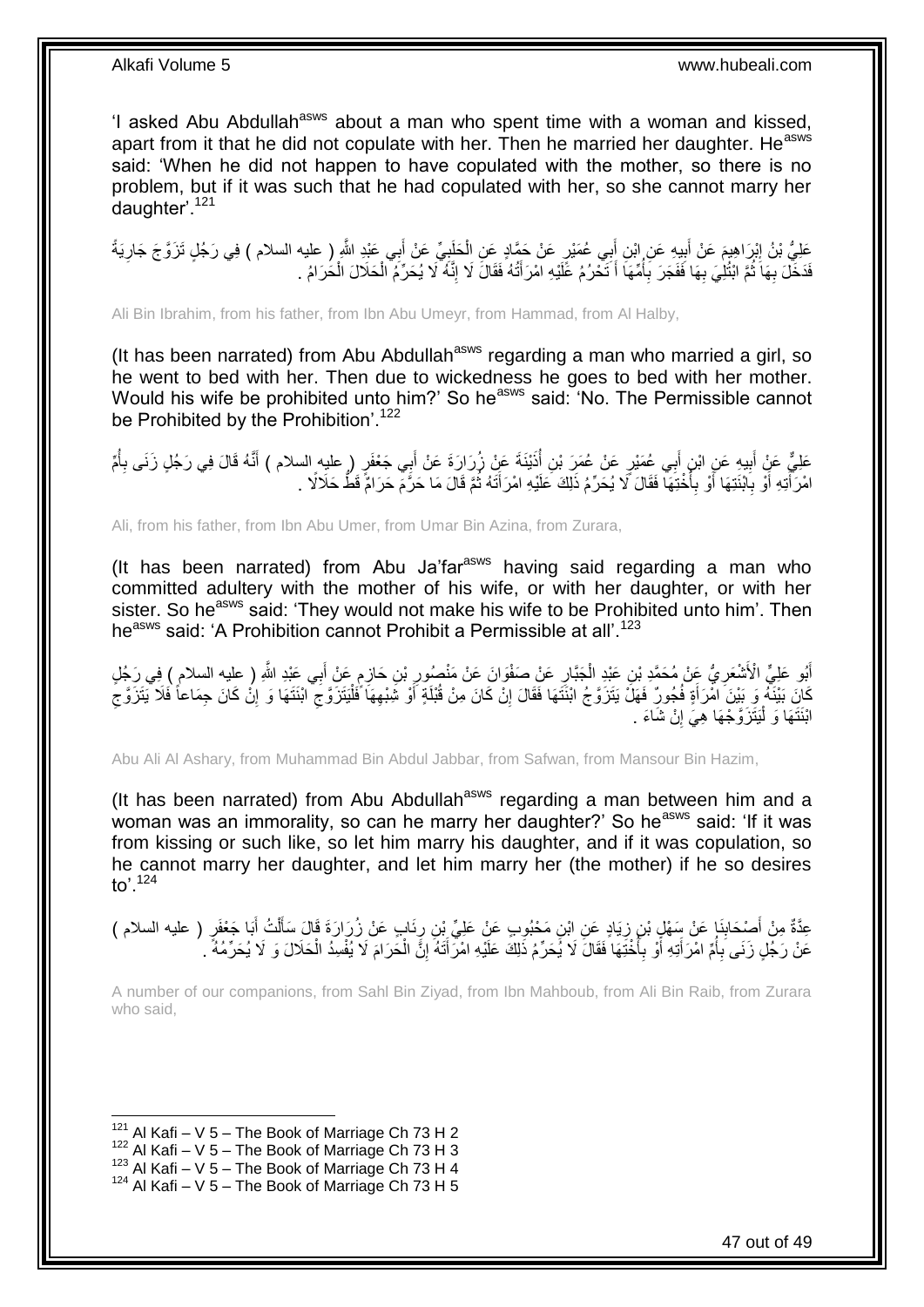'I asked Abu Ja'far<sup>asws</sup> about a man who committed adultery with the mother of his wife, or with her sister. So he<sup>asws</sup> said: 'That would not make his wife to be Prohibited unto him. The Prohibited does not spoil the permissible, nor does it Prohibit it'.<sup>125</sup>

الْحُسَيْنُ بْنُ مُحَمَّدٍ عَنْ مُعَلَّى بْنِ مُحَمَّدٍ عَنْ بَعْضِ أَصْحَابِهِ عَنْ أَبَانِ بْنِ عُلْمَانَ عَنْ مَنْصُورٍ بْنِ حَازِمٍ عَنْ أَبِي عَبْدِ اللَّهِ ( ِ **ٔ** َ ِ َ ِ َ ֧֖֧֖֧֧֧֧֧֧֧֧֧֧֧ׅ֧֧֛֛֛֚֚֓֝֝֝֝֝֟֓֝֬֝֓֟֓֟֓֬֝֓֟֓֟֓֝֬֟֓֟֓֟֓֝֬֝֓֝֓֟֓֝֬֟֓֝֬֝֬֝֓֝֬֜֓֜ ِ عليه السلام ) قَالَ سَأَلْتُهُ عَنْ رَجُلٍ كَانَ بَيْنَهُ وَ بَيْنَ امْرَأَةٍ فَُجُورٌ فَقَالَ إِنْ كَانَ قُبْلَةً أَوْ شِبْهَهَا فَلْيَتَزَوَّ جِ ابْنَتَّهَا إِنْ شَآءَ وَ إِنْ كَانَ<br>عَذِي أَيَنَهُمَ وَاسْتَدَيْهِ عَلَى َ ِ َ ֺ֦֧֦֦֦֦֦֦֦֦֪ׅ֧֦֪ׅ֧֦֪ׅ֧֦֪֪ׅ֦֪֪֦֪֦֧֦֧֦֧֦֧֧֝֟֟֓֕֓֕֓֕֓֕֓֡֓֓֡֟֓֡֓֓֡֟֓֓֞֓֡֟֓֓֞֓֡֓֓֡֟֓֡֓֓֞֓֡֟֓֡֟֓֟֓֟֓֟֟֟֝֬<br>֧֪֪֧֪֪֧֪֪֪֪֪֪֦֧֝֝֝ ِ ِ ْ جِمَاعاً فَلَا يَتَزَوَّجِ ابْنَتَهَا وَ لْيَتَزَوَّجُهَا . ْ ِ

Al Husayn Bin Muhammad, from Moalla Bin Muhammad, from one of his companions, from Aban Bin Usman, from Mansour Bin Hazim,

(It has been narrated) from Abu Abdullah<sup>asws</sup>, said, 'I asked him<sup>asws</sup> about a man between him and a woman was immorality. So he<sup>asws</sup> said: 'If it was kissing or such like, so let him marry her daughter if he so desires to, but if it was copulation, so he cannot marry her daughter, and let him marry her (the mother)<sup>'.126</sup>

مُحَمَّدُ بْنُ يَحْيَى عَنْ أَحْمَدَ بْنِ مُحَمَّدٍ عَنٍْ عَلِيٍّ بْنِ الْحَكَمِ عَنِ الْعَلَاءِ بْنِ رَزِينٍ عَنْ مُحَمَّدِ بْنِ مُسْلِمٍ عَنْ أَحَدِهِمَا ( عليهما<br>. َ ֧֖֧֖֖֖֖֖֧֖֖֖֖֧֧֧֧֧֧֧֧֧֧֧֧֧֧֧֧֧֚֚֚֚֚֚֚֚֚֚֚֝֝֟֓֝֓֝֓֝֬֟֓֝֬֟֓֝֬֝֓֝֓֝֬֝֓֝֬֝֬֝֓֝֬֝֬֓֝֬֝֬֝֬ ِ ْ ِ ْ السلام ) قَالَ سَأَلْتُهُ عَنْ رَجُلٍ فَجَرَ بِامْرَأَةٍ أَ يَتَزَّوَّجُ أُمَّهَا مِّنَ الزَّضَاعَةِ أَوِ ابْنَتَهَا قَالَ لَا . ِ َ ا<br>ا َ َ ِ ֺ֦֧֦֧֦֧֦֧֦֧֦֦֦֦֦֦֦֦֦֧֦֧֦֪֪֦֪֦֪֪֦֝֟֟֓֕֟֓֓֟֓֓֞֟֓֟֓֓֞֟֓֞֓֞֓֞֓֞֟֓֡֟֓֡֟֓֡֟֓֡֟֓֡֟֓֞֓֞֓֞֓֓֞֟֓֟֓֟֓֞֟֟֟ َ

Muhammad Bin Yahya, from Ahmad Bin Muhammad, from Ali Bin Al Hakam, from Al A'ala Bin Razeyn, from Muhammad Bin Muslim,

(It has been narrated) from one of the two  $(5<sup>th</sup>$  or  $6<sup>th</sup>$  Imam<sup>asws</sup>, said, 'I asked him<sup>asws</sup> about a man who was immoral with a woman, can he marry her mother from the breastfeeding, or her daughter?' He<sup>asws</sup> said: 'No'.

مُحَمَّدُ بْنُ يَحْيَى عَنْ أَحْمَدَ بْنِ مُحَمَّدٍ عَنِ ابْنِ مَحْبُوبٍ عَنِ الْعَلَاءِ بْنِ رَزِينٍ عَنْ مُحَمَّدِ بْنِ مُسْلِمٍ عَنْ أَبِي جَعْفَرٍ ( عليه ِ ْ َ ֧֖֧֦֖֖֖֧֧֧֧֧֧֧֧֧֧֧֧֧֧֚֚֚֝֝֝֓֟֓֝֓֝֓֝֓֟֓֝֬֝֬֝֬֝֓֬֝֬֝֓֟֓֟֓֬֓֝֓֝֬֝֬֝֓֝֬֝֬֓֝֬֝֓֝֬֝֬ السلام ) مِثْلُهُ . لَ ْ

Muhammad Bin Yahya, from Ahmad Bin Muhammad, from Ibn Mahboub, from Al A'ala Bin Razeyn, form Muhammad Bin Muslim, from Abu Ja'far<sup>asws</sup> – similar to it.<sup>127</sup>

ائِنُ مَحْبُوبِ عَنْ هِشَامٍ بْنِ سَالِمٍ عَنْ يَزِيدَ الْكُنَاسِيِّ قَالَ إِنَّ رَجُلًا مِنْ أَصْحَابِنَا تَزَوَّجَ امْرَأَةً فَقَالَ لِي أُحِبُّ أَنْ تَسْأَلَ أَبَا عَبْدِ اللَّهِ ِ َ ِ ِ ٍ ֺ֦֦֪֚֚֚֚֚֚֚֚֚֚֚֚֚֚֚֡֓֡֓֡֓֡֡֓֡֓֡֓֡֡֡֬֝֬֓֡֡֡֡֝ َ َ َ ُ َ ( عليه السلام ) وَ تَقُولَ لَهُ إِنَّ رَجُلًا مِنْ أَصْحَابِنَا تَزَوَّجَ امْرَأَةً قَدْ زَعَمَ أَنَّهُ كَانٌ يُلاعِبُ أُمَّهَا وَ يُقَبِّلُهَا مِنْ غَيْرِ أَنْ يَكُونَ ُ َ َ **∣** َ ِ َ ِ ُ أَفْضَى إِلَيْهَا قَالَ ۚ فَسَأَلْتُ أَبَا عَبْدِ اللَّهِ ( عليه السلامَ ) فَقَالَ لِي كَذَبَ مُرْهُ فَلْيُفَارِ قْهَا لَ ِ َ ِ ْ َ ْ َ

Ibn Mahboub, from Hisham Bin Salim, from Yazeed Al Kunasy who said,

'A man from our companions married a woman. So he said to me, 'I would love it if you could ask Abu Abdullah<sup>asws</sup> and say to him, 'A man from our companion married a woman, and he is claiming that he had played with her mother, and kissed her from without copulation taking place with her'. So I asked Abu Abdullah<sup>asws</sup>, and he<sup>asws</sup> said to me: 'He has lied! Let him separate her'.

قَالَ فَرَجَعْتُ مِنْ سَفَرِي فَأَخْبَرْتُ الرَّجُلَ بِمَا قَالَ أَبُو عَبْدِ اللَّهِ ( عليه السلام ) فَوَ اللَّهِ مَا دَفَعَ ذَلِكَ عَنْ نَفْسِهِ وَ خَلَّى سَبِيلَهَا . َ ِ َ ِ

 $125$  Al Kafi – V 5 – The Book of Marriage Ch 73 H 6

 $^{126}$  Al Kafi – V 5 – The Book of Marriage Ch 73 H 7

<sup>127</sup> Al Kafi – V 5 – The Book of Marriage Ch 73 H 8